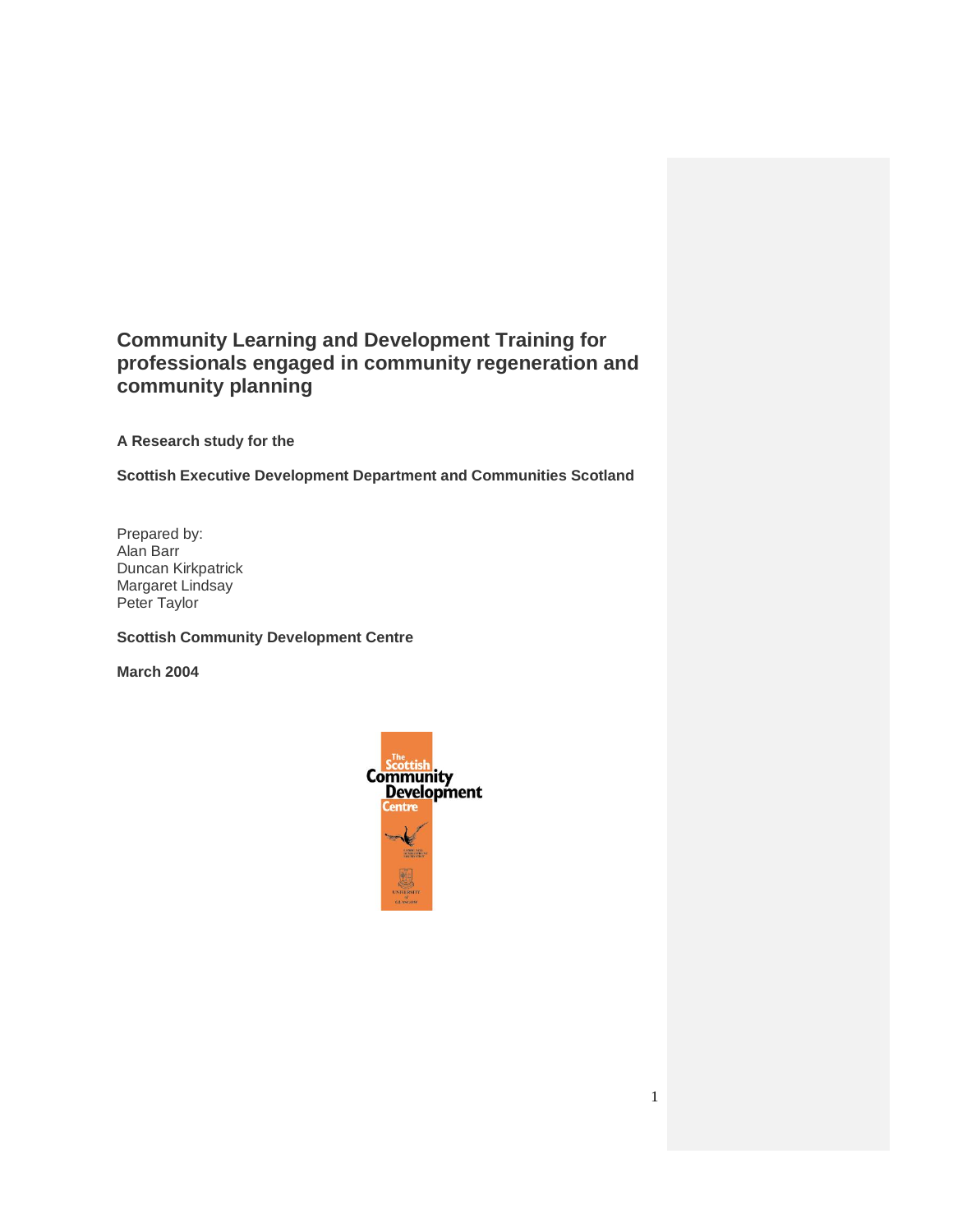| <b>Contents</b>    |                                                    |    |     |
|--------------------|----------------------------------------------------|----|-----|
|                    | <b>Executive summary</b>                           | 3  |     |
|                    | <b>Background to the study</b>                     | 11 |     |
|                    | Methods and stages of work                         | 13 |     |
|                    | Interview evidence                                 | 16 |     |
|                    | Focus group evidence - practitioners               | 31 |     |
|                    | Analysis of focus group questionnaire              |    | 31  |
|                    | Analysis of focus group discussion                 |    | 39  |
|                    | Focus group evidence - other stakeholders          | 63 |     |
|                    | (employers, training providers, regulatory bodies, |    |     |
|                    | community representatives)                         |    |     |
| <b>Conclusions</b> |                                                    | 79 |     |
|                    | <b>Recommendations</b>                             | 90 |     |
| <b>Appendices</b>  |                                                    | 91 |     |
|                    | • 1. Literature review                             |    | 91  |
|                    | 2. Interview schedule                              |    | 111 |
| $\bullet$          | 3. Focus group questionnaire                       |    | 116 |
| $\bullet$          | 4. Focus group schedule - practitioners            |    | 118 |
|                    | 5. Focus group schedule - stakeholders             |    | 119 |

### **Acknowledgments**

In the conduct of this study we have been grateful to a range of contributors. We would like to thank: the members of the Research Advisory Group chaired by Stuart Murdoch; the four SIP managers who assisted us in identifying respondents across a range of professions; the practitioners, employers, training providers, representatives of regulatory bodies and communities who willingly gave time for interviews and focus groups.

#### **Note**

The research team has four members. Three of these, Alan Barr, Duncan Kirkpatrick and Margaret Lindsey are responsible for the fieldwork and analysis of the evidence. The fourth, Peter Taylor, undertook the literature search.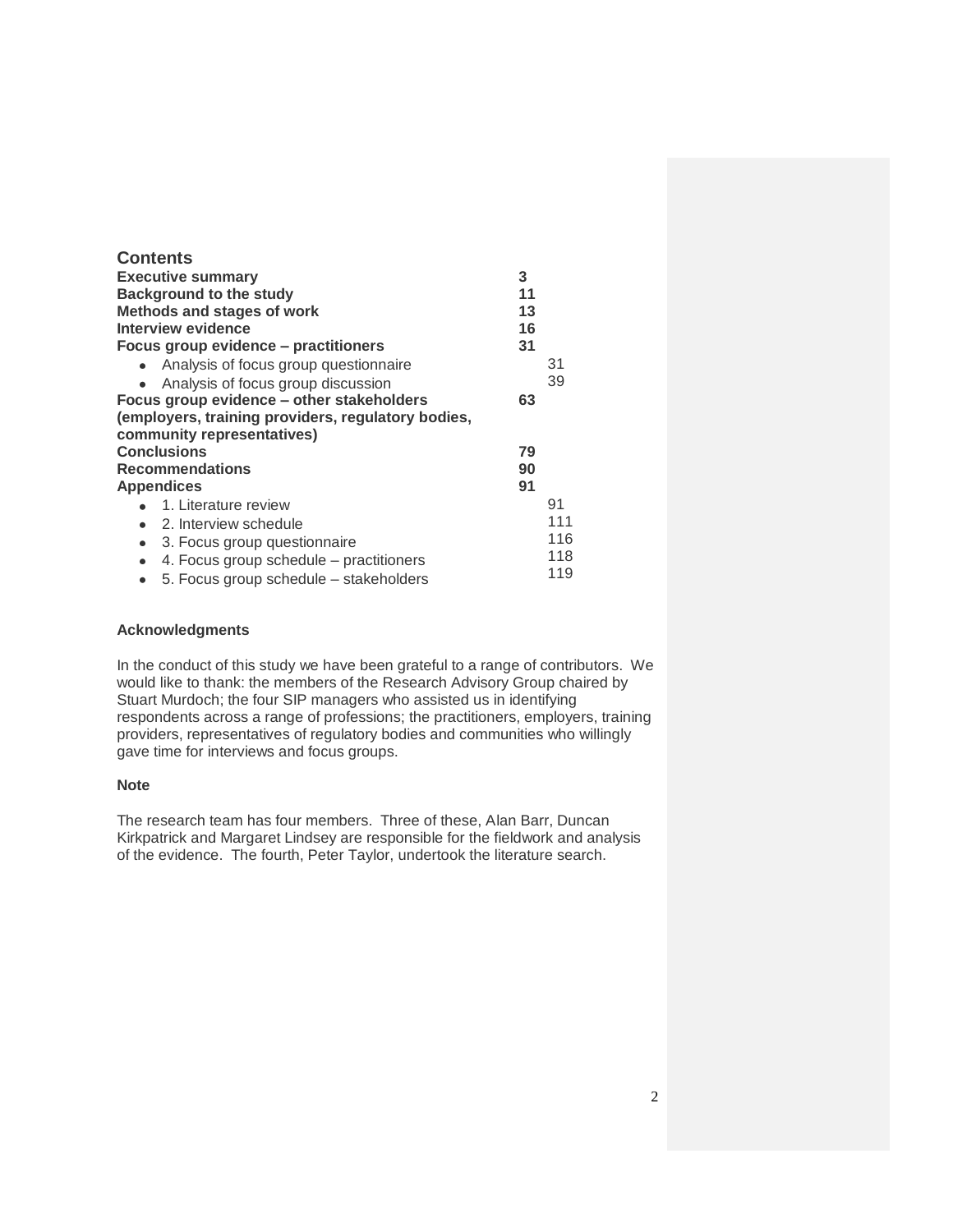# **1. Executive Summary**

### **Introduction and Background**

The study was commissioned by the Scottish Executive Development Department to identify training needs and current provision of community learning and development (CLD) training for a range of professionals (other than those formally qualified in CLD) who are engaged in community regeneration andcommunity planning(Local Government in Scotland Act 2003). It was one of a series of studies emanating from the Scottish Executive response to the review: "Empowered to Practice – the future of community learning and development training in Scotland<sup>11</sup>. One of the themes of the report taken up by the Scottish Executive was the need for; "wider opportunities for joint training with other disciplines such as teachers, librarians, college lecturers, health workers and social workers".

More broadly, the commissioning of the study reflected a changing perception of CLD in government reviews, policy and guidance from being seen primarily as a specific professional discipline to being recognised as an approach adopted by many professions. Hence it was recognised that professionals from such diverse backgrounds as planning, health promotion, community arts, policing, surveying, economic development, libraries or social care could also adopt this approach within their work.

The motivation for the study also reflected the emerging "modernising government" agenda that was introducing commitments across the range of public services to more participatory styles of governance. This could be observed in approaches being adopted towards health improvement, community care, social housing, community regeneration amongst other fields. It was brought together in the 2003 local government legislation that not only set an obligation on community planning partnerships to facilitate a process of planning and providing services after consultation "with such community bodies or persons as is appropriate" but also required them to "sustain co-operation" amongst these bodies. Given the statutory obligation for local authorities, health boards, police, fire services and enterprise companies to participate, the expectation of community responsive practice is widespread.

Uncertainty about the levels of competence of the range of professions now engaging actively with communities, their learning needs and means of addressing them, prompted the study.

Whilst the primary focus of the research was on the learning needs of professions that are increasingly applying CLD methods, the overlapping practice

l

<sup>&</sup>lt;sup>1</sup> See: http://www.scotland.gov.uk/library5/social/etp-00.asp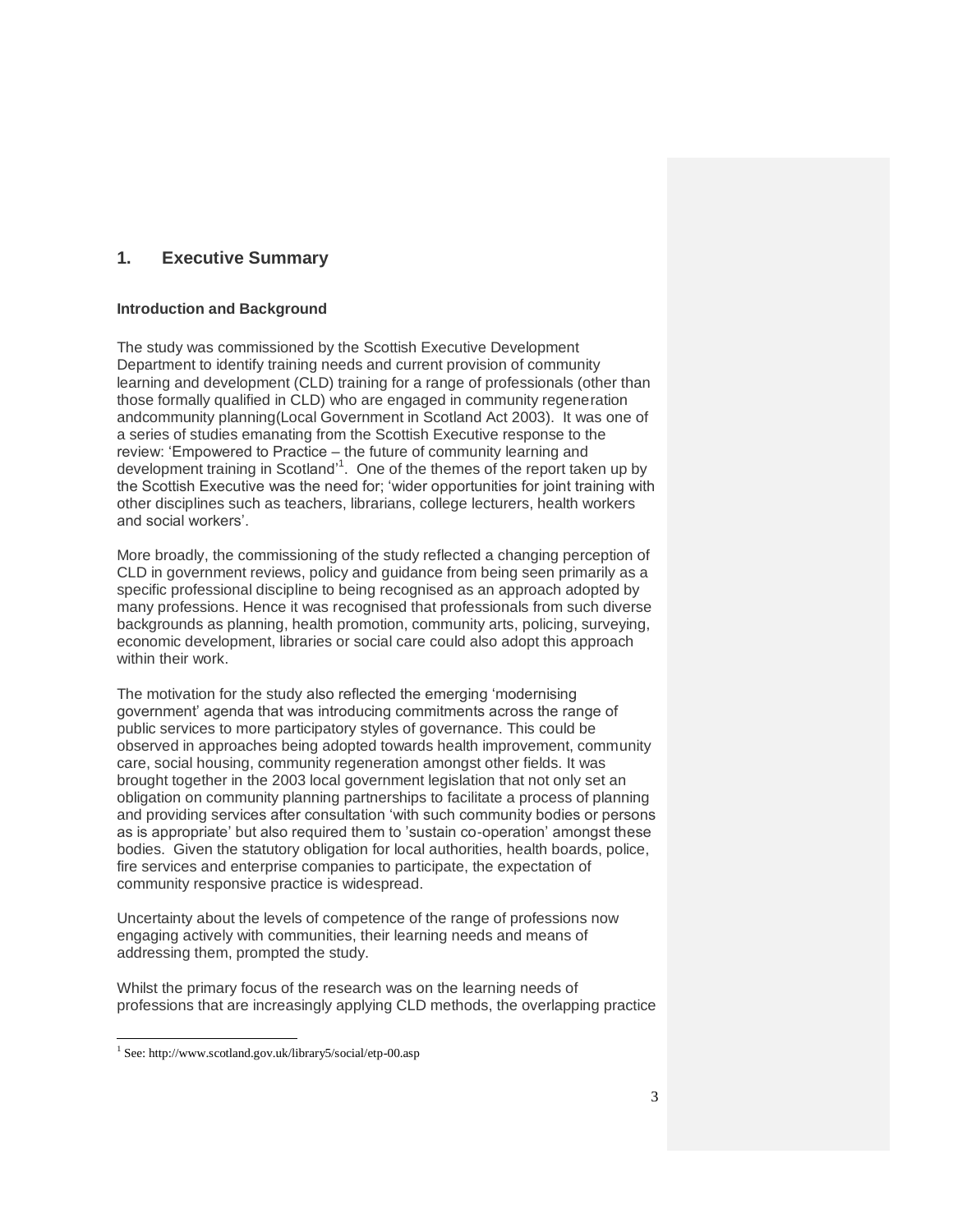relationship with those specifically trained in the field has required attention to common learning needs for both groups. It has also required recognition that different professions bring their own traditions and perspectives to the definition and application of CLD methods. As they seek to collaborate more effectively, sensitivity to clarifying and negotiating these differences is recognised to be important.

### **Methods**

A literature review of relevant reports and publications was conducted at the start of the study to ensure that the fieldwork was informed by up-to-date knowledge.

In order to obtain a sample of professionals across a range of disciplines that were actively involved in activities that would involve adopting a CLD approach, the fieldwork focussed on four Social Inclusion Partnerships (SIP). These were in a range of disadvantaged urban and rural communities. In each, the SIP manager assisted the research team by identifying 12 contributors, from a wide range of professions, active in community regeneration in their area. Many of these contributors were also involved in applying CLD skills in other contexts than the SIP. From these, three in each area were identified as key informants. The first stage of the fieldwork involved in depth semi-structured interviews with them to: explore the skills and competences considered necessary in their roles; the sources from which these were acquired, strengths and weaknesses of practice performance; their experience and knowledge of relevant training, and learning opportunities and perceptions of ways of enhancing their performance and that of the range of professionals involved in using CLD approaches to regeneration.

The evidence from the interviews was used to refine the focus of investigation, which was then pursued through the conduct of a focus group in each SIP area with the remaining contributors identified by the SIP managers. At the start of the focus groups all participants also completed a brief questionnaire.

The perceptions of the practitioners working in the SIP areas were then used as the basis for a series of focus groups with four key stakeholder groups with different interests in their performance. These were groups representing: employers/managers in different professional disciplines; regulatory bodies for different professions; training providers in different disciplines; community representatives from local groups that engage with professionals applying CLD approaches. These focus groups were invited to comment on the evidence from the practitioners and to address issues relating to training and learning that could enhance performance.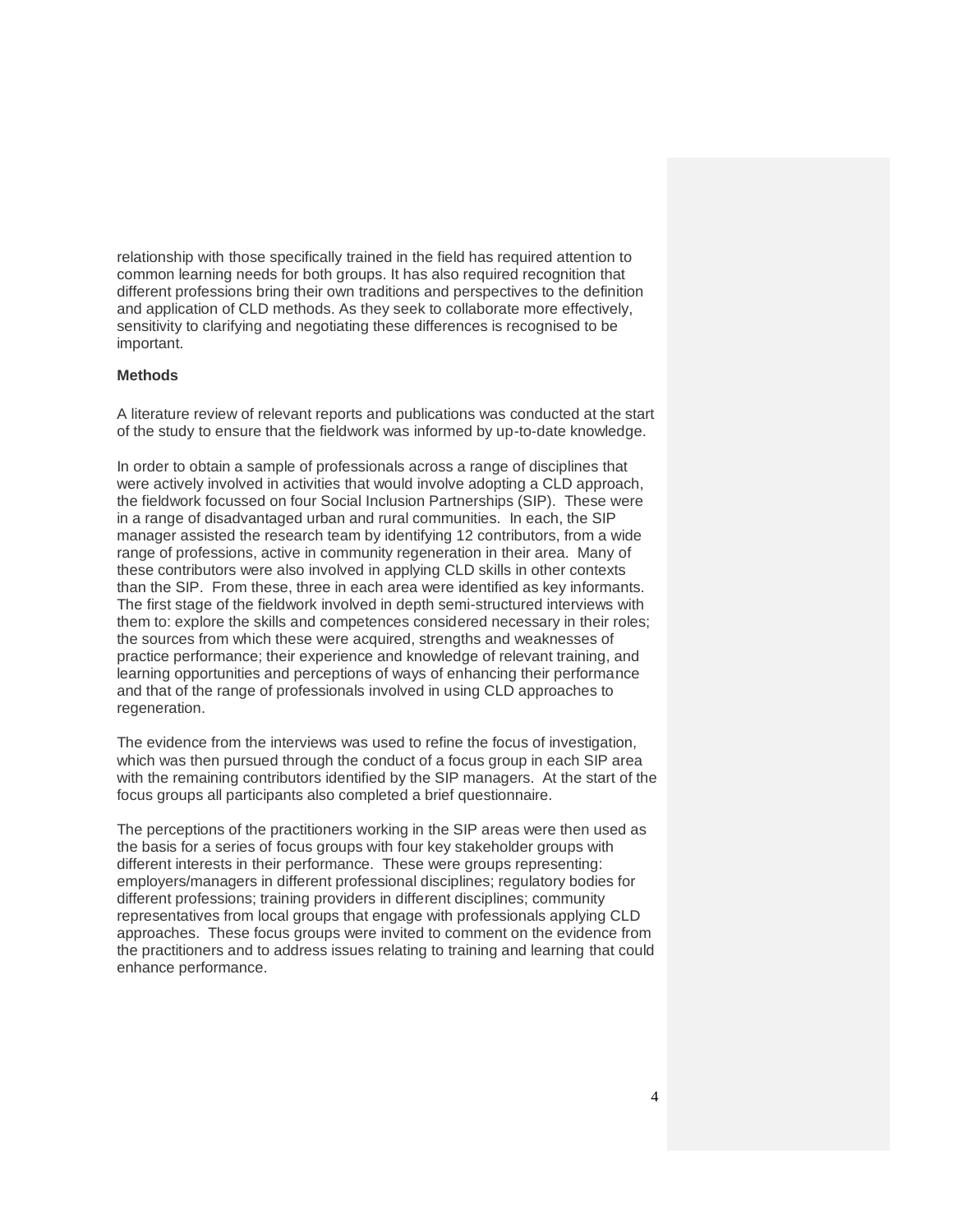### **Findings**

 $\overline{a}$ 

#### **Responses to the Scottish Executive Definition of CLD**

Scottish Executive Guidance in force at the time of the study defined CLD as<sup>2</sup>: "informal learning and social development work with individuals and groups in their communities. The aim of this work is to strengthen communities by improving people"s knowledge, skills and confidence, organisational ability and resources".

Asked to rate the importance to them of this definition on a scale  $1 - 4$ , where 1 equals very important and 4 equals not at all important, the interviewees rated it at a mean of 1.8 and the practitioner focus groups at 2.1. In both cases there were wide variations of score. Even within the same professions there were widely different scores. This variability was also evident in responses of the stakeholder groups.

Overall the definition was generally seen as a description of a specialist community capacity building role. Whereas all the respondents were required to use skills relating to engaging with community representatives and groups, not all were involved in direct support to them in building up their capacity. This revealed a need to distinguish between and give recognition to the importance of different roles in CLD practice.

It was recognised that effective engagement with and action by communities requires support to the development of their skills and confidence. We have described this as "upstream work", focused on building capacity. Equally it was recognised that even the strongest community groups could only be effective if there was sustained attention to the means of continuing engagement with public bodies and facilitating self-help action. We have described these as the "downstream work", focused on sustaining these activities. The evidence from the study indicates that the upstream tasks are seen as the primary responsibility of appropriately skilled specialist CLD staff, whilst the downstream tasks cannot be accomplished effectively without the adoption of CLD approaches by the

<sup>&</sup>lt;sup>2</sup> This definition was presented in both the Scottish Executive 'Working Draft Guidance on Community Learning and Development' and in its response to the Community Education Training

Review:"Empowered to Practice" (2003) http://www.scotland.gov.uk/library5/social/etp-00.asp <sup>3</sup> Since the field work stage of the study but prior to completion of the report the definition has been revised by the Scottish Executive in the final version of its "Working and learning together to build stronger communities" - Guidance for Community Learning and Development (2004). In the executive summary to the document CLD is defined in the following manner: "Community learning and development describes a way of working with and supporting communities. We see community learning and development as central to "social capital" - a way of working with communities to increase the skills, confidence, networks and resources they need to tackle problems and grasp opportunities". Later in paragraph 10 a slightly different definition is presented: "Community learning and development is learning and social development work with individuals and groups in their communities using a range of formal and informal methods. A common defining feature is that programmes and activities are developed in dialogue with communities and participants". www.scotland.gov.uk/library5/social/walt-00.asp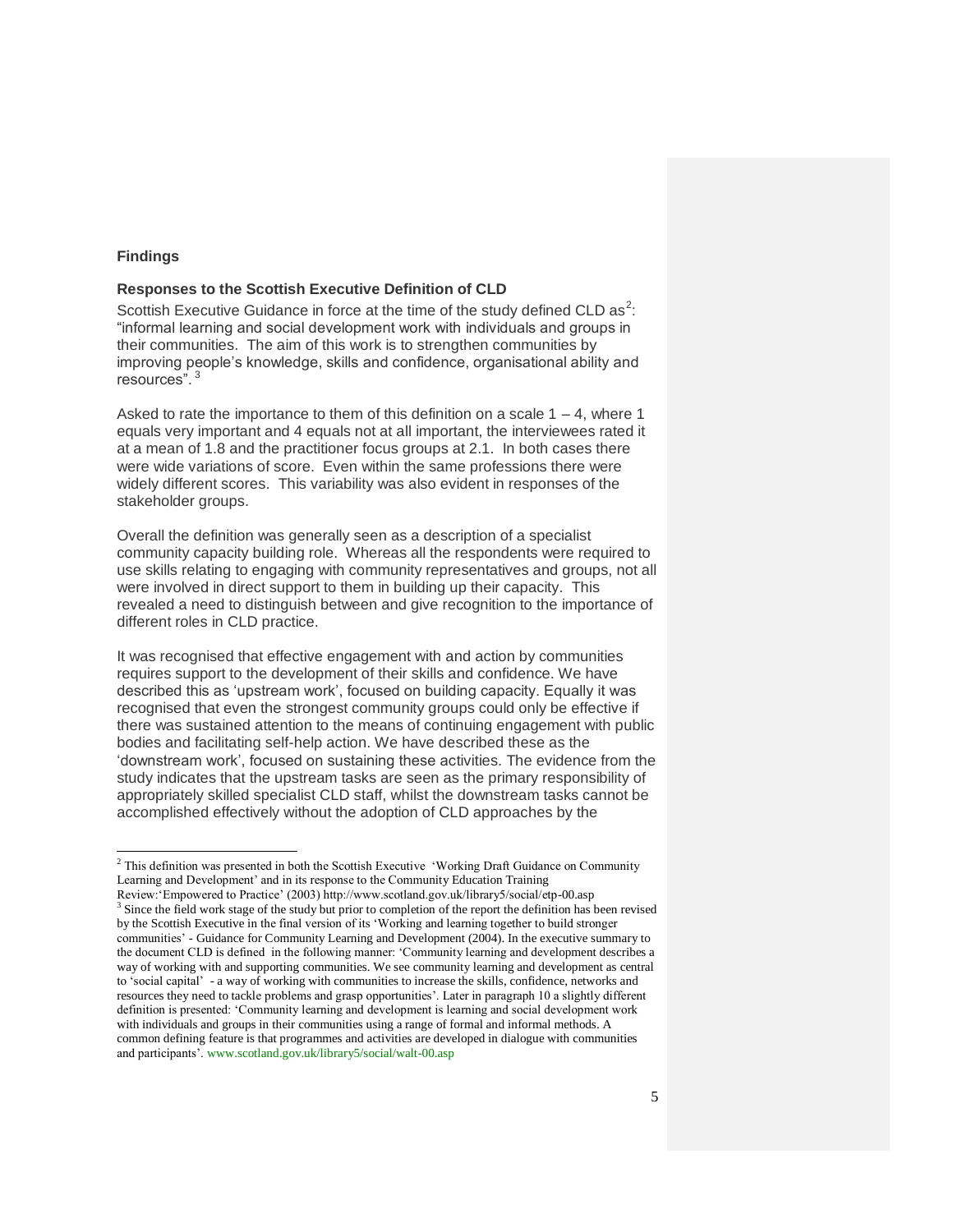professionals in the range of public bodies that have placed community engagement, empowerment and partnership at the heart of their policies.

Thus a wider definition was felt to be needed to capture the range of CLD roles of professions engaged in participatory community regeneration.

### **Skills and Competences for Practice**

Two statements of key skills or competences were tested to assess their relevance. The first from the LEAP (Learning Evaluation and Planning) <sup>4</sup> framework for CLD was found to be relevant to the Scottish Executive definition of CLD but less so for the wider range of practice noted. The second, a set of competences for community practice drawn up by CeVe (1997)<sup>5</sup>, was found to be more useful from the perspective of the range of professions. The competences it sets out are:

- 1. To undertake participative planning
- 2. To consult and negotiate with partners and participants
- 3. To foster a partnership approach committed to inter-agency and interprofessional practice
- 4. To manage conflict, diversity and change
- 5. To develop and implement participative approaches to accessing and managing resources and to assist others to do so
- 6. To devise policies, structures and programmes that promote social inclusion
- 7. To provide and promote empowering leadership
- 8. To foster a participative culture committed to organisational learning
- 9. To employ participative evaluation to inform strategic and operational practice

The practitioners involved in interviews and focus groups were invited to rate the importance of each of these competences on a scale 1 equals very important to 4 equals not important at all. The mean scores for the interviewees at 1.3 and for the focus groups at 1.5 indicates the importance attached to the competences. No competence had a mean score of more than 1.9 from either group. Particular reference was made to their importance in the context of developing community planning. The focus groups were also invited to score their level of confidence in using each competence. Confidence levels were generally lower than the importance attached to the competences.

l

<sup>&</sup>lt;sup>4</sup> Scottish Community Development Centre for the Scottish Executive(2000) 'Learning Evaluation and Planning – a handbook for partners in community learning' CDF publications.

A further version of LEAP was developed and published specifically for the health sector in 2003 , see: Scottish Community Development Centre: 'LEAP for health' Health Scotland

<sup>5</sup> See: http://www.communitylearning.org/cpg.asp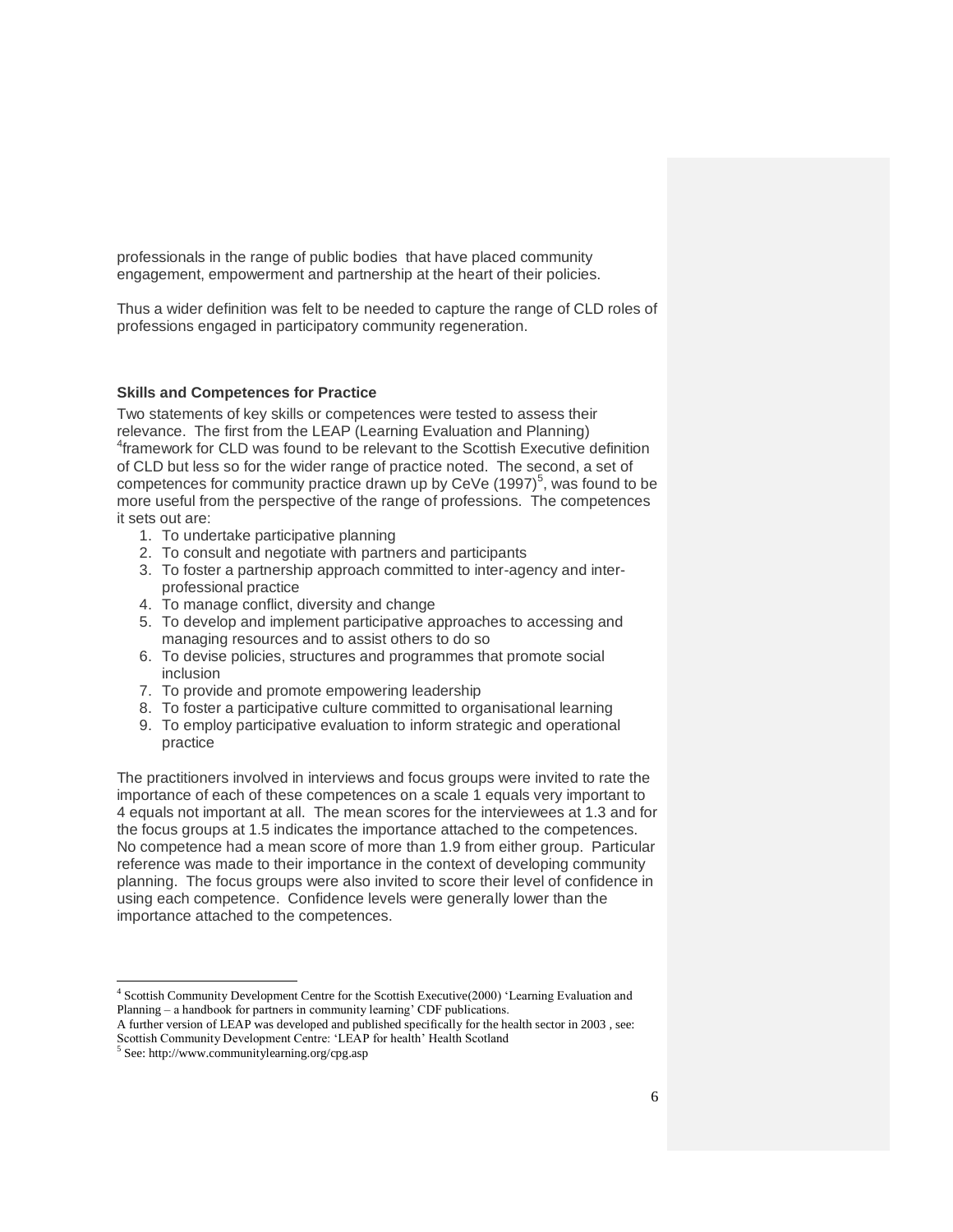Key themes from comments on the specific areas of the CeVe competences were:

- 1. *Participative planning:* Quality of practice is patchy; lip service is often paid to the approach and, there is a fear in mainstream agencies of loss of control.
- 2. *Consult and negotiate with partners and participants:* Though it often fails to reach the most excluded, and community representation is often poor, this is an improving area but it needs to lead to genuine participation.
- 3. *Partnership approaches:* Experience of this is now substantial but there is concern about a "silo mentality" in many agencies, the dominance of agency self interest and need to rationalise the number of partnerships.
- 4. *Manage conflict, diversity and change:* When working with communities, especially in the context of diversity, conflict between agencies, between communities, and agencies and communities is seen as inevitable but dealing with it as often avoided. Hence there is need to build trusting relationships and address conflicts effectively. Change is seen as the backdrop to practice and a generator of tensions and conflicts. Its effective management is seen as an area requiring attention.
- 5. *Participative approaches to accessing and managing resources:* This is important given policy commitments on local budgeting and community management but there is very different experience of it in different sectors. There is also a skill gap and lack of influence over mainstream budgets.
- 6. *Devising policies and programmes for social inclusion:* There is concern about effectiveness of policies and programmes. Social inclusion values are not necessary influential across professions but they are central to goals ofcommunity planning.
- 7. *Providing and promoting empowering leadership:* Emphasis among practitioners is on promoting leadership in communities rather than directly providing it. There is concern about how to promote representative/ empowering community leadership and how to provide empowering not authoritarian leadership.
- 8. *Fostering participative organisational learning:* There is pessimism about commitment to this especially in mainstream agencies and a perceived resistance from senior management.
- 9. *Employing participative evaluation:* This is recognised in principle but not seen as widely practiced and is often a weak area. Externally determined output performance indictors are seen as dominant.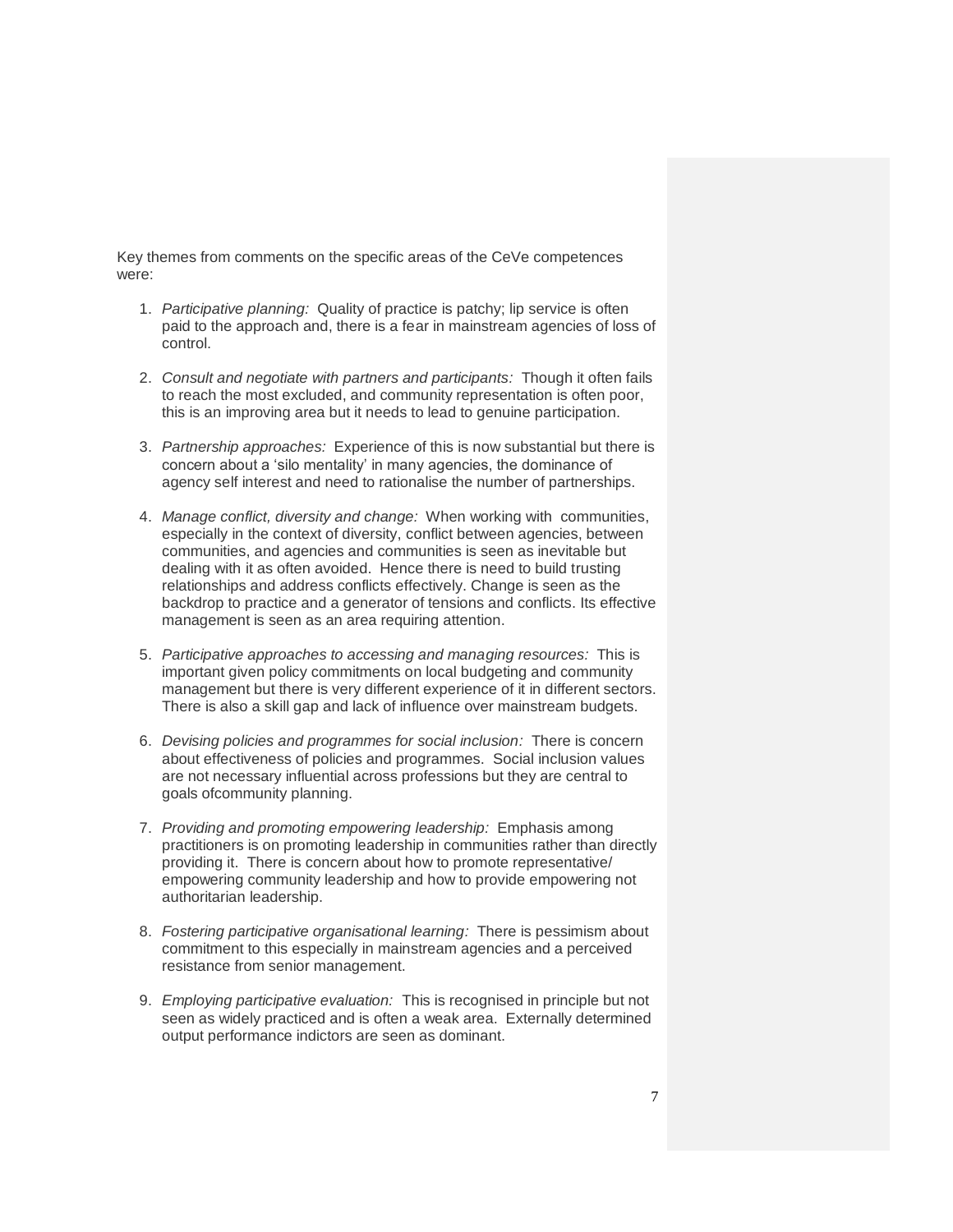The CeVe Community Practice competences were generally regarded as defining an appropriate learning agenda. Within this particular importance was attached to community participation/engagement and partnership practice (including: role clarity, responsibilities and accountability, identifying priorities and measuring performance). However priorities need to reflect individual roles and experience.

Participants in the stakeholder focus groups generally concurred with these assessments though there was a general belief (except among community representatives) that progress was being made. Hence the levels of confidence expressed by practitioners were appropriate. However it was agreed that the comments indicated a need to support development of competence. The only areas in which the stakeholder groups differed in their perceptions were in relation to leadership and learning organisations. In the former the stakeholder groups felt more attention needed to be given to competence in direct leadership in regeneration, in the latter that this was not seen as weak an area as was being suggested.

### **Sources of competences and preferred learning methods**

In relation to how the practitioners had acquired competences for CLD and their preferred methods of learning, the following were key points:

- Generally formal professional qualifying training (including in a few cases specialist CLD) had not prepared them for their current roles.
- Transferable skills, such as disciplined thinking and capacity to analyse, acquired from broad based (as against vocational) higher education were frequently highly valued.
- There were positive perceptions of inter-professional training as a basis for mutual learning about respective roles but limited experience of it.
- In-service training was frequently valued, especially when crossdisciplinary.
- However, specific skills for community practice had been acquired largely through experience and training was not seen as necessarily being the most useful means of learning.
- High value was placed on learning from colleagues and communities through processes such as networking, learning exchanges, secondments, co-working and placements.
- Personal values about participation/inclusion were seen as a key determinant of commitment to a CLD approach and motivation to learn.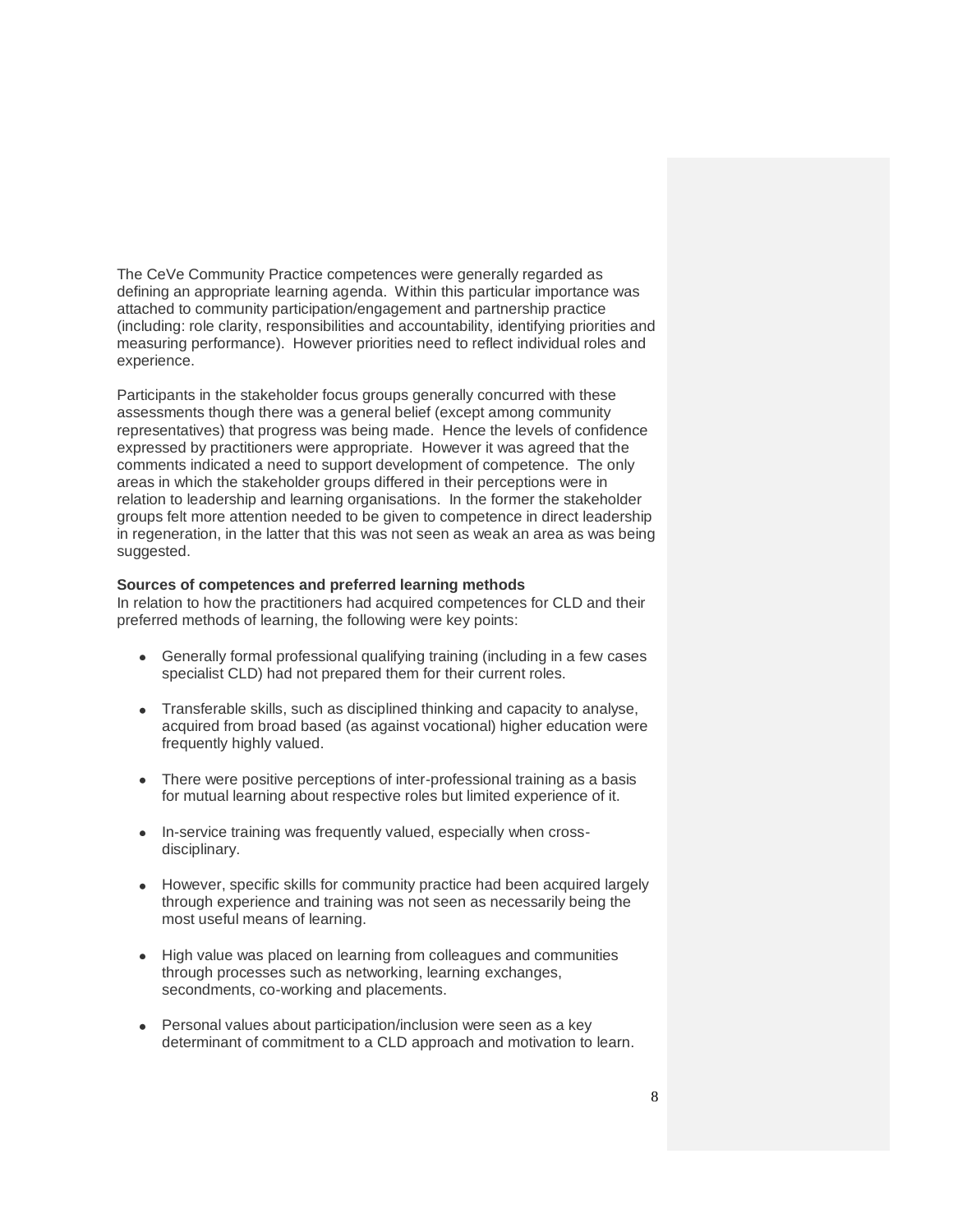Mixed views were expressed about the value of a theoretical perspective.

The practitioners were asked specifically about the knowledge of and access to continuing professional development (CPD) opportunities.The majority of people reported some access but that it was frequently limited in scope and generally profession specific. It seemed to be best developed in community health. There were few examples of inter-professional developments relating to community planning. The most commonly cited inter-professional (and community involving experience) was the Scottish Executive funded Working Together Learning Together<sup>6</sup> programme for SIPs and Working for Communities Pathfinders.

In the focus groups with the other stakeholders there was recognition of the importance of a range of learning styles and it was felt to be important to reflect this in the way that training and learning opportunities are provided. It was also recognised that the focus of initial qualifying training is frequently overtaken by events and CPD opportunities are therefore important. As among the practitioners, there was considerable debate about the appropriateness of competence based learning at the expense of conceptual/theory based learning. Transferable skills were highly valued. So too were inter-professional approaches though development of them was recognised as limited in the CLD field. The importance and validity of learning from experience was acknowledged and hence the value of focusing on learning rather than solely training.

There was considerable support among the stakeholder groups for the idea of a Scottish national learning strategy to support development of competences for community regeneration andcommunity planning that would involve all partners. In terms of who should/could be the lead body, Communities Scotland was most frequently identified as the appropriate agency. Given the evidence of application of CLD approaches across a wide range of disciplines and particularly in the contexts of regeneration and community planning, it was regarded as a responsibility relevant to the agency as whole rather than the specific Learning Connections unit that is seen as responsible for CLD as a specialist area.

### **Accreditation and endorsement**

The practitioners argued that demonstrated competence should be accredited not course attendance. They also stressed the importance of accreditation of prior experience and learning. They generally felt that recognition was important in according a value and status to CLD competence. However fears were expressed about formalisation and imposed orthodoxy that often accompanies professional registration. In relation to who should accredit, for competences specific to a discipline the relevant professional body should be responsible but,

<sup>6</sup> For an evaluation report see:

http://www.communitiesscotland.gov.uk/Web/Site/Library/library\_research.asp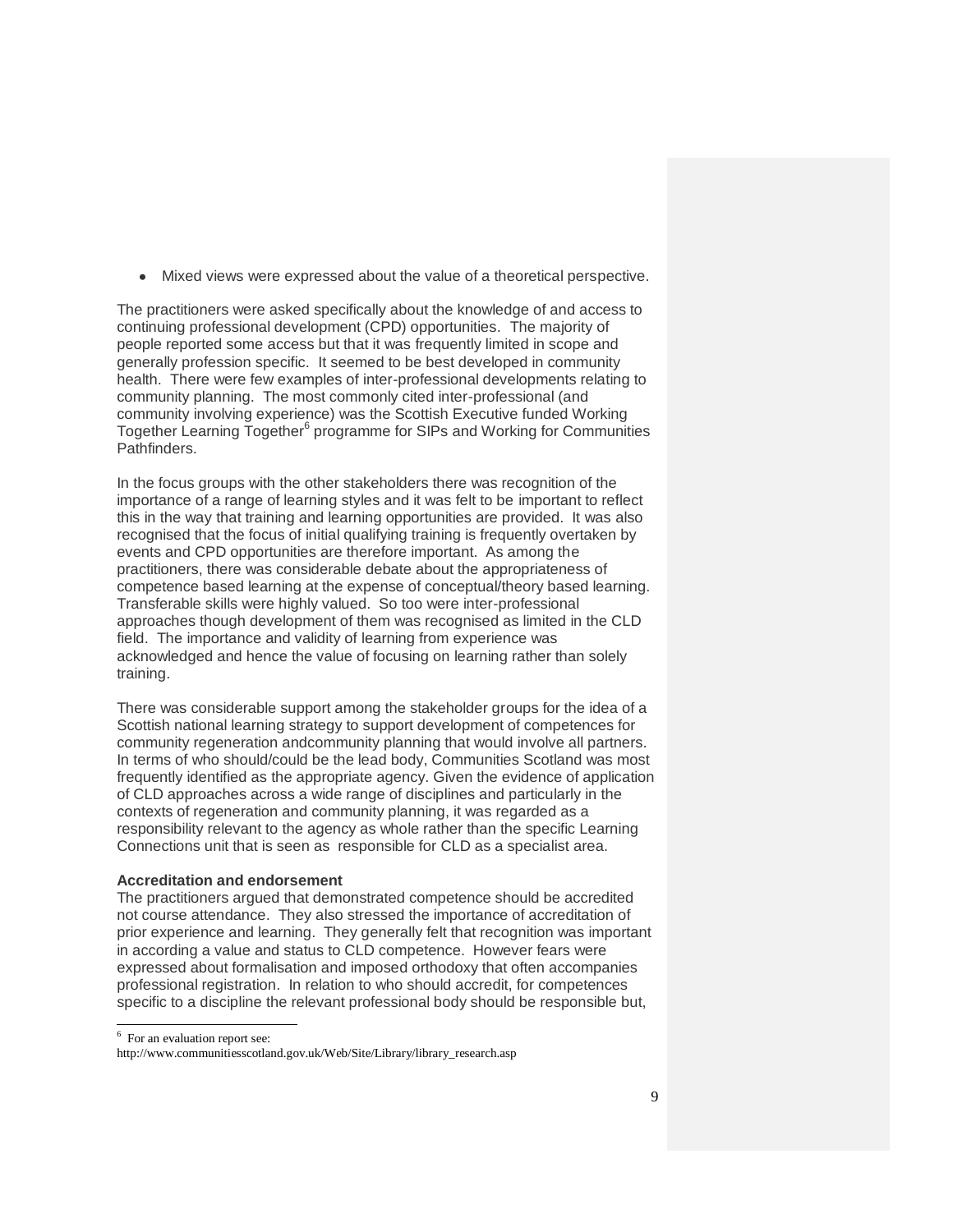when, as in the case of CLD competences they were common to different disciplines, mutual accreditation/recognition was desirable between professional bodies. However there was uncertainty about who the appropriate accrediting body would be or if there was a suitable one at present.

The stakeholder focus groups endorsed the practitioner"s views of the importance of validation of prior learning and experience and of inter-professional recognition. In the latter context they pointed to the value of the SCQF framework as a basis for comparing credit rating of professional qualifications but recognised that work was needed to address issues of mutual recognition of competences that would be required for CLD competences of the kind identified in the CeVe framework. The competences now required in several professions have common features so it was felt that there could be a basis for mutual recognition. However, like the practitioners they did not identify an obvious candidate to take this forward. Few examples of inter-professional training at qualifying levels were identified though there were some examples at CPD level notably in health.

### **Specialist CLD staff**

A few of the practitioners were qualified in CLD but expressed doubts about whether it has equipped them for their current roles in regeneration andcommunity planning practice. Policy developments have resulted as often in role and competence changes for them as other professions. Others saw the competences of CLD "specialists" as strongest in direct work with individuals and communities and the importance of this was recognised. However there was perceived weakness in inter-agency partnership work and strategic planning. Hence it was felt that the learning agenda identified by the study was frequently as relevant to the 'specialists' as others.

The stakeholder focus groups agreed that community planning and regeneration policy has placed new demands on CLD "specialists" and that their learning needs are similar to other professions.

#### **Role of community representatives in learning and assessment***.*

Practitioners and the other stakeholders saw value in shared training between professionals and communities but not in all circumstances. Community representative particularly valued such access to learning opportunities. They also felt that they had an important role to play in assessing competence of practitioners. The latter was much more controversial among practitioners and the other stakeholder groups.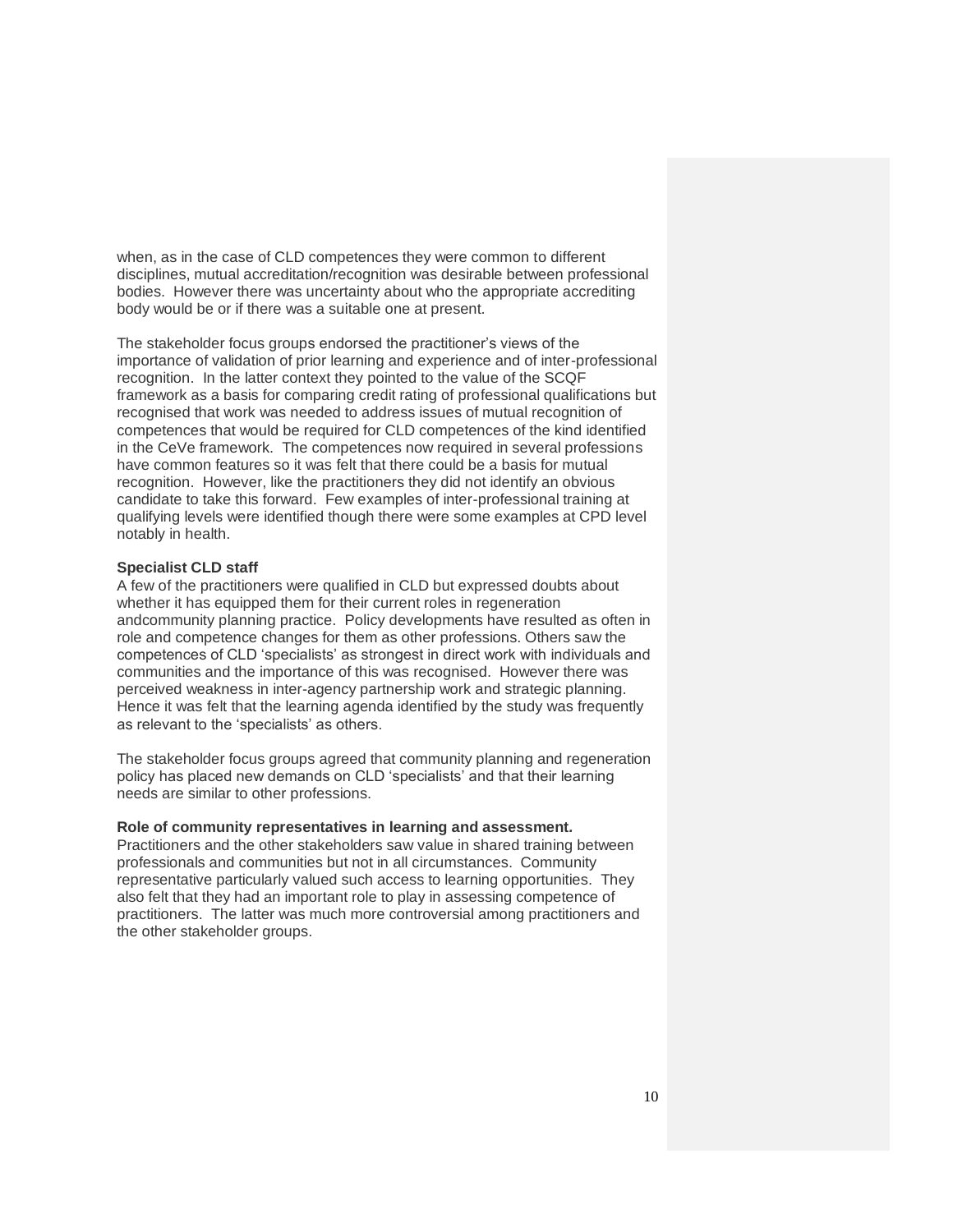### **Conclusions**

Comparison of the evidence from the practitioners and other stakeholders informed the conclusions to the study. The following are the key points arising from the comments of the respondents:

- The definition of CLD needs to encompass both the upstream tasks of community capacity building and the downstream tasks of sustaining community engagement.
- The CeVe Community Practice Competences (1997) provide a wellregarded starting framework for development of learning opportunities for CLD across professions involved in community regeneration and community planning.
- The way in which the competences are addressed needs to give attention to transferability of skills to changing occupational demands.
- Among those professionals directly involved in regeneration initiative like SIPs, CLD competences are valued and there is some confidence in their performance. However there is little conviction that this extends more broadly to the wider range of professionals who will be required to demonstrate the competences in the context of community planning.
- As much of the identified learning agenda in relation to the CeVe competences needs to be as focused on organisational and interorganisational as individual development. The concept of the learning organisation is better understood than practiced.
- Learning needs are products of particular experiences, roles and contexts. Developing learning opportunities need to be responsive to the individuality of learners and their circumstances. Attention needs to be given as much to developing and implementing individual learning plans as to developing overall frameworks setting out knowledge and skills for CLD practice.
- Particular learning needs that are commonly experienced have been highlighted in relation to community engagement and partnerships practice
	- The values of social inclusion, equalities and social justice necessarilyunderpin development and application of technical skills in regeneration and community planning.
- Competence in leadership in regeneration that promotes innovation and change needs to be fostered. However it needs to be recognised that whilst participatory and partnership approaches to change are likely to be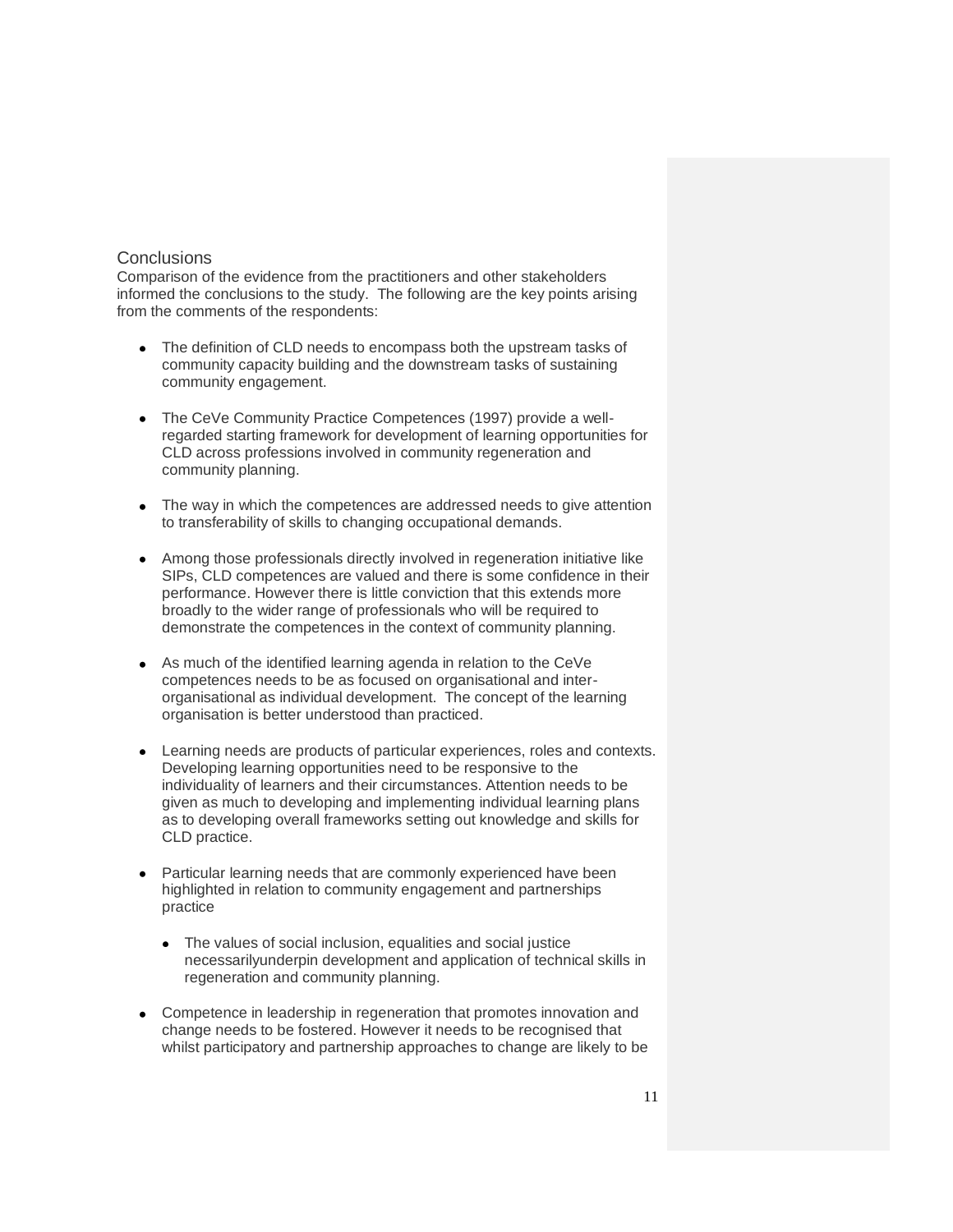rewarding there are also potential risks in terms of tensions and conflicts that may emerge. Staff who are asked to take on these roles need to be confident of the support of their organisations and managers when difficulties arise.

- The preferred learning methods of workers should guide the way that any response to learning needs is made. Experiential and reflective learning are highly valued. Training is only one model of learning and needs to be set alongside other approaches that are often seen as more effective. These include: secondments, peer exchanges and mentoring.
- CPD opportunities are essential for all professions if they are to respond to changing demands. In the context of community planning and regeneration it is essential to develop such opportunities on an interprofessional as well as a disciplinary basis.
- Through participatory performance evaluation and reflection, learning processes should be built into the way that policy is implemented. In the context of community planning the CP partnership should in effect become a learning system.
- There is great value in shared learning with communities but it should not be assumed that this will always be the best way to meet the needs of communities or professionals.
- In the context of development of regeneration and community planning those with specific qualifications in CLD should not be presumed to have had opportunity to develop the new skills required of them. They should therefore be part of any inter-disciplinary learning opportunities.
- Development of mutual accreditation of CLD skills is required between the range of professions that now employs them. This should involve both accrediting prior and new learning whether from experience or training.
- A lead body needs to be identified to take forward the development of mutual accreditation of learning between professions. Communities Scotland, as the host for CeVe and the national executive agency for regeneration, has a particular responsibilities in this context.
- The SCQF framework provides a context for the development of accreditation.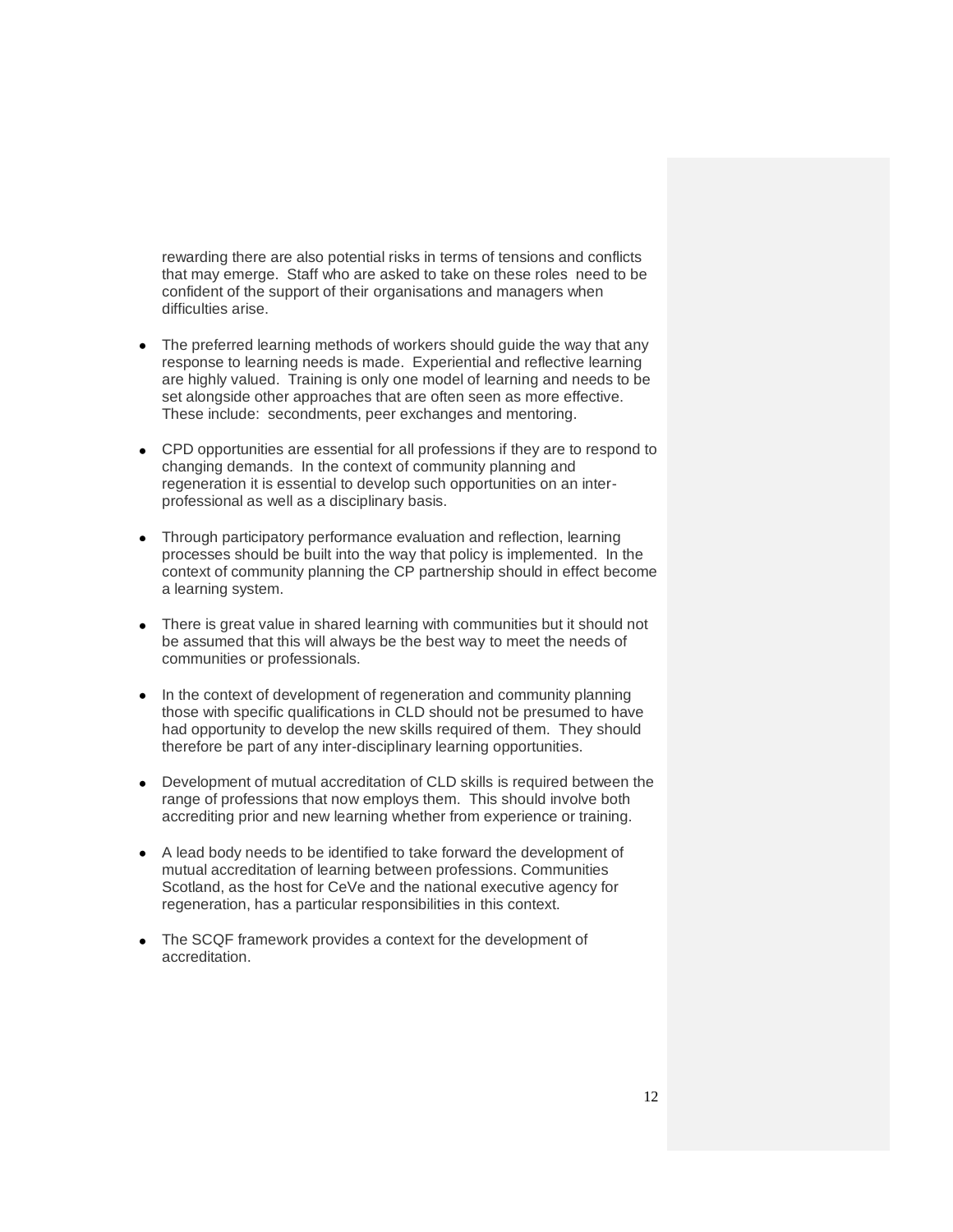A Scottish national learning strategy, along the lines of the English 'Learning Curve<sup>7</sup> could support the development of the necessary competences for CLD approaches to regeneration and community planning.

### **RECOMMENDATION**

**A national strategy should be established and implemented in Scotland to help people from all professions/ disciplines who are actively involved in regeneration, community planning and related work, to achieve and enhance the community learning and development skills that their involvement requires.** 

In order to carry out this recommendation Communities Scotland should set-up linked, inter-disciplinary working groups to complete the following tasks over a limited period, say, six months:

- a. On the basis of this and other research recently sponsored or published by Communities Scotland, agree a conceptual framework and develop it into broad curricular guidance that is generally accepted by the relevant professions/ disciplines. The framework should focus on the generic community learning and development skills that people from all professions/ disciplines require when working in regeneration and related community-based programmes.
- b. Negotiate agreement to recognise appropriate learning experiences with the several professional bodies and other stakeholders with an interest. Particular attention should be given to recognition of the same or similar learning by several professions/ disciplines and to inter-disciplinary learning.
- c. Propose incentives that Communities Scotland and other influential bodies, including those disbursing funds, can use to persuade organisations and partnerships involved in regeneration to increase the provision and take-up of relevant learning opportunities. Individuals and organisations should be "rewarded" for good learning behaviour. (For example, community planning partnerships might be required to demonstrate their commitment to continued learning as part of the their regeneration outcome agreements.)
- d. Propose practical steps that can be taken to encourage and support learning which is flexible and directly relevant to work in regeneration. This may mean funding networks, centres of excellence, which might be physical or virtual, developing methods and materials etc. Steps might be

 $\frac{1}{7}$  Office of the Deputy Prime Minister (2002) 'The Learning Curve – developing skills and knowledge for neighbourhood renewal" http://www.neighbourhood.gov.uk/formatteddoc.asp?id=273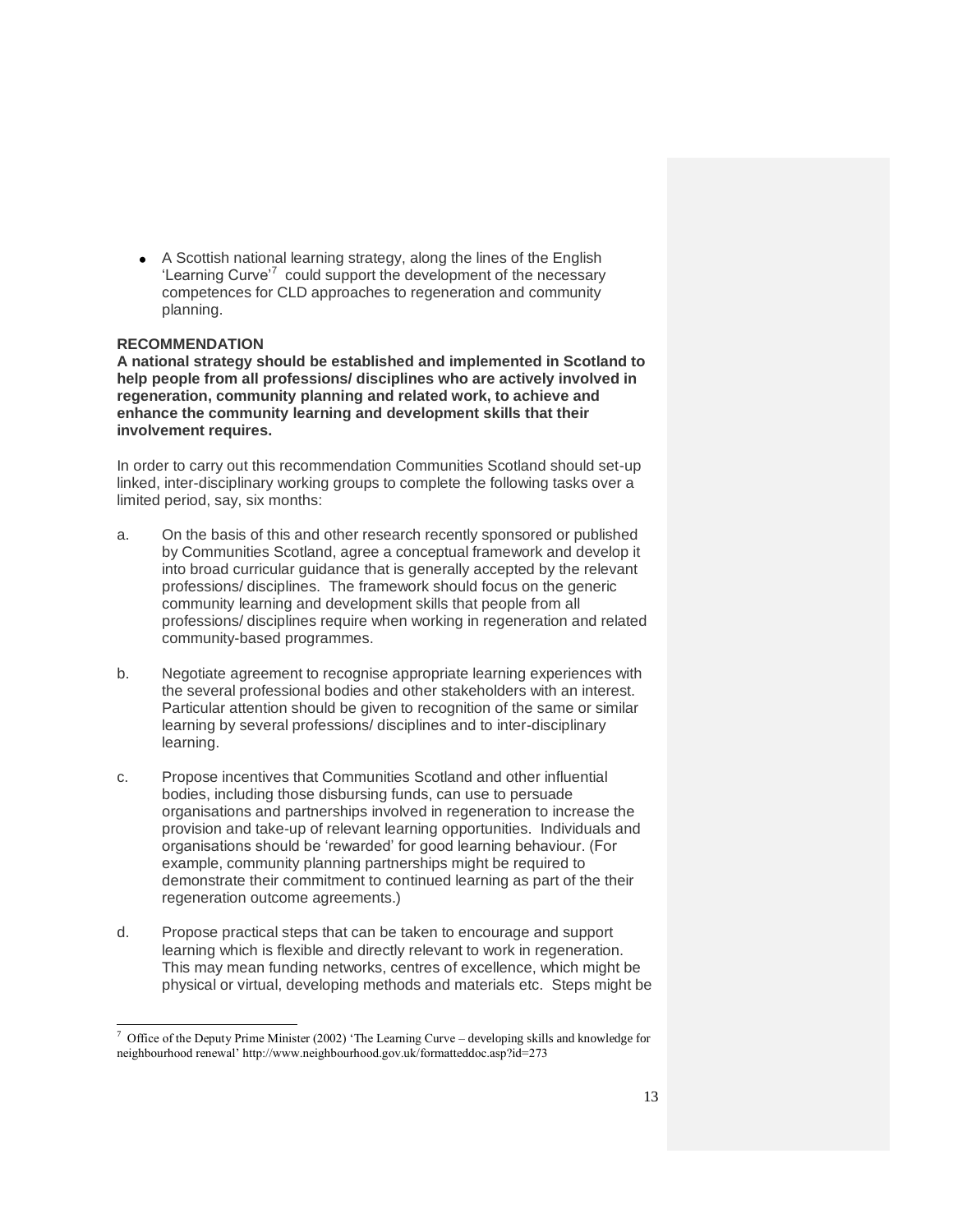for organisations and partnerships to take in support of their own staff, or for education and training organisations to develop on an outreach basis.

- e. Consider the specific implications of this report, and the implementation of its recommendation, for the provision of CPD for staff whose full-time commitment is to community learning and development.
- f. Identify the resources needed to implement the recommendation.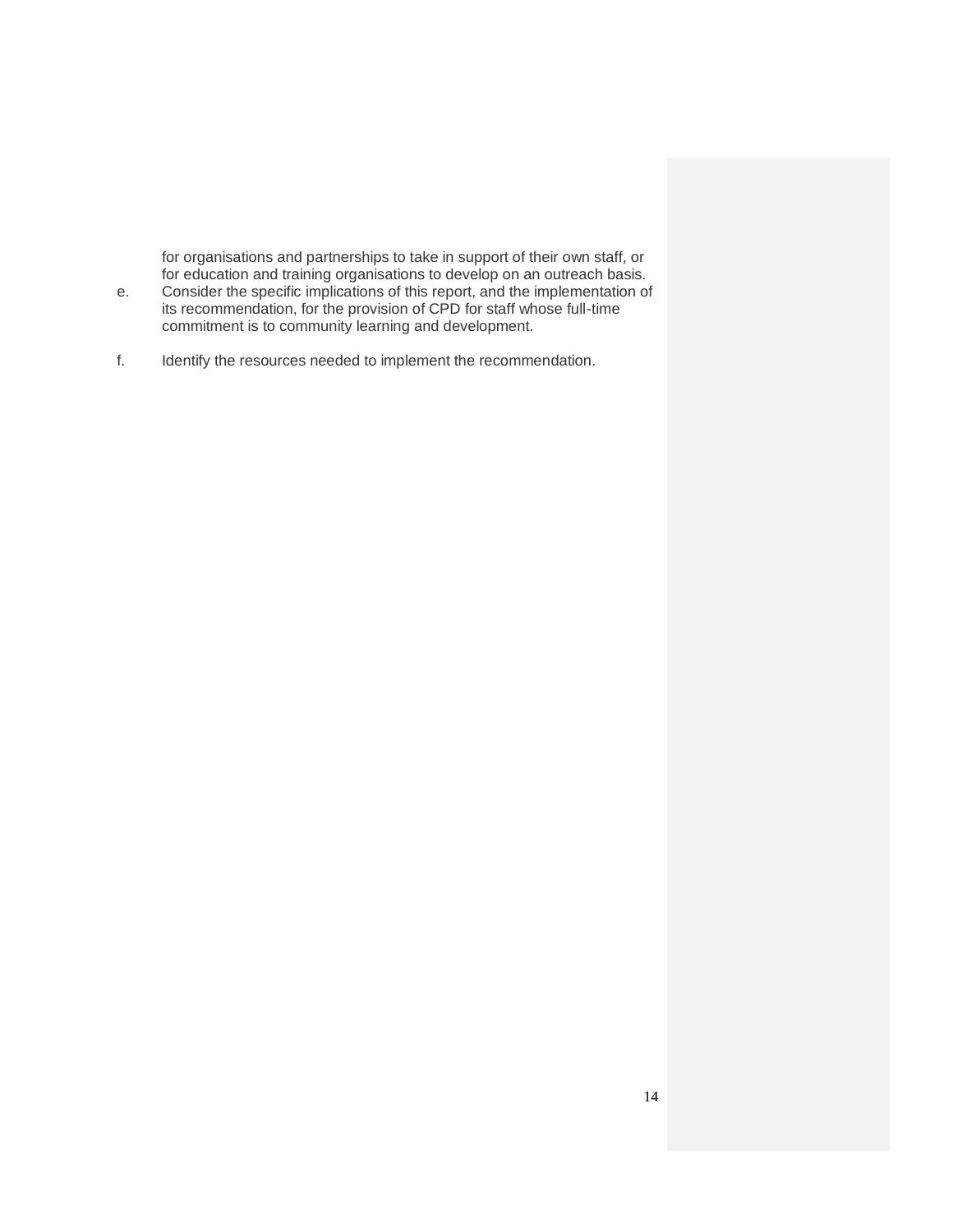## **2. Background to the Study**

The Scottish Executive Development Department commissioned the research to identify training needs and current provision of community learning and development training for professionals engaged in community regeneration and community planning. The study was designed to respond to the changing concepts of community learning and development that have emerged over the last five years, following the 1998 report *"Communities Change through* Learning<sup>'</sup>, and to address the training needs associated with the key contribution to community planning and regeneration that is identified for community learning and development in the current Scottish Executive guidance *"Working and Learning Together to Build Stronger Communities"* (2004).

*"Communities Change through Learning"* took the view that community education, subsequently re-designated community learning and development, should be regarded as an approach that is adopted by many disciplines. In some respects this was recognition of an established reality, in others it was an expression of aspiration for wider adoption of this approach The reality was already in evidence in fields like health where patient and community involvement had become consistent themes, social care and housing in which user and tenant involvement were respectively becoming signatures of good practice. As an expression of aspiration it was reflecting the developing momentum towards modernised government, reflected in the *MacIntosh Commission report* on the relationship between local government and the Scottish Parliament, that ultimately found its expression in community planning.

More recent reviews, in particular the Community Education Training Review, *"Empowered to Practice – the Future of Community Learning and Development Training in Scotland"* (2002), not only reinforced this view but addressed the implications of it in terms of the need to consider the competence with which a wider range of practitioners can employ community learning and development skills.

The central commitment of Scottish Executive policy to the development of community planning, particularly its associated responsibilities for progressing regeneration, has highlighted the key context for a review of training needs in community learning and development for a wider range of professionals. The legislation *(Local Government in Scotland Act 2003 Sec 15.1)* has set out the obligations of public agencies working together in community planning partnerships to facilitate a process of planning and providing services after consultation "with such community bodies or persons as is appropriate" and "sustain co-operation" amongst these bodies. This statutory obligation involves collaboration between a range of disciplines within local authorities, health boards, police, fire services and enterprise companies who make up the partnerships. Hence the established trend towards more community oriented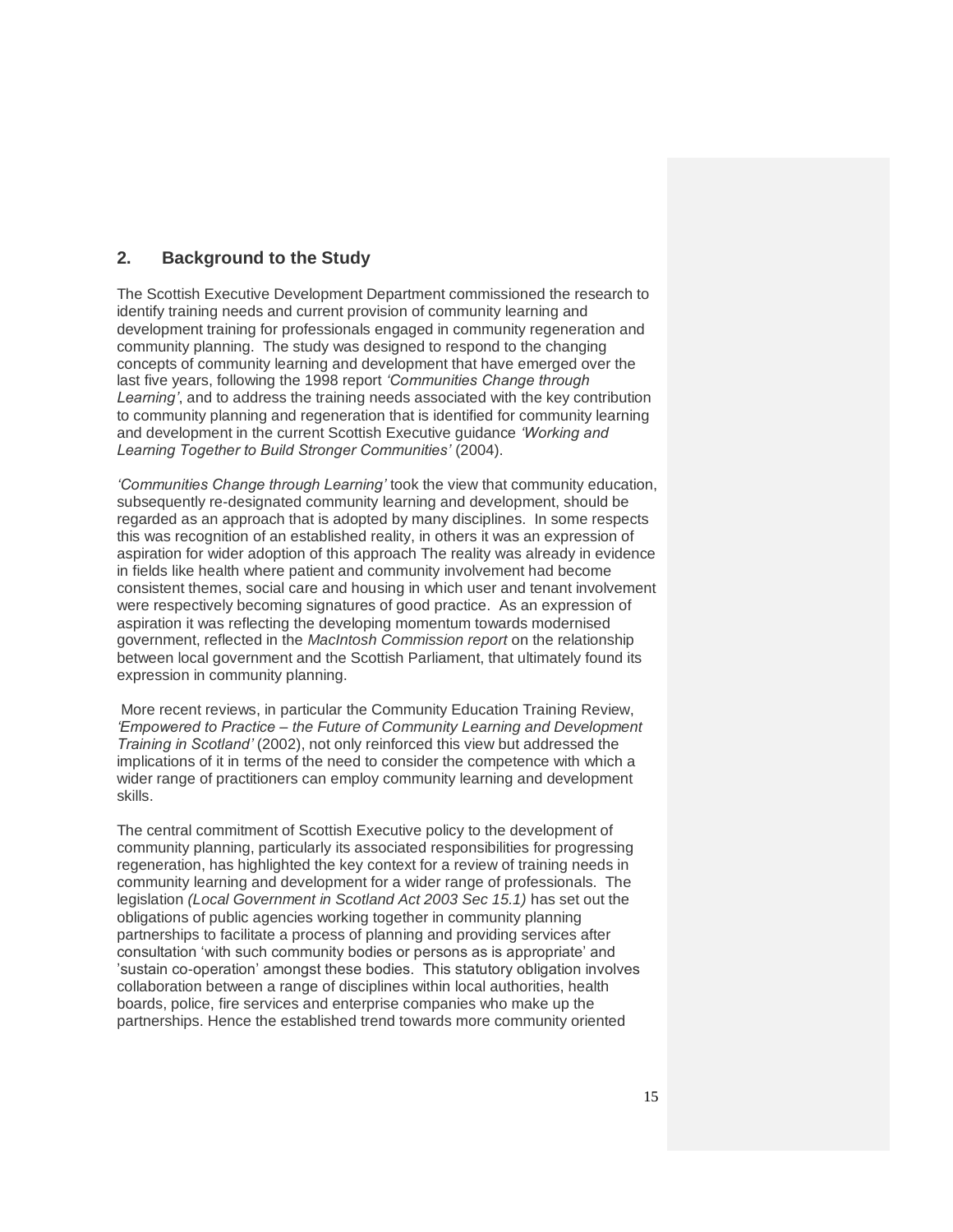professional practice has been reinforced and institutionalised by an act of the Scottish Parliament.

Community regeneration is a central focus of community planning. Hence the Scottish Executive *"Closing the Gap"* (2002) regeneration statement was an important indicator of policy priorities. It specifically refers to community learning and development as; "one of the main ways in which skills and confidence can be built" and notes: "we will work with national and local partners to build a shared vision of community learning and development". This commitment is highly pertinent in the context of this study. Identification of the necessary competences and, hence, training needs should be based on consultation with the range of regeneration partners.

The recent report for the community planning Task Force *"Capacity Building for* community planning*" (Eglington Research 2002)* has set out needs and potential responses in relation to the overall development of community planning partnerships. It commented on the: "virtual absence of a learning and development culture surrounding community planning community planning, with a dearth opportunities, formal and informal, for sharing and building on experiences'. This provides an informative context for this study that focuses on the particular contribution of community learning and development for community planning and regeneration.

It is important therefore to identify the key roles that need to be considered. These are highlighted in the guidance on community learning and development *"Working and Learning Together to Build Stronger Communities"*. This guidance has endorsed the stance that community learning and development is an approach that many professions should adopt and located it firmly in the context of community planning.

*"Working and Learning Together to Build Stronger Communities'* not only sets community planning as the central context for community learning and development but also states: "We want community planning partnerships to target their CLD capacity to support strategies aimed at closing the opportunity gap, achieving social justice and encouraging community regeneration". The guidance sets out three national priorities: "achievement thorough learning for adults', 'achievement through learning for young people', and 'achievement through building community capacity". It states: "These priorities should be reflected in the CLD strategies and Action Plans developed and delivered by community planning partners." The starting point for this study has been an exploration of the learning needs of those professions that increasingly find themselves contributing to these national priorities in the context of regeneration practice.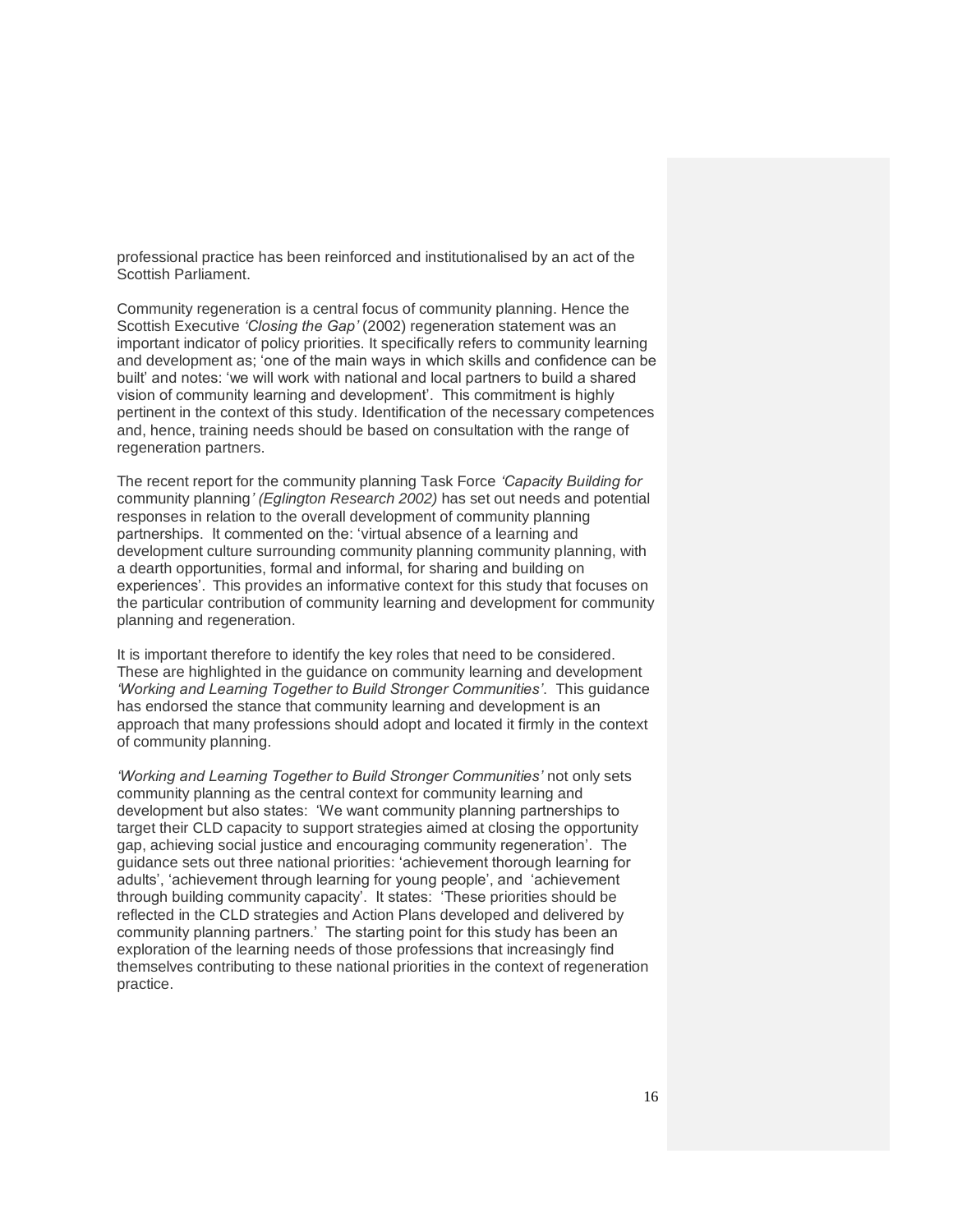### **3. Methods and stages of work**

The following methods were used:

- A literature review (see appendix 1)
- interviews and focus groups in four regeneration case study sites
- focus groups with key stakeholder interests.

These methods were applied in sequence and constituted two distinct stages within the study. Stage 1 consisted of the literature review and case study site investigation. The literature review informed the data collection. The case study sites enabled collection of data relating to current practice skills and training needs. Analysis of this information, in turn, informed the dialogue with the key stakeholder groups. This aspect of the study formed the stage 2.

### Case study sites:

We identified four Social Inclusion Partnership (SIP) case study sites in which to investigate these issues. They were selected in consultation with the advisory group to reflect issues in a range of contexts – urban and rural. The sites were:

- 1. North Glasgow SIP a large city SIP containing several disadvantaged neighbourhoods
- 2. Great Northern Partnership Aberdeen a archipelago SIP in a large city
- 3. West Dumbarton SIP a archipelago SIP including neighbourhood in two medium sized towns
- 4. East Ayrshire Coalfields SIP an archipelago SIP covering several former mining villages in a rural setting.

### **Stage 1: Evidence from the field**

In each site an initial telephone interview was conducted with the SIP manager, to identify the range of professions that contribute to the task of community empowerment for participation in regeneration in their area. The key informant was asked to identify individuals who had been actively involved who were then invited to participate in a local focus group.

A sample of 12 of these, three from each case study site, representing a range of different professional backgrounds was interviewed in advance of the focus groups to highlight themes to be addressed. These interviews included representatives of the following professions: health; housing; economic development; planning; social work; recreation, culture and arts, libraries/information; formal education; police.

The interviews were used to:

• Identify what competences were regarded by respondents as important in carrying out their roles in regeneration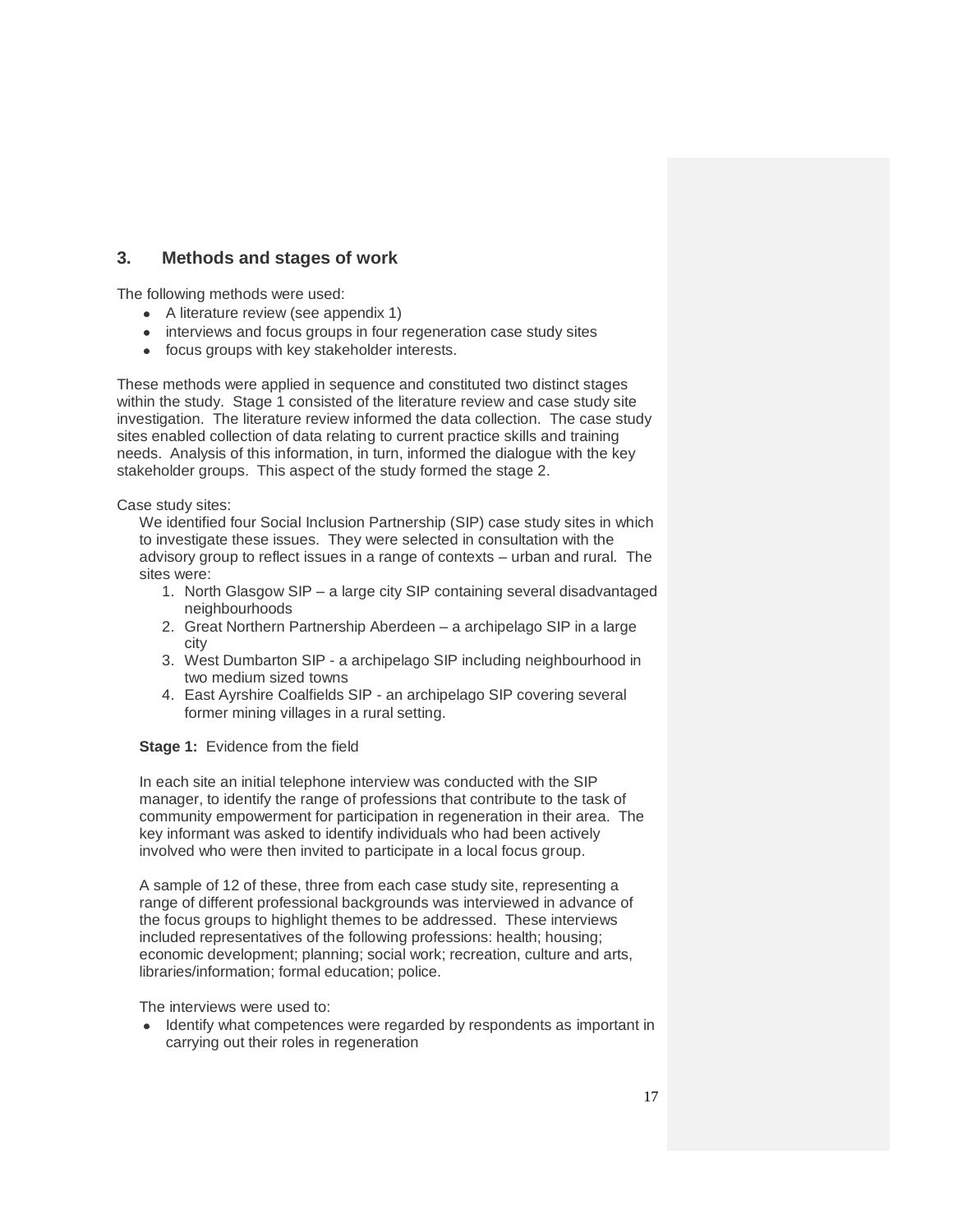- consider other competences that may be required in order for them to contribute effectively to community learning and development aspects of community planning
- invite comparison of their view of key priorities with those highlighted for example in the CEVE post qualifying competences for related professions and the core dimensions and elements of personal development and building community capacity set out in the LEAP evaluation framework.
- consider how confident they are that they have the necessary competences
- identify where they acquired the relevant competences e.g. through formal pre-service or CPD training, through practice experience
- identify learning needs related to the competences that they perceive to be important
- identify preferences for the way in which competences could be enhanced.

Analysis of this information formed the basis for the focus group in each site that explored perceptions of the key competences, with the wider groups of professionals identified by the key informants in each SIP. The focus groups were used to:

- Explore further the perceived competences required for effective application of community learning and development methods in other professional roles
- consider strengths and weaknesses of practice, learning needs and how these should be addressed
- enable critical examination of whether there is a common cluster of competences that is shared across professional boundaries in relation to the use of community learning and development methods
- consider potential for cross disciplinary training
- consider desirability and potential forms of professional endorsement or accreditation.

### **Stage 2:** Stakeholder focus groups

A range of stakeholders has an interest in the fulfilment of the community learning and development remit within community planning and regeneration. We identified four whose views were explored:

- Employers whose staff are required to apply community learning and development skills
- Professional bodies representing the same range of disciplines
- Training providers across a range of disciplines for whom community learning and development is becoming a significant approach
- Community representatives with whom these disciplines engage.

A focus group was conducted with each of the four groups following the case study site investigations to enable data based on field experience to be drawn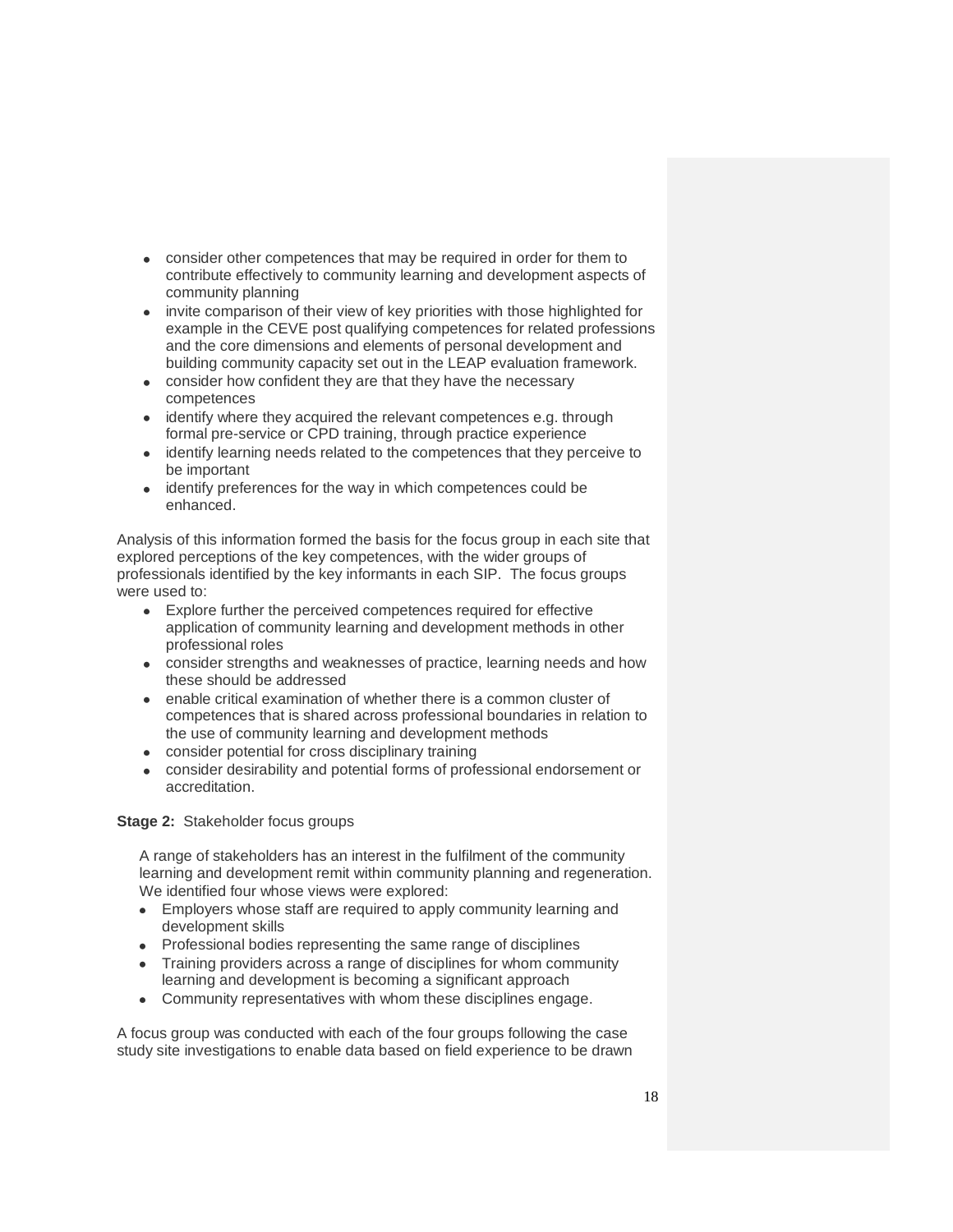into the dialogue with the different stakeholder interests. For the first three, discussion focused on:

- Their perceptions of the competences required for the community engagement and empowerment tasks involved community learning and development in the context of regeneration
- comparison with evidence from the case study sites
- identification of strengths and weaknesses of the capacity of the range of professions and the related training needs
- views of the most appropriate ways of responding to these needs including pre-service and CPD training
- potential for cross disciplinary responses
- issues of accreditation and professional endorsement.

In relation to the community representatives the focus was on:

- Their perceptions of the competences required for the community engagement and empowerment tasks involved community learning and development in the context of regeneration and the Scottish Executive draft guidance on community learning and development
- comparison with evidence from the case study sites
- identification, from the experience of the focus group members, of strengths and weaknesses of the capacity of the range of professions and their related training needs.

The methods adopted have enabled:

- Consideration of the current patterns of engagement of a range of professionals in community regeneration
- comparison of a range of relevant perceptions of current skills and competence with perceived needs in relation to effective contributions to the community learning and development aspects of community planning and regeneration
- identification of training needs arising in the context of the relevant policies
- identification of strengths, weaknesses and gaps in current training for related professions
- identification of potential means of enhancing the range and types of training at both pre-service and CPD levels that could be developed, including inter-disciplinary approaches
- review of issues of professional endorsement and accreditation, including cross disciplinary recognition.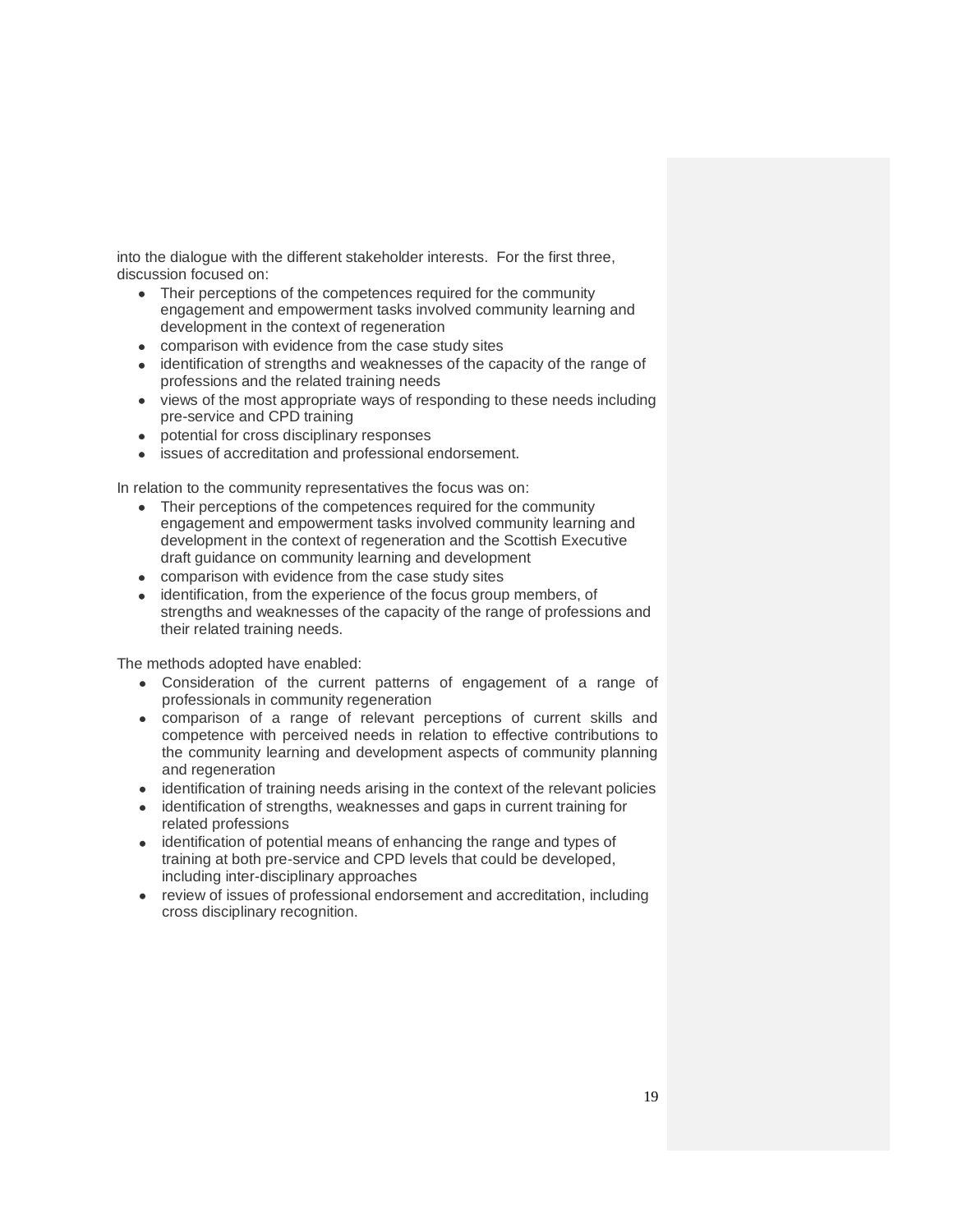## **4. Interview evidence**

For the first stage of the research SIP managers in the four selected sites were asked to identify a list of 12 participants from different professional groups in their area who were operationally involved in community regeneration. From this list they identified three from different backgrounds who were interviewed in depth about their perceptions of community regeneration and the particular relevance of community learning and development skills. This gave a total of 12 interviewees.

### **Interviewee backgrounds:**

The respondents interviewed and their professional training backgrounds were as follows $8$ .

Health:

- 1. Community Health Project manager -No FE/HE qualifications no specifically CLD relevant qualification
- 2. Health Service Public Health Co-ordinator SRN, Certificate in renal medicine, Midwifery, Community health degree, Fellow of Queens Nursing Institute
- 3. Nurse Manager General, Psychiatric, District nursing qualifications, Health Visiting
- 4. Health Service Public Health Manager General Nursing, Psychiatric nursing, Health Visiting, Master of Public Health

Economic development:

- 5. Social Economy project manager Economics degree, psychotherapy and holistic therapies, no specifically CLD relevant qualification
- 6. Scottish Enterprise Officer no pre practice qualification, no specifically CLD relevant qualification, Management Diploma (CPD)

Social inclusion:

- 7. SIP manager Engineering degree, no specifically CLD relevant qualification
- 8. Social Inclusion Unit manager B Ed and Social Science degree, no specifically CLD relevant qualification

Police:

- 9. Police Superintendent Police training, no specifically CLD relevant qualification
- 10.Police Local Authority Liaison Officer Police training, no specifically CLD relevant qualification

Other Local Authority:

11. Housing manager – Diploma in Housing Studies, Member Chartered Institute of Housing, no specifically CLD relevant qualification

l  $8 \text{ In tables in this section of the report respondents are referred to by their number on this list.}$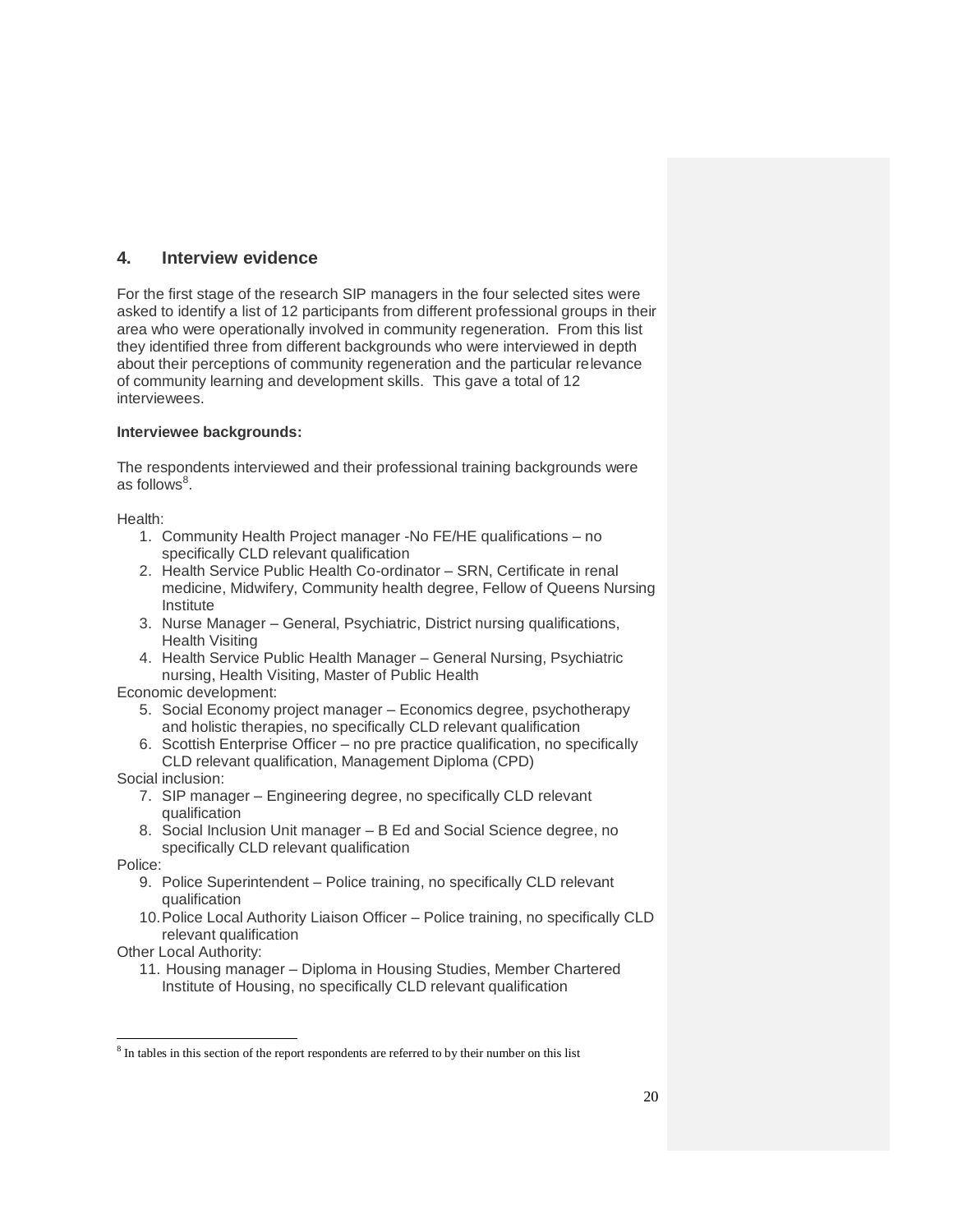12.Local Authority Policy Manager – Social Science degree and MPhil, no specifically CLD relevant qualification

It is noteworthy that all four SIP managers identified a health respondent for interview. This is indicative of the role played by health staff in regeneration. It is also worthy of note that seven of the respondents had trained solely in their specialist professional area whilst four had completed degree courses before professional specialisation. Only one had neither an unrelated higher education qualification nor specific professional training.

### **Responses to CLD definition:**

Respondents were shown the definition of CLD from the Scottish Executive Working Draft Guidance on Community Learning and Development (2003).

CLD is: "informal learning and social development work with individuals, groups in their communities. The aim of this work is to strengthen communities by improving people"s knowledge, skills and confidence, organisational ability and resources."

They were invited to score the definition a rating scale  $1 = \text{very important to } 4 = 1$ not at all important. Set out below is the score of each respondent with the key theme of their comments.

| Table |
|-------|
|-------|

| Respondent  | Score | Key themes of comments                                                                                                                                 |
|-------------|-------|--------------------------------------------------------------------------------------------------------------------------------------------------------|
| 1 Health    |       | Developing confidence and self esteem are key                                                                                                          |
| 2 Health    | $1+$  | Should inform everything we do                                                                                                                         |
| 3 Health    | 1/2   | Important statement but would be stronger if linked                                                                                                    |
|             |       | to outcomes                                                                                                                                            |
| 4 Health    | 1     | Fully supported by the Health Board – capacity<br>building an integral part of work                                                                    |
| 5 Economic  | 3     | Importance revolves round meaning of word                                                                                                              |
| Development |       | informal – needs to recognise that people can only<br>improve their own knowledge and skills and needs<br>to be clearer about what methods are implied |
| 6 Economic  | 3/4   | Agency role more about economic development                                                                                                            |
| Development |       |                                                                                                                                                        |
| 7 Social    | 1     | Essential foundation for sustainable regeneration                                                                                                      |
| inclusion   |       |                                                                                                                                                        |
| 8 Social    | 1     | Strong agreement that building confidence is key to                                                                                                    |
| inclusion   |       | developing knowledge and skills                                                                                                                        |
| 9 Police    | 3/4   | Police do not work directly enough with the                                                                                                            |
|             |       | community for this to be relevant - may apply to                                                                                                       |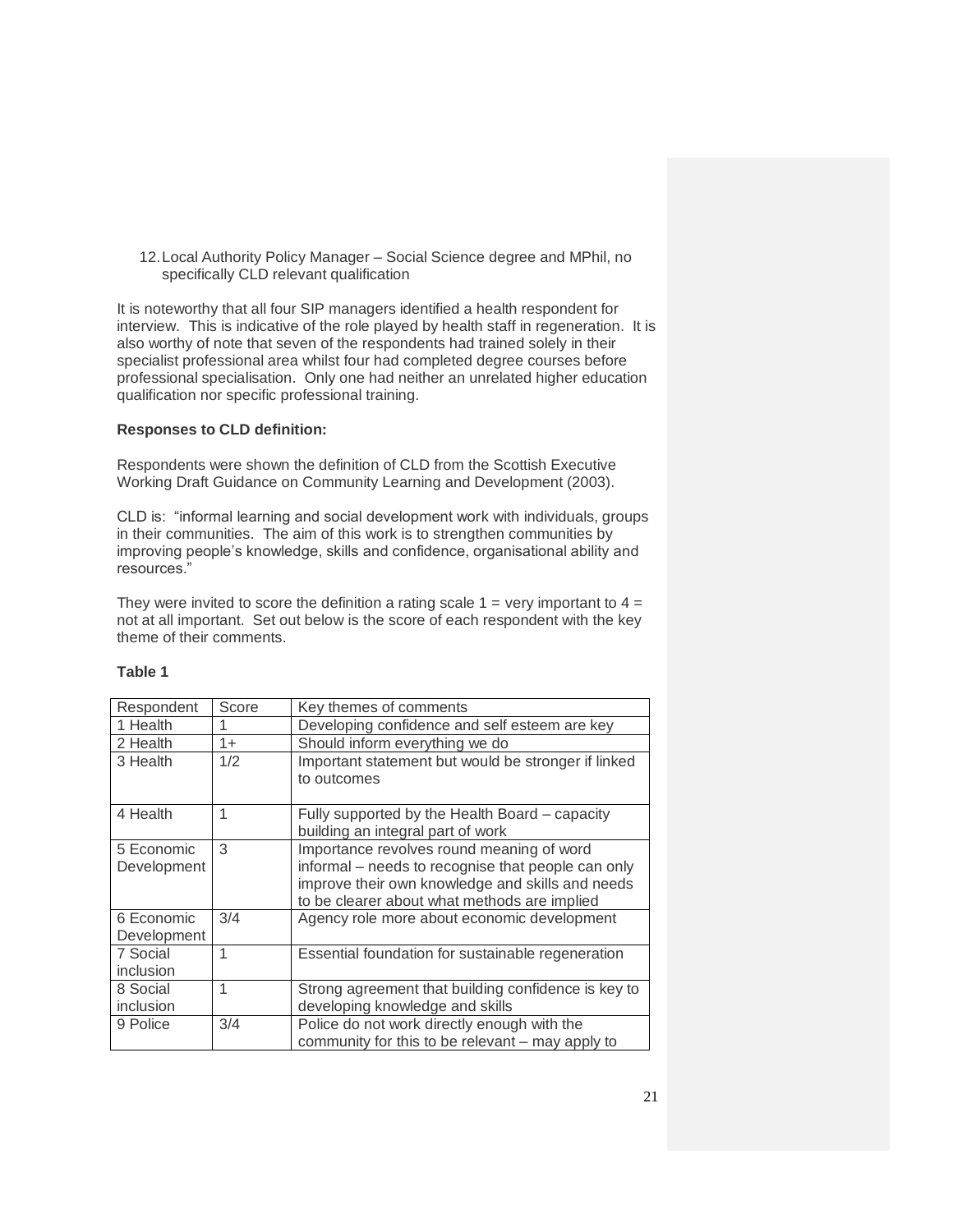|              |     | some aspects of community policing – police have<br>a reactive role |
|--------------|-----|---------------------------------------------------------------------|
| 10 Police    | 3/4 | Police make a secondary contribution – supportive                   |
|              |     | rather than direct role in CLD                                      |
| 11LA         |     | Crucial approach for the housing profession in                      |
| Housing      |     | context of statutory obligations to consult with                    |
|              |     | tenants                                                             |
| 12 LA policy |     | Very important to every aspect of work                              |

Most respondents rated the definition as very important (7). One was between very important and important and this response related to a specific concern about the lack of specification of outcomes in the definition. One rated the definition 3 and three rated it 3/4.

The distribution of scores from different professional backgrounds looks significant. The two respondents from the police, whilst recognising the value of it, did not see this type of work as directly relevant to their role. One suggested that such informal work would be seen as "optional and as a luxury" as the police "rarely had time for the informal approach" though it might be a feature of some types of community policing which is a more pro-active approach. The other referred to the police playing a more supportive than direct role in CLD.

The remaining two more negative scores both came from the workers involved in economic development though the reasons were different. One felt that the emphasis on social development was not appropriate and that the focus was on a particular set of participants – businesses, employers and unemployed people. The other was more critical of the lack of clarity in relation to how you go about improving people"s skills and knowledge. The aim was fine but the methods were not clear.

Despite the negative scores from the police and economic development workers, the almost universal rating of the definition as very important across both local authority staff involved in social inclusion, policy development and housing and health staff indicates that the field of CLD is not viewed as belonging to a specialist group of professionals. Indeed it is seen as relevant business amongst a range of professionals.

### **LEAP skill set**

Respondents were invited to look a the list of key skills derived from the LEAP (Learning Evaluation and Planning) Framework, comment on their use of these skills and identify the four that they regarded as most important:

The skills are under two headings: community development and personal development: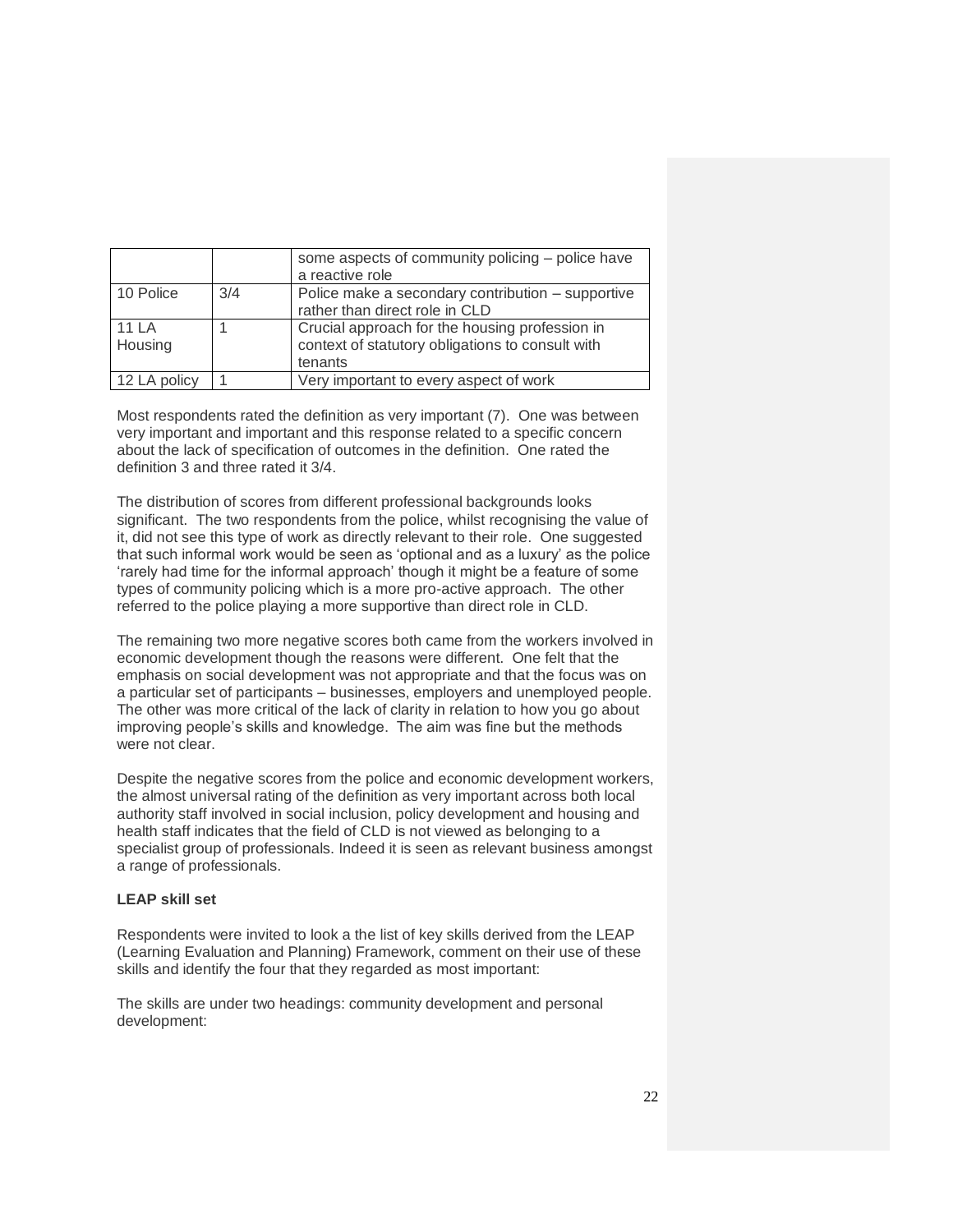Community development:

- Support communities to identify their needs and plan how to meet them
- make sure that activists and community organisations can develop the skills and confidence that they need
- promote broad based participation in community affairs
- assist communities to exercise power and influence
- assist communities to provide or manage services.

Personal development:

- Establish and maintain purposeful relationships with individuals and groups involved in regeneration, especially members of excluded groups
- create relevant learning opportunities that empower individuals and groups to deal effectively with regeneration issues
- sustain continuing involvement in such activities
- support individuals and groups to transfer what they have leaned to new contexts.

Nine participants felt that they had used all of the skills identified, though some were more central than others. For some the application of the skills was not a part of their current role.

The policy manager, focused on the capacity building skills as did one of the police respondents. Two other respondents, one from health and one from economic development emphasised the centrality of the application of personal development skills but as a basis for building community capacity.

It is important to note that both police respondents felt that the skill set was not central to the overall police role. This response was entirely consistent with their view of the importance of the Scottish Executive definition of CLD. However, one commented that the traditional role of the police had been to "fix problems" but they now recognised that they needed to understand why problems were arising, what needed to change and which other partners should be involved. In similar vein the other commented that the police have operational priorities set for them, however, he also noted "a shift in approach from one where people were told what they would get to one that involves listening to community priorities regarding policing".

On the other hand both the economic development workers, who were also more negative about the definition, saw the skills set as very appropriate and important for them.

Not all participants felt able to identify the four that were most important. One rated them all equally important, another felt that two personal development skills were the foundation for everything else but that ultimately they were all important, whilst a third felt that just two capacity building skills should be highlighted. Two people thought that the key area was community development and two others took the view that community capacity could only be built on the basis of effective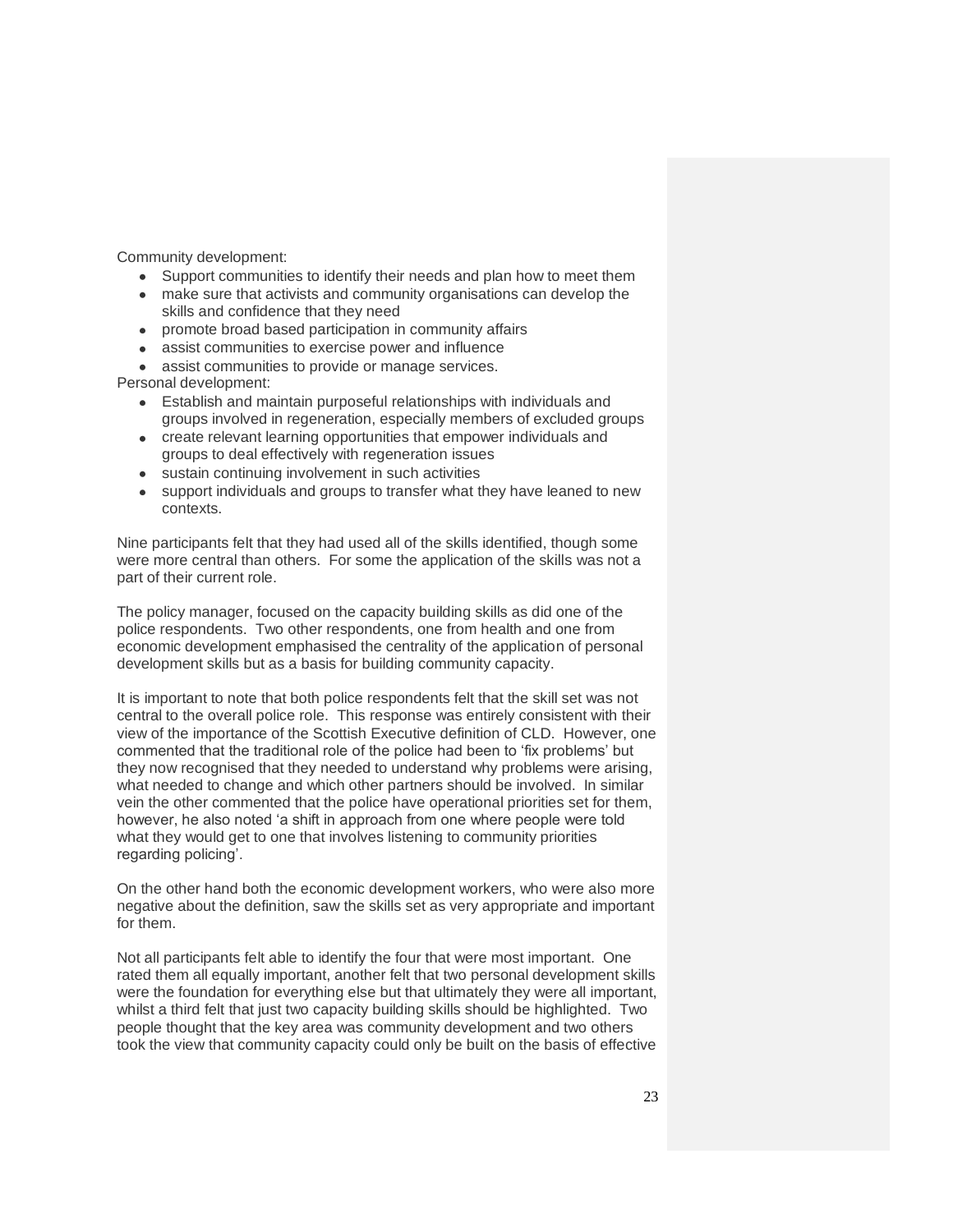personal development work. Overall, the broad conclusion to be drawn from the responses is that the full range of skills are seen as important and are frequently required in the work roles of the respondents.

This view is reinforced by the pattern of distribution of the top four choices of each respondent set out below. Though one person thought all the skills were of equal importance and another selected only two as foundations for the development of all the others, overall there was a wide distribution of choice with all identified skills being highlighted by at least two respondents. Only two people selected their priorities solely from the capacity building or personal development lists and in each case these were the respondents who selected only two priorities. Everyone else selected from both lists. The four skill areas scoring highest overall were also split between capacity building and personal development. In the former supporting communities to identify their needs and plan how to meet them and assisting communities to exercise power and influence were identified and in the latter the most frequently cited were: establishing and maintaining purposeful relationships and creating relevant and empowering learning opportunities.

This distribution of responses is noteworthy in emphasising that that CLD should involve a concern both with individual development and with collective activity.

| Person/skills | <b>Needs</b> | Skill/<br>conf | Partic<br>ipation | Power/<br>Inf | Service<br>Dev | Estab    | Learn | Sustain  | Transfer<br>learning |
|---------------|--------------|----------------|-------------------|---------------|----------------|----------|-------|----------|----------------------|
|               |              |                |                   |               |                | rel      | opps  | learning |                      |
| 1 All imp     | X            |                |                   | X             |                |          | X     | X        |                      |
| 2 All imp     |              |                |                   |               |                | $\times$ | X     |          |                      |
| but PD        |              |                |                   |               |                |          |       |          |                      |
| foundation    |              |                |                   |               |                |          |       |          |                      |
| 3 All imp     |              |                |                   | X             |                | X        | X     |          | X                    |
| 4 All imp     |              | X              |                   | X             | X              | X        |       |          |                      |
| 5 All imp     |              |                |                   |               |                | X        | X     | X        | X                    |
| but PD        |              |                |                   |               |                |          |       |          |                      |
| foundation    |              |                |                   |               |                |          |       |          |                      |
| 6 All         |              |                |                   |               |                |          |       |          |                      |
| equally       |              |                |                   |               |                |          |       |          |                      |
| imp           |              |                |                   |               |                |          |       |          |                      |
| 7 All imp     | X            |                |                   | X             |                | X        |       |          | X                    |
| 8 All imp     | X            |                | X                 |               |                |          | X     | X        |                      |
| 9 All imp     | X            |                | X                 |               |                | X        | X     |          |                      |
| (though       |              |                |                   |               |                |          |       |          |                      |
| not for       |              |                |                   |               |                |          |       |          |                      |
| police)       |              |                |                   |               |                |          |       |          |                      |
| 10            |              | X              |                   | X             |                |          |       |          |                      |
| Capacity      |              |                |                   |               |                |          |       |          |                      |

### Table 2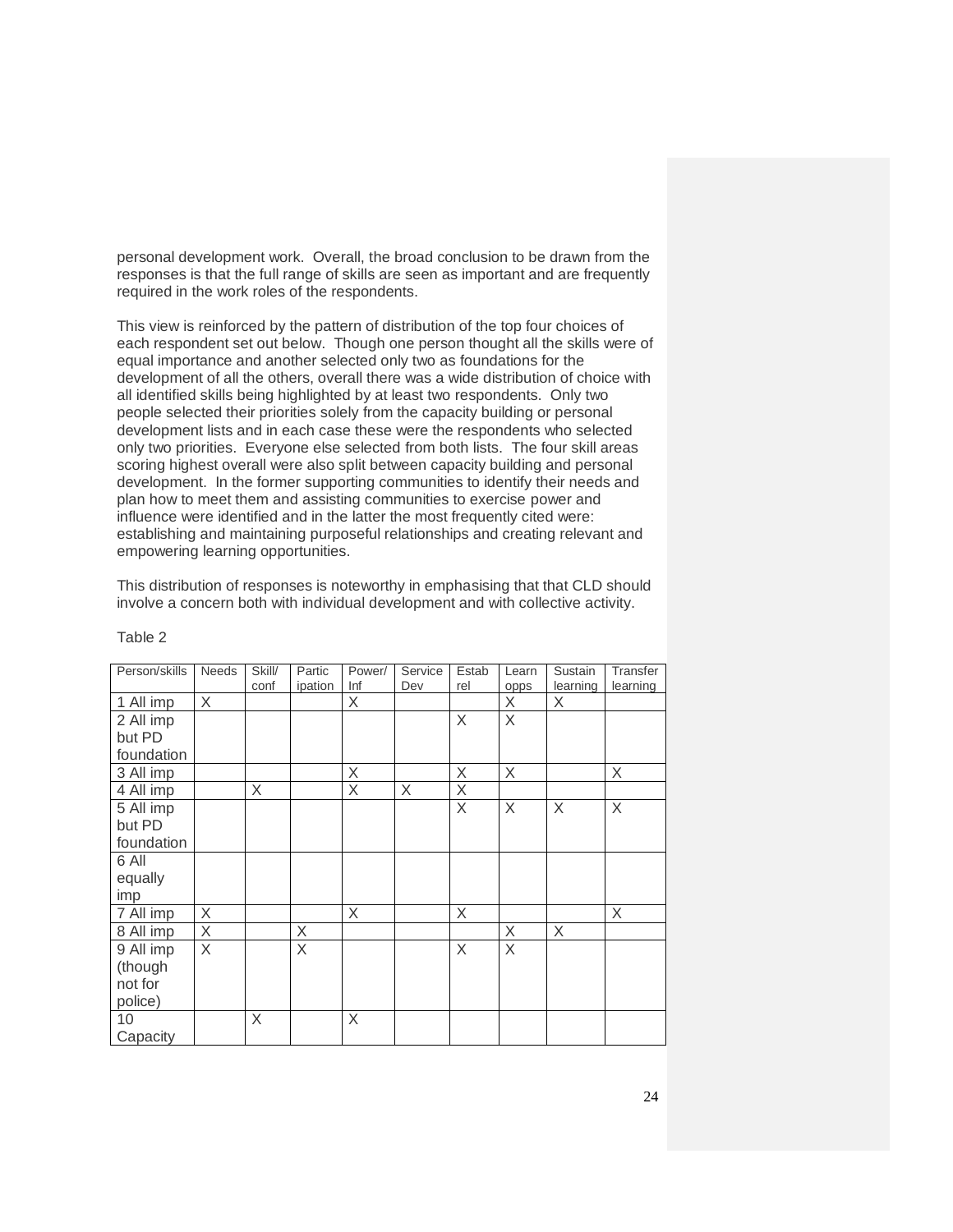| building<br>most imp                     |          |           |   |   |           |   |   |
|------------------------------------------|----------|-----------|---|---|-----------|---|---|
| 11 All imp                               | $\times$ | $\lambda$ |   |   | $\lambda$ |   |   |
| 12<br>Capacity<br>  building<br>most imp |          | ↗         |   |   |           |   |   |
| Total                                    | 5        |           | 6 | 6 |           | 3 | ⌒ |

Respondents were asked to indicate whether they felt confident about the use of these skills and, if so, how they had acquired the skills.

### Table 3

| Respondent                | Confidence                                                              | Source of skill                                                            |
|---------------------------|-------------------------------------------------------------------------|----------------------------------------------------------------------------|
| 1 Health                  | confident                                                               | Learned in the community and<br>workplace                                  |
| 2 Health                  | confident                                                               | In work practice settings but reinforced<br>by training                    |
| 3 Health                  | confident                                                               | Developed and strengthened though<br>experience and working in partnership |
| 4 Health                  | confident                                                               | On the job and working with other<br>agencies                              |
| 5 Economic<br>Development | confident                                                               | Experiential learning in practice                                          |
| 6 Economic<br>Development | confident                                                               | In practice                                                                |
| 7 Social<br>inclusion     | confident                                                               | Primarily through practice experience<br>but supported by short courses    |
| 8 Social<br>inclusion     | confident                                                               | Important to have theory/knowledge<br>base to build on in practice         |
| 9 Police                  | confident in relation to<br>specified relevant skills<br>CD 1+3. PD 1+2 | 70% life skills and experience 30%<br>training                             |
| 10 Police                 | uncertain                                                               | Learning is done on the streets                                            |
| 11 LA<br>Housing          | confident                                                               | Experience and necessity rather than<br>training                           |
| 12 LA policy              | confident                                                               | 75% on the job experience 25% formal<br>training                           |

The respondents are generally confident about their capacity to use the identified skills yet none of them has had specialist training in these areas. One health worker even commented that she did not know she was using community development skills until she saw them described as such in a paper. It is not surprising therefore that the predominant source of skills for all respondents has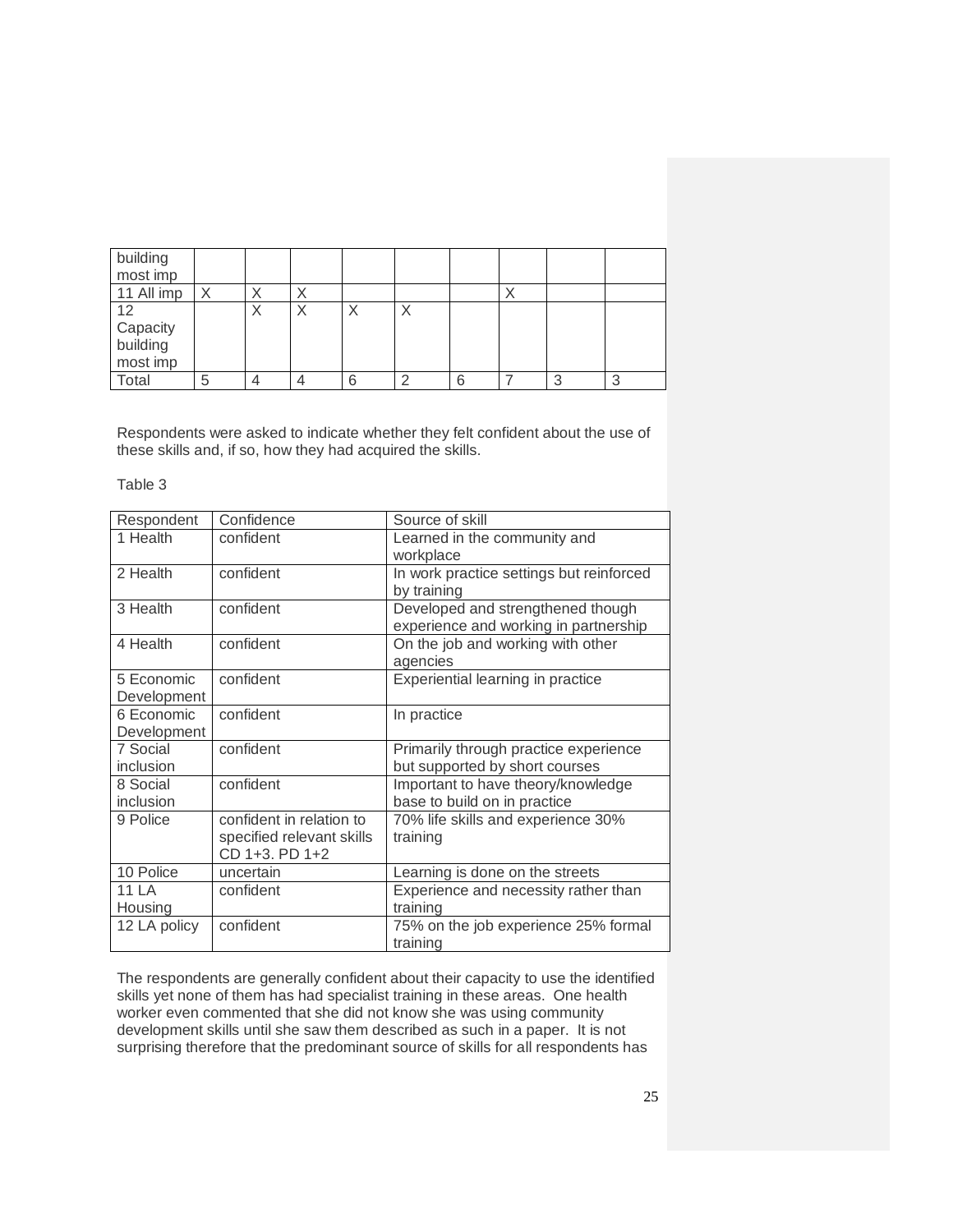been practice experience. As one put it "capacity to work with others is primarily a product of life skills not a product of training". Whether this predominant view explains the preference for experiential learning that was identified in the interviews as a whole is an interesting question. Nonetheless across the whole group, irrespective of professional background, high value is placed on learning from experience.

Commenting on the relative influence of training or learning, one respondent felt that the underlying sources of the skills lay in an attitude of respect to service users. This was more a reflection of personal characteristics than anything that could be developed through training. In similar vein another commented that people learn in their own pace and style and "in relation to things that they are motivated to pursue". Hence those who seek training are people who may well already hold relevant values. Neither of these respondents devalued theoretical understanding but only one respondent specifically identified this a source for the development of their skills.

### **CeVe Competences**

In 1997 the validation and endorsement body for community education training CeVe (then part of the Scottish Community Education Council) worked with a network of UK wide training and development agencies in the field to devise a list of competences or skills that were seen as relevant to a range of professions that were increasingly involved in direct engagement with communities. These became known as Competences for Community Practice. We have used this formulation as a template for exploring the skills that a range of professionals in Scotland regard as relevant to their role in community regeneration. The competences are:

- 1. To undertake participative planning
- 2. To consult and negotiate with partners and participants
- 3. To foster a partnership approach committed to inter-agency and interprofessional practice
- 4. To manage conflict, diversity and change
- 5. To develop and implement participative approaches to accessing and managing resources and to assist others to do so
- 6. To devise policies, structures and programmes that promote social inclusion
- 7. To provide and promote empowering leadership
- 8. To foster a participative culture committed to organisational learning
- 9. To employ participative evaluation to inform strategic and operational practice

In the context of their roles, respondents were asked to rate each competence on a scale 1=very important to 4=not important at all. As in the current Scottish context these competences were seen as particularly relevant in relation to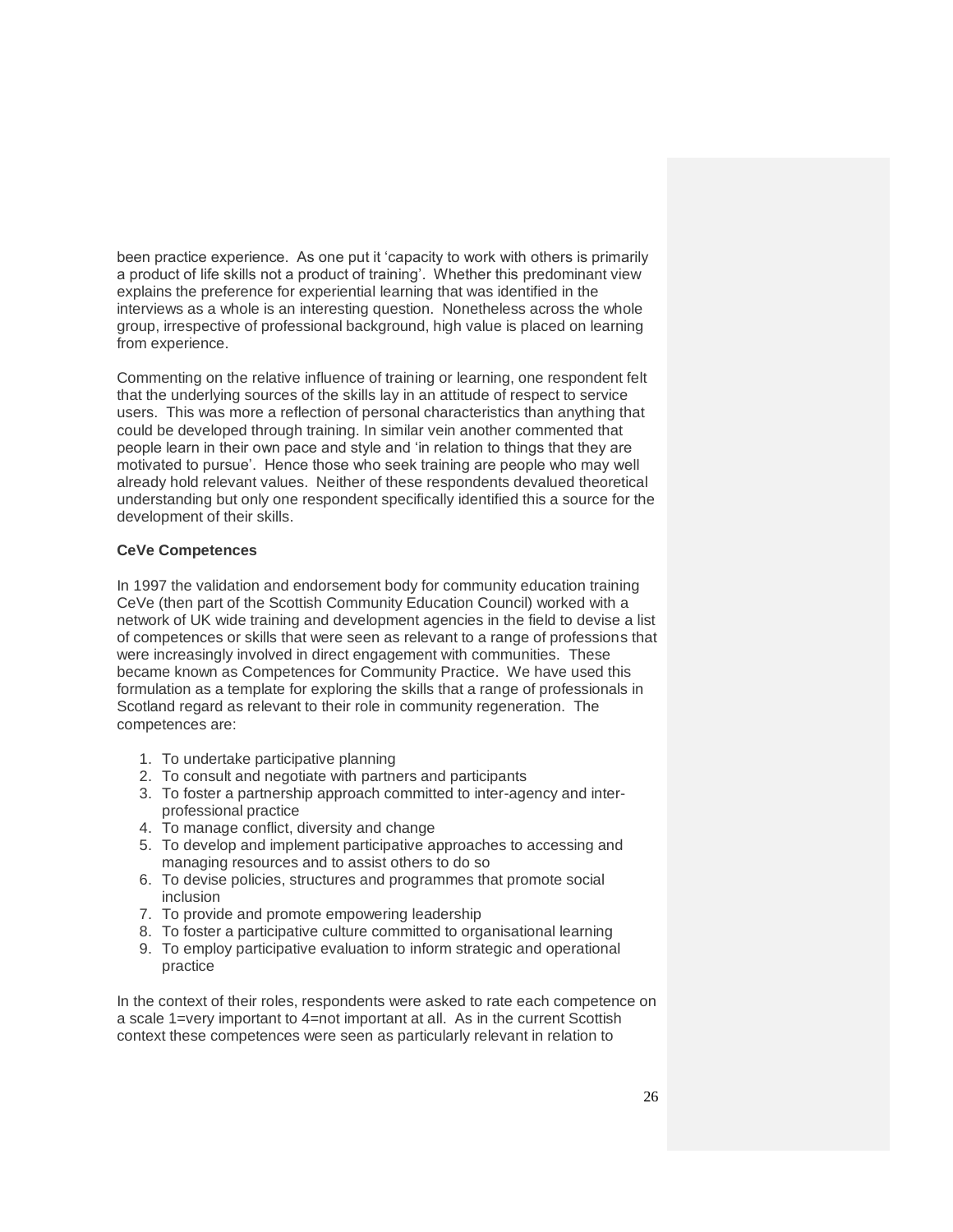community planning, respondents were asked to indicate whether they were, or would be likely to be, directly involved in it. Whether any training had been provided to support them, and what kind of training might be important, were explored. Respondents were asked to comment on how well they felt both nonspecialist professionals and specialists used the CeVe competences.

| Competence/       | 1              | $\overline{2}$ | 3              | 4              | 5              | 6              | 7              | 8              | 9   |
|-------------------|----------------|----------------|----------------|----------------|----------------|----------------|----------------|----------------|-----|
| <b>Respondent</b> |                |                |                |                |                |                |                |                |     |
| 1 Health          | 1              | 1              | 1              | 1              | $\overline{2}$ | $\overline{2}$ | 1              | ?              | 1   |
| 2 Health          | 1              | 1              | 1              | 1              | 1              | 1              | 1              | 1              | 1   |
| 3 Health          | 1              | $\overline{2}$ | 1              | 1              | $\overline{2}$ | $\overline{2}$ | 1/2            | 1              | 1   |
| 4 Health          | 1              | 1              | 1              | 1/2            | 1/2            | 1/2            | 1              | 1              | 1/2 |
| 5 Economic        | 1              | 1              | 1              | 1              | 1              | 1              | 1              | 1              | 1   |
| Development       |                |                |                |                |                |                |                |                |     |
| 6 Economic        | 1              | 1              | $\overline{2}$ | $\overline{2}$ | $\mathfrak{p}$ | 3              | $\overline{2}$ | 3              | 1   |
| Development       |                |                |                |                |                |                |                |                |     |
| 7 Social          | 1              | 1              | 1              | 1              | 1              | 1              | 1              | 1              | 1   |
| inclusion         |                |                |                |                |                |                |                |                |     |
| 8 Social          | 1/2            | 1/2            | 1/2            | $\overline{2}$ | $\mathfrak{p}$ | 1              | 1/2            | $\mathfrak{D}$ | 1/2 |
| inclusion         |                |                |                |                |                |                |                |                |     |
| 9 Police          | 1              | 1              | $\overline{2}$ | 1              | 1              | 1              | 1              | $\overline{2}$ | 1   |
| 10 Police         | $\overline{2}$ | 1              | 1              | 1              | $\gamma$       | $\overline{2}$ | $\overline{2}$ | 1              | ?   |
| 11 LA             | 1              | 1              | 1              | $\overline{2}$ | $\overline{2}$ | 1              | $\overline{2}$ | $\overline{2}$ | 1   |
| Housing           |                |                |                |                |                |                |                |                |     |
| 12 LA policy      | 1              | 1              | 1              | 1              | 1              | 1              | 1              | 1              | 1   |

Table 4

It is immediately apparent that all respondents regard most of the CeVe competences as very important – 67% are scored 1=very important, and a further 9% are scored1/2. Only one respondent scored any competences as less than important and they represent less than 2 % of the total. Two respondents felt unable to rate one or two competences. This reflects issues either in interpreting the meaning of the competence or how it would be applied.

It is important to note that all professional groups responded positively to these competences whereas the skills identified within the LEAP framework, though seen as very important by most respondents were not regarded as appropriate for all. The explanation for this appears to lie in the focus of the two sets. The former focus on direct development support relationships with individuals groups and communities whereas the latter have a broader focus on inter-professional as much as community relationships involved in regeneration. The latter were recognised as benefiting from effective application of the former but not seen as the province of all the professions in the way that the CeVe competences were.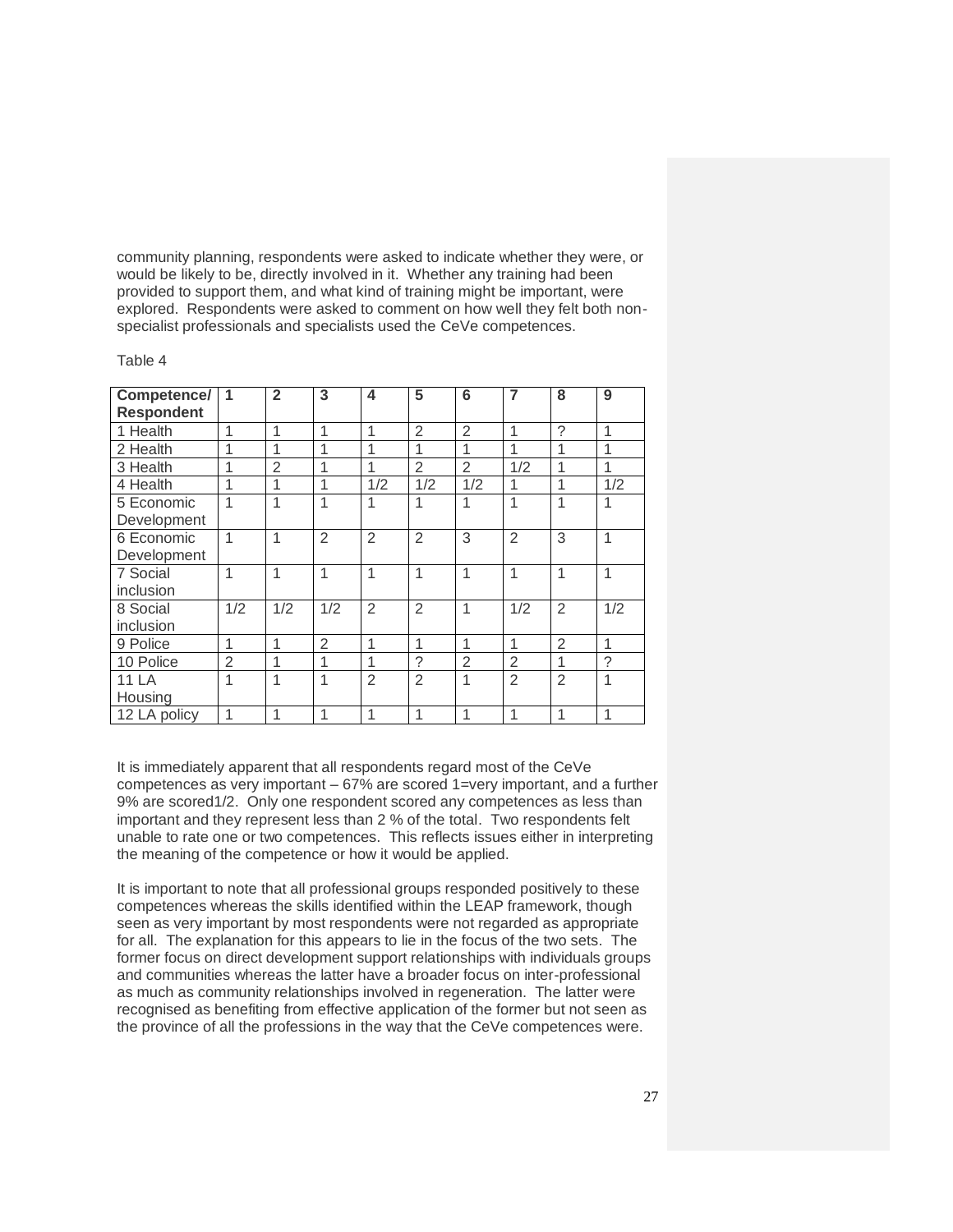With this in mind, in the focus groups that followed the interviews, we chose to concentrate on the CeVe competences rather then the LEAP skills set.

The value attached to the CeVe competences led to a wide range of comments both about their general use and the importance of specific competences. It is worth reviewing these briefly. A typical comment was that all of the competences were 'fundamental to different stages of partnership'. This emphasis on the partnership context was frequently noted. One respondent commented for example that "the competences could only be practiced in a context where others were committed to the same principles"; another noted the importance of "learning from colleagues in the local authorities and other agencies", yet another noted the value of the competences as a basis for training with partners though he went on to identify a range of impediments to partnership working. Finally one respondent describing partnership work as of key importance nonetheless argued that the critical issue was the genuineness of power sharing and stated: "too often partnership is a sham".

Several respondents spontaneously described the CeVe list as a very accurate description of primary tasks involved in their role whether in social inclusion, policing, health or other service development. Similarly many observed that these were as one put it: "competences critical to the regeneration process". Nonetheless the competences were frequently seen as challenging for public service agencies but expressing a participatory ethos that was essential. Lack of systematic attention to skilling people to apply these competences was noted in comments like "they have to be picked up as you go along".

Several respondents highlighted particular competences that they rated as most important though interestingly there was not a distinct pattern to this and indeed some contradictory comments. Several commented that participative planning was seen as essential for setting direction and that participative evaluation was essential for learning. One commented that: to consult and negotiate with partners and participants was "an underrated competence that you ignore at you peril", another commented that this was key "providing that it was taken to include the community as partner". Two noted the importance of managing conflict, diversity and change, one of them saying that this was "the only way forward but fraught with difficulties". The same respondent noted that fostering a participative culture committed to organisational learning was "a key role that enabled people to take action". However, another said this was impossible to rate because whilst 'we need a culture of learning it should not be a formal organisational one'. Yet another highlighted devising policies, structures and programmes that promote social inclusion though someone else felt that the importance of this depended entirely on whether there were adequate resources to implement the policies.

Overall then the CeVe competences were highly rated as a basis for partnership based community regeneration practice though individuals rated some differently from others.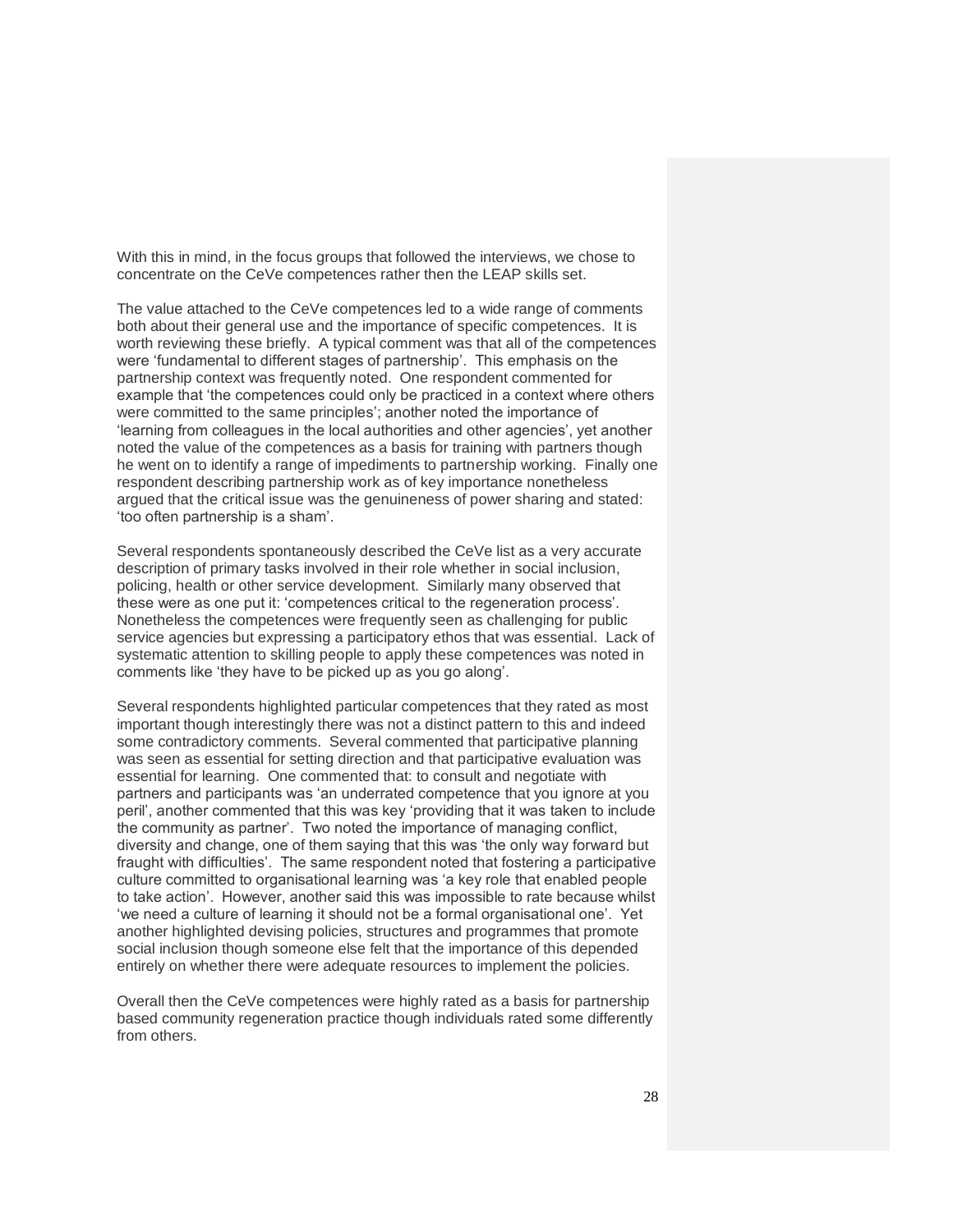Turning to the relevance of these competences in the context of community planning it is important first to comment on the degree to which the respondents were or anticipated being involved in it. Nine already had or were shortly anticipating a significant involvement though the form and focus of this involvement varied from essentially local sub groups to strategic responsibilities across local authorities. Some were focused specifically on the community involvement aspects of community planning and most related to it solely in terms of their specialist discipline. No one was unaware of community planning though the stage of its development in each area varied with consequent differences in clarity about what its implications might be.

Generally the CeVe competences were seen as relevant to the effective conduct of community planning. As one put it: "every competence from the CeVe list is relevant to community planning". Several respondents described ways in which they were applying the competences. By far the most frequent concern was expressed about the quality of community engagement in community planning and the need to emphasise those competences that would enable this aspect to be conducted effectively. For example one respondent commented that it "is important that community interests are built into the whole process and that engagement is more participative and meaningful". Similarly a further respondent spoke of her "first priority to support community involvement in decision making in the Council then continue that commitment to community participation into community planning with other partners'. Another, currently not involved in community planning, noted that her involvement would be entirely dependent on how far it sought to genuinely involve communities. She felt that agencies were avoiding risk and that it could end up as "flavour of the month". Another with a social inclusion role feared the Community Planners often preferred to talk to officers as "gatekeepers to communities" and suggested that there "is a rhetoric of community practice" but asked "is it there in practice?" To achieve effective involvement the CeVe competences needed to be more in evidence. Another suggested that an important aspect of engaging the community in community planning would be "respect and honesty".

Though some reference was made to training that had been offered for community representatives, few participants could identify any inter-professional training opportunities that were preparing them to use the competences required for community regeneration or community planning. The police respondents were the main exception, both noting joint training with local authority staff on crime prevention and community safety (Local Authority Liaison Officers course and Crime Management Division Community Safety course). Though such training is clearly relevant to community planning it was not specifically developed with that in mind. Police respondents also referred to specific police training (such as the superintendents training and the strategic command course) that gave significant attention to the competences that are relevant to community planning.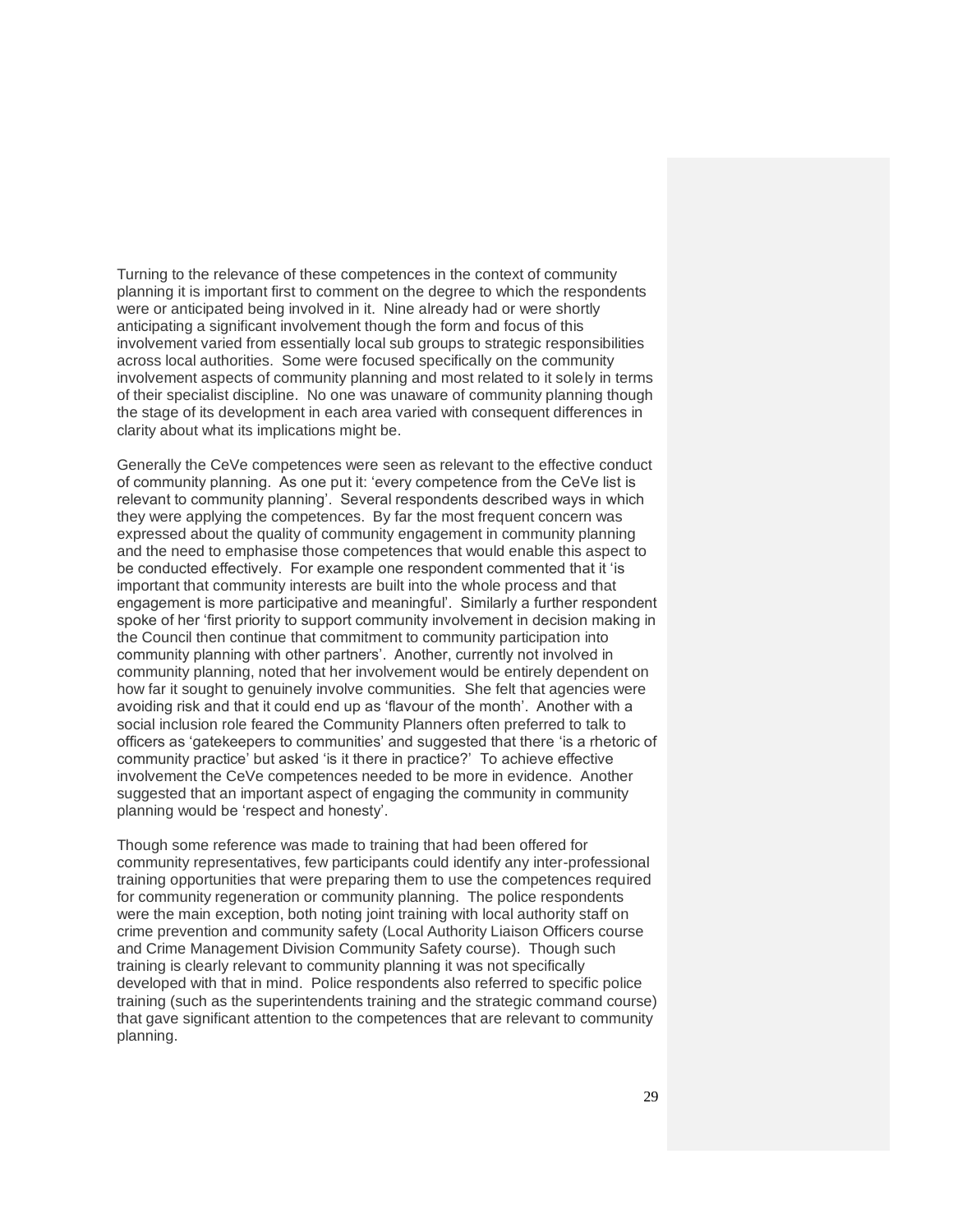Another respondents were able to point to specific relevant developments in the health field in one particular area of the country. However, like the courses identified by the police respondent, this training, whilst seen as highly relevant to competences for community planning, was not specifically established for this purpose. The training included training for trainers in community development and primary care and the LEAP for Health programme.

Generally then there is little evidence that any of these professional groups have had specific opportunities for training in relation to community planning either in their own profession or on an inter-professional basis.

In the light of the role anticipated in the Scottish Executive Guidance for "specialist" CLD workers in the context of community planning we felt that it was relevant to ask respondents from other professions to comment on their perceptions of the competence with which the "specialists" conducted themselves in this aspect of their work. Despite the fact that all respondents were involved operationally in community regeneration, three respondents felt that they had not had enough contact with such workers to provide informed comment. The responses of those who had had contact were varied but only one provided an unreserved vote of confidence and this was restricted to a particular area of joint work relating to young people and crime prevention. Three others felt that it was not possible to generalise commenting that performance was variable depending on the individual and employed phrases like: "a mixed bag" or "evidence of skills but not consistent".

Most comments were more negative in relation to the application of the CeVe competences by specialist CLD professionals in the context of community regeneration and community planning. At the less critical end of the spectrum was the view that they were "getting better but have some way to go". Another said the competences were "not used at all well" but that there were "signs of improvement as community planning widened horizons". Generally however comments were critical: "they have a tendency to operate in their own silos"; "they are not strategic enough in approach'; 'they don't want to share the field they think they own it"; "paper qualifications make people think they have the skills when they have not really learned them'; 'other professionals sometimes demonstrate more competence".

It is important to note that the respondents were being asked to comment on the "specialist" CLD professionals in the context of the CeVe community practice competences which were seen as relevant to the tasks of community planning rather than in relation to the LEAP skills set which focuses more directly on the established role of CLD in promoting personal development and building community capacity.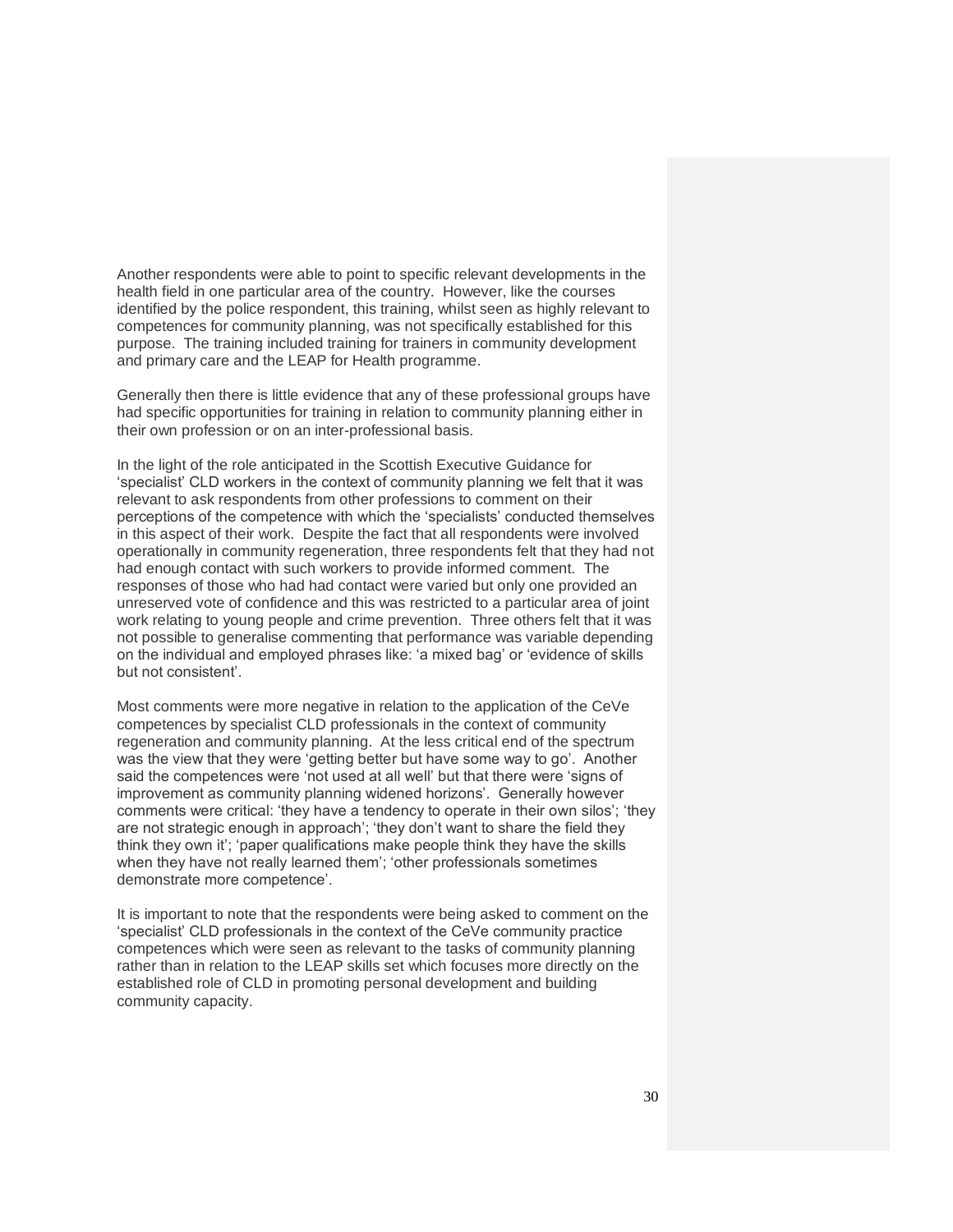Whilst the respondents were critical of the competences demonstrated by specialist CLD workers they were also critical of the performance of nonspecialist professions. Those who were more positive tended to be referring to competences in partnership working rather than community participation and development. One was "impressed by the demonstrated skills in multi agency organisations', another referred to 'seeing much broader partnerships with shared goals'. Half the group comment that there was evidence of change and that skills were improving but most also indicated that they felt that much more needed to be done. One commented that there was "a long way to go in relation to community development" and that as "change takes time, management needs to be sensitive to the demands of change". Another referred to "a steep learning curve regarding community development" but noted "senior staff are learning skills for community engagement and training like WTLT has helped".

One respondent made the point that it is necessary to differentiate roles within professional groups, in effect pointing out that there are specialists in CLD within professions. He referred particularly to the competence demonstrated by tenant participation officers in housing but noted that many other housing workers who needed such skills still lacked them. It is also worthy of note that some professions were more frequently cited as demonstrating progress than others. In particular, four respondent from other professions noted progress in the police.

Two respondents were not only hesitant about the progress that had been made but were also generally sceptical about how community engagement was being conducted. One referred to professionals who "use the skills to gain advantage over others and prevent social inclusion by protecting their own professional interests". He went on to talk of a "rhetoric of community oriented practice not reflected in reality' and of professions 'hidebound by bureaucratic systems and lacking the decentralised authority to act". He questioned whether such professionals really "own the values of community engagement". The other sceptical respondent suggested that professions may "believe themselves to be competent when they are not because no-one challenges them". She suggested that "worker control of information frequently undermines a community development approach' and that 'authority is frequently used inappropriately'.

Only one respondent felt unable to comment on other professions.

These comments contrast interestingly with the self-reported confidence and competence that the respondents felt in relation to their own practice. Given that they were selected as informants on the basis that they had demonstrated active involvement in community regeneration it would be anticipated that they might be exceptions within their own professions and their general comments about community practice competences in professions with a role in community regeneration bear this out. There is a perception that whilst progress is being made there is much still to do. Given the substantial reservations about the competence demonstrated by specialist CLD professionals and the idea that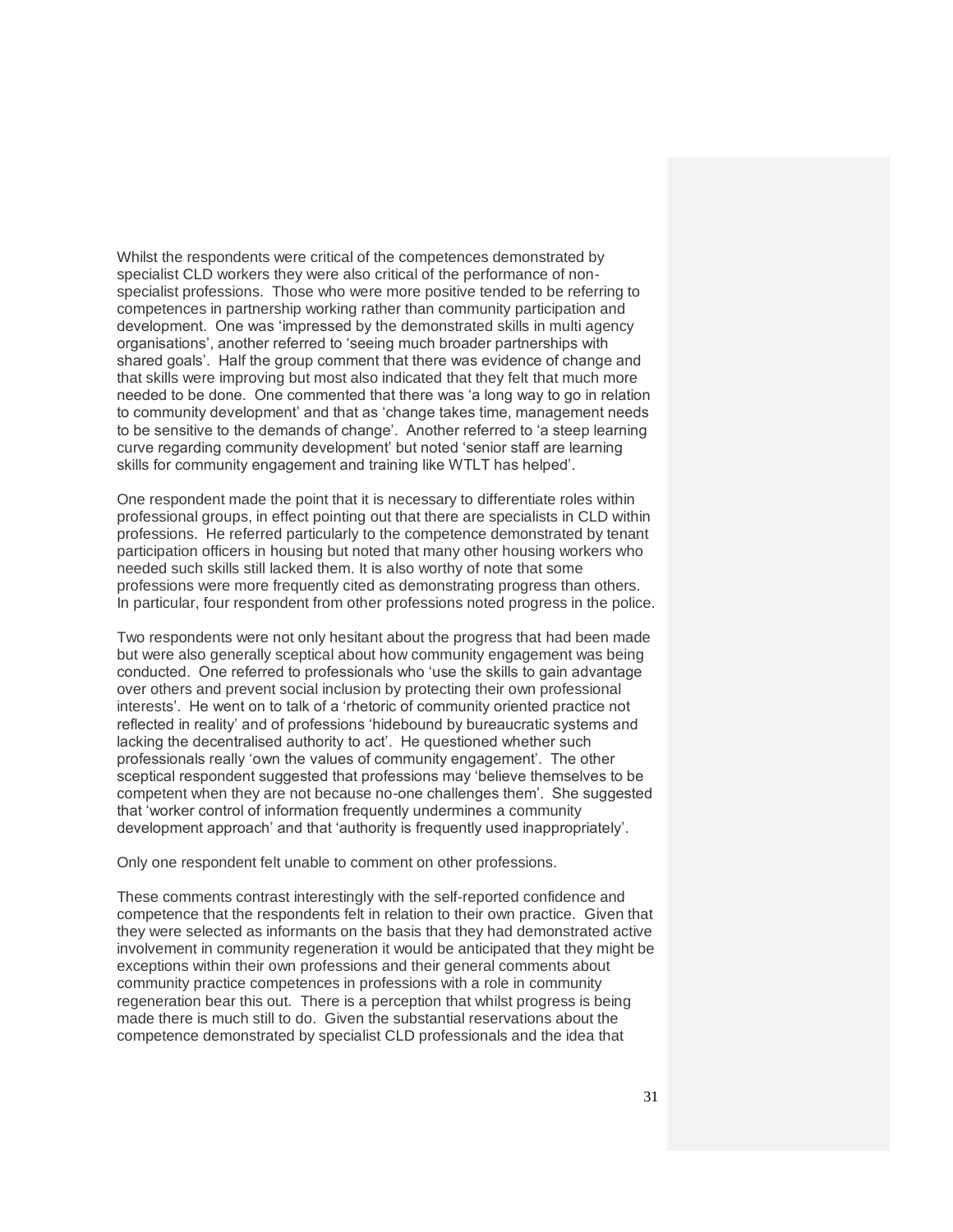such specialists may already be parts of other professions like housing or health, in the context of community planning and regeneration it may be appropriate to drop such a distinction and think about joint learning opportunities. As one respondent put it: "we need to get beyond deferring to specialist expertise". With this in mind the next section of the interviews may be particularly relevant.

#### **Community learning and development training needs and priorities**

Respondents were asked whether they felt that they had training needs themselves in relation to CLD and if so what these would be. They were also asked more generally about the CLD training needs of non-CLD professionals and about other areas of training that they felt would be important.

Only one respondent did not feel that he had specific current training needs though he referred to the principle of continuous improvement and needing to be alert to identifying such needs. Another commented on not needing strategic skills but needing to acquire local knowledge. In such contexts, as others noted, training might not be the appropriate method of learning. However, most respondents identified needs for themselves but inevitably they are idiosyncratic. Two respondents specifically commented that a training programme based on the CeVe competences would be desirable and many of the other individual needs might fall within such a programme. These included: management/financial management; accessing resources; power and decision making; process of community learning; teaching and learning methods; partnership working and learning how other professions/partners see things; participation; managing conflict diversity and change; LEAP training. This might suggest that selective modular training within an overall package related to the CeVe competences could be considered.

Turning to the training needs of professions more generally, a wide range of suggestions was made but within them one dominant theme emerge that is reflected in most comments. This is training related to community participation and engagement. In relation to this a range of phrases are used: linking with community reps; participatory approaches to service development; understanding community perspectives; consultation; how to work with the community; what is community involvement/community engagement; listening/responsiveness to communities; participative planning. These suggest a spectrum of approaches to community participation but an overriding sense that this is the key area of skill deficiency that needs to be addressed.

Partnership working also attracted frequent comment and again a variety of phrases are used: decision making for agreed action; how to work with partners and understand their perspectives, understanding the purpose of Community Learning partnership. In addition to these general statements about partnership several specific areas of partnership working are identified including: measuring priorities; role clarity, responsibilities and accountability, agreeing definitions.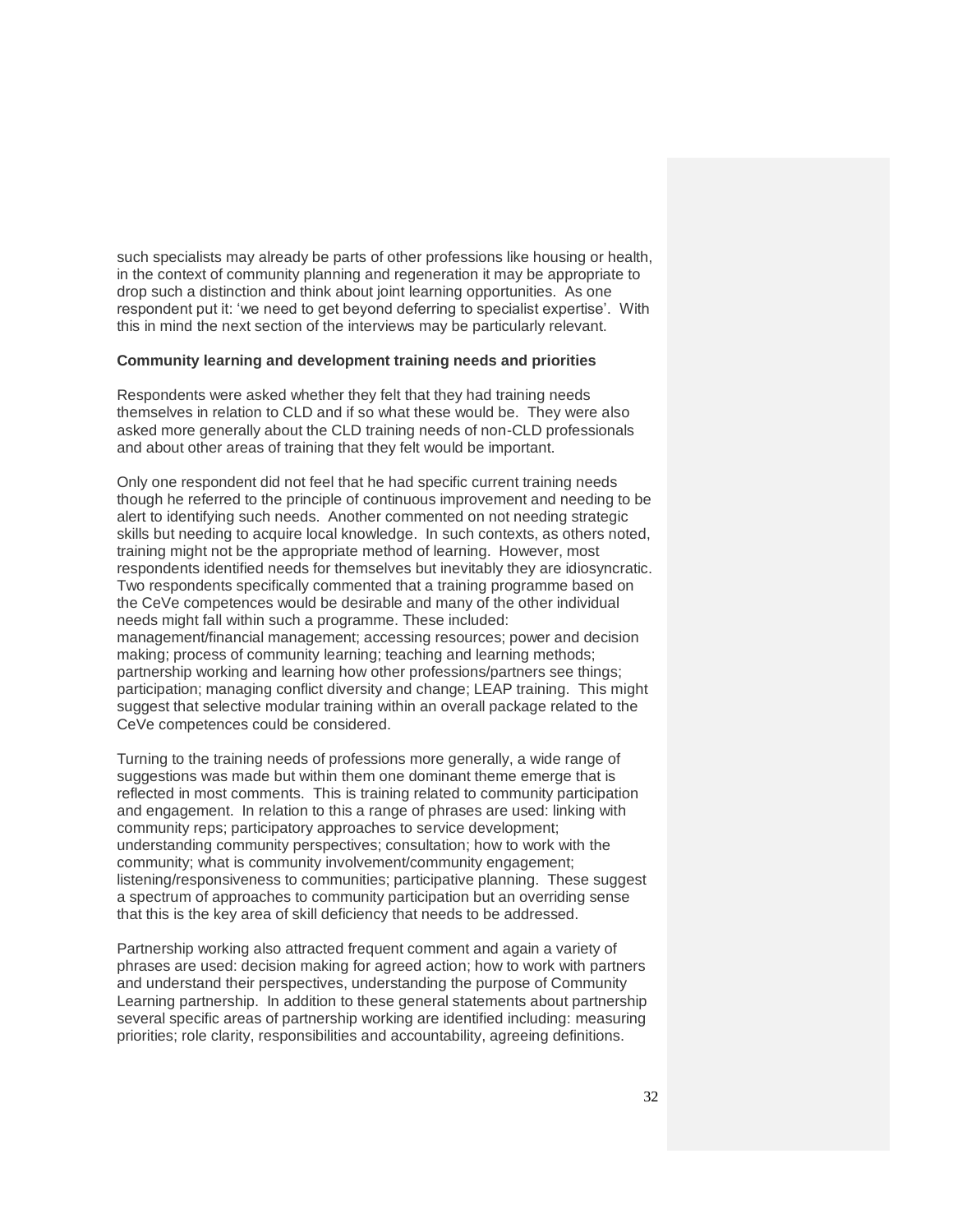In addition to these two areas, managing conflict and diversity was identified by two respondents as was, developing a holistic approach to regeneration. Other suggestions were: problem solving skills; what is poverty and exclusion; effective communication; financial management; sustainability.

In relation to any training one respondent felt that it was particularly important that the content should relate to a specific local context, noting that "cities and neighbourhoods are different".

#### **Methods of learning**

Having identified perceived training needs the interview addressed the question as to the value of training relative to other ways of learning.

There was a broad consensus that the issue was to provide learning opportunity and that formal training was only one option. For some respondents formal training was the least valued approach. For some this was a reflection of their view of how people learn, whilst for others it was a matter of resources and practicality. In the former group, experiential learning based on reflective practice was of key importance. It was recognised that this needed to be structured and planned and several respondents referred to the importance of testing and externally validating competences in practice. For others, whilst training was desirable, releasing staff and covering posts were practical issues and it was argued that formal training was expensive and prone to cuts.

Whilst most respondents saw a value in formal training they felt that it should be placed alongside other methods and that staff should be enabled to participate in those forms of learning that best suited their needs. Where training was used it was generally felt to be important to ensure that learning could be applied and consolidated in practice and that it used practical approaches such as case studies and simulations. Two respondents specifically commented on the need for long-term evaluation of the impact of training.

The range of learning methods other than training that were felt to be valuable included: shadowing, job rotation, secondments, mentoring, networking, task based experiential learning, peer education and tutoring, systematic practice reflection, independent competence appraisal. In different setting all of these were already in use to some degree.

One respondent noted that in a sense CPD training provision was compensating for the failures of initial qualifying training and argued for interdisciplinary training from qualifying level.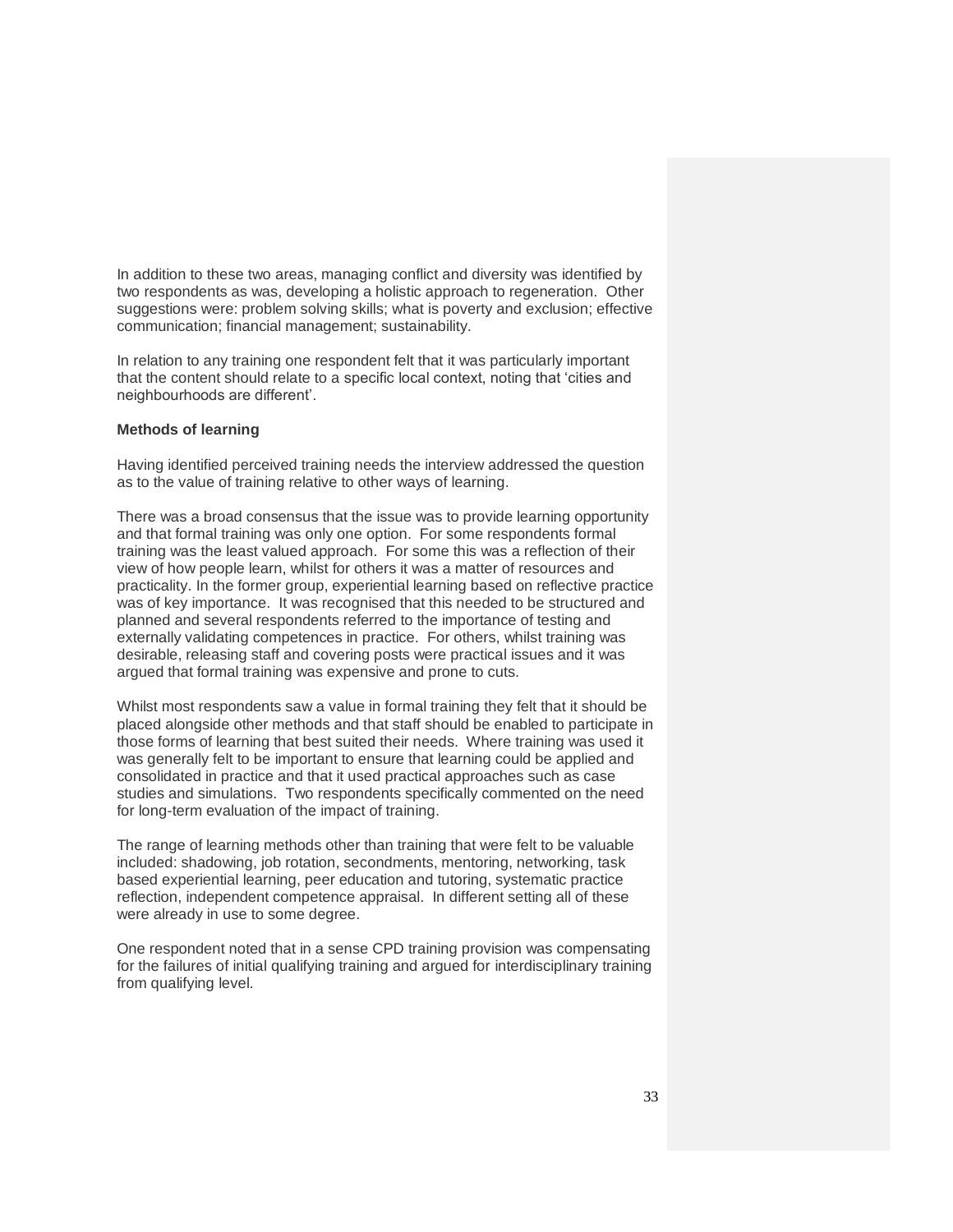### **Knowledge of existing training**

Interviewees were asked to identify any CPD training that they were already aware of that related to CLD competences in the context of community regeneration. Four respondents identified no such training. The most frequently referred to was the national Scottish Executive Working Together Learning Together programme for SIPs and Working for Communities Pathfinders that was seen as having been valuable. One described it as having given partners "the chance to learn from one another which increased their effectiveness". This programme involved partnership staff, agency and community representatives in the partnerships.

All other examples were more profession or area specific. Both police respondents referred to training provided through the national police training college, in particular the Crime Management Division Community Safety training and the Local Authority Liaison Officer course. Though run by the police they were both valued as courses that involved joint training with other professions.

Two respondents also referred to the Community Development and Primary Health Care training pack developed by the Community Health Action Resource Team funded by HEBS and Lothian Health Promotion. This was being used in Aberdeen on a cross disciplinary basis in combination with the LEAP for Health pack developed by SCDC funded by HEBS and the Health Issues in the Community pack from CHEX (SCDC). Also in Aberdeen reference was made to joint tenant and elected member training on housing business planning. These appeared to be the only significant local initiatives though several respondents referred to the value of occasional conferences and seminars.

### **Accreditation and endorsement**

Finally the interviewees were asked to comment on whether any CPD training developed in relation to CLD skills for community regeneration should be endorsed and accredited and, if so, for and by whom.

Ten of the 12 respondents were wholly in favour of endorsement and accreditation provided various barriers could be overcome. One was ambivalent suggesting that accreditation may put potential participants off rather than motivate them as most people suggested. One felt unable to comment on the issues.

Arguments for accreditation and endorsement were that it would be valuable for personal and career development, motivate participation, and establish standards for good practice. It was generally felt that accreditation needed to cross professional boundaries. Even if, as one respondent put it: "it will be a hard nut to crack", mutual recognition by professions was of key importance. Many respondents also referred to the need for national recognition.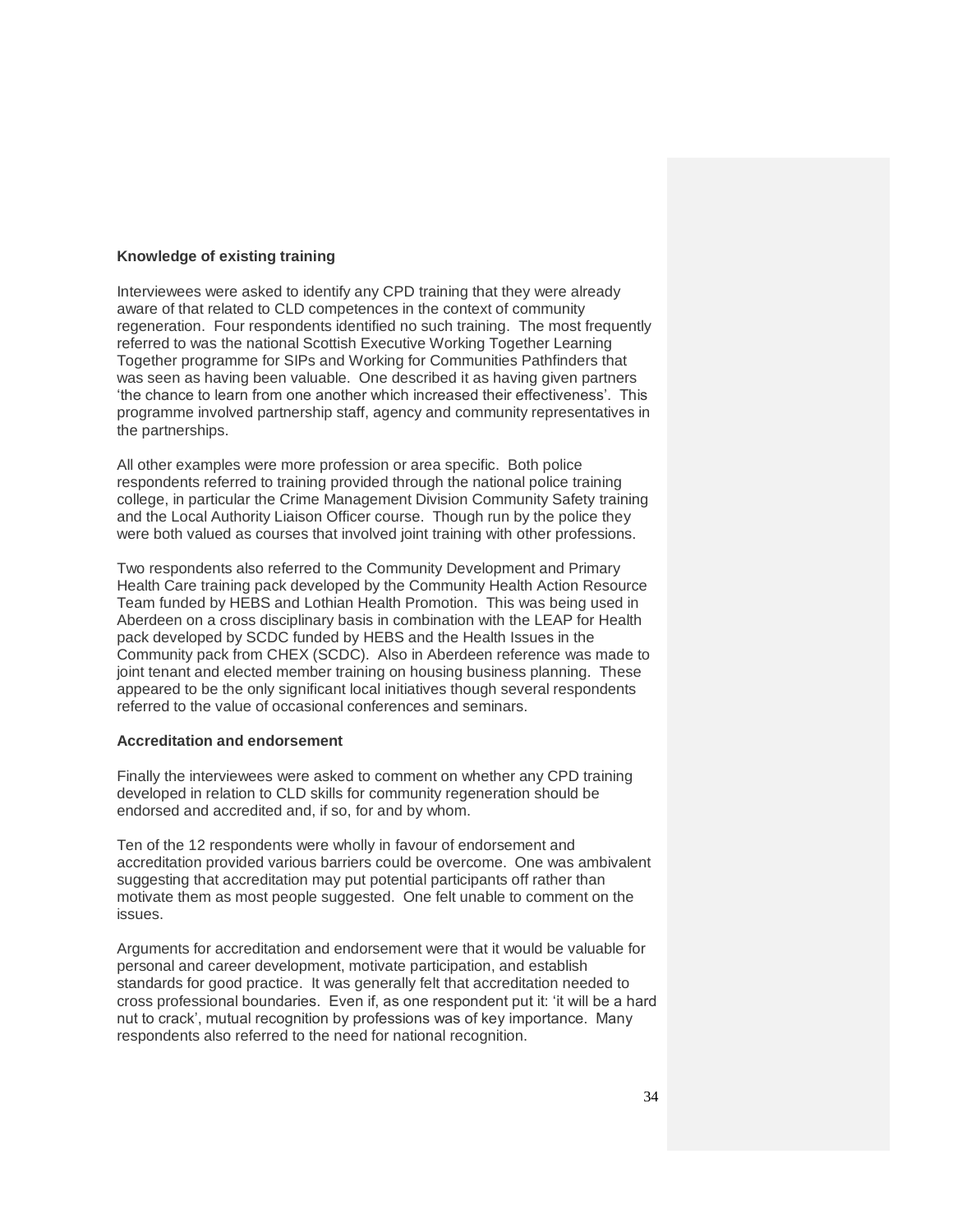Given the comments about other learning methods than training several respondents pointed out the accreditation could be of assessed competence as much as formal training programmes. Presentation of portfolios of evidence of skills in practice was a suggested method.

Whatever the form of learning that was accredited and endorsed there was a recognised need to have an authoritative validating body, however, no one felt that their own profession should be precious about itself. Some suggested mutual endorsement and recognition of courses by different professional bodies, others indicated that professions could recognise validation from another profession, yet others suggested that an independent body could be used – this might be an academic institution or a new inter-professional body. One very interesting theme to the comments was the potential role of community planning partnerships in promoting and validating inter-professional training. Four respondents raised this possibility in different forms including on the one hand the suggestion of a nationally recognised inter-professional accredited programme in community planning and on the other local initiatives by specific CPPs.

One of the areas of concern about accreditation related to how levels of competence would be assessed and standards agreed. One person felt that work would need to be done that would allow credit accumulation. Another took a more radical view suggesting that accreditation should relate to individual progress against a personal learning plan.

Further problems that were highlighted were that the process of acquiring validation and endorsement of courses was frequently slow and might inhibit the development of training that was urgently needed in the field. Another concern was the costs involved in accreditation that might not be attractive to employers and be displaced onto individuals.

One parallel example that could be explored was integrated learning for partners in community schools that is validated by Strathclyde University.

#### **Other issues**

All respondents were invited to identify any further issues that they felt were pertinent to the research. One suggested that cultural attitudes to learning needed to be addressed. He asked: "do we see professional learning as a luxury that we keep on the back burner?" Another reinforced a theme of the interviews that learning should be tailored to and reflect the needs of workers and their organisations. She also suggested that cascading of learning was an important issue and that all learning needed to be located in an understanding of the context in which it would be applied.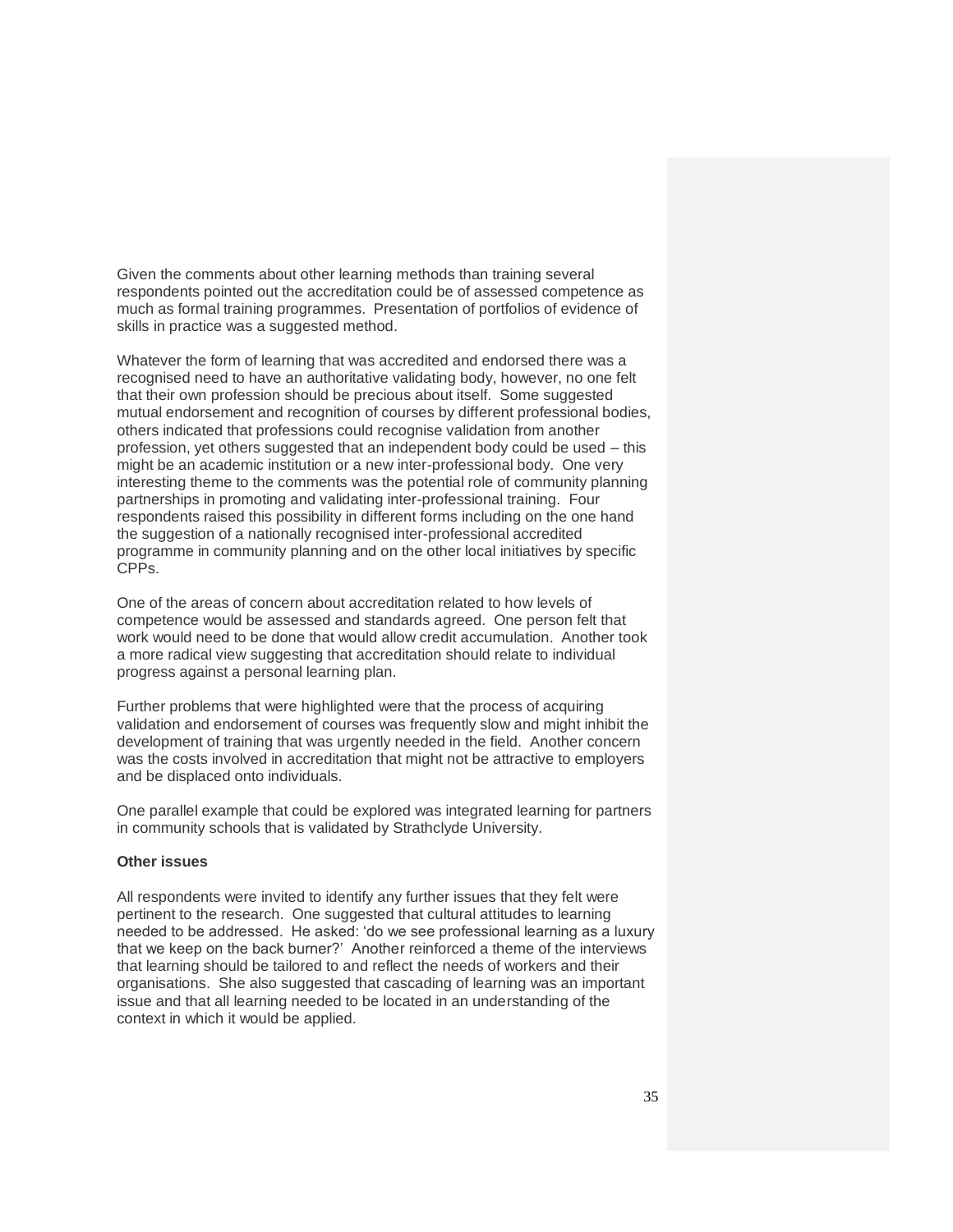One respondent noted that this was a period of rapid change and that there was need to be realistic about establishing new ideas and seeing them through into practice. Another commented that people should be able to identify their own training needs and that no assumptions should be made about them and their skills. The only training that he saw as relevant was that which was necessary to do the job. In similar vein, two respondents felt that the key starting point was the needs and experience of the community. One of them commented specifically on the need for training to avoid being driven by external targets and respond to local needs.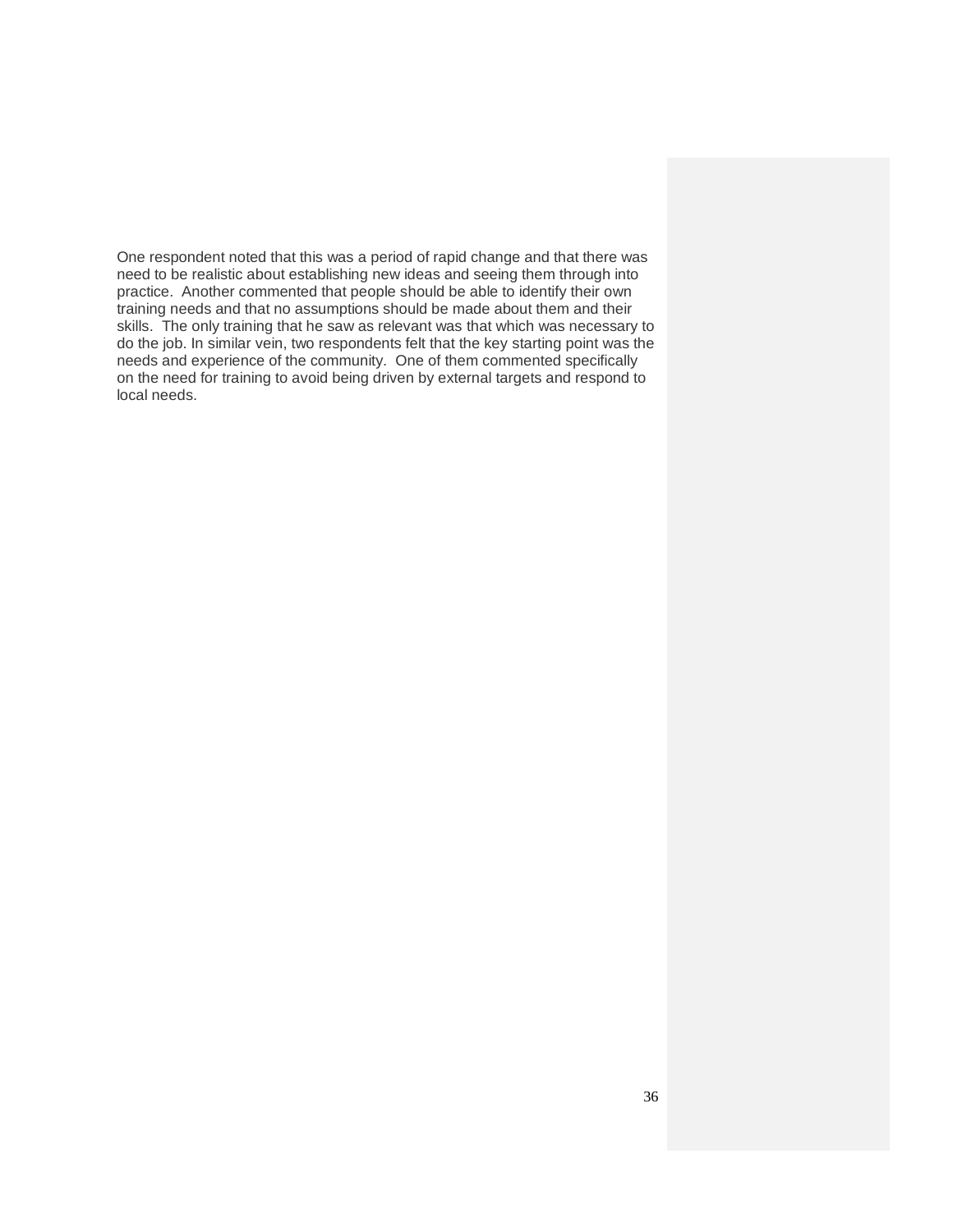## **5. Focus group evidence - practitioners.**

## **Analysis of focus group questionnaire evidence**

Prior to the focus group each participant was asked to complete a brief questionnaire (appendix 3). The purpose of this was to gather some comparative data with those who were interviewed, about:

- Professional qualification of each participant
- the role that they carry
- views on how well the Scottish Executive definition of CLD describes the activities involved in their role – (rating scale 1-4 where 1=very well and 4=very poorly)
- views on the importance of the competences identified by CeVe for Community Practice (rating scale 1-4 where 1=very important and 4=not at all important)
- views of their confidence in performing these competences (rating scale 1-4 where 1=very confident and 4=not at all confident).

#### **Participants in the focus groups and rating of the relevance to their role of the Scottish Executive Definition of Community Learning and Development<sup>9</sup>**

## **Social Work/Social Care**

 $\overline{a}$ 

- 1. Service Officer Inclusive and Community Living:
	- a. Professional qualifications Diploma in Occupational Therapy
		- b. Role: To ensure that disability issues are included in an inclusive manner and not as separate issues. To encourage person centred approaches in the Council
	- c. Relevance of CLD definition = 2
- 2. Senior Community Worker (community care)
	- a. Professional Qualifications: Secondary Teaching Diploma, Youth and Community Certificate (post graduate), Social Work management training (community care)
	- b. Role: Working with users and carers in community care to help them organise around their issues and support their collective involvement in planning and implementing community care services
	- c. Relevance of CLD definition = 2
- 3. Manager Voluntary Sector Youth Agency
	- a. Professional qualifications: Post Graduate Certificate in Youth and Community work

 $9$  CLD is: "informal learning and social development work with individuals and groups in their communities. The aim of this work is to strengthen communities by improving people"s knowledge, skills and confidence, organisational ability and resources."

<sup>(</sup>Scottish Executive Working Draft Guidance on Community Learning and Development 2003)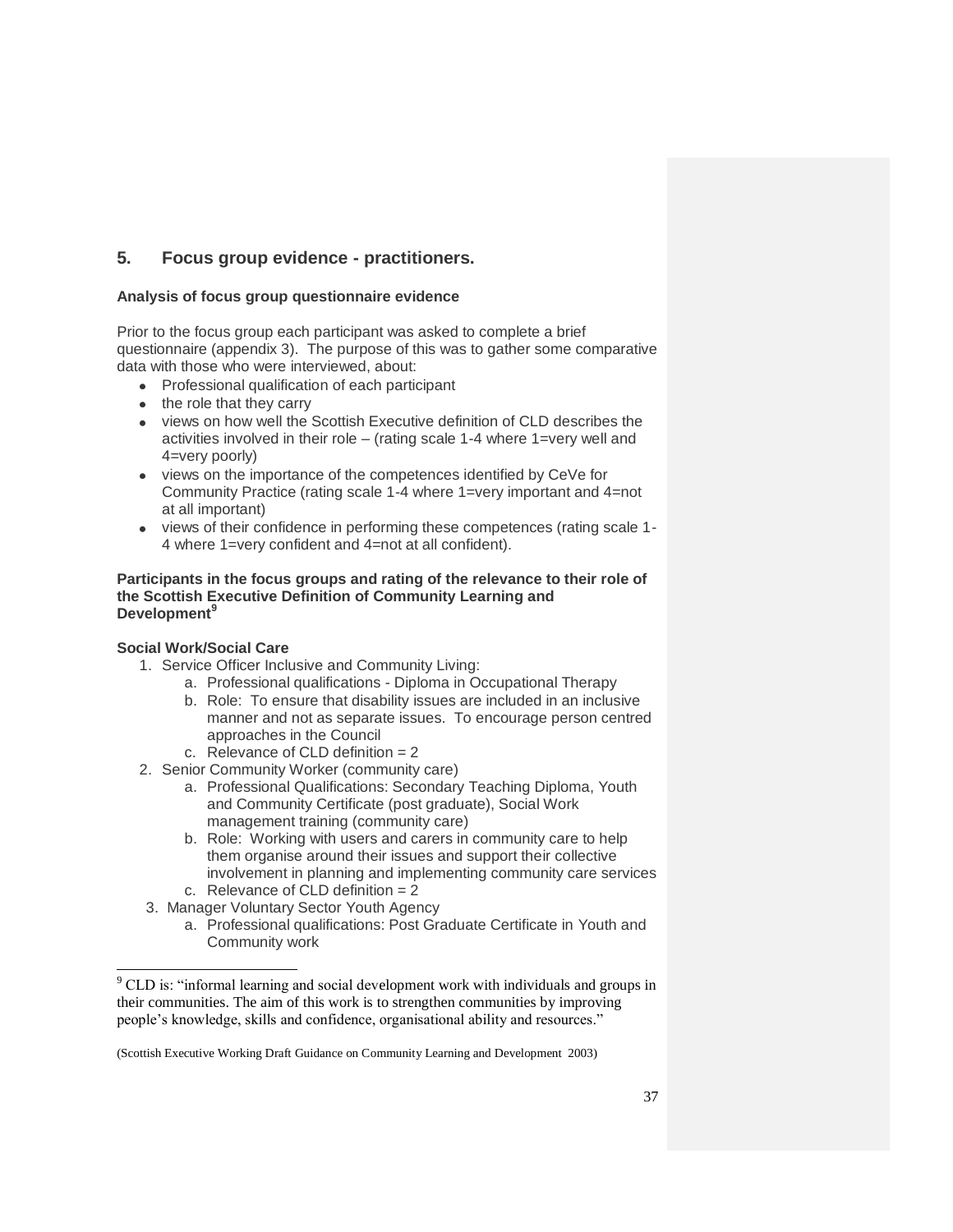- b. Role: Manage centre that provides long terms support and training to socially excluded and disaffected young people (13-25 years of age)
- c. Relevance of CLD definition = 3

## **Education/training**

- 1. Integration manager
	- a. Professional Qualifications: Dip SW (post graduate) MSc Social Work Management, Senior Cert residential Child Care, Diploma in Education
	- b. Role: Modernisation of education in relation to integrated learning communities and social justice outcomes. Removing or reducing barriers to learning and development for children, families and communities
	- c. Relevance of CLD definition  $= 2/3$
- 2. Training and Development Officer (SIP)
	- a. Professional qualifications: BA Soc Sci, Post graduate Diploma in Personnel Management, Member Chartered Institute of Personnel Management, SVQ III and Certificate in Training and Development
	- b. Role: Identifying and meeting training needs of staff and community representatives in SIP
	- c. Relevance of CLD definition  $= 2$

## **Libraries**

- 1. Neighbourhood Branch Services Librarian
	- a. Professional qualifications: BEd, Diploma in Librarianship, Diploma in Management
	- a. Role: Developing literacy and numeracy and up-skilling local people
	- b. Relevance of CLD definition =1

## **Surveying**

- 1. Investment Manger
	- a. Professional Qualifications: Member Royal Institute of Chartered Surveyors (RICS)
	- b. Role: Develop area regeneration strategies, support to SIP/CPP integration, develop registered social landlords. Member of SIP Board and CP Partnership and related groups
- c. Relevance of CLD definition  $= 1$ 2. Head of Asset Management
	- a. Professional qualifications: BSc Land Economics, Professional Member RICS.
	- b. Role: Giving property advice and ensuring decisions are taken which in property terms are practical
	- c. Relevance of CLD definition  $= 4$

## **Planning**

1. Head of Planning and Development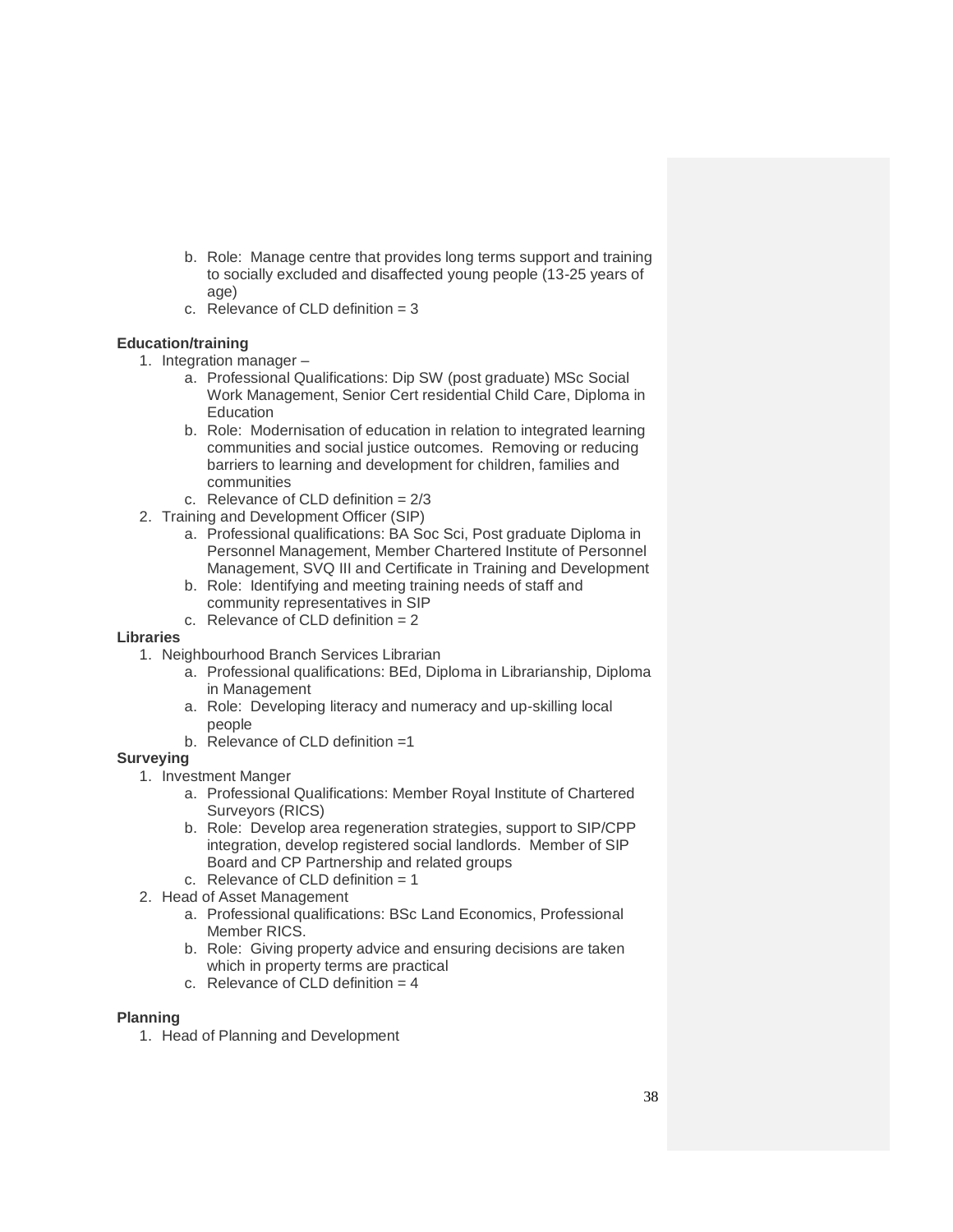- d. Professional qualifications: Town and regional planning, Member Royal Town Planning Institute (RTPI)
- e. Role: Planning, economic development and training
- f. Relevance of  $CLD$  definition = 4
- 2. Senior Planner (Development Plan)
	- g. Professional qualifications: Post Graduate Diploma in Town and Regional Planning, Member RTPI, ECDL
	- h. Role: Preparation of Local Plan for the city, preparation of detailed planning briefs for areas of the city. Member of two local regeneration groups
	- i. Relevance of  $CLD$  definition = 3
- 3. Principal Development Officer
	- a. Professional qualifications: MSc Town Planning, Member RTPI, Member of the Institute for Environment Management and Auditing
	- b. Role: Development of frameworks for physical development, coordination and programming of project delivery and funding
	- c. Relevance of CLD definition  $= 2$

## **Community planning**

- 1. Neighbourhood community planning Officer
	- a. Professional qualifications: B Comm Ed Comm Dev, SVQ Business **Counselling** 
		- d. Role: Assisting/facilitating neighbourhood planning at a community level
	- e. Relevance of CLD definition = 2
	-
- d.
- 2. Principal Development Officer (Community development)
	- a. Professional qualifications: Post Graduate Certificate in Youth and Community Work
	- b. Role: strategic role in relation to partnership work on Neighbourhood Planning and corporate aspects of community objectives
	- c. Relevance of CLD definition = 2

## **CLD**

- 1. Team leader community learning and development
	- d. Professional Qualifications -Youth an community Diploma and Adult Education certificate
	- e. Role: community planning, development of adult learning opportunities, promotion of life long learning and active citizenship, reducing social exclusion
	- f. Relevance of CLD definition to role  $= 1$
- 2 Community Learning Team Leader
	- g. Professional qualifications: Post Graduate Certificate in Youth and Community Work. MEd.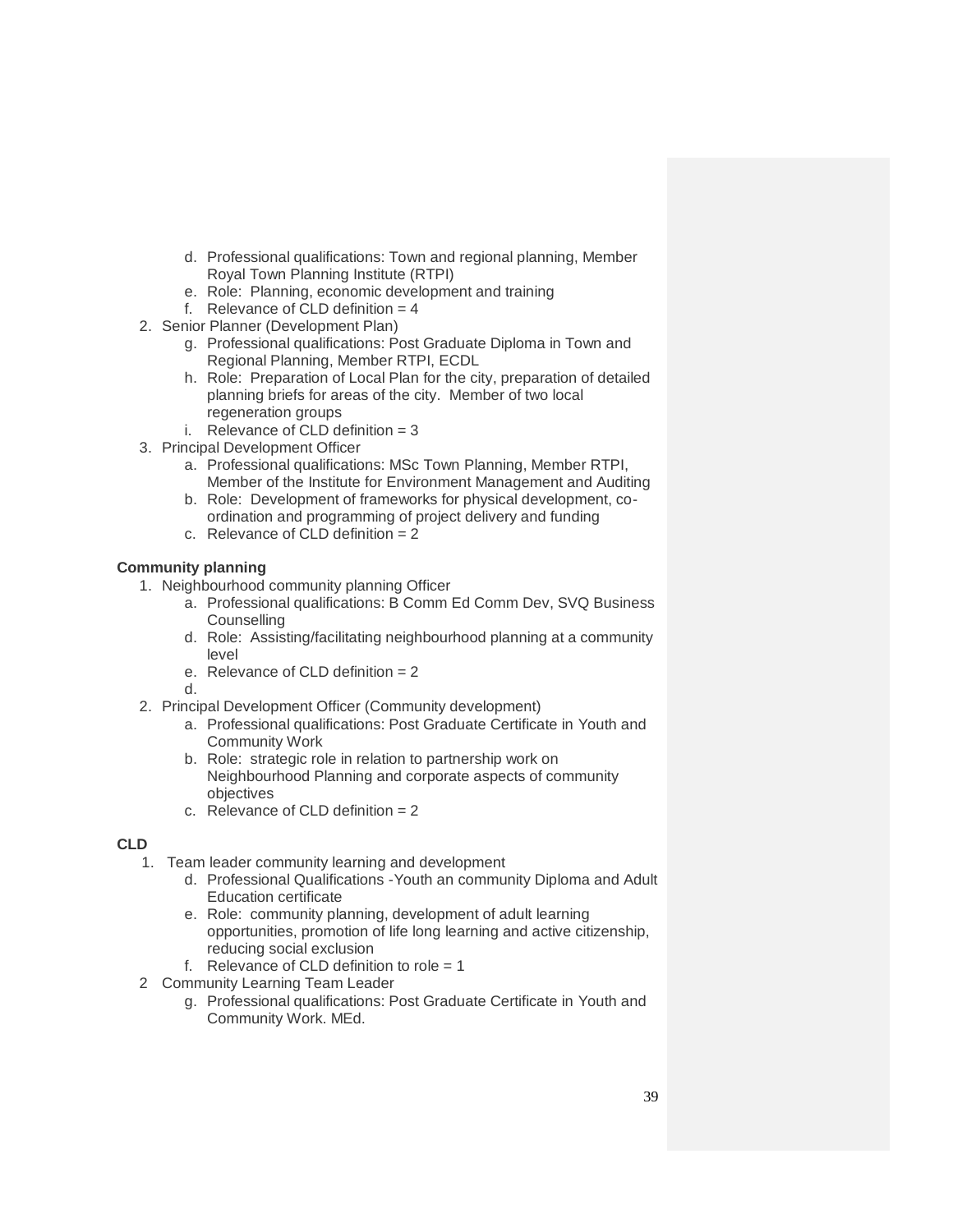- h. Role: Support staff in local projects engaged in community learning and development work. Foster multi-agency working to this end
- i. Relevance of CLD definition  $= 1$

## **Economic and social development**

- 1. Social Economy Manager
	- a. Professional qualifications: Post Graduate Diploma in Drug and Alcohol Studies
	- b. Role: Develop and implement economic inclusion strategy in SIP areas
	- c. Relevance of CLD definition  $= 1/2$
- 2. Local Authority Project Officer
	- a. Professional qualifications: ITD Diploma in Training and Management, Scotvec training and assessor awards (D23, D33) Health and Safety Certificate
	- b. Role: Assisting voluntary groups develop their project and with funding packages, completing ERDF and ESF bids for Council led projects including training and employment initiatives
	- c. Relevance of CLD definition  $= 2$

## **Employment**

- 1. Adviser Manager Job Centre
	- a. Professional qualifications: SVQ Guidance
	- b. Role: Advising clients what is available for them in their area
	- c. Relevance of CLD definition  $= 2$
- 2. Business Manager Job Centre
	- a. Professional qualifications: no specific professional qualifications
	- b. Role: To assist disadvantaged clients to find employment
	- c. Relevance of CLD definition  $= 2$

#### **Health**

- 1. Senior Health Promotion Officer
	- a. Professional qualifications: BA Health and Social Welfare, Certificate in Health Promotion, Professional Diploma in Management
	- b. Role: Liaison and planning in community based partnerships building capacity in local partnerships through community development and health
	- c. Relevance of CLD definition = 1
- 2. Public Health Co-ordinator
	- a. Professional qualifications: Diploma in Podiatry Medicine, BSc Health Studies
	- b. Role: To improve the health of the population and reduce health inequalities in the community
	- c. Relevance of CLD definition  $= 3$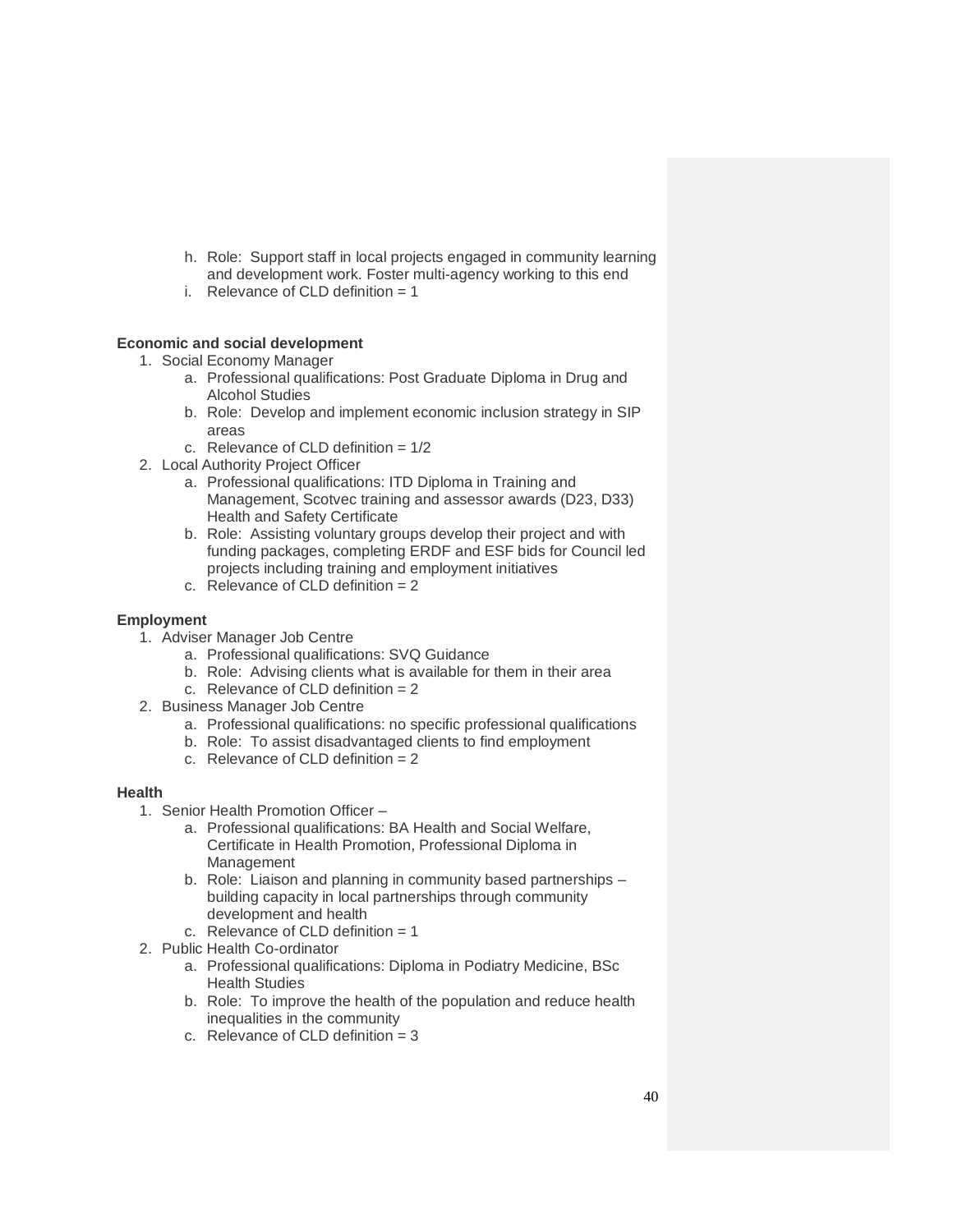## **Police**

- 1. Community Police Officer
	- a. Professional qualifications: police training
	- b. Role: Enhancement and development of police/public relations thus helping reduce the fear of crime
	- c. Relevance of CLD definition  $= 4$
- 2. Community Police Sergeant
	- a. Professional qualifications: police training
	- b. Role: Dialogue with community groups, involvement with schools, make area a safer place to live and work
	- c. Relevance of CLD definition  $= 2$

## **Community Safety**

- 1. Community Safety Officer
	- a. Professional qualifications: BA Social Policy
	- b. Role: To engage with partners and the community to improve community safety in the area
	- c. Relevance of CLD definition  $= 1$

## **Community Arts**

- 1. Community Arts Management
	- b. Professional qualifications: BA Design, MA Fine (Public Art)
	- c. Role: Participatory arts activities for regeneration areas, issue based arts projects, arts as a tool for community consultation, encouraging access to cultural venues
	- d. Relevance of CLD definition  $= 2.5$

It will be apparent from the list of participants that we were able to speak with a wide range of professions that are involved in regeneration work that involves community engagement. All but one of the participants in the focus groups were from statutory backgrounds but across a range of sectors. The substantial majority were graduates with post –graduate qualifications in at least one and in some case more than one professional discipline.

The descriptions of their roles provides an indication of the different contributions that different professions make to regeneration but also reinforces an appreciation of the interconnections that are essential to an holistic approach. Nonetheless there were wide variations in relation to how well the Scottish Executive definition of community learning and development was seen as describing the role that they carried. These scores are worthy of closer examination and set out in the table below. Comparison with responses of the interviewees is also useful though it should be noted that they were asked a slightly different question. They were asked to comment on how important they felt contributing to CLD as defined was for their profession as a whole rather then to their own role.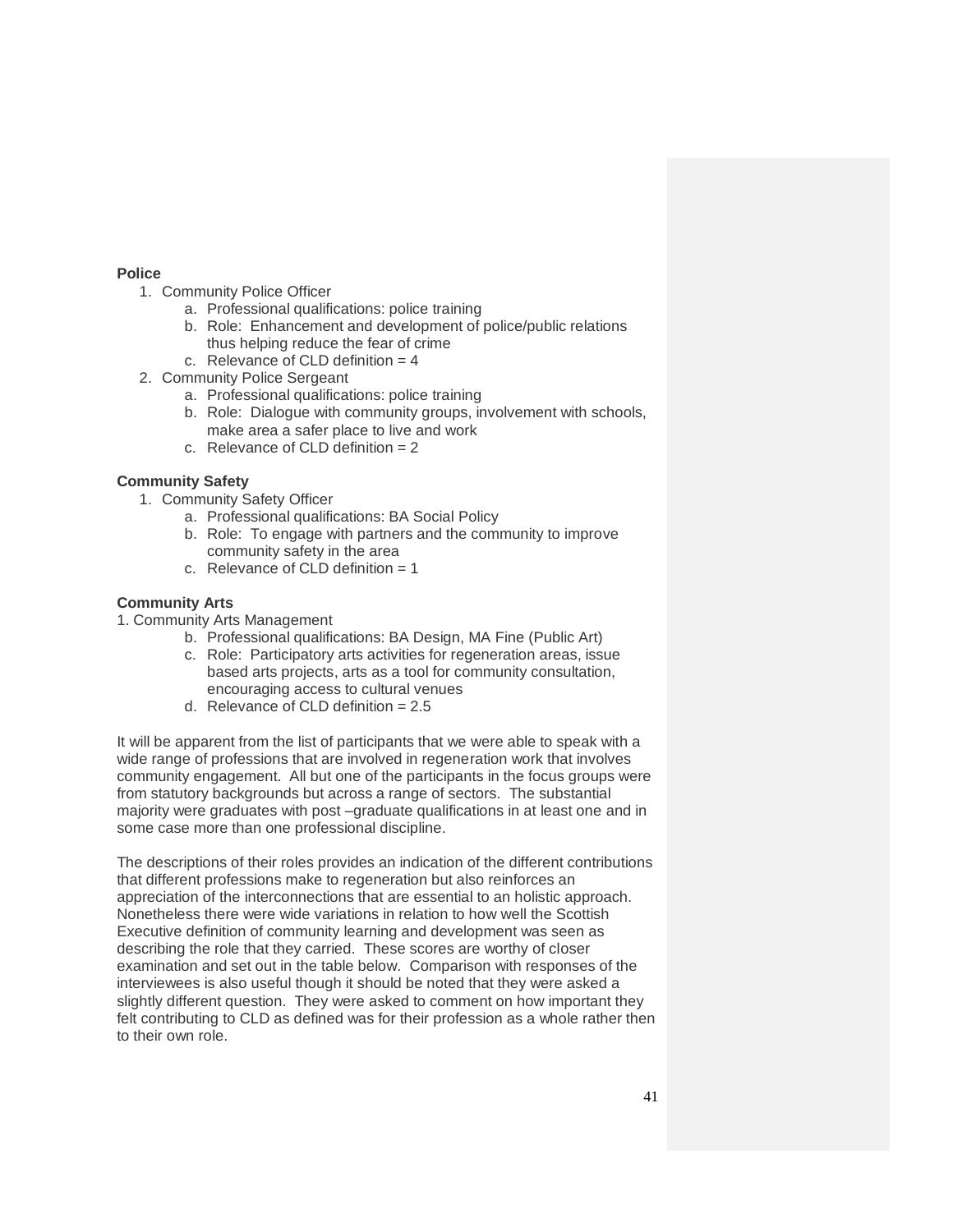## Table 5

| <b>Respondent rating of CLD</b> |                                            |
|---------------------------------|--------------------------------------------|
| definition                      |                                            |
| Social work 1                   | $\overline{2}$                             |
| Social Work 2                   | $\frac{2}{\frac{3}{2/3}}$<br>$\frac{2}{1}$ |
| Social work 3                   |                                            |
| Education/training 1            |                                            |
| Education/training 2            |                                            |
| Libraries 1                     |                                            |
| Surveying 1                     | $\overline{1}$                             |
| Surveying 2                     | $\overline{4}$                             |
| Planning 1                      | $\overline{4}$                             |
| Planning 1                      | $\frac{3}{2}$                              |
| Planning 3                      |                                            |
| Community planning 1            |                                            |
| Community planning 2            |                                            |
| CLD <sub>1</sub>                | $\overline{1}$                             |
| CLD <sub>2</sub>                | $\overline{1}$                             |
| Soc/Econ Dev 1                  | 1/2                                        |
| Soc/Econ Dev 2                  | $\frac{2}{2}$ $\frac{2}{1}$                |
| Employment 1                    |                                            |
| Employment 2                    |                                            |
| Health 1                        |                                            |
| Health <sub>2</sub>             | $\overline{3}$                             |
| Police 1                        | $\overline{4}$                             |
| Police <sub>2</sub>             | $\overline{2}$                             |
| Community Safety 1              | $\overline{1}$                             |
| <b>Community Arts</b>           | 2/3                                        |
| <b>Mean score</b>               | 2.1                                        |

The mean score of 2.1 indicates that there is some ambivalence about the relevance of the definition to the range of roles encompassed. Not surprisingly the two participants carrying a CLD role felt it described their activity very well. Interestingly of the other four respondents who were qualified in CLD, three gave it a 2 rating and one a 3. This suggests that those moving beyond a specifically CLD role are frequently required to apply different, though in may cases overlapping skills.

Other respondents who felt the definition described their role well were drawn from different professions: libraries, surveying, community safety, and health. In the last three there was more than one respondent from the same professional background but it was apparent that the character of the roles played conferred different levels of relevance of the definition for different individuals. Indeed shared professional background does not generally lead to similar scores. This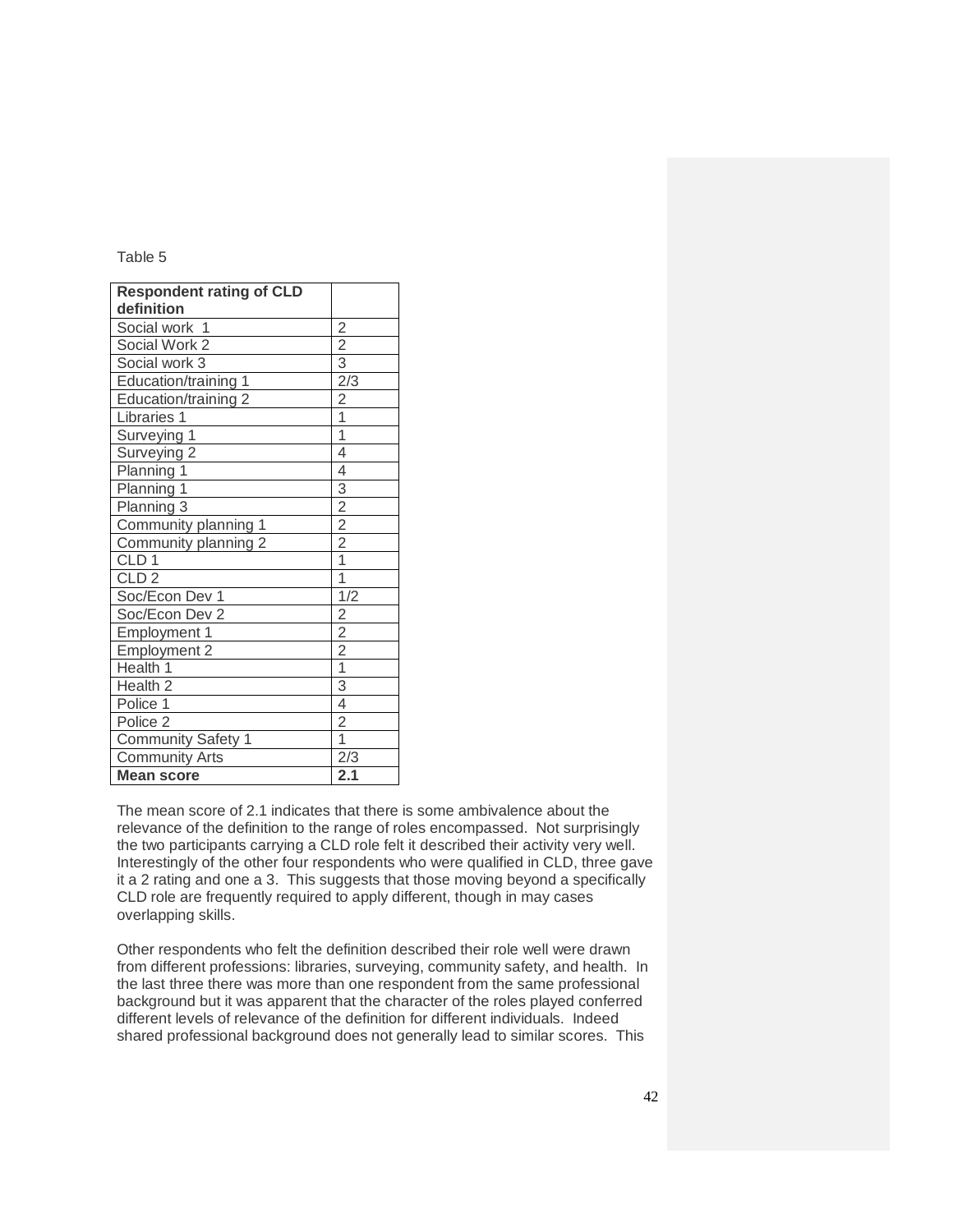suggests that CLD skills are required in the context of regeneration work to different levels according to role.

There is similarity in some respects between the responses of the interviewees and the focus group members. The police scores for example are relatively consistent in their low rating of the relevance of the definition. Similarly combining the results suggests that health staff directly involved in health improvement recognise the definition as particularly relevant to them. Overall the mean score from the interviewees was 1.9 and for the focus group member 2.1, again suggesting reasonable consistency between them.

#### **Importance of and confidence about using the CeVe competences**

In the table below we set out the score given by each respondent for importance they attached to each of the CeVe competences.

| <b>Respondent/Competence</b> | 1              | $\overline{2}$ | 3              | 4              | 5              | 6              | $\overline{7}$ | 8              | 9              | <b>Mean</b>    |
|------------------------------|----------------|----------------|----------------|----------------|----------------|----------------|----------------|----------------|----------------|----------------|
| Social work 1                | 1              | 1              | 1              | 1              | 1              | 1              | 1              | 1              | 1              | 1              |
| Social Work 2                | 1              | 1              | $\overline{2}$ | 1              | $\overline{2}$ | 3              | $\overline{2}$ | $\overline{2}$ | 1              | 1.7            |
| Social work 3                | $\overline{2}$ | 1              | $\overline{1}$ | $\overline{2}$ | $\overline{2}$ | $\overline{2}$ | 3              | 1              | $\overline{2}$ | 1.8            |
| Education/training 1         | 1              | 1              | 1              | 1              | 1              | 1              | 1              | 1              | 1              | 1              |
| Education/training 2         | $\overline{2}$ | $\overline{2}$ | 1              | 3              | $\overline{2}$ | 3              | $\overline{2}$ | $\overline{2}$ | 3              | 2.2            |
| Libraries 1                  | $\overline{2}$ | 1              | 1              | $\overline{3}$ | 1              | $\overline{2}$ | $\overline{2}$ | $\overline{2}$ | $\overline{2}$ | 1.6            |
| Surveying 1                  | $\overline{1}$ | 1              | 1              | $\overline{2}$ | 1              | $\overline{1}$ | $\overline{2}$ | $\overline{2}$ | $\overline{2}$ | 1.4            |
| Surveying 2                  | 1              | 1              | 1              | $\overline{2}$ | $\overline{2}$ | $\overline{2}$ | 1              | 3              | 3              | 1.8            |
| Planning 1                   | 1              | 1              | 1              | $\overline{1}$ | $\overline{2}$ | 3              | 3              | 3              | $\overline{2}$ | 1.9            |
| Planning 1                   | 1              | 1              | 1              | 1              | 1              | 1              | $\overline{1}$ | 1              | 1              | 1              |
| Planning 3                   | $\overline{2}$ | $\overline{2}$ | 1              | $\overline{2}$ | $\overline{2}$ | $\overline{2}$ | $\overline{2}$ | $\overline{2}$ | 3              | $\overline{2}$ |
| Community planning 1         | 1              | 1              | 1              | 1              | 3              | 1              | $\overline{2}$ | 1              | $\overline{2}$ | $1.4$          |
| Community planning 2         | 1              | 1              | 1              | 1              | 1              | 3              | 3              | 1              | 1              | 1.4            |
| CLD <sub>1</sub>             | 1              | 1              | 1              | 1              | 1              | 1              | $\overline{1}$ | 1              | 1              | 1              |
| CLD <sub>2</sub>             | 1              | 1              | 1              | 1              | $\mathbf{1}$   | 1              | 1              | 1              | 1              | 1              |
| Soc/Econ Dev 1               | 1              | 1              | $\overline{2}$ | 1              | 1              | 1              | $\overline{2}$ | 3              | 3              | 1.7            |
| Soc/Econ Dev 2               | $\overline{2}$ | 1              | $\overline{1}$ | 1              | $\overline{2}$ | $\overline{2}$ | $\overline{2}$ | $\overline{2}$ | $\overline{2}$ | 1.7            |
| <b>Employment 1</b>          | $\overline{2}$ | $\overline{2}$ | 1              | $\overline{2}$ | 1              | $\overline{2}$ | $\overline{2}$ | $\overline{2}$ | $\overline{2}$ | 1.8            |
| <b>Employment 2</b>          | $\overline{2}$ | 1              | 1              | $\overline{2}$ | $\overline{2}$ | 1              | $\overline{2}$ | $\overline{2}$ | $\overline{2}$ | 1.7            |
| Health 1                     | 1              | $\overline{2}$ | 1              | $\overline{2}$ | $\overline{2}$ | 1              | $\overline{2}$ | $\overline{2}$ | $\overline{2}$ | 1.7            |
| Health <sub>2</sub>          | 1              | 1              | 1              | 1              | 1              | 1              | $\overline{1}$ | 1              | 1              | 1              |
| Police 1                     | 1              | 1              | 1              | $\overline{2}$ | 3              | 1              | 3              | 1              | $\overline{2}$ | 1.7            |
| Police <sub>2</sub>          | 1              | 1              | 1              | $\overline{2}$ | $\overline{2}$ | $\overline{2}$ | $\overline{2}$ | $\overline{2}$ | $\overline{2}$ | 1.7            |
| <b>Community Safety 1</b>    | 1              | 1              | 1              | 1              | 1              | 1              | $\overline{2}$ | 1              | 1              | 1.1            |
| <b>Community Arts</b>        | 1              | 1              | 1              | 1              | $\overline{2}$ | 1              | $\tilde{?}$    | 1              | 1              | 1.1            |

#### Table 6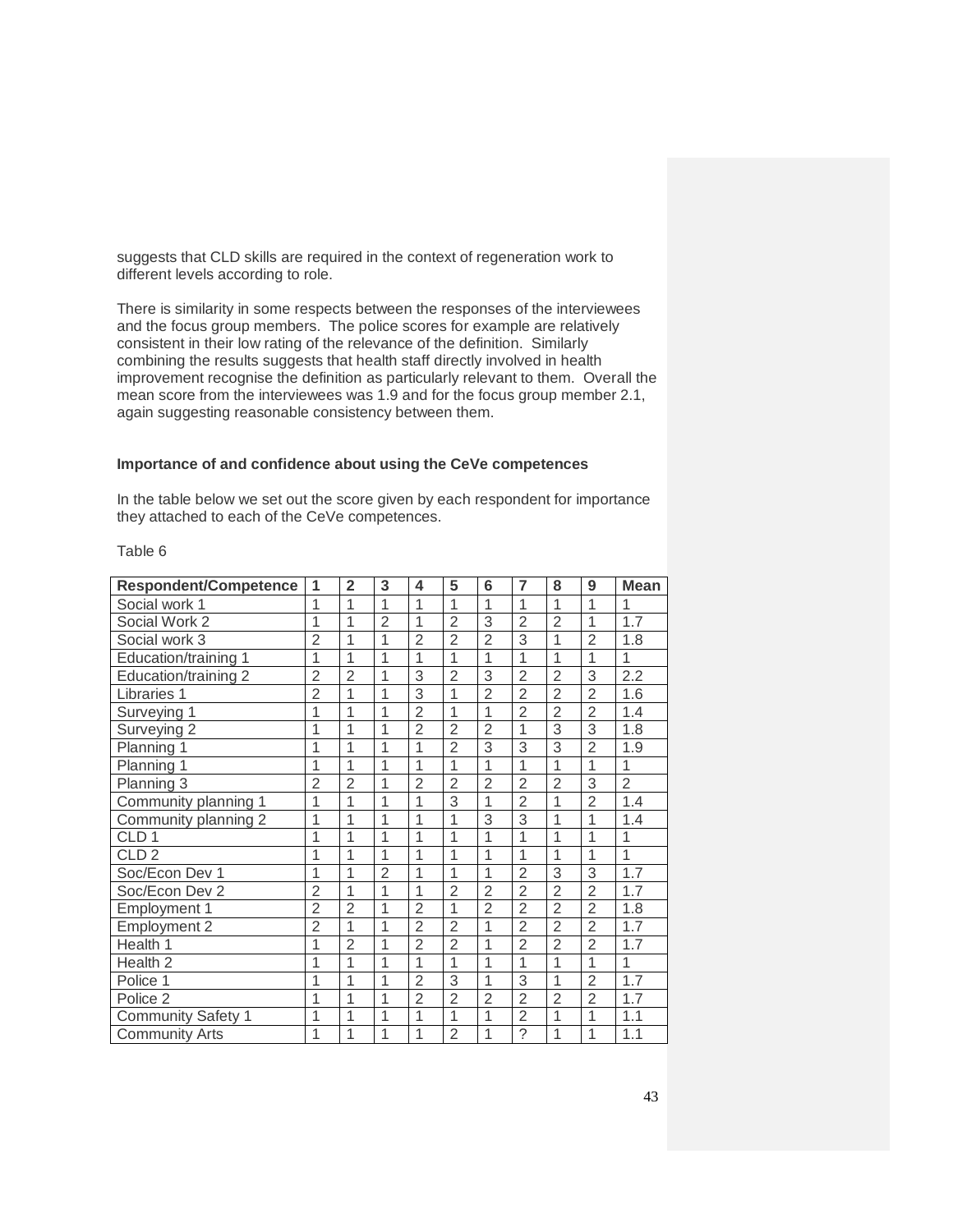| Mean scores             | $1.3$   $1.2$   $1.1$ | $1.5$   1.6   1.6   1.9 |                  |               | $1.6$   1.8 |  |
|-------------------------|-----------------------|-------------------------|------------------|---------------|-------------|--|
| Comparative interviewee |                       |                         | 1.5 <sub>1</sub> | $1.5^{\circ}$ |             |  |
| mean scores             |                       |                         |                  |               |             |  |

In the table below we set out the score for confidence in using the competences

Table 7

| <b>Respondent/Competence</b> | 1                | $\overline{2}$ | 3              | 4              | 5              | 6              | $\overline{7}$           | 8              | 9              |
|------------------------------|------------------|----------------|----------------|----------------|----------------|----------------|--------------------------|----------------|----------------|
| Social work 1                | 3                | 3              | $\overline{2}$ | $\overline{2}$ | 3              | $\overline{2}$ | 3                        | 3              | 2              |
| Social Work 2                | 1                | 1              | $\overline{2}$ | $\overline{2}$ | $\overline{2}$ | $\overline{2}$ | 1                        | $\overline{2}$ | 1              |
| Social work 3                | $\overline{2}$   | 1              | 1              | 2.5            | $\overline{2}$ | $\overline{3}$ | 3                        | $\overline{2}$ | $\overline{2}$ |
| Education/training 1         | 1                | 1              | 1              | 1              | 2.5            | 1              | 1                        | 1              | 2.5            |
| Education/training 2         | 3                | 3              | $\overline{2}$ | 3              | 2              | 3              | $\overline{2}$           | 3              | 3              |
| Libraries 1                  | $\overline{2}$   | 1              | $\overline{1}$ | $\overline{2}$ | 1              | $\overline{2}$ | $\overline{2}$           | $\overline{2}$ | $\overline{3}$ |
| Surveying 1                  | 1                | $\overline{2}$ | 1              | 3              | 1              | 1              | $\overline{2}$           | 3              | $\overline{3}$ |
| Surveying 2                  | $\overline{2}$   | $\overline{2}$ | 1              | $\overline{2}$ | 3              | 3              | $\overline{4}$           | 3              | $\overline{2}$ |
| Planning 1                   | $\overline{2}$   | 1              | 1              | 3              | $\overline{2}$ | 3              | 3                        | 4              | $\overline{2}$ |
| Planning 2                   | $\overline{2}$   | $\overline{2}$ | $\overline{2}$ | $\overline{3}$ | 3              | $\overline{3}$ | 3                        | $\overline{3}$ | 3              |
| Planning 3                   | $\overline{2}$   | $\overline{2}$ | $\overline{2}$ | $\overline{2}$ | 3              | $\overline{3}$ | 3                        | $\overline{2}$ | $\overline{3}$ |
| Community planning 1         | $\overline{2}$   | $\overline{2}$ | $\overline{2}$ | $\overline{2}$ | $\overline{2}$ | $\overline{2}$ | 3                        | 3              | $\overline{3}$ |
| Community planning 2         | 1                | $\overline{2}$ | $\overline{2}$ | 1              | $\overline{2}$ | $\overline{2}$ | 3                        | $\overline{2}$ | 3              |
| CLD <sub>1</sub>             | $\overline{2}$   | $\overline{2}$ | $\overline{2}$ | $\overline{3}$ | $\overline{2}$ | $\overline{2}$ | $\overline{3}$           | $\overline{2}$ | $\overline{2}$ |
| CLD <sub>2</sub>             | 1                | 1              | $\overline{1}$ | $\overline{2}$ | 1              | 1              | $\overline{2}$           | $\overline{2}$ | $\overline{2}$ |
| Soc/Econ Dev 1               | 3                | 3              | $\overline{2}$ | $\overline{2}$ | 3              | 3              | $\overline{2}$           | 1              | 1              |
| Soc/Econ Dev 2               | $\overline{2}$   | $\overline{2}$ | $\overline{2}$ | $\overline{2}$ | $\overline{2}$ | $\overline{3}$ | $\overline{3}$           | 3              | $\overline{2}$ |
| <b>Employment 1</b>          | $\overline{2}$   | $\overline{2}$ | $\overline{1}$ | $\overline{2}$ | 1              | $\overline{2}$ | $\overline{2}$           | $\overline{2}$ | $\overline{2}$ |
| <b>Employment 2</b>          | $\overline{2}$   | 1              | $\overline{1}$ | $\overline{2}$ | $\overline{2}$ | 1              | $\overline{2}$           | $\overline{2}$ | $\overline{2}$ |
| Health 1                     | 1                | 3              | 3              | $\overline{4}$ | 3              | $\overline{4}$ | $\overline{4}$           | 3              | 4              |
| Health <sub>2</sub>          | $\overline{2}$   | 1              | $\overline{1}$ | $\overline{2}$ | $\overline{3}$ | $\overline{2}$ | $\overline{3}$           | $\overline{3}$ | $\overline{2}$ |
| Police 1                     | 3                | $\overline{2}$ | $\overline{1}$ | $\overline{2}$ | 3              | $\overline{2}$ | $\overline{3}$           | $\overline{2}$ | $\overline{2}$ |
| Police <sub>2</sub>          | 3                | 3              | $\overline{2}$ | 3              | 3              | 3              | 3                        | 3              | 3              |
| <b>Community Safety 1</b>    | $\overline{2}$   | $\overline{2}$ | 1              | $\overline{2}$ | 3              | $\overline{1}$ | $\overline{2}$           | $\overline{2}$ | $\overline{2}$ |
| <b>Community Arts</b>        | $\overline{3}$   | 3.5            | 3.5            | $\overline{2}$ | $\overline{2}$ | 3.5            | $\overline{\phantom{0}}$ | 3              | $\overline{2}$ |
| <b>Mean Score</b>            | $\overline{2.0}$ | 2.0            | 1.4            | 2.3            | 2.3            | 2.3            | 2.7                      | 2.4            | 2.3            |

For the purposes of the focus groups, we chose to use the CeVe Community Practice competences as the template of skills that we would explore with respondents. The reason for this was that these had been shown in the interviews to be regarded as a much more relevant set of skills than those from the LEAP framework. The latter relate more specifically to building community capacity and personal development than the broader processes of community engagement and partnership practice involved in regeneration. The interviews and focus groups provide directly comparable information in relation to the importance the respondents attach to each of the competences. In addition the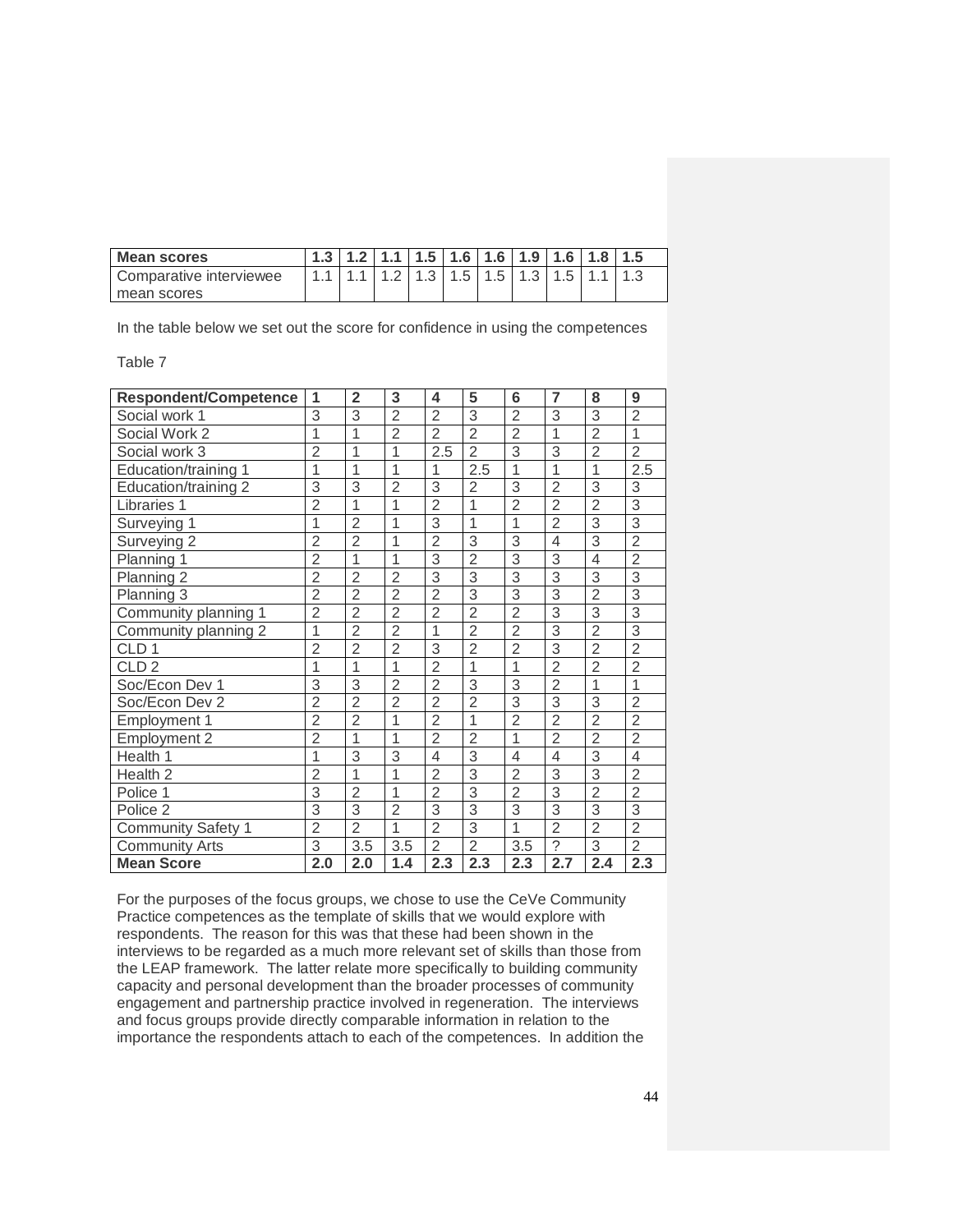focus group members were asked to rate their confidence in the use of these competences. The interviewees were asked an equivalent question but in relation to the LEAP skill set rather than the CeVe competences. Answers here are not therefore comparable.

As the table on importance indicates the scores are very marginally higher overall among the focus group members and only in relation to two competences is there a notable difference in perception of importance but even these are not substantial. The two areas are promoting empowering leadership and employing participatory evaluation. Overall, the overriding impression is that this set of competences is generally regarded as important across a range of professions engaged in community involving regeneration practice.

Looking at the order of scores from different participants and correlating this with the relevance accorded to the CLD definition, apart from the CLD workers, there is no clear relationship.

Turning to the scores of the focus group participants in relation to their levels of confidence in using these competences, it is clear that there are lower levels of confidence than might be hoped given the importance attached to them, though encouragement may also be taken from the fact that no area is rated exceptionally poorly. Partnership working emerges as a competence in which there is a relatively high level of confidence. Most scores are toward the middle of the range with least confidence being indicated in relation to promoting empowering leadership, fostering a participative culture committed to organisational learning.

These competences were a primary focus of discussion in the focus groups and the comments on them illuminate the evidence for the questionnaire.

#### **Analysis of Focus Group Discussions**

Twenty-six people contributed to the four focus groups. These were the 25 people who completing the questionnaire whose backgrounds are described above and one person who was interviewed and also attended a focus group. As the description of the participants indicates, focus groups were conducted with a wide range of professionals who are operationally involved in regeneration practice that requires community engagement. The participants were identified through the managers of four Social Inclusion Partnerships, North Glasgow, West Dumbarton, Great Northern Partnership Aberdeen and East Ayrshire Coalfields. But it is important to appreciate that, as with the interviewees the participants were frequently involved in regeneration activities outside the SIP areas and commonly involved in wider community planning issues. Their experience of community involving regeneration is not exclusively in the context of social inclusion partnership work though it has been a common focus.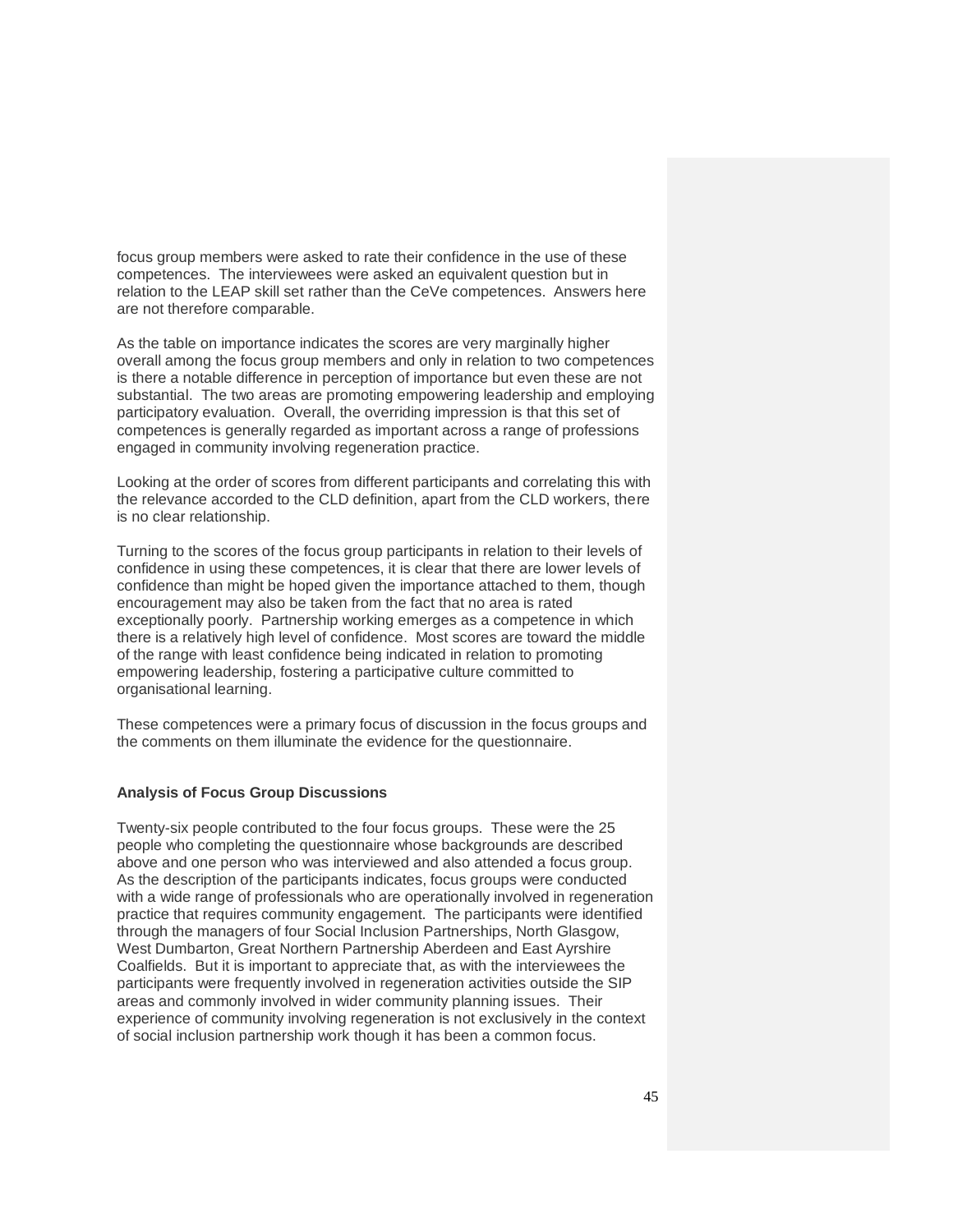The focus groups were each conducted with two facilitators and followed a common schedule (see appendix 4). The discussion was focused around the aspects of the interviews that had been found to be of most relevance to the objectives of the study. The sessions began with an opportunity to comment on whether the research topic itself was felt to be important or not. The CeVe community practice competences that participants had already begun to consider in the questionnaires, formed the basis of the second part of the discussion. Attention then moved to consideration of participant"s perception of the relevance of their original professional training (if any) to community regeneration. It then reflected on participant"s views on the most valuable forms of training and whether training or other forms of learning were seen as more valuable. Knowledge of any continuing professional development (CPD) training relating to community learning and development was then addressed followed by an exploration of the benefits and potential sources of accreditation for such CPD training. Finally, given that regeneration practice and community planning in particular is requiring more collaborative practice with specifically designated and trained CLD workers, participants were asked to comment on their confidence in the competence exhibited by them in these areas.

#### **Importance of the research**

Participants were asked whether they thought that conducting research into the need for learning opportunities relating to CLD practice for non-specialist professions involved in community regeneration was important.

In general the participants regarded the research as valuable. Its importance arose from recognition of the number of new developments that required the application of relevant skills, especially in the context of partnership working and community planning, that require better understanding between professions relating to the same communities. As one respondent put it: "professions like planning, property services, legal and accounting services need to negotiate with other professions and with the community in regeneration". Another commented that it was "sound to do the research" because partners often "do not know what is expected of them in a community development approach'. Yet another, commenting specifically on the health field, described the acquisition of the competences as "essential".

Others commented on variable confidence and competence that was evident in the field and amongst managers and that there was a need to acquire new skills. Variability in confidence and competence needed to be related to the relevance of community learning and development skills. It was noted that within the same professions the expectation of involvement in community regeneration could be quite different. As one commented: "Those who work directly with the community have the greatest need of relevant skills but others with less direct contact need a lower level skill set". In addition participants commented that for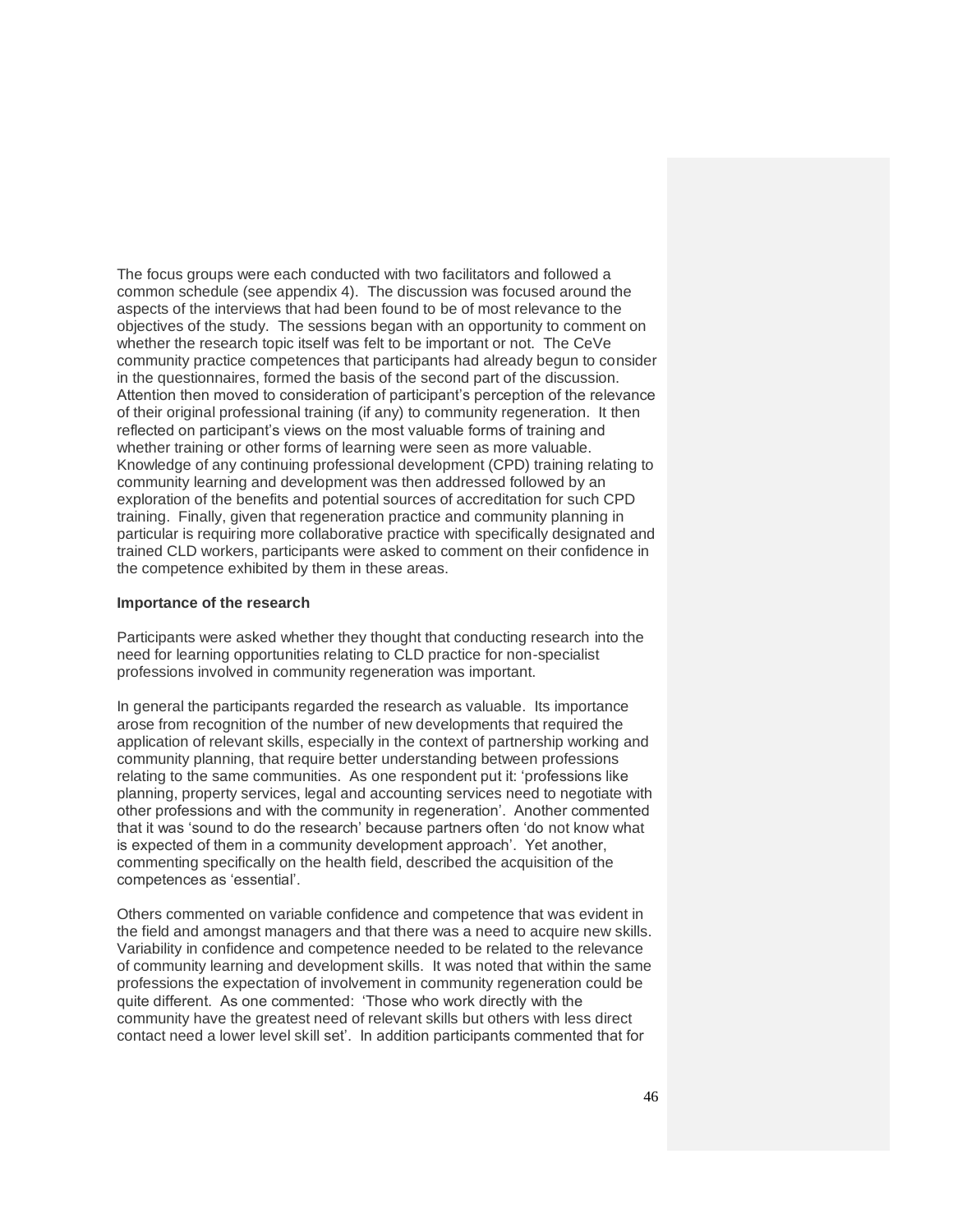many colleagues these particular skills were not necessary for the particular roles that they carried. In the light of this one respondent commented that whilst he regarded the research as important: "do the professionals that I relate to necessarily agree?"

In relation to managers, one commented "there is not the confidence at management level that allows the fieldworkers to act - confident management is needed so that staff can take risks", whilst another suggested that "bosses don"t necessarily recognise the need for the skills". In similar vein another drew a distinction between the confidence and competence of field workers and planners – "the coal face workers are comfortable (with the approach) but planners are not".

The view was expressed by some participants that the lack of self-confidence might relate to the lack of formal qualifications rather than actual ability. It was important therefore not to confuse lack of qualification with lack of competence. Equally it was important for the research to concentrate on what made people competent rather than specific absence of qualifications. Taking this one stage further some respondents questioned whether the competences could be acquired through training.

There was a frequently expressed view that the development of community focused practice required cultural shifts in professions that would take some time, though different claims were made for the progress made by different professions.

These arguments were generally expressed as reasons for regarding as important, research into skills for community learning and development competences for regeneration.

#### **Training and other barriers to progress**

Participants were also asked to indicate whether the main issues that they faced in progressing work on community regeneration related to training and learning needs or to other barriers. It will be apparent from the previous section that a frequent distinction was made between formal training and other forms of learning and that qualifications were not necessarily seen as indicators of competence. However, the key question here related to the relative significance of weaknesses in learning relevant skills or other factors inhibiting progress.

Not surprisingly, a range of barriers was identified. These included: the characteristics of the communities themselves; inter-agency communications and lack of knowledge of one another; lack of a shared vision between partners; protectionist attitudes of agencies in relation to budgets and roles; structural and organisational weaknesses, personality conflicts; the lack of an outcome focused approach; lack of "joined up government at the top"; hiving off of responsibility to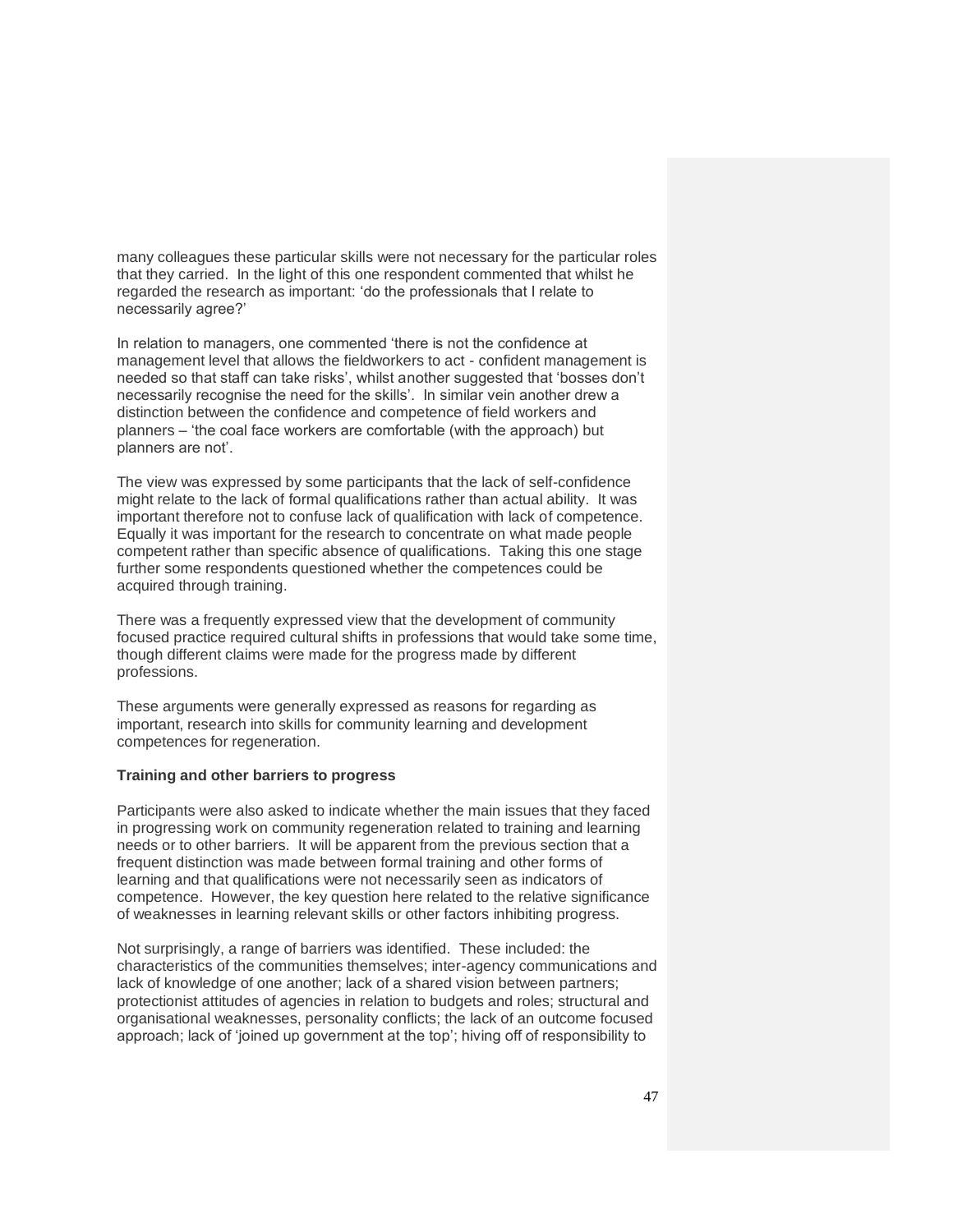individuals rather than adopting a corporate commitment; lack of a long-term perspective and appreciation that effective change takes time to build. Hence as one respondent put it, it was clear that: "we need more than just training".

Though many other barriers were identified the overall view was that whilst some of these were not related to training and learning a large proportion of them were. Hence consideration of how people learn and what learning is required was important. As later discussion reinforced, it was not necessarily the case that participants favoured formal training as the best approach to learning, but they did nonetheless attach importance to it. The comment of one respondent is indicative of the debate: "is it possible to train people on some of these competences? If so, it would be fairly high up my list of priorities".

Comments about lack of learning and training as a barrier were made both in relation to most of the specific professions represented and in relation to interagency/professional practice. The following comment reflected widely help opinion: "the problem is getting an inter-agency approach – just developing training of specific professions might not help. A range of actions is needed and mutual awareness between professions'. As another put is: 'ignorance leads to failures to pull together". Collaboration between professions was therefore seen as necessary but it was noted that there was sometimes duplication of effort and lack of an integrated and co-ordinated approach.

It was also noted that there were different kinds of learning agendas for different participants depending on their particular role. A distinction was drawn several times between training needs of front-line workers and those with more strategic policy planning roles in major agencies.

It was made clear that participants could only see value in training that was relevant – "right for its purpose" and accessible. I n relation to accessibility, difficulties arising in relation to funding, management, time release and work cover for participants were highlighted.

Overall then, whilst a range of barriers was identified there was considerable discussion about the need for, and form of, learning opportunities related to community regeneration. As one respondent said: "I welcome the idea that there should be community work skills developed in a wide range of organisations".

## **Exploring the CeVe Competences**

A central feature of each of the focus groups was an exploration of participant"s perceptions of the relevance and relative importance of the CeVe community practice competences. Each was explored to assess how far these competences were already demonstrated in community regeneration practice across the range of professions and to consider strengths and weakness in their use. The purpose of this exploration was to illuminate the training or learning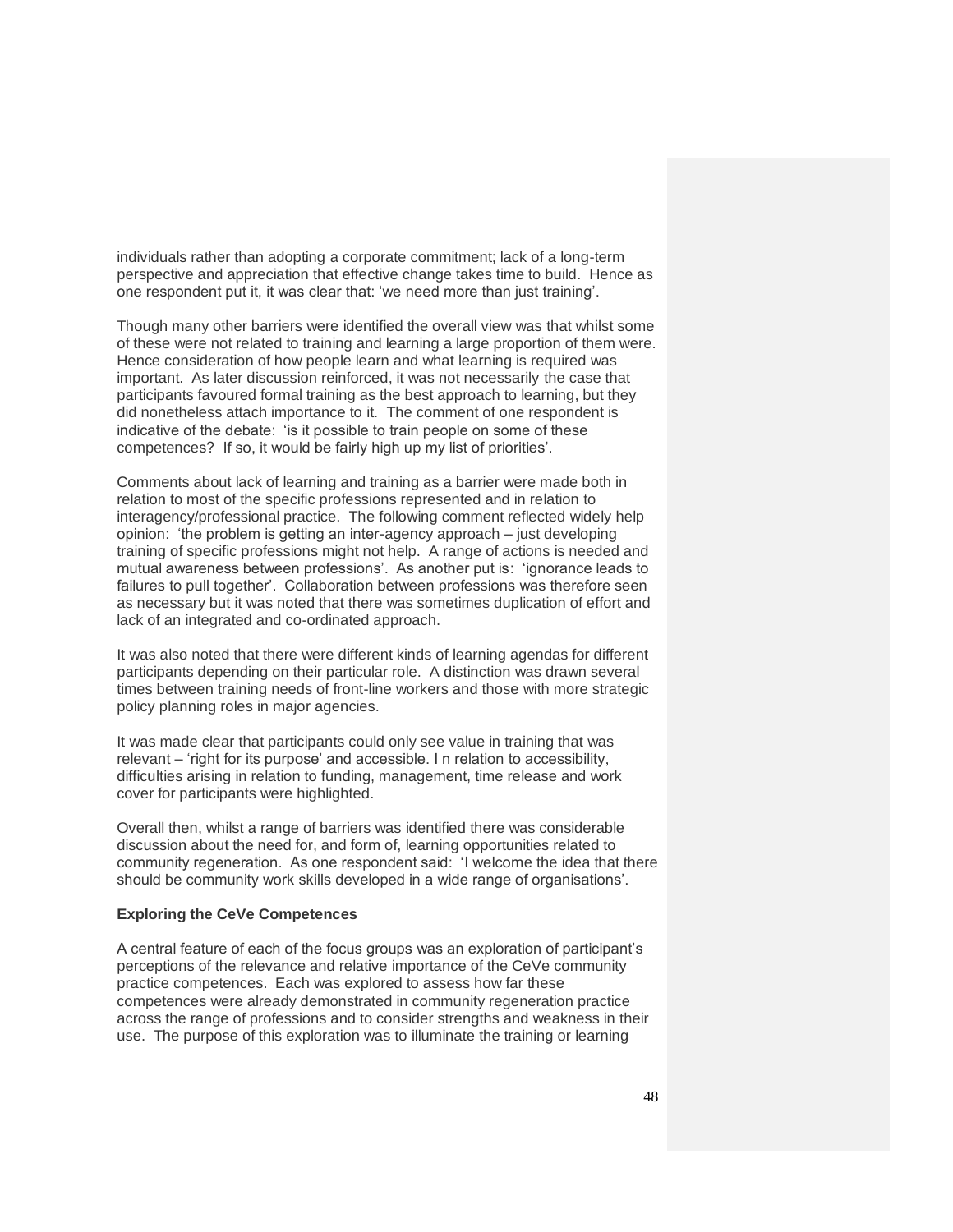agenda that might need to be addressed in order to enhance practice competence.

The discussion in this section builds on the evidence of the questionnaires that highlighted that generally the competences were seen as important across the professions and areas but that confidence in their application, even for respondents selected on the basis of their active operational involvement in community regeneration, was not always strong.

## **a) To undertake participative planning**

In terms of the degree to which participative planning characterises the relationship between agencies and communities a frequently used word was "patchy". Several people referred to examples of good and even excellent practice and to improvements in performance in this area, but these positive comments were tempered, often by the same respondents, with concern that "lip service' was sometimes paid to this approach. One respondent referred to agencies that are: "going through the process", another to: "different understandings about what we mean by participation" and of "often narrow restricted opportunities". Another commented: "more clarity is needed on what participative planning really is".

Nonetheless progress was highlighted in a range of professions including in health promotion and the "Joint Futures" agenda, in crime and safety, community care and disability, policing and local planning. One referred to older people and disability groups having: "managed to influenced strategy", another to feeling that the "police have gone from an insular attitude to the other end of the spectrum", yet another to "a new type of relationship, with planners as advisers rather than being in charge'.

Some of the comments referred to barriers to participative planning that needed to be addressed. These included agency fears about the consequences of the approach particularly in raising unrealistic expectations in communities and loss of control. Several comments were made about agency concerns about the long time scales that were involved in participatory approaches and the impact of this on decision making and progress. Such concerns were seen as illustration of the lack of appreciation of the value of participation

Particular strengths in participative planning were noted within the SIPs, but concern was expressed that they often failed to influence the mainstream, suggesting that there were weaknesses to be addressed in core agencies. There were also comments that individual personality and values were more important indicators of commitment to participatory approaches than agency policies, though several comments were made about the value of an explicit policy framework from the Scottish Executive that encourages this approach. The emphasis on individual personality and values was seen in part by some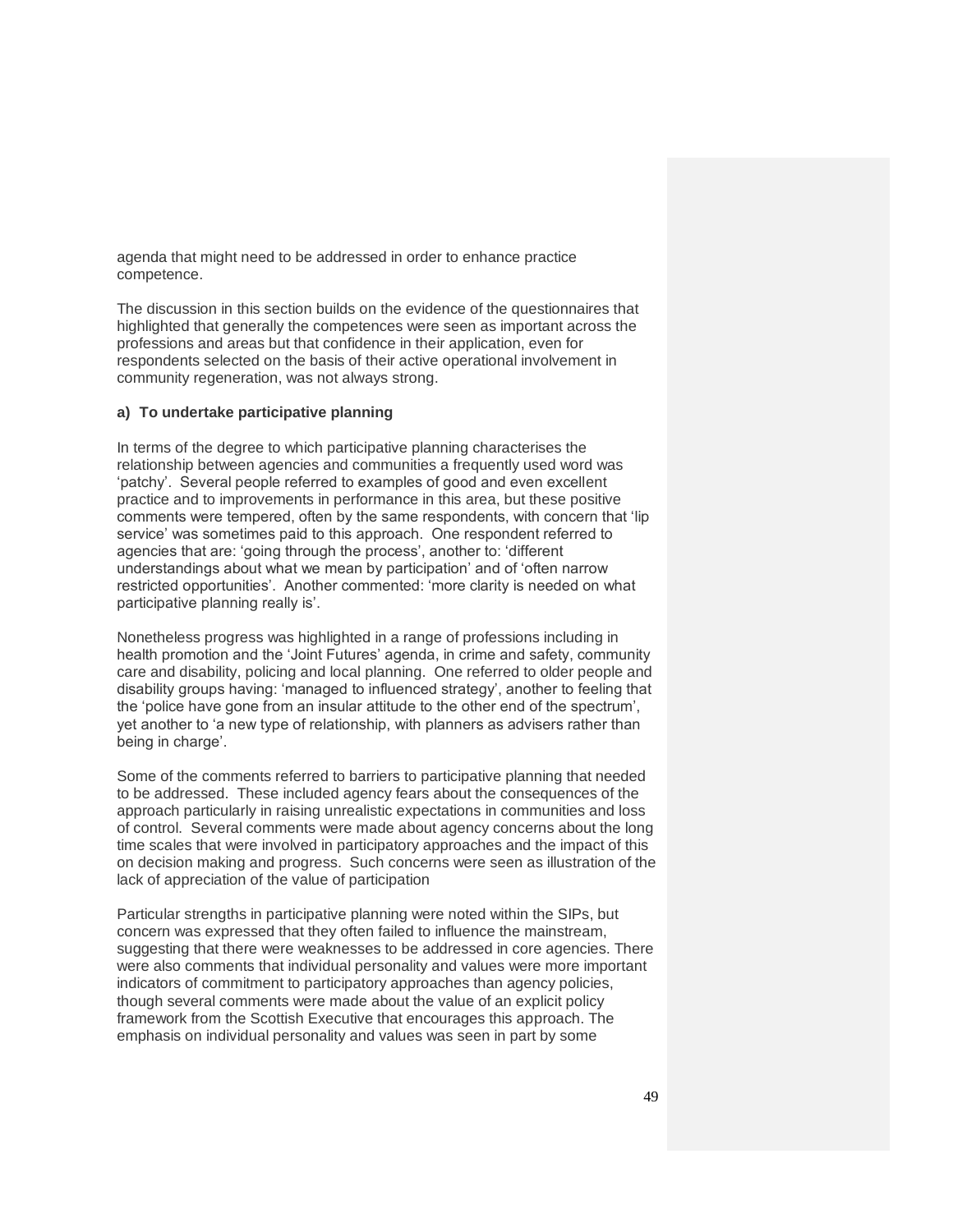respondents as related to lack of formal training opportunities for professions in this approach.

Several participants commented on the need for preparatory community work with communities in advance of engagement in participative planning. As one put it: "there is insufficient recognition of the need for community workers to support the community'.

The questionnaire responses from the focus group participants and the responses of the interviewees indicate the importance that is attached to participative planning. There is a sense of progress but also that there is much still to be done and that this must therefore be considered an important aspect of the learning agenda for community regeneration.

One participant from a planning background commented that: "participation has been part of planning law for years but the introduction of community planning requires much more attention to it". If, despite the longstanding policy commitment, there is still weakness in practice, clearly attention needs to be paid to ensuring that, in the context of community planning, real progress is made in essential skill development. As the same respondent commented, it is not just 'whether these things are done but how well they are done that matters'.

### **b) To consult and negotiate with partners and participants**

Responses to this competence indicated that there was a perceived overlap with the previous one, nonetheless a persistent theme was the need to distinguish consultation from participation. As one respondent put it: "Participative planning must be different from consultation. It implies agreement whereas consultation can be ignored". However, there was general consent that: "we are moving towards participation".

On respondent noted that "within local government there is a lot more attention to this than was the case 10-15 years ago". Another commented that: "After 1996 single tier [local government] structures led to change in their community development role and a change in expectations of services'. As with participative planning there was therefore felt to have been progress. In achieving this, good leadership was seen as important but it was suggested that "the top and bottom are getting the message and showing willing but the problem is in middle ground".

Even so, some respondent were not convinced that the practice was as effective as it should be. In particular concern was expressed about: "partners not consulting with people we really should be reaching' reference being made to the involvement of the "usual suspects" and "some community activists 'representing' their own particular views/gripes'. Similarly concern was expressed about methods of consultation, lack of knowledge of options and where to go for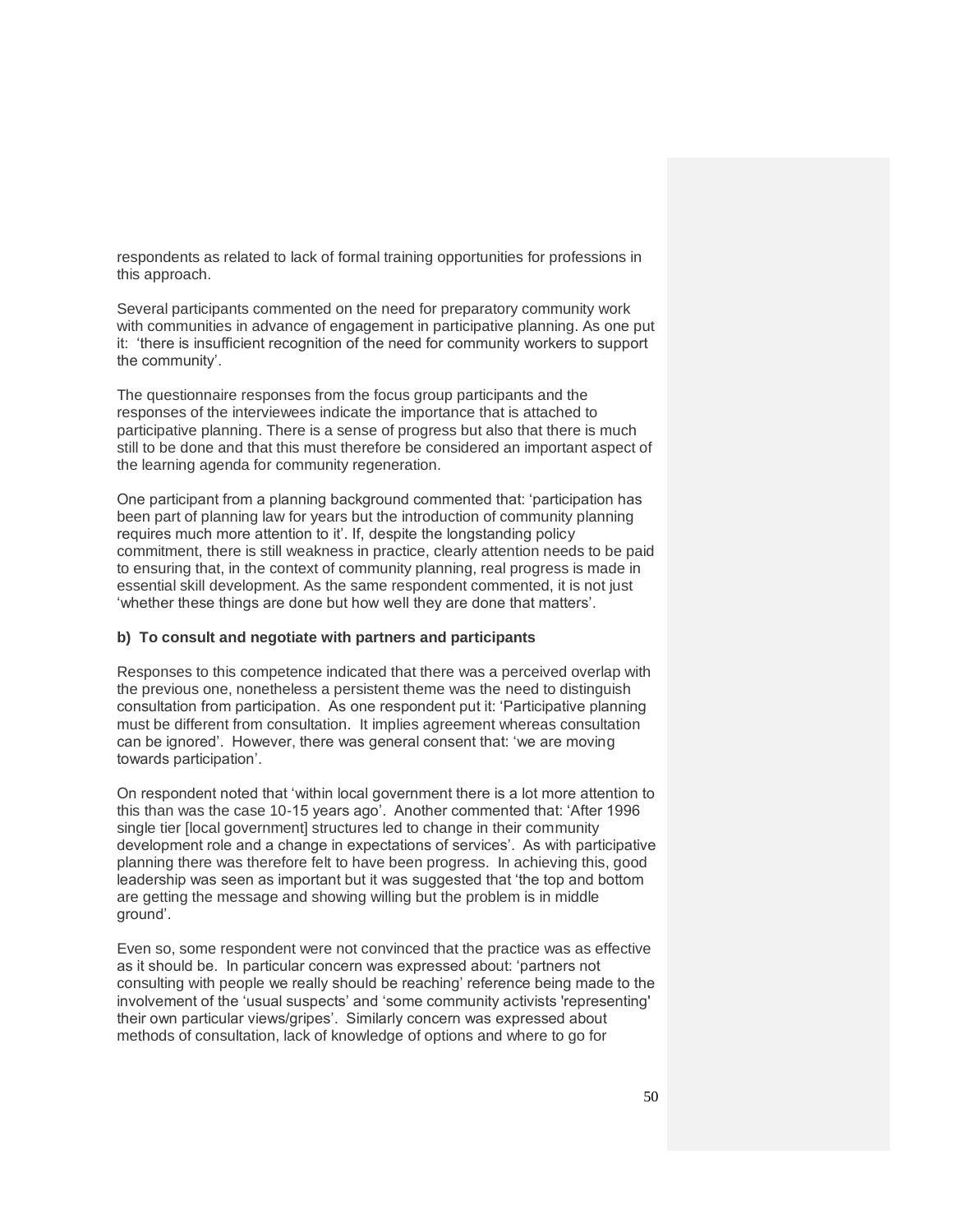guidance and support. It was suggested that there was a need to: "think about more effective approaches to capture interests and views….. we should be getting to pubs, clubs and youth groups - talking to a wider audience'. Others referred to the need for more informal approaches and to: "too many 'traditional' meetings". These deficiencies were seen as combined with a lack of confidence. Hence again there was recognition of the need for learning.

In some instances learning opportunities had been available. For example in one SIP reference was made to: "opportunities organised by the partnership over a number of years offering dedicated training sessions and on the job training". However others referred to the need for; "practical on the job working together, backed up with training"; but it was notable that as in other areas of competence participants referred to "developing these skills through experience". Such comments were general to the range of competences.

### **c) To foster partnership approaches committed to inter-agency and interprofessional practice**

The responses in the focus groups revealed strong familiarity with issues of partnership working borne of substantial experience of practice. This in not altogether surprising given that this was the competence that was rated as most important and the one in which participants felt most confident. One respondent commented that the: "ethos of partnership and inter-agency working" was "strongly promoted" in her area. Another noted: "good networks of contacts in other agencies - across the board" and a third suggested that: "Community planning has done wonders for partnership working - opportunities are open to partners that they would not have worked with in the past". Though partnerships were sometimes seen as being driven by funding arrangements that required them, the view was expressed that there was nonetheless frequently positive commitment from partners to joint working. As one put it success cannot be ascribed to funding but to "people who have a positive approach to it [partnership]'.

Despite the obvious engagement with partnership practice, participants pointed up a very wide range of difficulties in partnership working that needed to be addressed. One that came up frequently was a concern that: "we [agencies] are all bringing in our own agendas and sometimes don't realise we are doing it'. This concern was reflected too in several comments about the "silo mentality" of agencies even when apparently working in partnership. As a result: "we often don"t understand other people"s positions". One respondent said: "partly understanding partners is the main problem. It can lead to partnership breakdown".

Another source of concern was that agencies "sometimes send the wrong people" which for this person meant those without appropriate seniority or without real commitment to engagement. It was in this context that the word "culture" was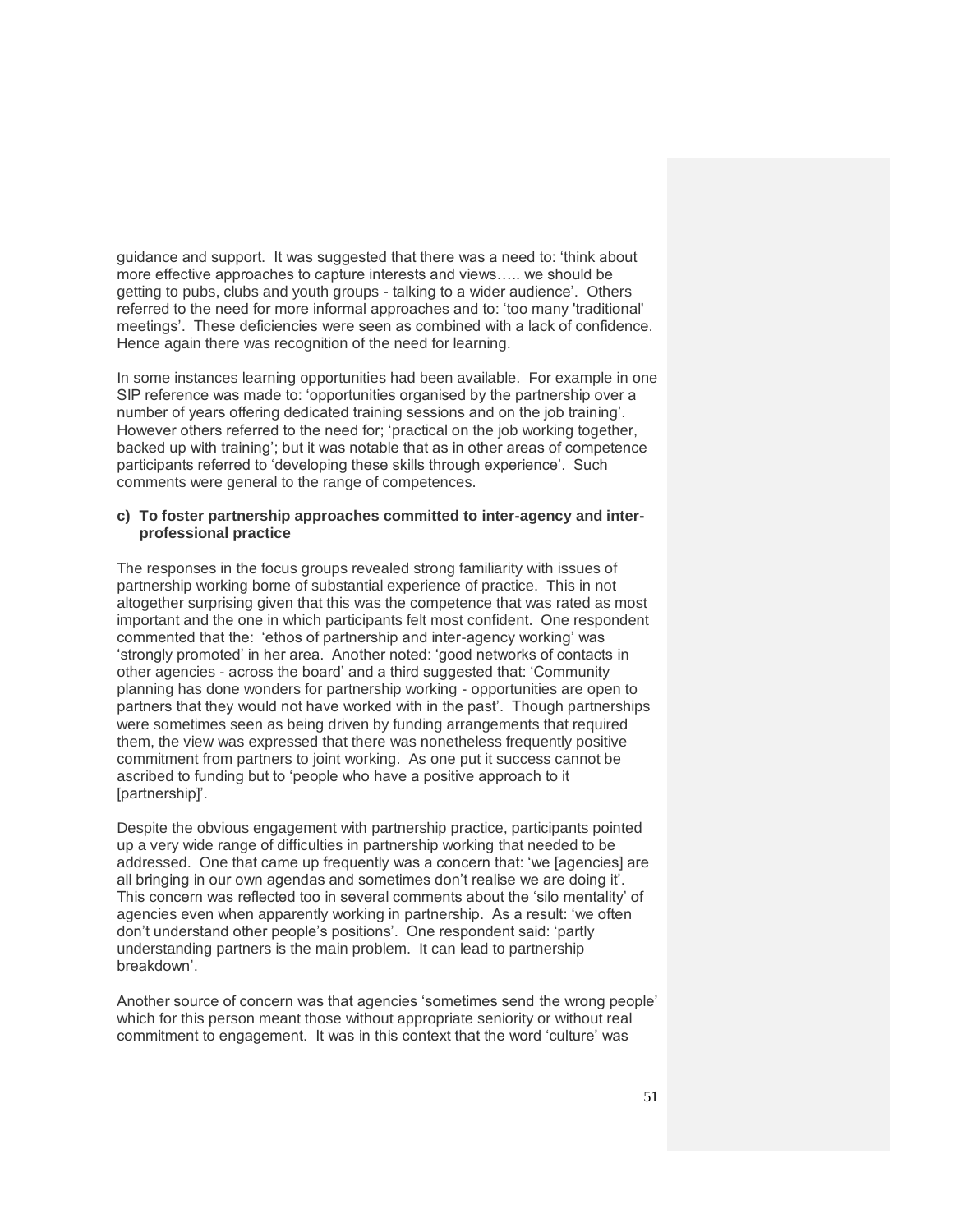used to describe the foundations of successful partnership working. It was generally felt that effective partnerships had to have a shared vision and understanding of the purposes and intended outcomes of the partnership. This was allied with shared use of resources and a consistent committed membership. Hence comments like: "pooling resources and sharing aims are critical aspects of partnership'; 'clear outcomes are needed if there is to be useful partnership'; "concise, targeted, clear aims provide very successful forms of joint working and joint learning'; 'people must know what is expected of them' and 'how we work together, who the partners are, developing a common vision, clarity about what we are trying to do, playing to skills and strengths are key ingredients".

The qualities of the relationships between the partners and the individuals representing them were also seen as centrally important. Frequent reference was made to 'good communications' and relationships characterised by 'trust'. As one put it: 'you have to work at contacts, develop networks, build trust'. Or as another suggested: "communication is important between the individual and the organisation; too often participants don't share a common vision and have not been part of the process, yet are expected to contribute to the 'partnership'".

Just as there was some debate about the meaning of participation relative to consultation so there was similar discussion of the meaning of partnership as against collaborative practice. One respondent commented: "Partnership is a misused word. Is there a difference between co-operation and partnership?" Several references were made to different understandings of the terms. Partly these were seen as reflecting the roles and seniority of the participants but they also related to different perceptions of how formal a partnership should be. Some felt that partnerships were more formal and that co-operation was more informal but others suggested that both were necessary at different times and for different purposes. As one put it: "creativity is helped by informality then supported by structure'. Another pointed out the complexity of the levels and dimensions with which partnerships need to working commenting: "partnerships are 3-d rather than flat! They have to take on relationship between different strategies and implications for operational delivery".

Similarly there was discussion of different types of partnership – some concerned primarily with interagency practice, others with community engagement. There was some ambiguity about the role of communities in partnerships and when this was appropriate. One person commented for example in relation to planning on: "conflicts that affect the community e.g. sale of land for development versus community need for the land". In such circumstances he suggested that: "the decision making process may not allow for the sort of community involvement that could head off problems in advance'. Another made the more general comment that: "developing effective relationships between workers and community is instrumental in overcoming normal barriers to partnership working".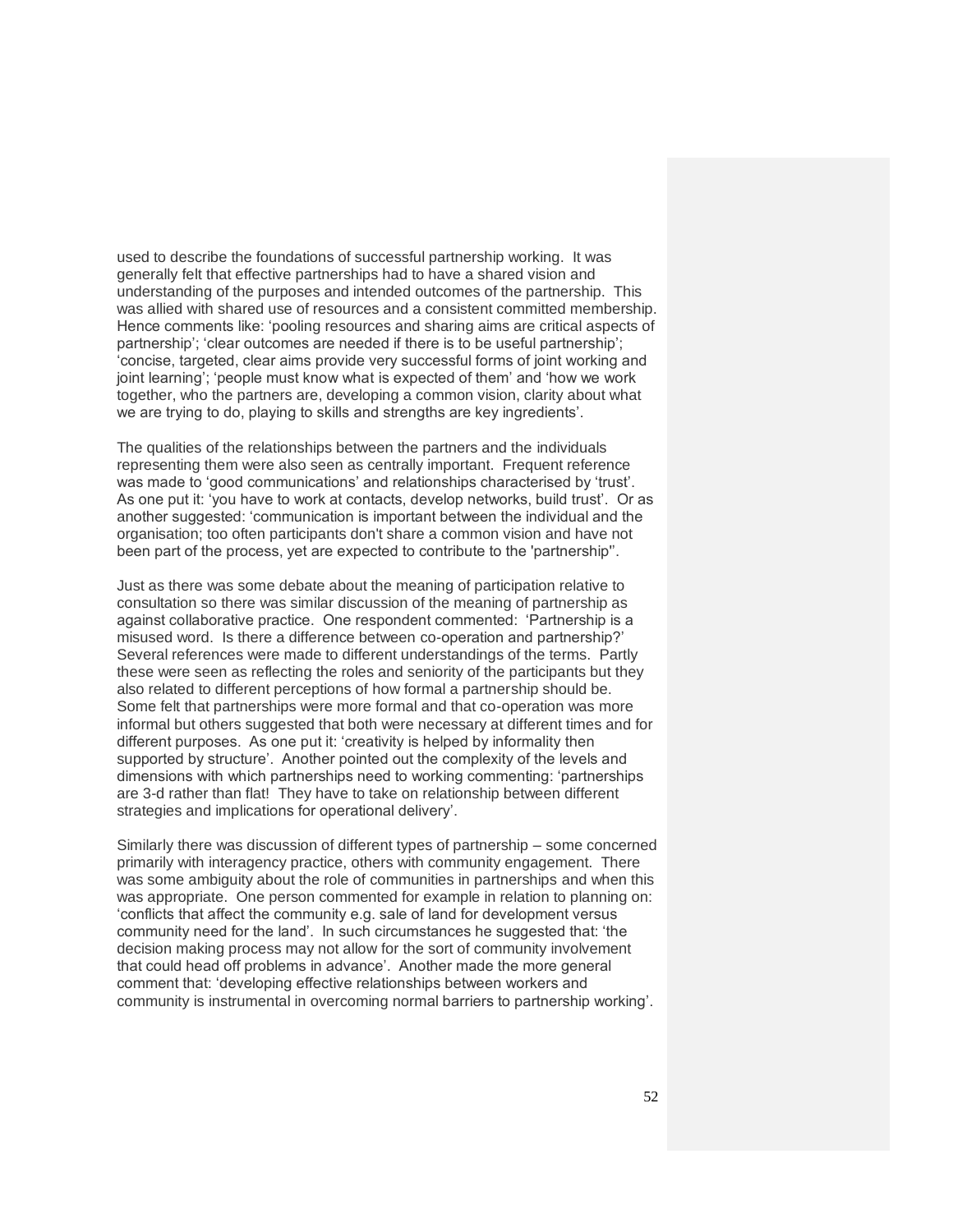Finally a concern was expressed about the: "myriad partnerships around" and that each new policy seemed to: "add to the number" leading to need for rationalisations. This is a frequently expressed concern which the participants felt should be addressed.

Overall, partnership work appears to be well established and though there is clear recognition of its importance the complexity described suggests that there is an important agenda for learning despite the confidence expressed by these respondents about it. This was recognised by the participants but as one pointed out, the issue is: "not just about training but the importance of investment in partnership".

## **d) To manage conflict diversity and change**

There was general assent that managing conflict, diversity and change was an important competence though not necessarily one that was always in evidence, thought the emphasis of the discussion was primarily on the conflict management aspects of the competence. It was generally agreed that there was a need to acknowledge that there are conflicts within communities and to deal with them. A wide variety of comments echoed this sentiment: 'participative planning will bring conflicts to the surface so the ability to manage it is crucial"; "we should not backoff from conflict and dealing with it"; "conflict is often brushed under the carpet"; "there is a tendency to avoid conflict – it is frowned upon, however if managed well it can be constructive'; 'very important - lack of it [conflict resolution] can endanger entire projects - there is always strife so managing it is crucial".

There was some discussion about whether managing or resolving conflict was the issue. One person argued for example: "it"s more about resolving conflict than managing it" but another pointed out; "it can"t always be resolved so there are times when it has to be managed". Another suggested, like others, that conflict could play a positive role and should not be seen as a sign of failure, but emphasised: "building confidence and resilience to deal with conflict". The importance of this was highlighted by another respondent who talked of an environment of: "unconstructive criticism, vulnerability and hostility" that needed to be addressed.

The focus of the conflicts was seen as potentially residing in a range of relationships between community interests, between agencies and communities and between agencies themselves. All of these needed to be addressed. In relation to communities one respondent commented: "given the nature of partnership issues and difficult decision making, there can be aggression from members of the community - some agency reps have difficulty in handling that training in this area would be worthwhile". However another, noting that: "some people are very skilled at managing conflict in communities' nonetheless questioned: "whether people can be trained to do it". Another participant, echoing views of others, indicated that her main experience of conflict was: "with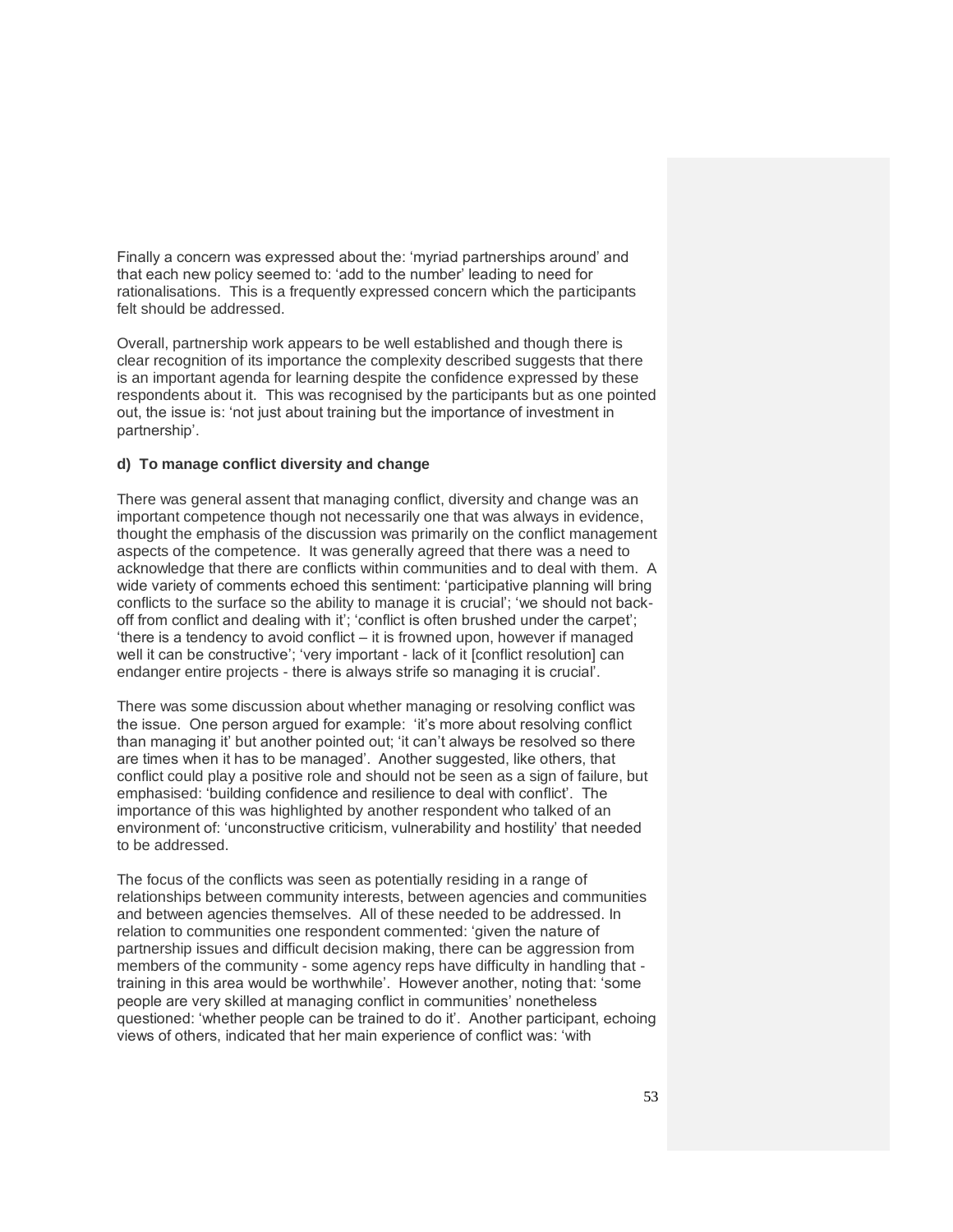colleagues rather than community" but treated this positively as a way to "gain better understanding of other perspectives, strengthen joint working and achieve change". In dealing with such inter colleague and inter agency conflict another respondent nonetheless complained: "you don't get support from the system" in resolving such conflicts.

In terms of conflicts between agencies and communities a planner illuminated the problems with reference to issues of access to information about potential changes or conditions in a community that would be liable to be controversial. Examples were school closures or options for land use. Having a participatory dialogue about such issues required maturity and sophisticated methods that could be properly implemented in appropriate time scales and with adequate resources. An example of the value of "Planning for Real" was used. He suggested that there; 'must be trust about sharing such information'.

Participants saw change as a constant backdrop to practice but as one commented "change is constant at the moment so there is too little consolidation of success". Overall there was felt to still be "a long way to go in managing change". With this in mind it is apparent that there is again a recognised agenda for learning that can facilitate more effective practice in regeneration work with communities.

#### **e) To develop and implement participative approaches to accessing and managing resources and to assist others to do so**

The focus of discussion here was on community access to and management of resources and included themes such as local budgeting, community management of facilities like community centres and community led service delivery. In all four areas there were examples of such work but there were also differences in the degree to which this appeared to be pursued as a central feature of practice and disagreements between participants. Thus in one area the following contradictory statements were made: "we are moving to that – but it"s like moving a lump of concrete" and "on the whole agencies are relatively strong in this competence". In another one respondent commented: "community groups can be responsible for substantial resources – we are seeing development of real community empowerment' whilst another said: 'we are living with previous experiences of 'dangerous/ bad practice' which constrains future opportunities".

Partly such differences reflected perceptions of what was implied by the competence. At the level of assisting communities to access grant funding for local projects, though still needing careful management, there was general recognition that this was a significant feature of practice in all areas. However, if the focus was shifted to community access to and control of mainstream public sector resources there was less confidence about empowering practice. The position was well summarised in the comment: "influence would be very limited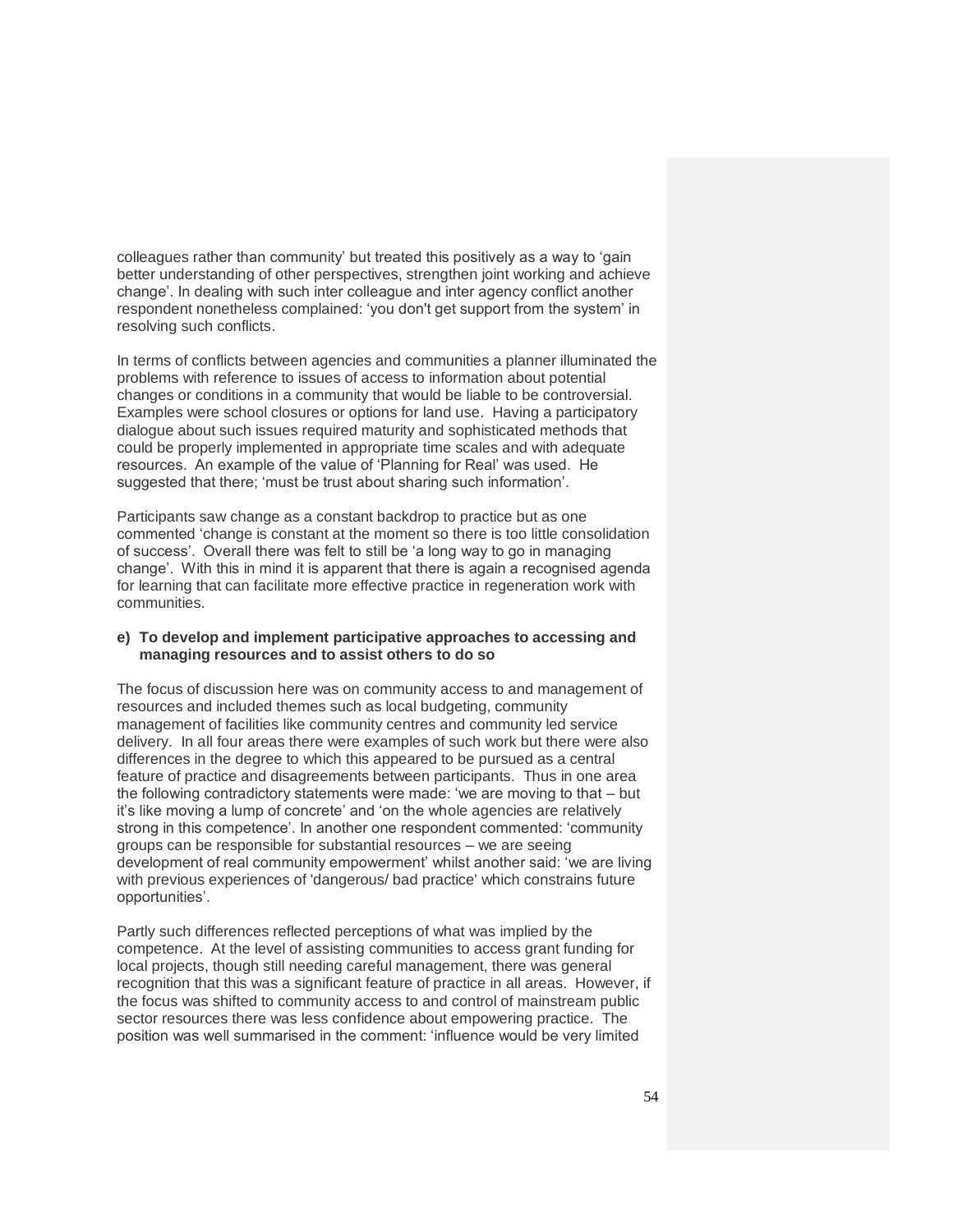over mainstream budgets – this is a very different kettle of fish from project activity". In relation to projects the following comment is illustrative: "a lot of effort is put into helping [communities] to access grant funding'. Examples included: training sessions with the community to access Lottery funding, websites on grants available, helping to make information on resources more user friendly. However in relation to community access to and management of mainstream resources the following comments were more typical: "the Council needs to get this right before it can expect to influence other public agencies to get them to do the same"; "the problem is Council structures as well as skills"; "…still feel agencies tend to want to control, hold onto the purse strings"; "there is no evidence of management of collective resources across agencies outwith joint support for project work"; "community groups rarely have power over financial resources – there is no hand over"; "can't think of any significant inroads into mainstream resourcing - some influence but no control, mainstream procedures are very tight".

There were indications that the approach was much more advanced in some sectors than others. This may also have contributed to the contradictory views expressed within areas. Thus one respondent from a planning background commented: 'it's beyond our remit' though more frequently it was practical problems rather than remit that inhibited development of this area of work. However there were good examples. In one area community lead local transport schemes were an important development. In another in relation to social care it was suggested that: "if the willingness is there, it is relatively easy to find and package resources'. Examples of this, involving partnerships with voluntary agencies were cited. In the same area respondents involved in social housing were able to describe tenant management initiatives as an established feature of practice. Partly this reflected confidence about the systems that would govern such control of resources, hence the comment: "in the housing associations staff support community decision making within a tight regulatory system". It was noted that: "within housing associations there is protection of structure, dedicated staff and formal and informal protocols".

This issue of the regulatory framework within which responsibility for resources would be transferred was frequently raised. There was a range of aspect to the concerns including issues of: lack of "broad community representation", "waste and mismanagement of resources' and lack of systems to ensure 'public accountability' and avoidance of 'misappropriation of funds'. One respondent described: "fear in the system and in officers about resources not being managed properly". Another noted that: "a lot of conflict can arise out of differences of opinion about appropriate safeguards". A further feature of the concern about a regulatory framework was the issue of whether community management of resources was likely to achieve requirements of "Best Value".

Hence there was a parallel concern about enhancement of the skills of communities in such a role. Comments included: "communities need the skills to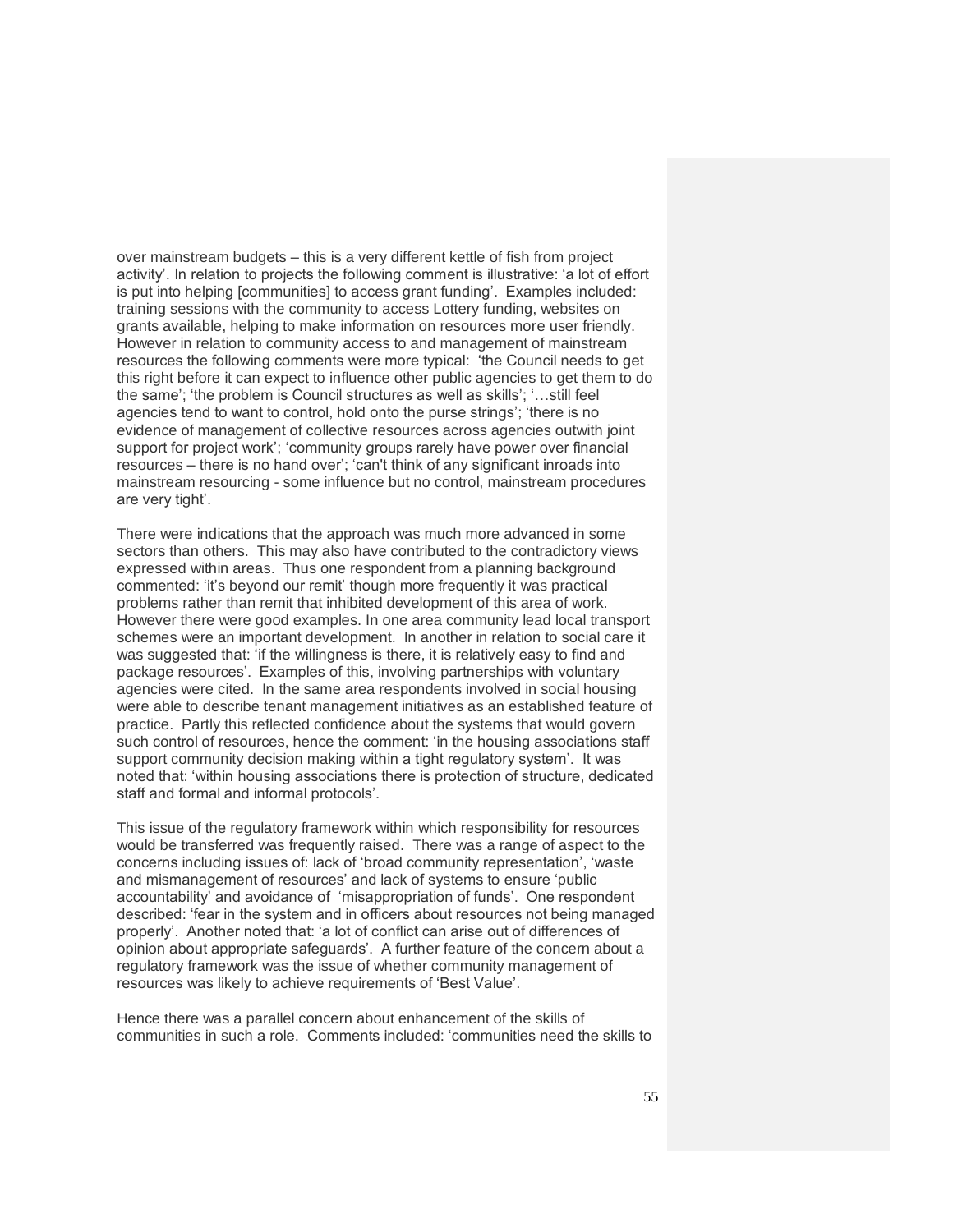take on and work with these resources'; 'communities need support to do this'; "there is a more basic skill gap – we need to support groups in writing funding bids and in managing projects" and "a balance is needed of respect and support for the community'. In part the need for such support was located in the demand of public agencies on community providers. One respondent noted that: "the criteria are so narrow, accountability so high, monitoring and evaluation so strict" that support is essential. In turn these complexities were sometimes seen as placing excessive demands on practitioners. One from a community safety background talked of supporting 20 local projects and the difficulties of keeping on top of this to the extent that she suggested that she needs her "own accountant!" Another from a health background spoke of: "projects growing arms and legs" and "monsters being created!" For her this raised the question of "how to support community management rather than end up doing the management as an agency worker".

There were also significant reservations about the motivations for this approach and whether it was necessarily in the interest of communities. One respondent suggested: "it is less important that local people run things than that they plan and influence them'. Another said: 'people don't always want to run things and be responsible for them – but they do want them to be right", whilst a third described the consequences for community groups as frequently representing "responsibility without power". On the other hand some respondents pointed to the benefits of community management of assets, one noting that: "resources and funding stimulate motivation and provide a drive for [community] activity" whilst another spoke of the benefits of being able to work with "active/well developed groups on ideas and projects".

A respondent from an economic development background acknowledged "the ambivalence of agencies to working in this way" and in so doing reflected the broad flavour of the evidence. Others commented on the progress over time in this style of work. Speeding up development is not just a training issue, for example, one referred to: "a 7 year development from Priority Partnership Area to SIP to community planning" in which practice had "gone a long way to handle these areas but is still an issue". Another referred to: "big issues in how to balance reality with Scottish Executive aspirations' but felt that 'partnership/ project work is becoming more enterprising and businesslike". Another suggested they were: "better than in the past at getting the balance right" but another suggested: "we are still not seeing evidence of long term sustainability". For someone else the commitment appeared 'rhetorical' – 'it is important but there are few examples of it.

All of this suggests that there is a need for practitioners across a range of professions to examine both the potential of participative approaches to accessing and managing resources and to address the development of the complex range of skills that is needed if this policy priority is to be developed effectively.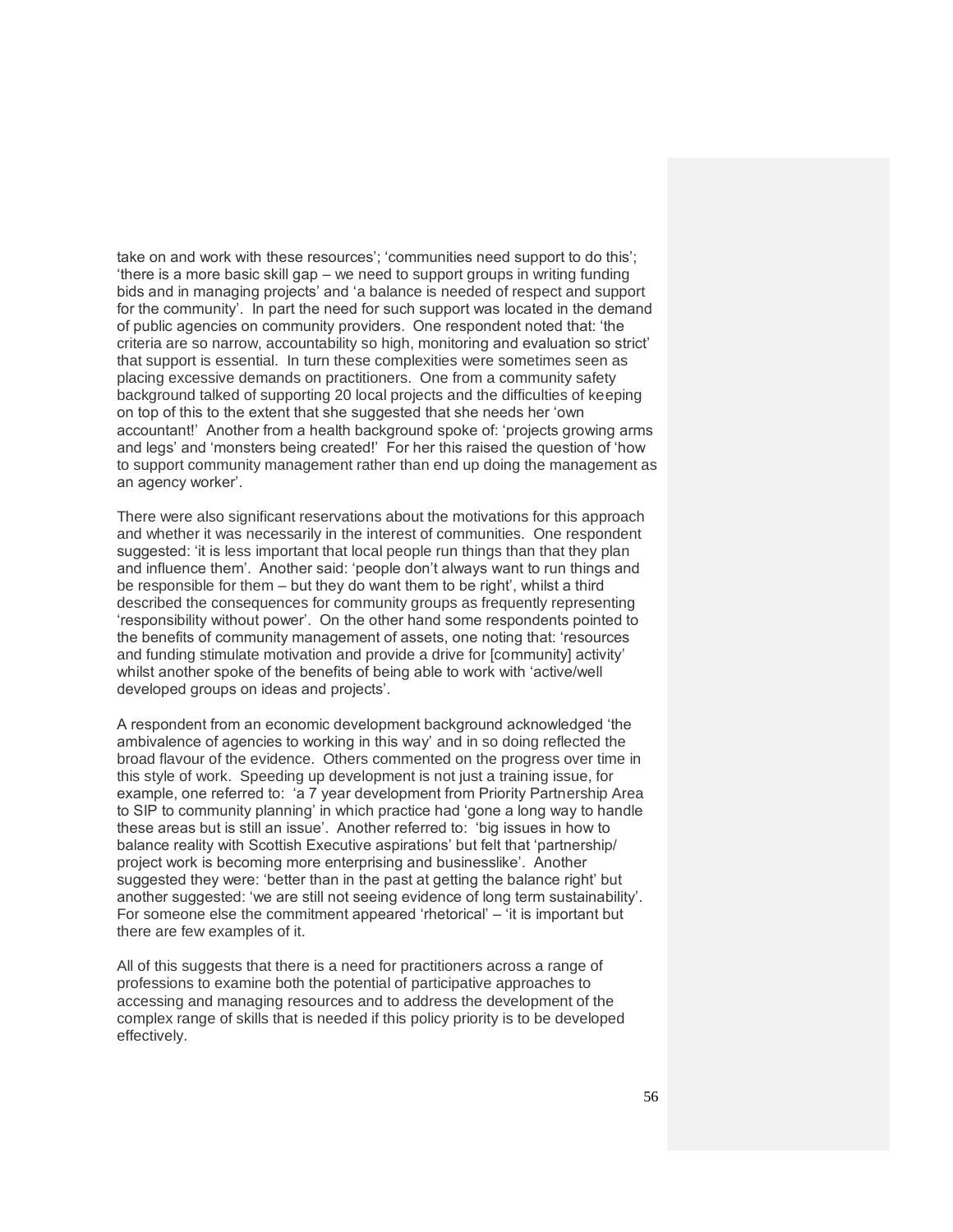## **f) To devise policies structures and programmes that promote social inclusion**

Whilst this was seen as a central feature of the roles of most of the participants it was not the case for all professional groups and frequently responses indicated that involvement by particular individuals might not be typical of their professional colleagues as a whole. Thus a participant from a surveying background whilst himself involved in such activity said: "my colleagues would not have a clue. Older professions are not in tune – they don"t know what it means, colleagues would not see it as part of their role - these are not their building blocks. They will have to be dragged into dealing with these issues'. Similarly, a health promotion worker, whose practice is driven by these principles and by policy committed to social inclusion, commented on other groups within the health profession who did not seem to have acknowledged the direction of policy. She said: "some medical consultants and doctors exclude people from their lists because of their behaviour – behaviour which has led them to be excluded in the past". A respondent working on employment issues noted in relation to social inclusion practice: "there are two specialists in the Area Job Centre Office but others also need the skills but they are not there in Job Centres'. A senior planning officer also commented that in his context: "consultants are employed to do it rather than our own staff", hence raising the questions as to whether such approaches would become mainstream.

On the other hand there was a general view that social inclusion perspectives were now built in to the practice of many professions or the particular groups within them that had a direct role in community regeneration. Thus one respondent with a community planning role felt confident in asserting that: "there is a sense of a common vision - social inclusion is central not peripheral to the agenda", another, in a social and economic development role, said that: "we are so used to revising policies they are coming out of our ears!", yet another, focusing on young people, said that: "social inclusion is key for my organisation so this [competence] is central to our remit', and a fourth, from the police noticed that in relation to social inclusion: "the system is now demanding regular review/changing of policies and it is very important to be seen to be doing it".

An arts worker described social inclusion as: "a main feature of my work" but went on to say: "it is a way of thinking, but is it a basic aspect of arts education or is it just the people who choose to go into arts education?" The idea that inclusiveness was a personal value rather than characteristic of professions or a product of training was raised several times and reflected a theme of the interviews relating to whether it is established values which lead to this approach to practice rather than changed perspectives arising from training.

Despite the general recognition of the importance of social inclusion policy and practice reservations were expressed about progress. One respondent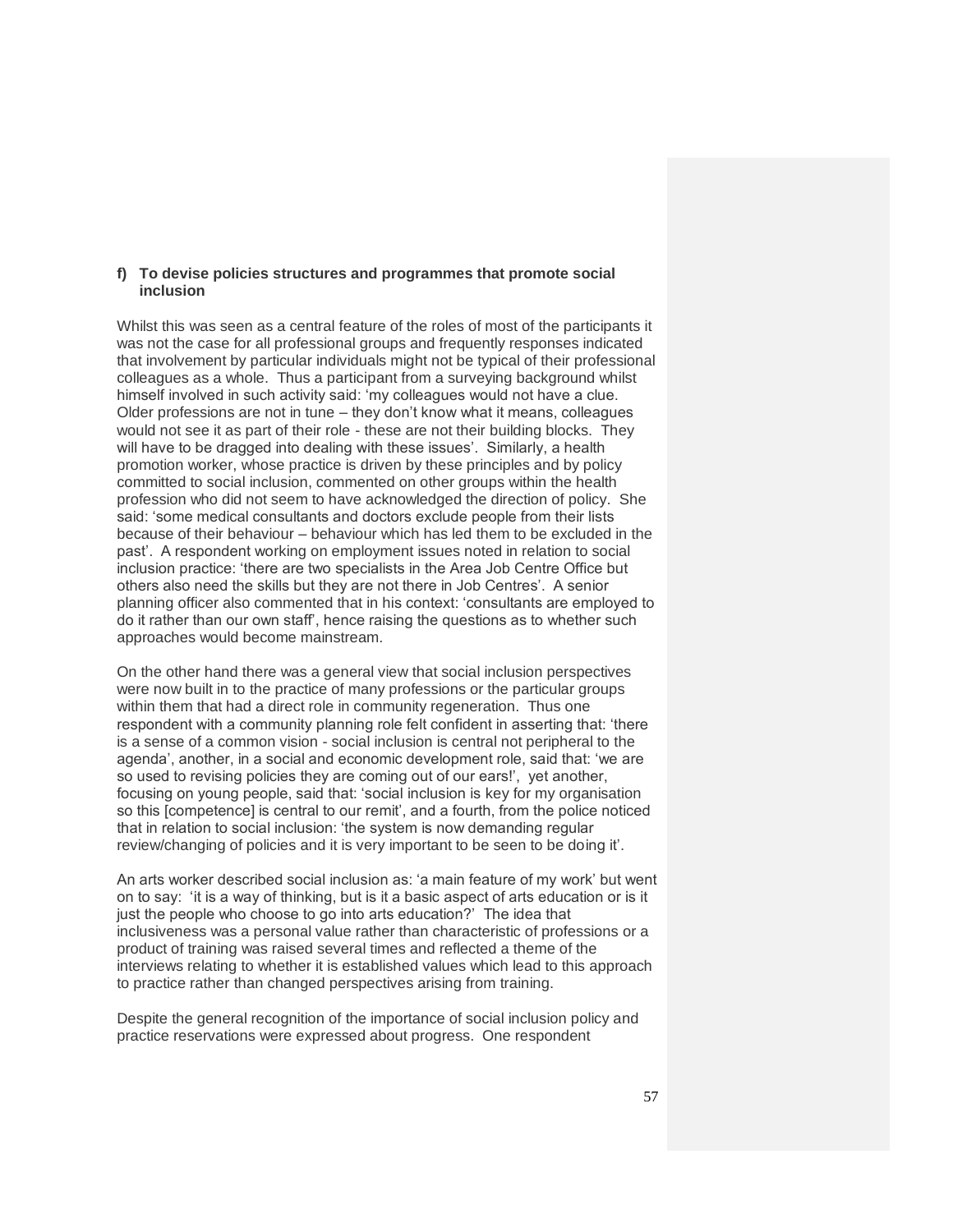suggested that: "outcomes are not being achieved and there are huge problems that are not being addressed'. Another referred to 'difficult to reach groups' as 'a major problem everywhere". This sentiment was echoed by another respondent who said: "difficult to reach groups can be very small in number or very spread out, for example, Asian women, people with learning difficulties" and went on to suggest that there was: "no sense of range of social inclusion we need to address". A further concern related to the potential for social inclusion policy and practice to become stigmatising: "social inclusion targeting has had a negative side [resulting in] stigmatised individuals and communities – it can be divisive across designated and non-designated areas".

The role of Social Inclusion Partnerships was seen as significant by some respondents in introducing a range of more traditional professions to the principles and implications for their practice of this approach. However it was acknowledged that the changes were frequently seen in individuals rather then their professions as a whole.

One respondent commented that the partnerships were "learning as they went along - we've not been taught to do it'. This suggested that there was scope for addressing how the competence for devising policy, structures and programmes for social inclusion could be enhanced by learning opportunity for those directly engaged in community regeneration as well as for the wider professional groupings that the respondents felt had yet to embrace the approach.

## **g) To provide and promote empowering leadership**

There was a certain degree of ambivalence in responses to this competence. Several comments questioned what was meant by it and several implied that providing leadership might not be a key role though promoting it in communities probably was. For example one participant commented: "I don't know if we can provide it – we can certainly support it'. He went on to comment on the benefits that could arise: "it achieves more motivation, more involvement and commitment - better engagement with the community'. Another respondent implied that the way that leadership was provided might not always be empowering because it often related not to community needs but to "what it would be good for people to think about". Another said: "for some it would be a strange competence - it is necessary to explain to people what the advantages are".

A series of issues was raised about empowering leadership. One person asked did it really mean: "support and funding for the loudest voices or responding to the same activists?" Another asked: "are agencies promoting empowering leadership seen as supporting a clique?' For this reason another commented: "we need to address accountability and responsibility, to build safeguards into the process to protect all parties". If it were to be done well the first respondent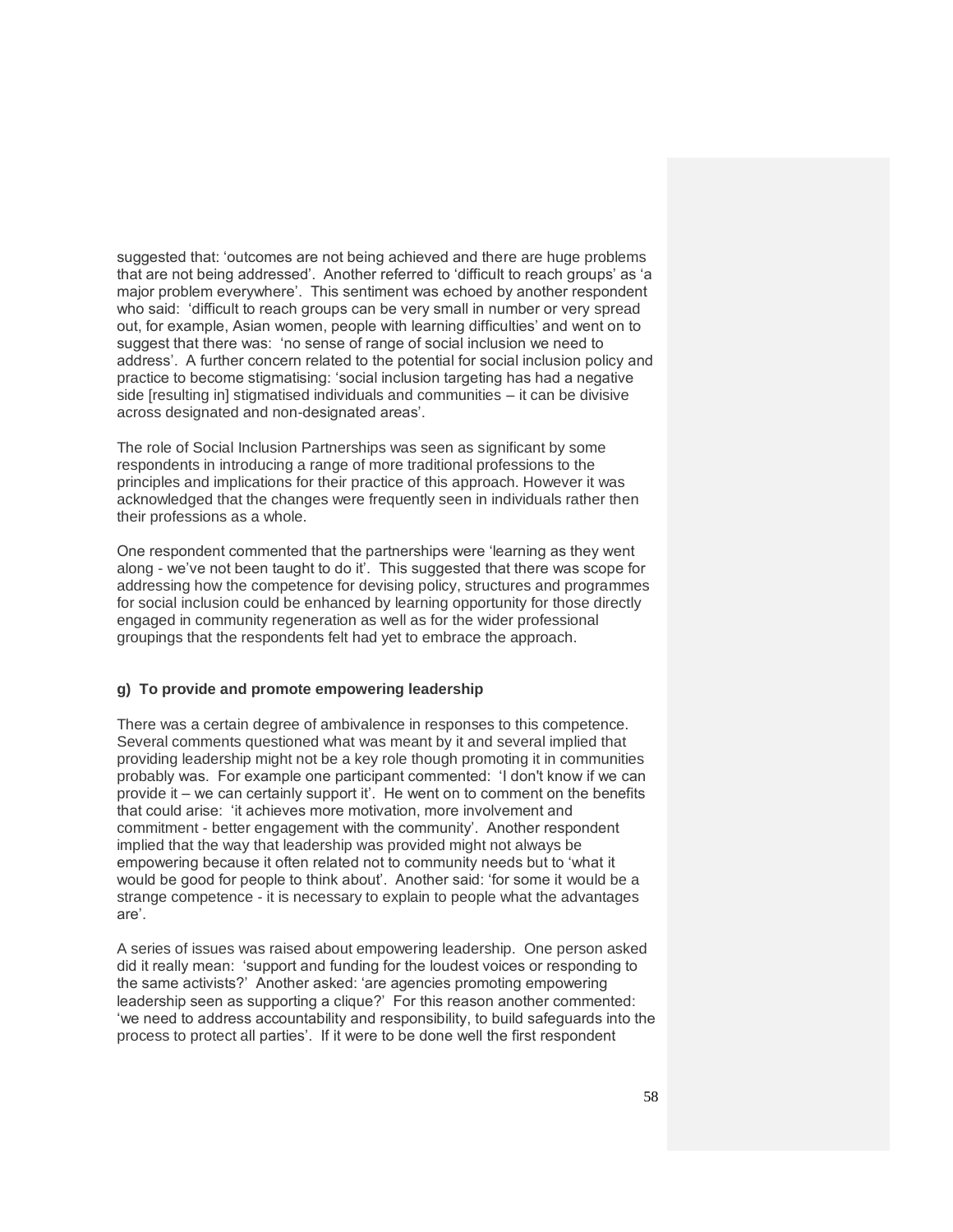suggested that: 'more imaginative approaches and structures' are needed, to 'avoid endless meetings about meetings' and that it would be necessary to think much more about "how we engage with the community and find and strengthen leadership potential".

In considering their own leadership role respondents were conscious of the authority of their particular roles and of the decision-making structures within which they worked. Exercising leadership was conditioned by these factors and might not be a real option for some. As a police officer put it: "how low in the pecking order am I? I can only go so far to promote ideas, I have a Police function to fulfil which can be in conflict with what I would like to do". A similar point related to agency accountability and the importance of: "taking care of your own credibility'. One respondent suggested: 'maybe some people and agencies see this [promoting empowering leadership] as dangerous?" T his point was echoed by another respondent who suggested that for a planning agency: "this is dynamite for us - we cannot promote but we can encourage". T he difficulty lay in being seen to promote leadership that could be challenging or criticised as unrepresentative either by other parts of the community or agencies.

Despite the evident ambivalence, overall there was general support for promoting empowering leadership within communities. As one respondent put it: "leadership should come from the community – there is a need for capacity building and the development of skills". In this context there were comments about the qualities of leadership. One person suggested that the; "fundamentals are about vision and clarity of common aims and goals', another pointed to the importance of making "informed and supported choices". A third suggested that confrontation needed to be avoided and that gender differences should be taken into account. He noted in particular that: "women were much less confrontational and were able to cope with different points of view much better than men".

There is then a general assent to the importance of promoting leadership in communities but couched in concerns about how it is exercised and whom it represents. There is less consensus about the direct provision of leadership. In part this is about the roles and status that people have in their agencies but it also appears to reflect an ambivalence about the appropriateness of this role. This may well have to do with how leadership is perceived and it would have required much more time to unpick differences between empowering and authoritarian leadership. It is noteworthy however that this was an area of skill in which participants expressed particularly low levels of confidence.

#### **h) To foster a participative culture committed to organisational learning**

Across the focus groups there was a generally pessimistic view of the degree to which there was a participative culture committed to organisational learning. As one person commented: "this is not done well, we seem to have forgotten about it'. There was more confidence that the SIPs were performing in this way than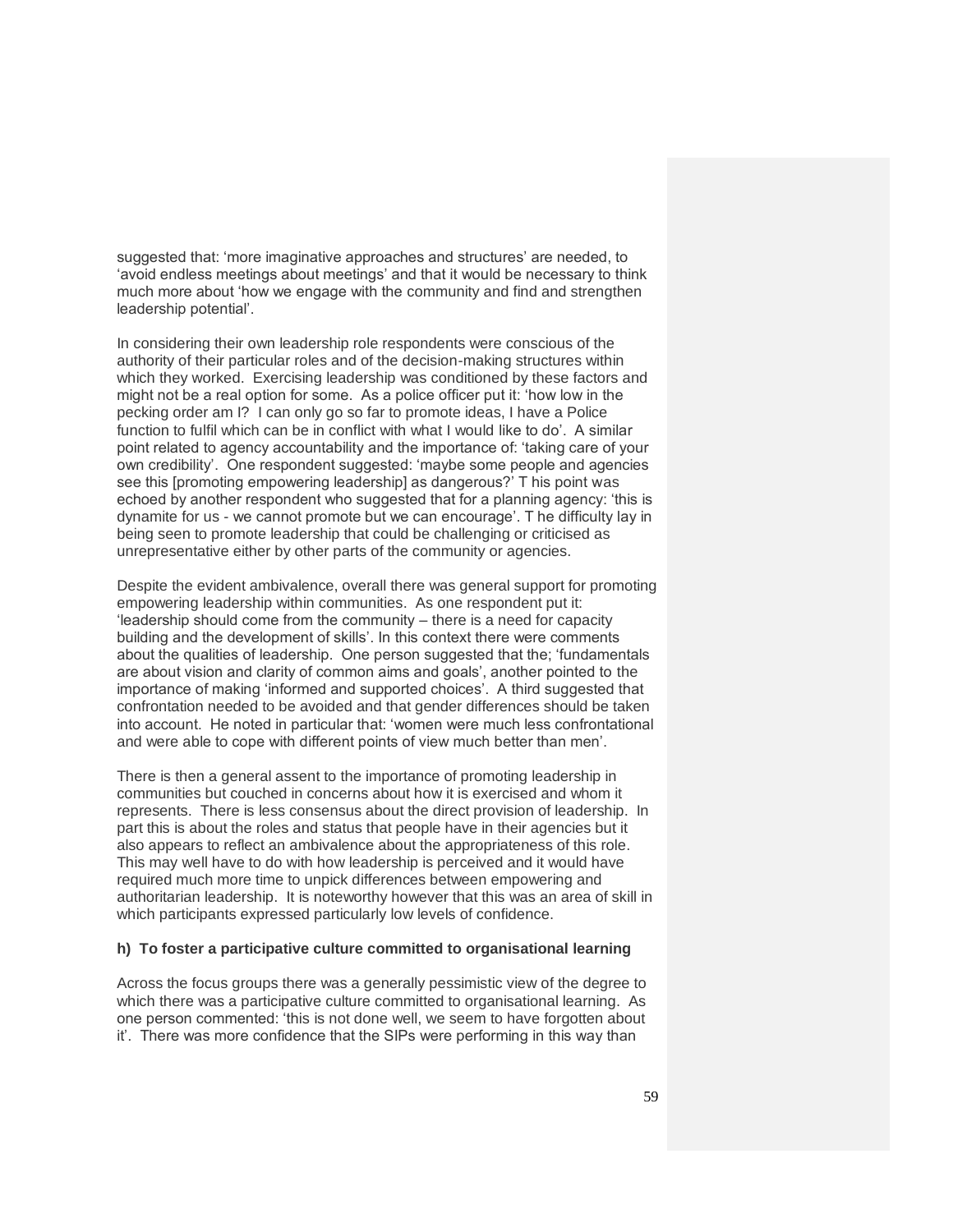there was about the mainstream agencies. Indeed the SIPs were seen as exceptional 'pockets'. As one respondent put it: 'We are still operating at two different levels, the SIP and Better Neighbourhood Services Fund enable organisations to work in a different way but we are not getting that learning to influence mainstream delivery or incorporating new learning and new practice into the mainstream".

Whilst for the last respondent things were "getting better but with a long way to go" for others there was little sign of progress. One respondent went as far as to say: "people in large organisations have tried to change the culture and it is not possible". Another thought that there were different cultures in different agencies as well as differences between individuals, hence: "there are those who do participate and those who don't'. Yet another felt that while: 'front line workers see benefits of joint working they are often not recognised or valued higher up the organisation". This was echoed in other comments such as: "a lot of people at the top are not interested in change / making a difference", or "key posts at the top have older attitudes and opinions". However, the latter expressed the hope that: "with new ways of working existing workers will bring a new set of approaches and ideas as they move up the scale".

The relative positiveness about the SIPs indicated that these respondents valued the principles. As one put it: "how agencies implement the vision is crucial – there is need for continuity and consistency throughout the organisation'. The main problem for the respondents was confidence about whether the principles could be more widely applied. As one said: 'you can't impose it [a participatory and learning culture], it has to be done by example and demonstration". Another argued for more effective networking but another complained of: "not having enough time to reflect on what we do, we are so task driven", going on to say, in much the same words as another respondent: "we don"t reflect as a matter of course'.

In an emergent field like community regeneration learning about what works is critical. Yet the evidence from the focus groups indicates a high level of pessimism about the establishment of a learning culture based on participation of either staff or communities. Addressing such a problem cannot merely be a matter of training it is at the core of the operational practices and culture of agencies and partnerships. We need to address how systems learn not just their members.

#### **i) To employ participative evaluation to inform strategic and operational practice**

As with learning organisations there was some scepticism about participatory evaluation, not because the principle was not appropriate but because the practice was not necessarily well developed. One said: "evaluation gets bypassed – it"s not used", another that: "evaluation is creating more problems than it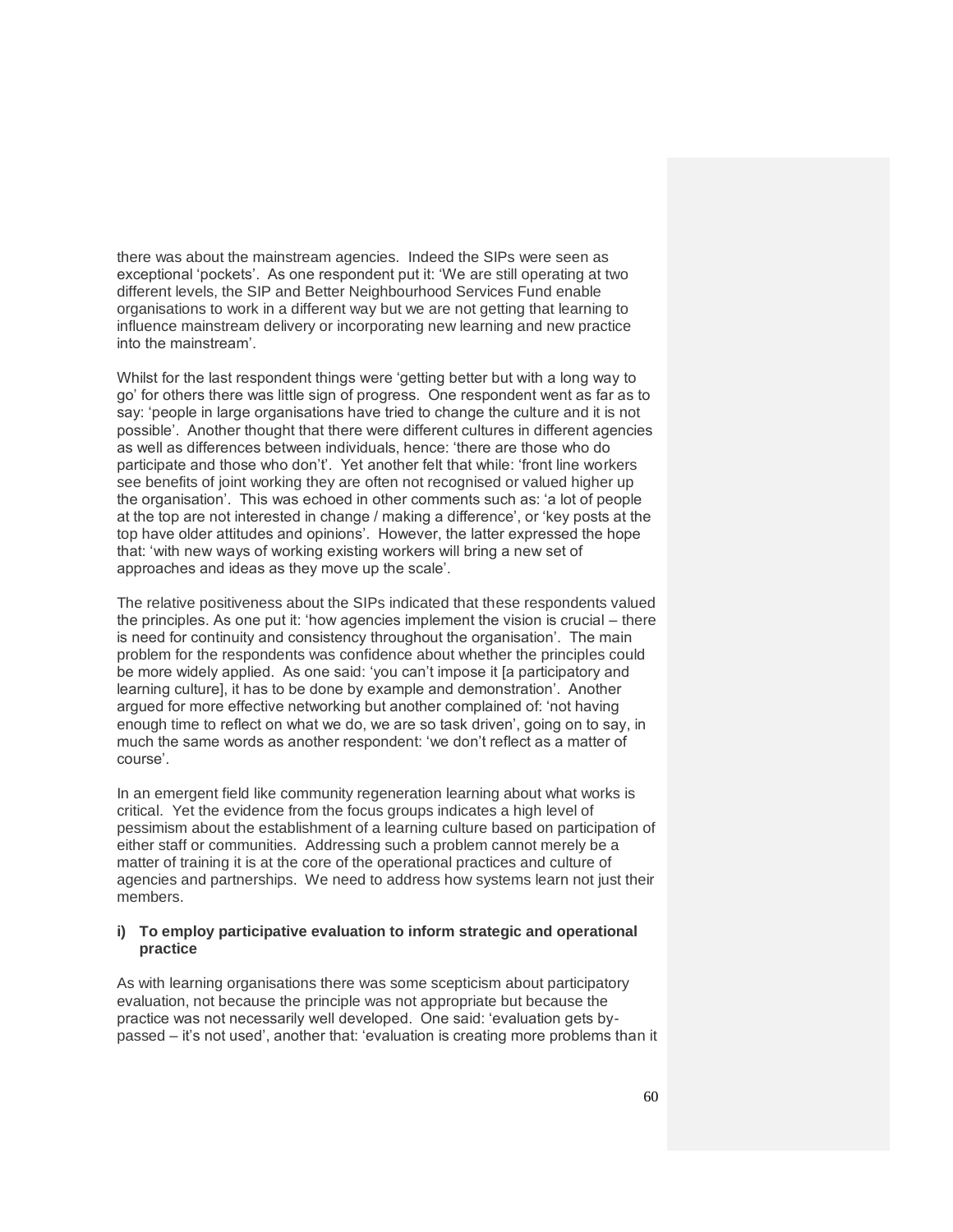is resolving'. Another person remarked that: 'there is even less community involvement in evaluation than other areas'. A further respondent said that: 'in the main [evaluation] processes are not very participative – they are all very scientific and data based; not making the most of story telling, photographs, etc which are not accepted as valid evidence'.

This final complaint was frequently echoed in criticism of externally determined performance indicators and targets that were generally seen as "imposed" and by some as 'useless'. T he potential contradiction between externally determined, target based evaluation and community empowering practice was highlighted in the comment that: "the Scottish Executive imposes targets then says; "do community development" - when you object you are told to "be resourceful".

Issues of participation in evaluation were highlighted both in relation to communities and staff within agencies. Though weaknesses were highlighted in relation to both it was the former that was of most concern. In relation to staff, examples included, participation in care service plan evaluation and policing practice. In relation to communities concern was expressed by some participants that community projects were evaluated in a non-participatory manner with the result that evaluation became threatening; 'people are put off by the term ' evaluation' – especially community groups'. In one SIP evaluation visits were made to the community projects it supports but: "the people involved in them resist. They feel that there are secret evaluations taking place and that these are a threat to funding"

Those respondents primarily involved in community learning and development reported; "more and more pressure on them to do this [participatory evaluation]" but noted: 'it is seen by some as controversial'. Others pointed up both strengths and weaknesses of participative evaluation including positively; a range of ways of gathering evidence and capacity to measure progress against baselines. More negatively constraints on reliability of evidence and the need for information across broad areas for it to have any meaning were highlighted. The value of reliable shared information was recognised as a basis for action plans but as one person put it, it is necessary to: "address accountability and responsibility and build safeguards into the process to protect all parties'.

Participative evaluation, though rated as important by the participants in response to the questionnaire, clearly remains an area of controversy and apparently weak practice. It is apparent that there is a need for learning and skill development in this area for both individual practitioners and organisations.

#### **Relevance of original professional training for role in regeneration**

The background information about the participants in the focus groups indicates the wide range of training backgrounds from which they are drawn. Our intention had been to focus on the relevance for their current role of the specific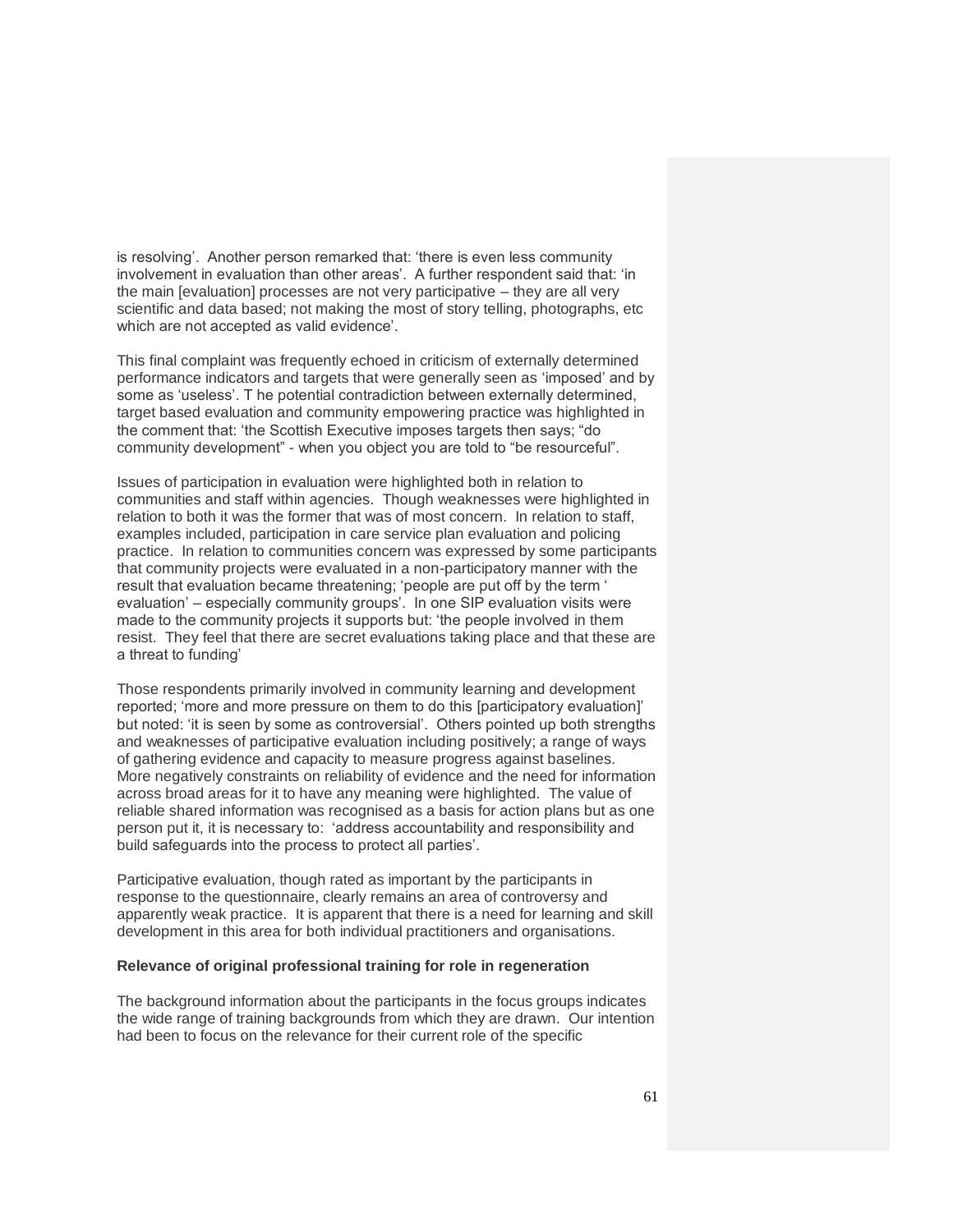professional training participants had completed and consider whether this had led to acquisition of common competences across professions. In practice participants talked about all post school training, some of which was seen as, if not more, relevant to current practice than their specific professional qualification if they had one.

Generally respondents felt that formal qualifying training had not fully prepared them for the role that they now carried in the context of community regeneration. In particular the skills of community development and engagement had primarily been learned through experience. For many this was hardly surprising given that their training had been completed more than 20 year previously. Nonetheless there were specific skills that they found transferable from very different educational backgrounds.

A surveyor referred to the relevance of being taught about negotiation. A community arts worker referred to art school having taught her to "argue a case, justify yourself and have an open mind'. A community planner referred to a history degree having taught him to "demonstrate that things are properly evidenced". A social work based community worker referred to a degree in geography having taught him to think clearly but down played both his teacher training and youth and community work training relative to practice experience. This reflects an interesting trend in the comments which was to highlight the benefits of diverse first degrees rather than specific professional qualifications, though there were exceptions to this notably in planning. One planner had found MBA training very relevant for example in areas like customer identification and satisfaction. An economic development worker described his economics training as useful in establishing disciplined thinking and noted that a post graduate diploma in alcohol studies had given him insight into "what was going on, on the ground". A drama teaching graduate regularly used methods learned in training and referred to a diploma in management studies in health as valuable in developing project co-ordination skills. Awareness of community development had come from a degree in health and social work and a post-graduate course in health promotion. A social inclusion worker felt that his social science degree had been relevant. An occupational therapist said that person centred practice training within her qualifying training had been useful and transferable to partnership working.

Overall then there was relevance from a variety of quite disparate forms of training suggesting that many of the skills required for community regeneration practice are transferable and can be acquired in many different ways.

Generally, those who had actually trained in community education or youth and community work were unable, surprisingly, to trace their current competences to their training. One said: "there were few hard skills gained from the course though it provided a philosophical base and prompted personal commitment rather than developing specific practical skill". Another, now involved in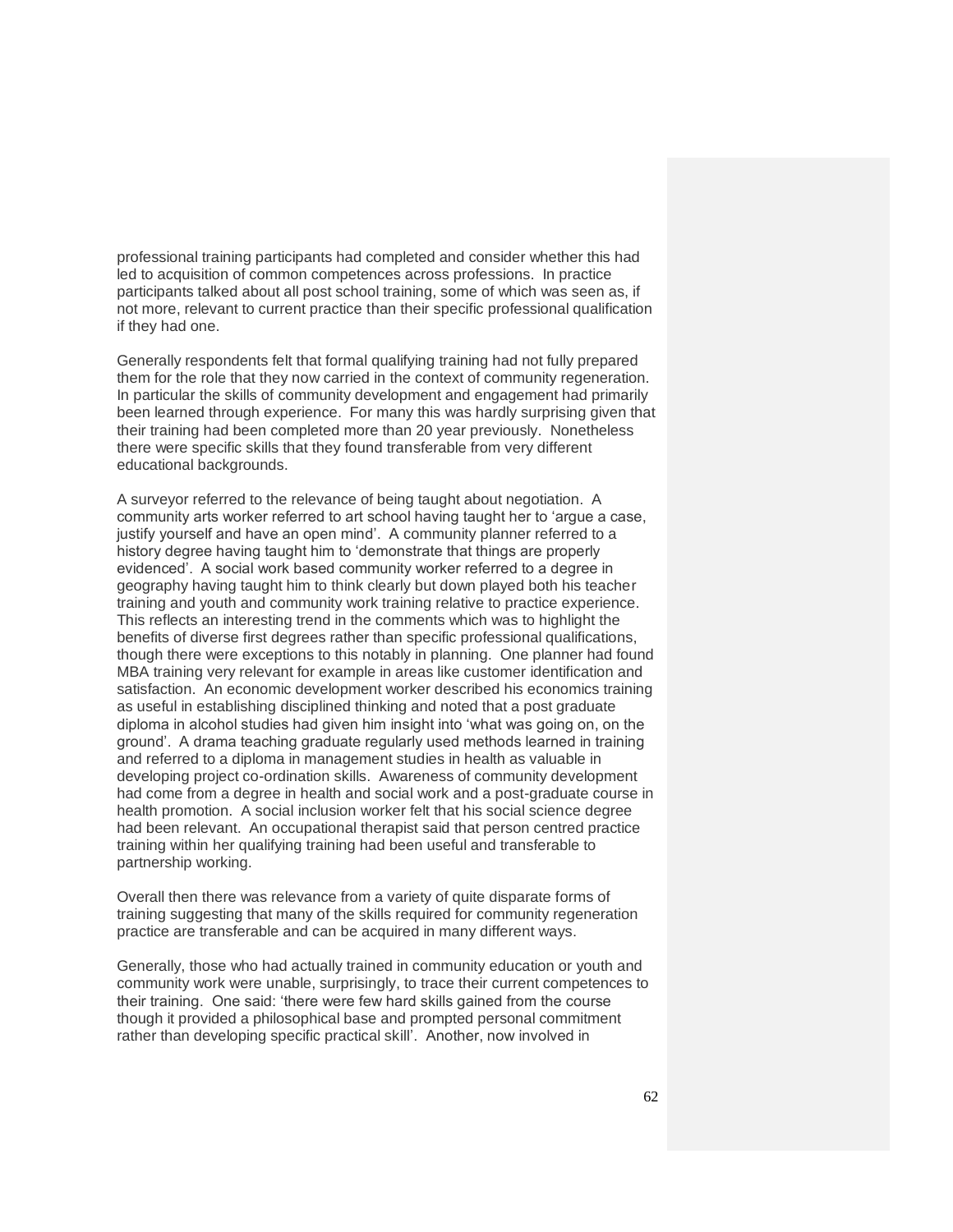community planning said: "community education training does not correlate with the work he does now though it may have provided a philosophical background it did not provide the specific skills and competences identified by CeVe for community practice'. Another said his 'skills were developed in work not in the training' and that 'college learning was heavily theoretical and there was a mismatch with practice'. Another said though he valued his professional training "how it assists in day to day practice is unconscious and integrated with learning from the experience of practice'. Only one of the participants with CLD/Community Education training saw it as having had direct relevance to his role. He had trained in a work-based mode.

#### **Learning though training or experience**

The focus groups turned from attention to the specific training backgrounds of the participants to consider what were regarded to be the primary sources of relevant learning for their roles in community involving regeneration. In particular attention was given to the relative weight attached to professional training as against experience in practice.

For the large majority of participants their experience was seen as being as, or more, important than their training and for some their training, even in an apparently relevant field, was largely dismissed. One respondent, for example, said none of her teaching degree or master in social work management was useful and as noted previously some of those trained in community education were not convinced of it relevance to their role in regeneration.

A frequent theme of comments was that the type of person you are, your character, capacity to cope and the values you already hold may be much more important than training. In the context of community focused practice as one person put it; "the type of person you are is key – not all colleagues can do it". However the same person reflected a common view that: "you can"t just leave learning the skills until you are in the job. It is important to do as much as you can to prepare people in training but ultimately the job experience is critical to establishing competence and confidence to operate in demanding community contexts". Another commented that: "it boils down to the individual – there is a danger that with too much theoretical training the worker goes in with a text book approach rather than sensitivity and understanding'. Another argued that: "personal interest in the job and the people is at the core of being competent. Training can add to this but learning comes from day to day experience". Others were less convinced by these arguments and gave more weight to the value of a theoretical base for practice. As one put it: "individual attributes are important but training should provide the theoretical underpinning for the work that you do theory and practice should go hand in hand". For another participant it was therefore important to recognise that: "you can"t just leave learning the skills until you are in the job".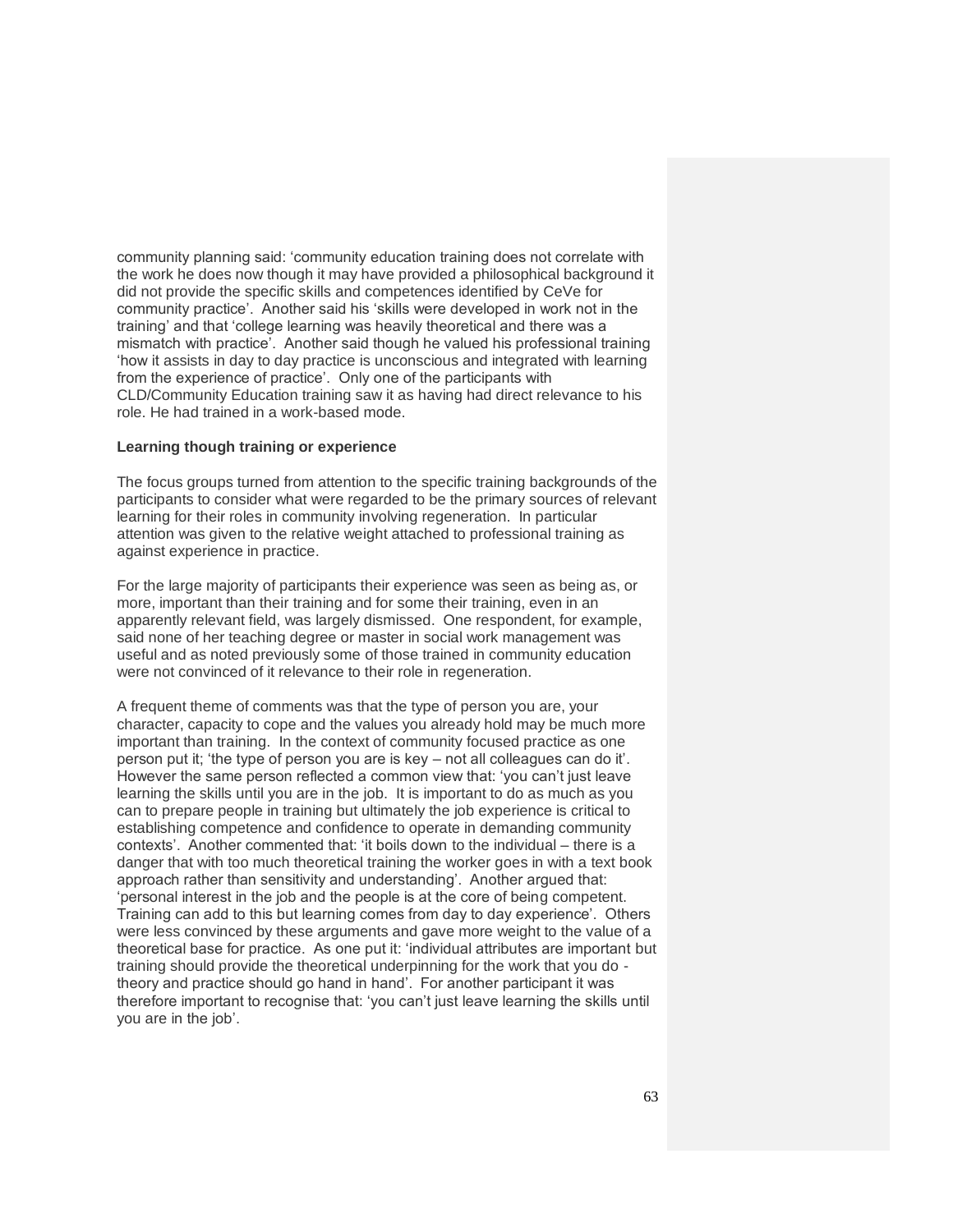For some people, such as the police officers and the employment workers, training had been entirely associated with on the job experience. For them this in service training was a valued basis for learning, as such training also seemed for those who had also had higher education and professional qualifying courses.

The participants were not therefore dismissing training but setting its value alongside other bases for learning. Training, whilst valued, was seen generally as a supplement to the acquisition of competence through experience rather than the source of it. As the comments on their original professional training indicate, the value of theories and tools for practice were not dismissed. Indeed references to useful continuing professional development training were also frequent (see next section). However, it was understanding and skill development from doing that was seen as the foundation. As one person put it: "formal courses are OK but it is better to get them as part of a wider learning process". Another noted that some knowledge could only be acquired from engagement with communities: "some competences require particular local knowledge, for example, local community dynamics". Another said: "learning doesn"t come from training but working with clients – learning on the job is key - it is the contact with service users that informs you most".

If access to training was to be available to supplement acquisition of competence through experience it was important that it related to the tasks in hand and that there was scope and opportunity in the way that practice was managed to enable training to be applied. Several comments can be used to illustrate this theme: "too little return is expected from training so there is usually no follow-up on change within organisations as a result of in-service commitments"; "in local government the day-to-day agenda dominates everything"; "the potential to work in different ways can be illustrated in training but the conditions have to exist to be able to use these" and "managers say that training is important but don"t necessarily give time for it".

Learning from experience was equated with learning from others involved in shared activity. This was primarily from professional colleagues but also from communities and service users. Hence there were frequent references to the value of networking and exchange as a means of learning, such as: "it [networking] allows you to look at best practice that others are doing and to avoid reinventing the wheel", and, "you don"t understand another organisation until you have been there and seen it'. However, though such exchange based learning was seen as very valuable there were reservations about how well it was done. One person commented: "Scotland is small but we still don"t share information across the country. There is a need for staff, partners and community members to be able to do so better". Another said: "my department does not create time for people to share learning with one another from different parts of the city. Why not close down for occasional days to learn from one another?"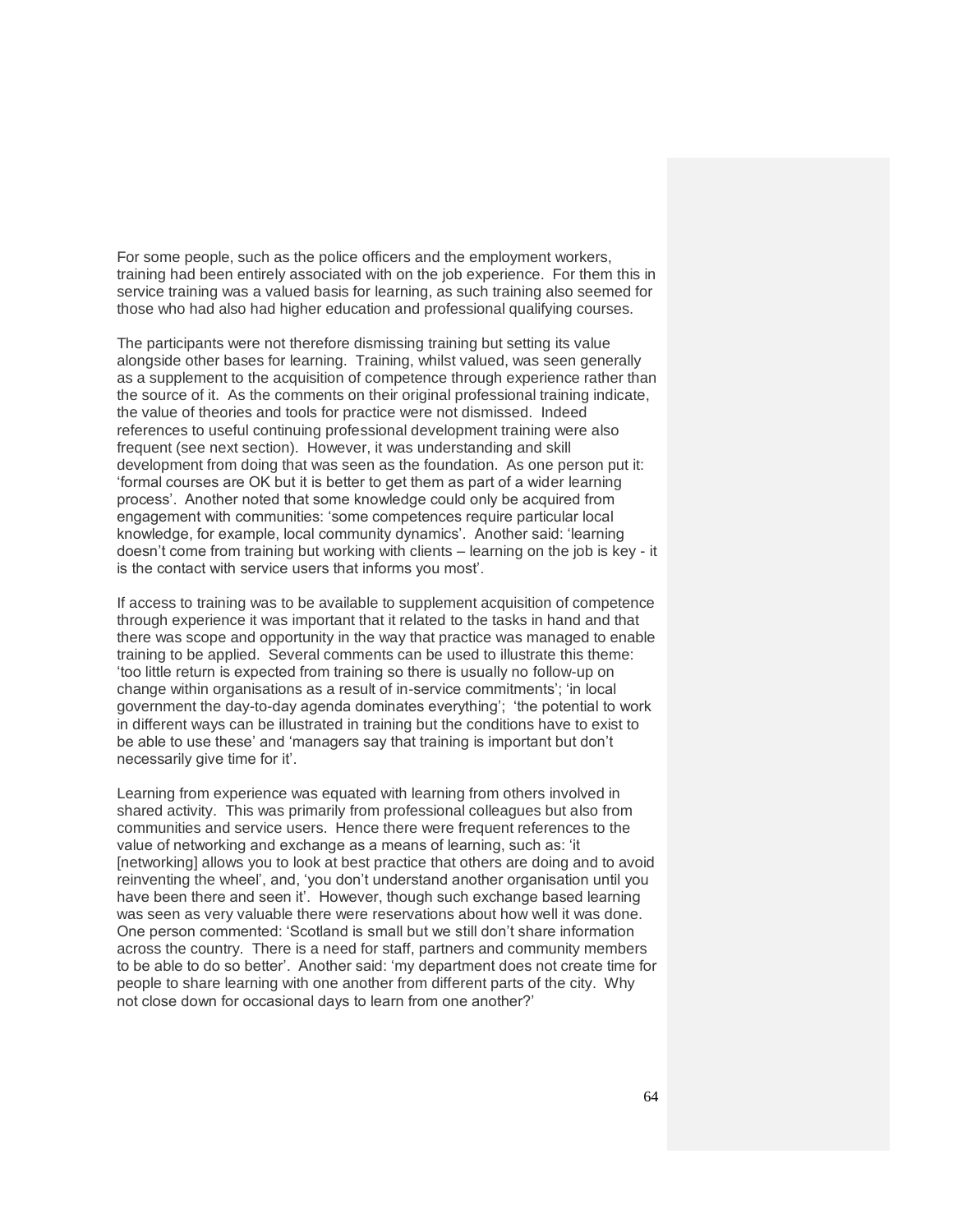The idea that structured means of exchange could be developed to foster learning was illustrated in the Working Together Learning Together Training programme commissioned by the Scottish Executive for the Social Inclusion Partnerships and Working for Community Pathfinders. Several participants in the focus groups had participated in this training which had involved agency staff and community representatives working in clusters of programmes who were enabled to exchange practical experience in the context of wider training on social exclusion, partnership and participation. Positive comments about the value of this learning exchange opportunity were frequent.

Participants were invited to comment on other methods that might be used to foster learning from experience and from colleagues. Work shadowing met with a mixed response. Whilst attractive, those who had been involved in it commented on difficulty in managing it and the time commitments involved. Secondments were a more common area of experience and there was positive comment, for example: "secondments are good – they allow agencies to work together on specific projects". There seemed to be more positive views about part time secondments. As one person put it: "having people still in the organisations can bring in a "champion" role for the projects to which they are seconded'. Positive illustrations were given of part-time secondments, for example, in relation to community planning in West Dumbarton. However secondments were also seen as potentially posing problems especially when they were full time. Several people referred to the risk of secondees leaving to work for the other agency. As on put is: "they see it as a career move and we lose them - secondment can be 'liberating' in more ways than one!' It was also noted that there were: "significant practical issues to be solved with secondments, for example, pensions'.

#### **Knowledge and use of Continuing Professional Development (CPD) training related to Community Learning and Development skills in regeneration**

In reviewing the relative influence of experience and training on learning, participants had already begun to highlight CPD opportunities and indicated that they could be a valuable contributor to the development of practice competence. In the focus groups we were interested in what range of opportunities were known to be available and to discover how useful they were seen as being. We were also interested in finding out to what extent such CPD opportunity crossed professional boundaries bringing different professions together in shared learning.

Not all participants had had access to CPD training though most commented on some. In three of the areas CPD training was reported as being related primarily to specific professions. In the other, driven by community planning in particular, there had been much more development of shared learning opportunities.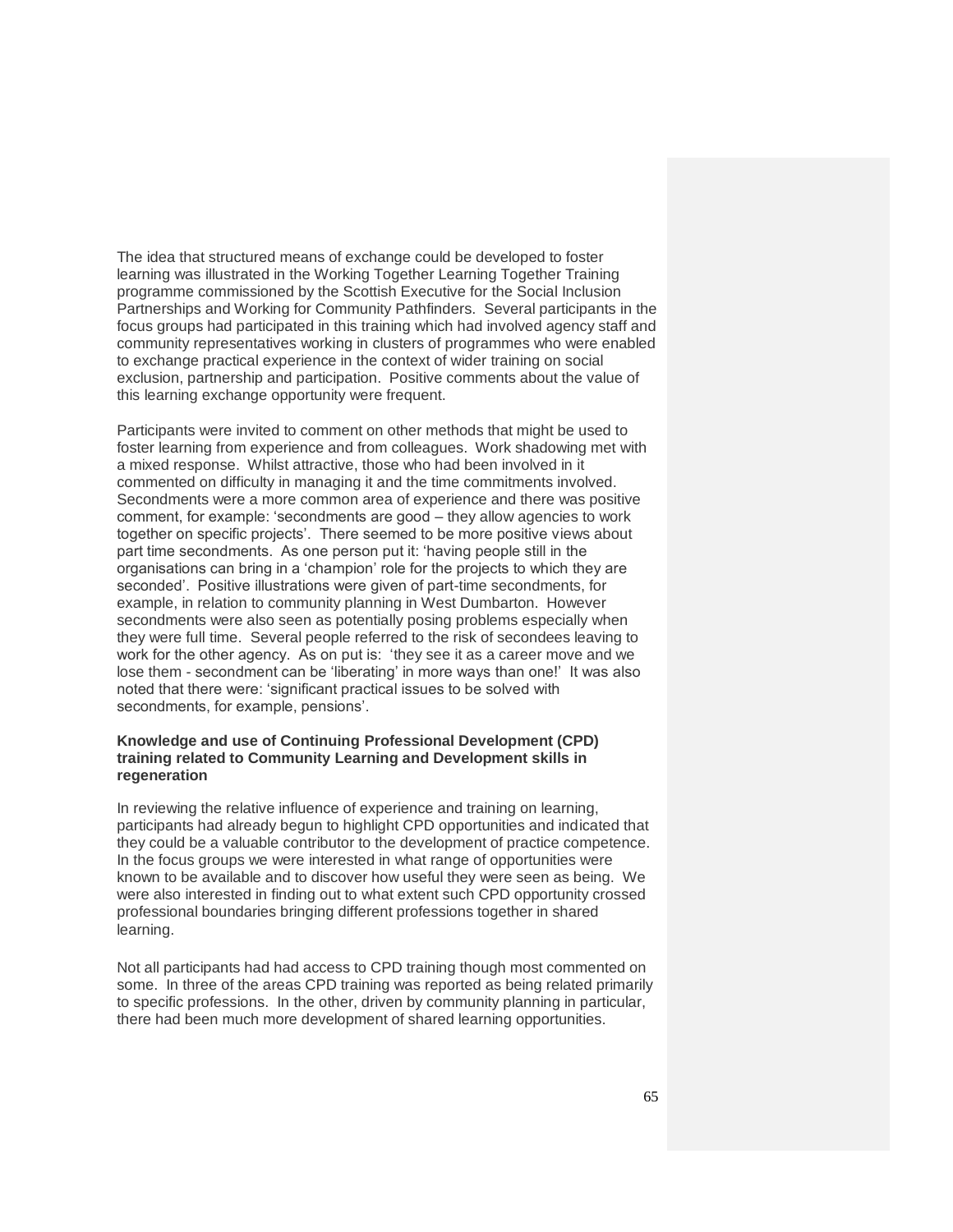In relation to specific professions, a police officer noted: "a big increase in training in the police focused on in-house skills" but he was not sure that it "has helped with partnership working'. Health sector staff also frequently commented on their CPD training opportunities and participants from other professions noted that they felt that the health sector was much better organised in this regard. A Community Health Co-ordinator noted that they: "have had lots of training opportunities because this is a new post in each local authority". Training for them has been provided by CoSLA and Learning Blend and has focused on partnership and organisational change to support the task of getting local authorities to take on a health improvement role. It covers issues like conflict management and organisational change. Whilst this training appears to address aspects of the competences for community practice, the respondent noted: "that the training should not have focused on the individual Community Health Coordinators but on the organisations in which they are working because their culture needs to change to enable the workers to play their role".

A Community Safety Officer noted that there is a Scottish Community Safety Forum that has provided training days and information. Within this the themes identified in the CeVe community practice competences have been addressed. The training is provided by Strathclyde University.

A planner said: "our CPD training is all internal to our own department" and others in social work and education referred to specific training within their own fields though it was not clear how far this addressed relevant issues for community involving regeneration. It appeared that the participant would frequently need to adapt and transfer learning into this context. For example a planner referred to the value of marketing training within an MBA, a community worker to aspects of a module in social work management and community care.

An education worker noted that her Education Authority: "used to provide few opportunities for CPD but now it is built in there are other problems – it can be seen as a burden or an escape from work".

Reference was made to some short course programmes specifically focussing on CLD skills, in particular Achieving Better Community Development (ABCD) Learning Evaluation and Planning (LEAP) and Health Issues in the Community all offered through the Scottish Community Development Centre and Community Health Exchange. In one area reference was also made to CPD training in Participative Appraisal methods. In one area these short course programmes were described as readily available with agency support for attendance.

Several people said that they had no access to CDP in CLD field but "just picked it up" as they had "gone along". One respondent commented that he: "now has a new job in a local authority to do with regeneration at strategic level – no training was offered but it was needed. He felt: "local government assumes that CPD is not needed but quangos seem better". Commenting on this another said: "local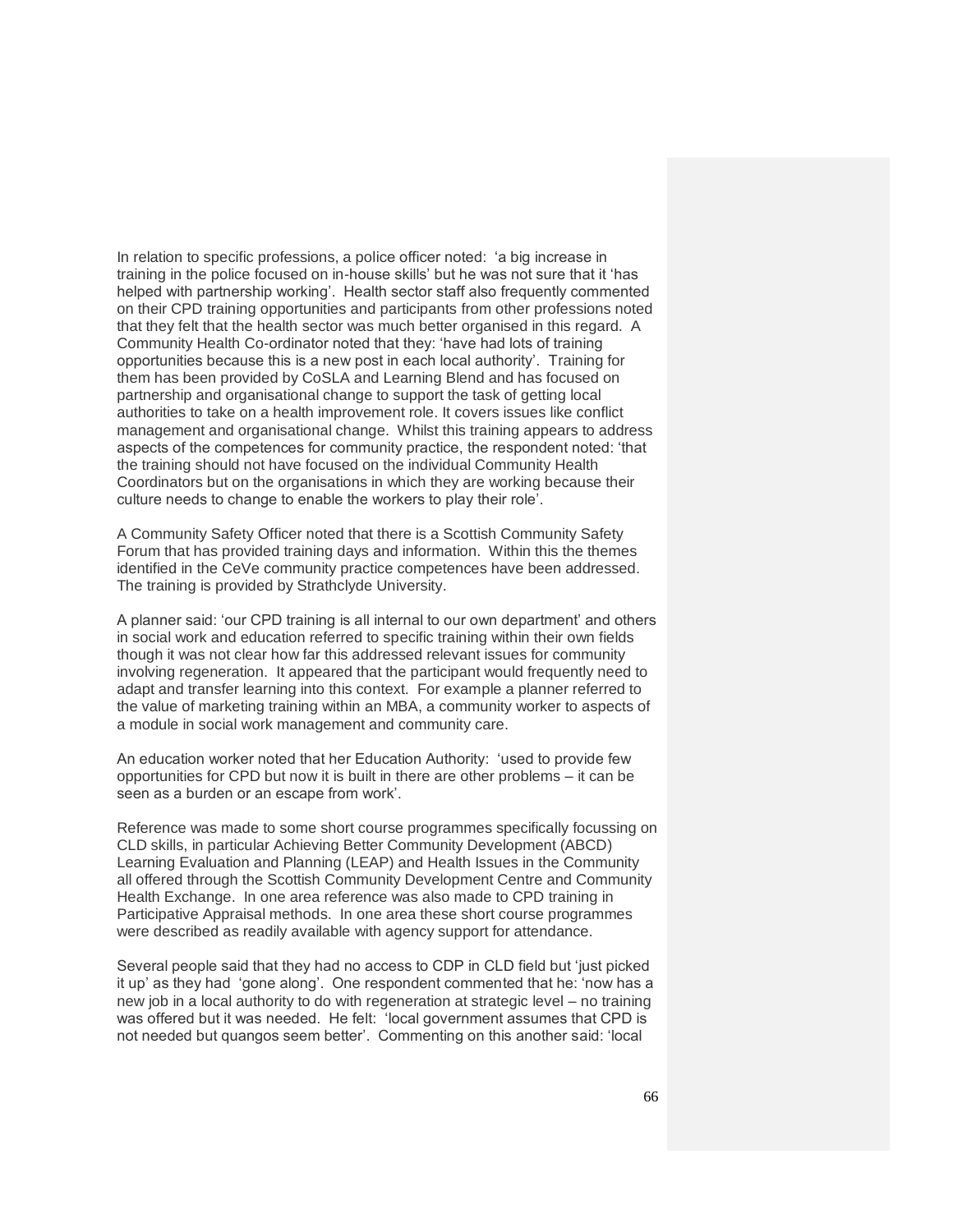government does not identify with the Scottish Executive priorities in the same way that quangos do therefore commitments to in-service training for the purposes of long term development are low'. But it was also suggested that there is a problem when it comes to helping staff to access training, particularly leading to qualifications, arising from time and funding constraints on local authorities.

As noted above, in three areas there was little experience of joint training though in one of these there had been some opportunities through the SIP and the New Community Schools, including in the latter an accredited course on partnership working. In this area one respondent commented: "there is a lot of ad hoc activity but we are not really making the most of common interests and links with the same client groups. Only recently have we begun to look at a more structured approach".

Despite the limited level of joint training in these areas participants felt that this would be very valuable if time and resources were made available for it to happen. Comments included: 'it is needed to break down barriers': 'it is important to learn from one another and understand cross-over areas, opportunities and constraints, etc'. 'There is continuing need to understand how other agencies work - how our partners work!" and: "it is especially important over the next year as new areas of work and new ideas are being introduced in relation to community planning". These comments reinforce the finding of the previous section that participants placed particular value on exchange based learning opportunities. Some participants nonetheless anticipated that joint training might present difficulties. One suggested: "the mindsets of people from different professions" as a problem, another talked of people bringing "different baggage". It was suggested by these respondents that, before bringing professions together, it is important to tailor preliminary training to the particular need of each profession.

The fourth area, Aberdeen, had much more developed joint training initiatives arising in the context of community planning, neighbourhood regeneration and health improvement. Here the Neighbourhood Services Team had provided training for Neighbourhood community planning Officers, Change Managers and Community Education Team Leaders. This included: "induction training and on how to do consultation, participation etc'. Plans are being developed to cascade such training on a half-day per month basis. Neighbourhood community planning Officers are to do seminars for wider ranges of staff across sectors. It was anticipated that there should be something every three months. community planning drives all of this. It was noted that some groups, such as health workers, are not yet involved in this but the health sector is leading on multidisciplinary community development and health training. The Public Health Coordinator said: "health workers need to see community development as part of their role. This training has brought some very good inter-actions and continuing contacts which are very important'. This sentiment is echoed by others who have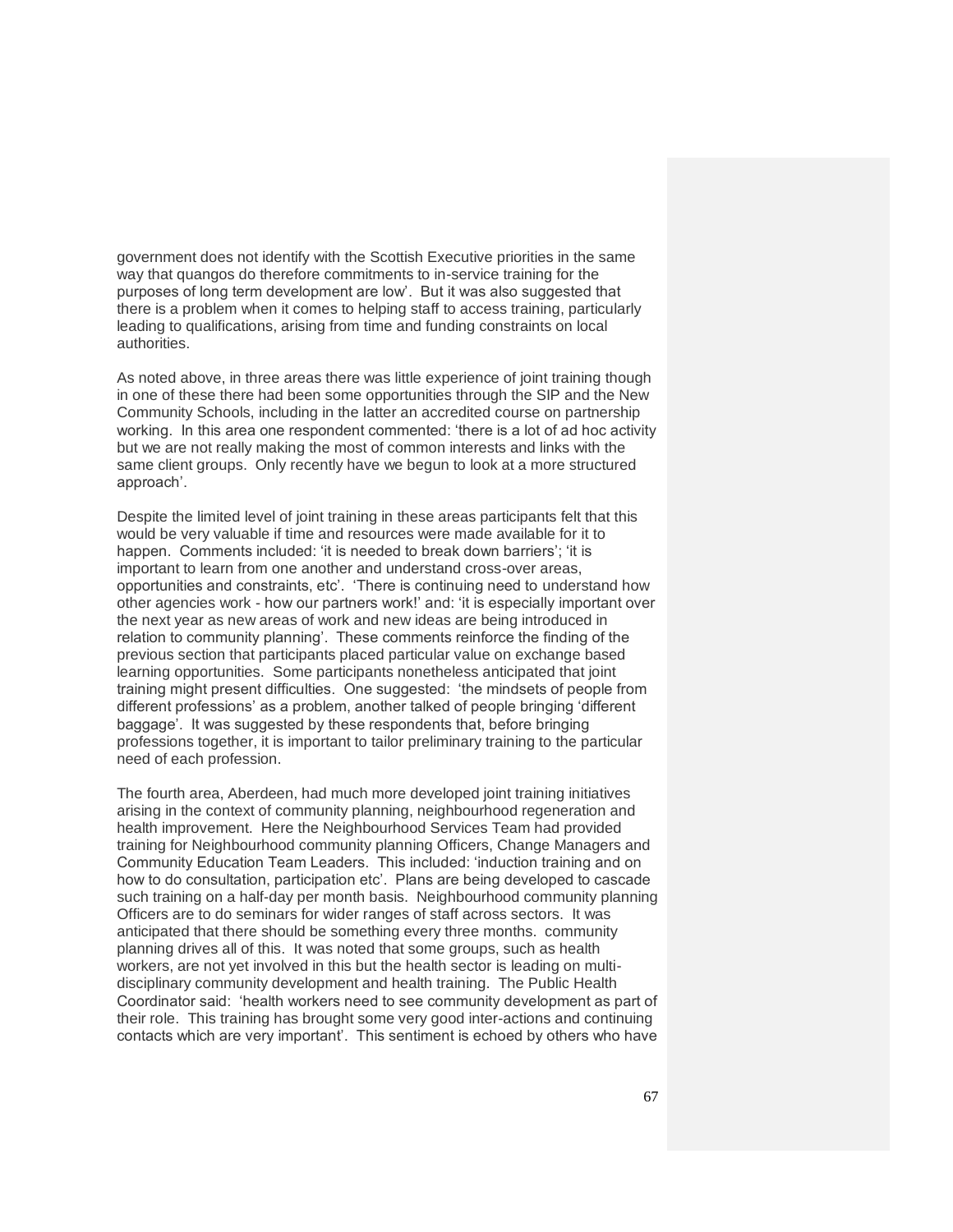been involved, one of them referring to: 'good disagreements' and 'seriousness of approach about what a "CD approach" means".

Also in Aberdeen, seminars on regeneration are being planned. These are aimed at looking at how to roll out the experience of the SIP (the Great Northern Partnership) city-wide. Reference was also made to an inter-disciplinary conference on Partnership in Practice that was useful. However it was noted by one respondent from a surveying background that: "there is a lot going on in community education and health but these don"t impact on the traditional professions - surveyors are not even invited to these courses – but if they came they wouldn"t have the basis or background for it". This view reflects those from other areas relating to the need for preparatory involvement of different professions before joint involvement is likely to be helpful. As another participant noted: "just getting people together doesn"t necessarily work". An example cited was of a SIP open space event at a time when people: "didn"t know what their roles were, were from too many different levels and the timing wasn"t right".

Whilst it is apparent that many of the participants have had access to CPD, some parts of this has been much more focused in CLD competences than others. Generally speaking the principle of cross professional training is not well established though in one of the four areas there is evident progress.

### **Accreditation**

Though there was clearly some ambivalence about the relative importance of training versus other forms of learning opportunity, development of CDP training was seen as having a valuable role to play in supporting development of relevant community practice skills. In the context of the debate about the importance of development of cross disciplinary approaches to this we were interested in views about whether such training should attract formal accreditation and if so who should provide it.

Though there were some caveats, there was a generally held view that accreditation of CPD training relating to competences of the type set out in the CeVe community practice framework would be valuable. Arguments for validation included: "raised awareness", "increased currency" and "improved status' of both the work and the training associated with it. It was felt that it could add value for organisations and individuals. There was a predominant view that this value would be substantially enhanced if both the training provisions and its accreditation were cross-disciplinary – either recognised by or simultaneously validated by several professional bodies. Cross-disciplinary approaches would: "be beneficial to broadening understanding between workers and also broadening the (professional) agenda'. There was a generally felt need to: 'to get to a wider range of workers within mainstream agencies". Mutual recognition of competence would, as one respondent put it: "influence other"s acceptance of you".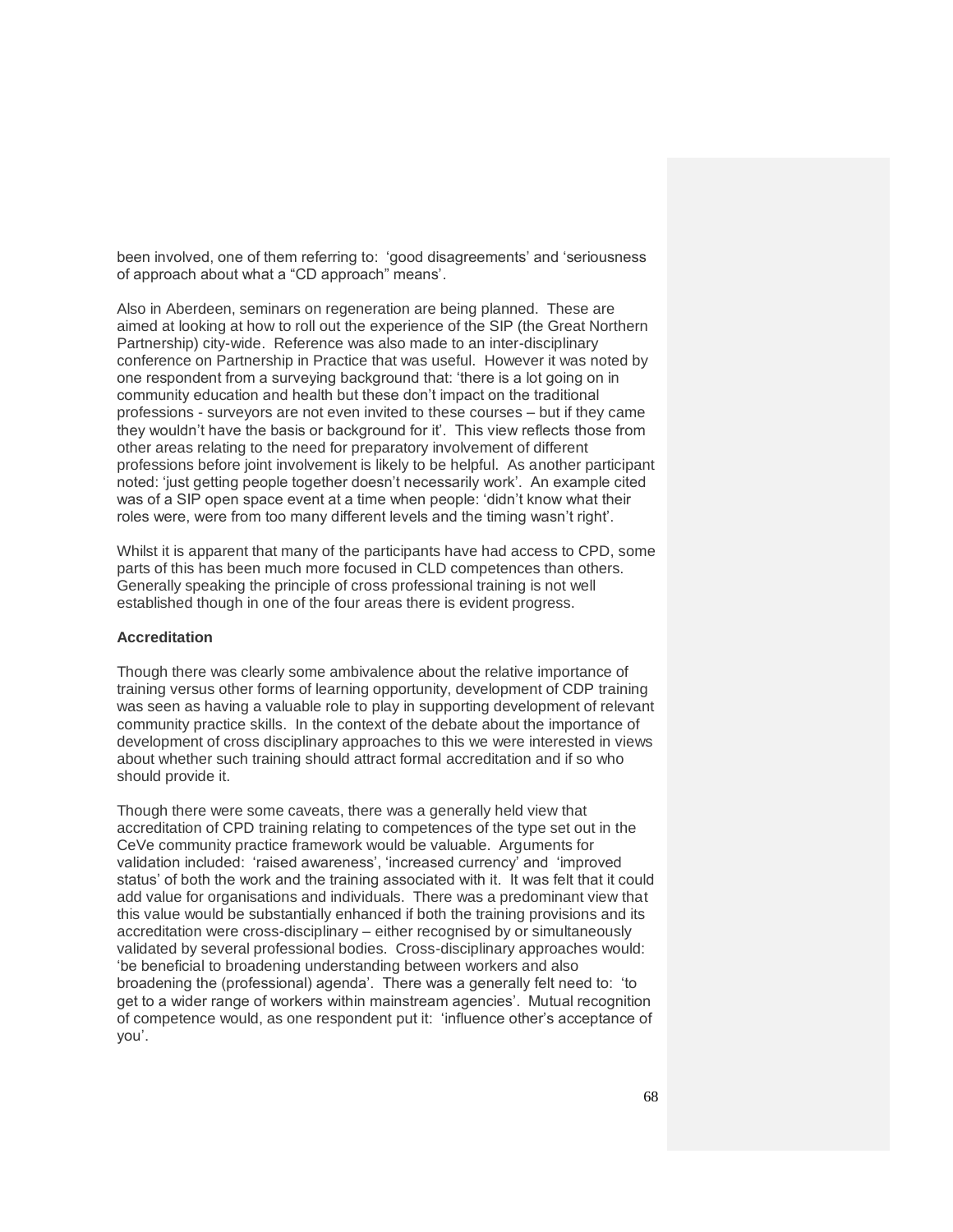Set against such benefits, some respondents feared that if qualifications were 'formalised', it might: "take the life, energy and spontaneity away". Others were concerned that there was "fear and trepidation" about accreditation linked with the idea of registration of professionals. It was these kinds of issues that led others to comment that there should be "choice". As one put it: "not everyone would chose to go for accredited training – a range of opportunity is important to suit job circumstances, where you are situated in the organisation, time available, etc".

As a reminder of a theme of the evidence one respondent remarked that is she was appointing staff: 'I'd go for the one with experience over the one with the certificate".

In terms of who should provide the accreditation, there were a variety of suggestions but also a high degree of uncertainty. In one group it was felt that it should not necessarily be a professional body. It could be an academic institution such as an Accreditation Centre or an FE College/University. Indeed they suggested that as long as a partnership approach was the focus, it might be valuable to have an independent centre to linking with range of professional bodies.

In relation to competences specific to their own disciplines participants were clear that it was their own professional bodies that should be responsible and could identify who that would be, however identifying appropriate bodies for cross professional recognition proved difficult. CeVe was mentioned in one group but this was not a common view. In the light of lack of an obvious body, the question was raised as to whether accredited training would be credible in one discipline if it is accredited by another. Again there was no clear answer though a planner commented that it would depend on whether the other body was respected. There are then some important issues to be addressed if accreditation is to be based on mutual recognition of a common qualification. It was noted that there might be legal issues for example if practitioners had to be licensed to practice by a particular agency and that it could also affect issues like professional indemnity insurance.

Whilst most of the discussion related to accreditation of CPD training there was significant interest in whether accreditation of prior learning might be a possibility. This was felt to be advantageous in enabling competence developed through practice to be validated. For some the possibility of portfolio assessment of evidence of competencies was very attractive.

#### **Competence of specialist professionals**

Whilst the focus of the research was on the training needs of a range of professions whose primary training is not in the field of CLD, it will be apparent from the discussion and from the fact that a few people with this training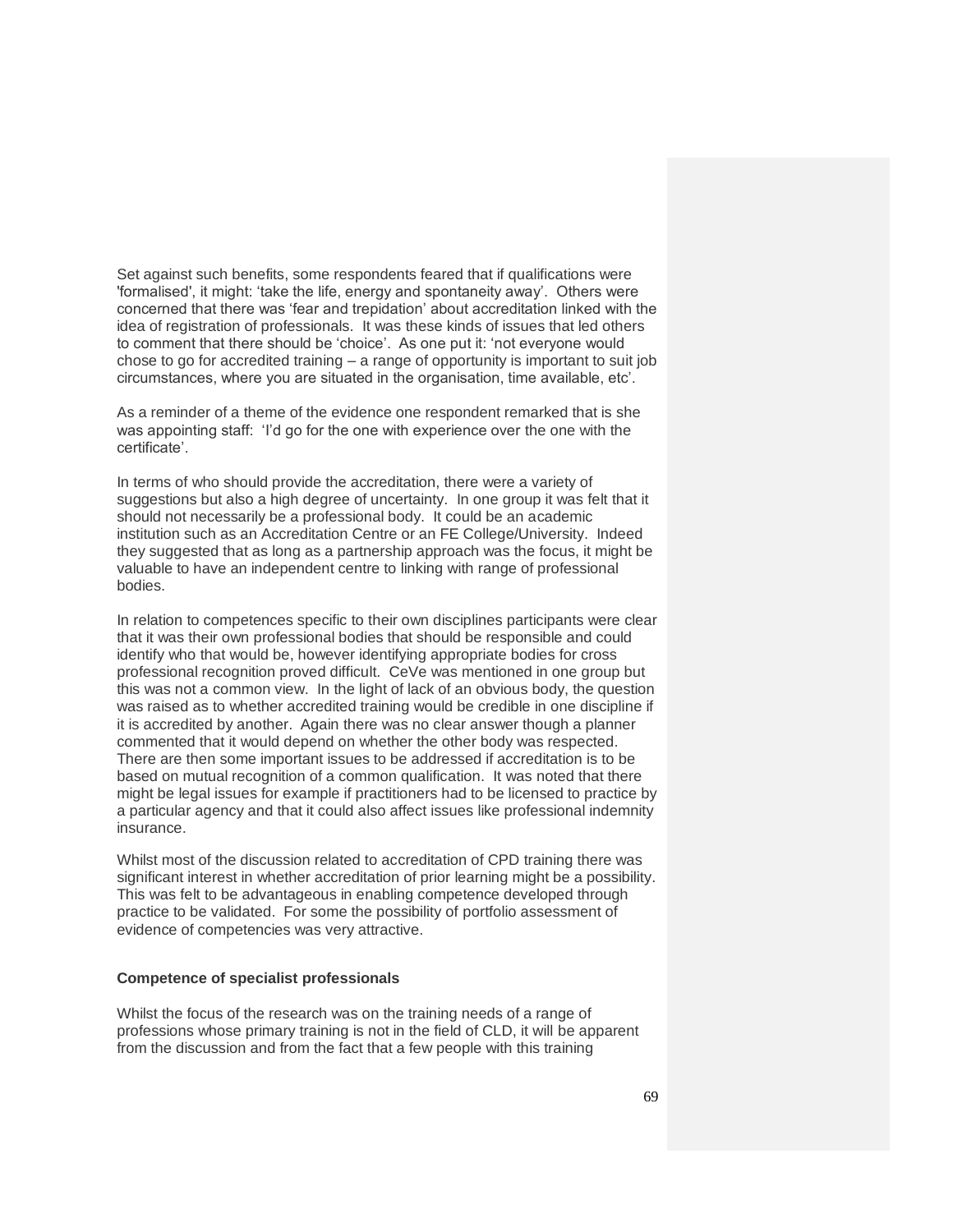background came to the focus groups, that in practice partnership working brings "specialists" and "non-specialists" together in shared tasks. These are particularly associated with the developments in community planning in which Scottish Executive guidance on CLD gives a prominent role to the "specialist" workers in supporting community engagement.

Those with a specialist training background themselves expressed doubts about how well this had prepared them for the roles that they were now carrying in the context of community regeneration and community planning. This reinforces our conviction that it was appropriate to ask other professions how confident they felt about the use of the key competences by the "specialist" staff. There is a danger in the context of this study that their competence is assumed when, in fact, the changing practice agenda may present them with a similar set of learning needs to those in other professions. The responses of the participants tend to support this contention.

There was frequent recognition that the policy environment and associated skills that were required was changing for CLD workers as it was for other professions directly engaging with communities. As one respondent put it: "like everyone else their role has changed – they are now a central part of Scottish Executive policy on community planning". A worker with a CLD background commented: "some people were appointed years ago to a job that changed around them. Community Learning Planning staff now require competences of the type described in the CeVe [community practice] guidelines but were not trained in them - the skills required are beyond personal development and growth skills". Another, also from a CLD background said: "Community planning is key – at local level staff may not yet know what they need; good local workers may not be equipped for the new demands – there is a knowledge and skill gap'. This perception was echoed in the comment in another area of a planner who said his: "confidence in their competence is fairly high" but that he would note: "that these workers cannot do it on their own because they don"t understand the complexities required for particular aspects of regeneration". He felt that the workers: "have been asked to get involved in the social inclusion process too quickly without having the skills to do it  $-$  a year out to plan things would help'.

Though as would be expected in relation to any profession there were positive and negative examples of competence, there was frequent recognition of the importance of a group of workers who: "work on generic skills, developing community capacity" and of the need for an effective collaborative relationship with them. One respondent talked of a "very productive relationship". On the other hand, frustrations were frequently expressed about a perceived isolation of these workers from shared endeavour. One respondent said he was; "not confident in community education as partners'. He felt their attitude was: 'we will work with you on our terms/ you are there to support not really as a partner". Another said: "most agencies make effort in partnership but Education is a 'closed shop'". However, in the same group another respondent suggested that: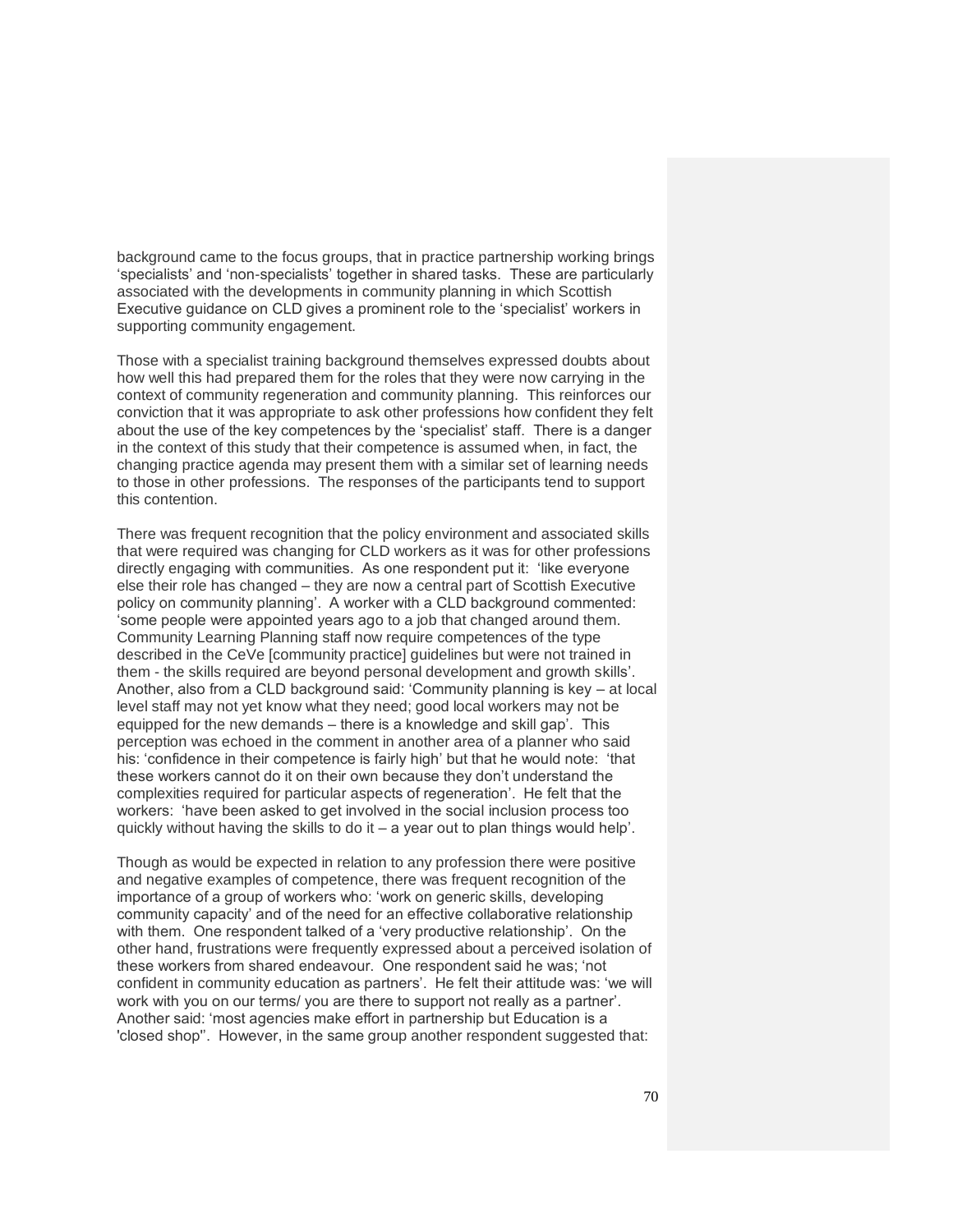"probably some work is needed to promote a better understanding of community education strengths and skills and the potential for their work to be complementary". Another talked of; "the need to look again at who does what tap into what resources, contacts and skills are there".

The findings of the focus groups reinforce comments in the interviews. There is concern about whether the term "specialist" is really appropriate in the context of a situation in which the changed focus of practice in relation to regeneration and community planning is placing new demands on workers for which they may be ill prepared. It is noteworthy that in Aberdeen, where the most significant levels of shared learning to address the new agenda were in place, that CLD staff are equal participants in the programmes with other professions. This is not a reflection on their skills in the traditional areas of competence but of a need for a range of professions to acquire new skills that are pertinent both to their own role and to the quality of collaborative practice. It is worth remembering that the purpose of CPD training is to retain competence in a changing working environment. This is no less true for CLD workers than it is for any other profession.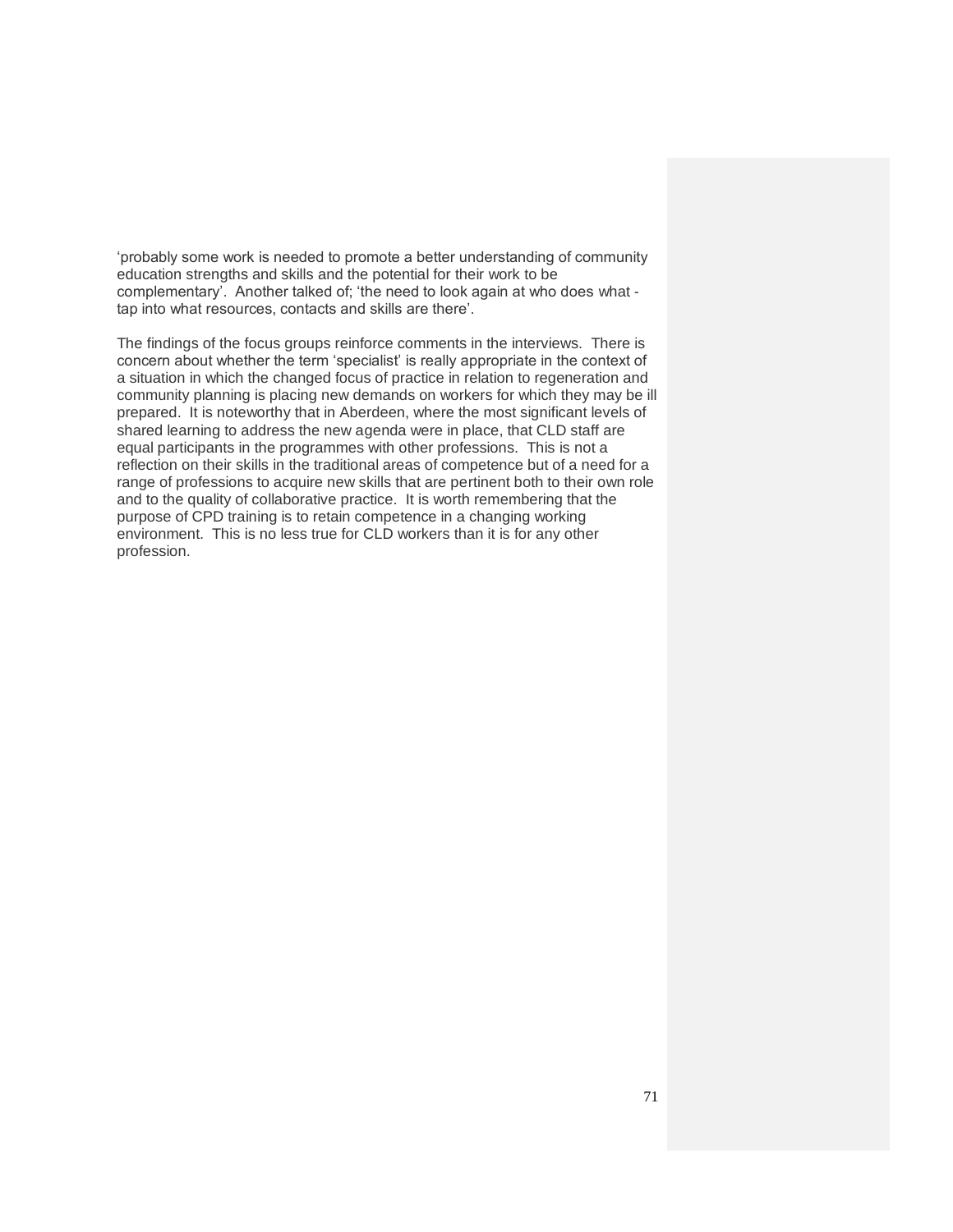# **6. Focus group evidence – other stakeholders (employers, training providers, regulatory bodies, community representatives)**

## **Introduction**

Following the completion of the interviews and focus groups with key informants and the range of professionals involved in each of the areas, further focus groups were conducted with representatives of four interest groups:

- Training and professional regulation bodies
- Employers across a range of professions
- Training providing agencies
- Community representatives

The purpose of the first three was to test the perceptions of practitioners against those of the bodies and interests that would be likely to have a bearing on the potential to respond to learning and training needs that had been identified. The groups were used to assess their views of the importance of responding to these needs and to consider ways forward including inter-professional collaboration.

The purpose of the focus group with community representatives was different. It was to assess perceptions of people with whom the range of professional actually work in communities, about their view of the competences and learning needs that these professionals might have.

Participants in final focus groups were:

- 1. Employers: Police (Association of Chief Police Officers), Social Work (Association of Directors of Social Work), Housing (Communities Scotland), Enterprise (Scottish Enterprise), Community Learning/Culture and Leisure (Glasgow City Council), Health (Ayrshire and Arran Health Board)
- 2. Regulatory bodies: NHS Education for Scotland, Institute for Economic Development, Scottish Social Services Council, Scottish Police Federation
- 3. Training providers: University of Dundee (Community Learning and Development and Regeneration), Strathclyde/Glasgow University (Glasgow School of Social Work), Scottish Council for Voluntary Organisations, North Lanarkshire Council of Voluntary Service, Scottish Urban Regeneration Forum, Highlands and Islands Enterprise, Health Scotland, Community Health Exchange (CHEX), Scottish Arts Council.
- 4. Community: 5 community representatives from community organisations in Glasgow and Paisley involved in health, housing, ethnic minority and other regeneration issues.

Given the small number and the particular location from which these community representatives were drawn caution needs to be taken in making generalisations from their specific experience. On the other hand, in the case of the other three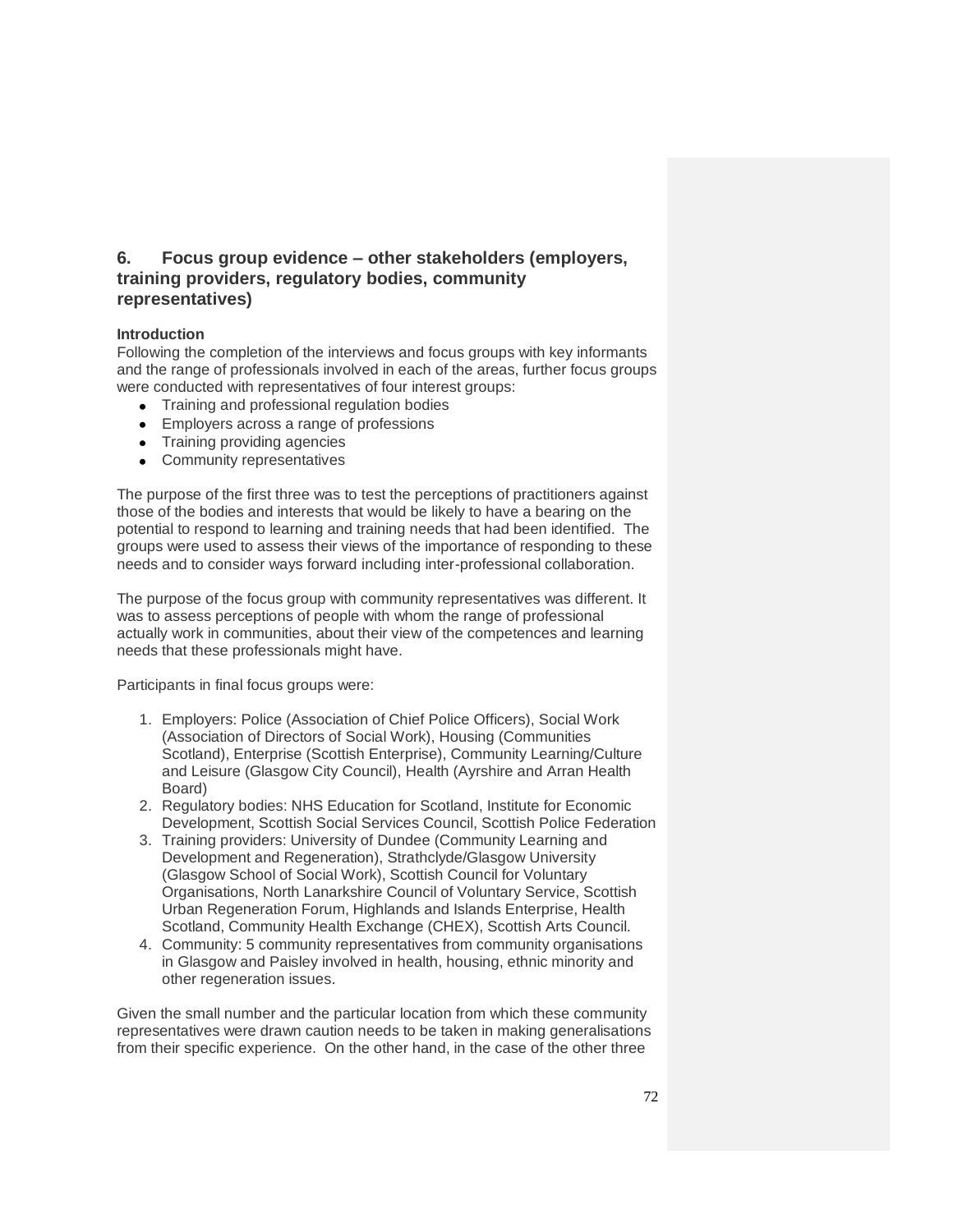groups, participants were speaking from influential roles and reflecting the perspectives of their agencies, many of which had a national remit.

The approach adopted in these focus groups was largely to invite responses to the findings of the interviews and practitioner focus groups. They were conducted using a powerpoint presentation of major findings on each theme and using trigger questions to prompt discussion. The trigger questions were:

- From your perspective to what extent do you regard this research topic as important?
- In the context of community regeneration, from your perspective how relevant to the role of your profession is the definition of CLD from the Scottish Executive Working Draft Guidance (2003)?
- What is you reaction to the assessment of the practitioner interviewees and focus groups of the importance of the CeVe Community Practice competences for Community Practice and their confidence in using them?
- What are your reactions to the main points raised by the practitioners in each competence exploring both the importance of the competence and how to enhance performance?
- In the light of the comments on: sources of competence and preferred learning methods; identified training needs and, level of development of relevant CPD, can a response be made to the issues identified and what is the best way of doing it? How highly would you rate inter-professional approaches?
- In relation to learning for community regeneration practice, what is your view of the issues of accreditation and endorsement? How far is interprofessional collaboration possible? How can it be progressed?
- In the context of community regeneration and community planning, should we treat CLD staff any differently from other professions?
- Can and should training include community representatives as well as professional staff?
- Can and should community representatives play a role in assessment of professional competence?
- Is there a need for a Scottish training and learning strategy for community regeneration and community engagement in community planning? If so who should be responsible for it?

# **Views in the importance of the research**

There was a general consensus that the research was addressing an important topic. Indeed it was frequently referred to as of "key" importance. In particular it was argued that the context of community planning requires inter-professional collaboration in community engagement and there is progress that needs to be made on this.

Frequently comments were made that indicated that the specific professions represented were all increasingly giving attention to working with communities but the issues that they were working on were relevant to others with whom it was important to collaborate. One participant, from a social work background,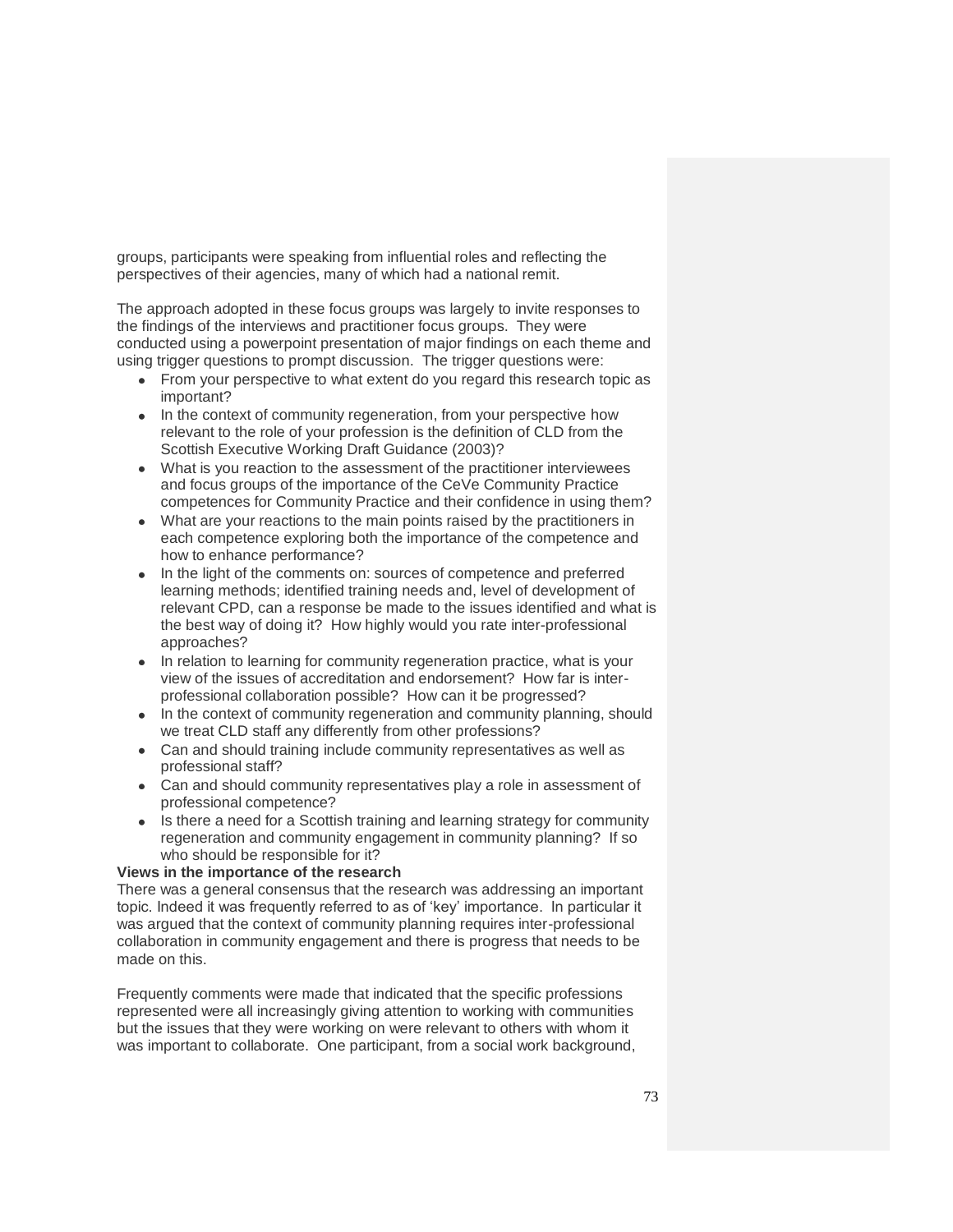commented for example that: "practitioners need these skills in modern public services. At grass roots level there needs to be an understanding of other disciplines – working in a supported multi-disciplinary partnership can be very empowering for practitioners." Another, from a Police background, identified three key issues: better joined up working; how we train leaders for the future, and the need to support key "movers and shakers" to understand and jointly address cross cutting issues. Yet another, from an economic development background, talked of the need for economic development workers to engage with communities but to recognise that other professions also had important roles.

Though the principles of community involving practice by a range of professionals were endorsed, there were concerns about how well this was being done and how universal the commitment to it was in the field. These points reinforced the value of the research. One respondent from a housing background commented that: "some managers see community learning and community development as a bit of a distraction", another from an enterprise background talked about the need to develop tools to take the approach forward and recognise that achieving the change of a approach would be "a long term process". A health professional referred to lack of common understanding of terminology and methods feeling that at times the term community is "banded about to justify or give a good feeling for the work that people do". A police officer referred to problems arising from "silo mentalities" of service sectors focused first on meeting their own performance targets. Community representatives could cite good, bad and indifferent performance of professionals in their communities. Within the same professions performance could be quite different. Sometimes there was concern among the community representatives that professions want to be "seen to be doing something" but were in practice not fully committed. They also cited many more examples of good practice from front-line workers than from senior officers who were described as often being patronising.

Interestingly in some fields there were recognised to be contradictions between intent and performance. All three participants from a social work background for example commented on what one of them called: "opposing tendencies in social work". The current approach was seen as dominated by social welfare as against community development approaches despite a competence and value base that implied both. Historically more attention had been paid to community approaches than now. One said: "we have tried to get a community development approach in the past but the professionals got in the way of it". It was noted that voluntary sector practice more frequently embraced a community approach. Similar inconsistencies were noted in other professions though in the case of social work there was a feeling that if anything the profession was in retreat from the approach whereas others were in transition towards it. **Views of the CLD definition**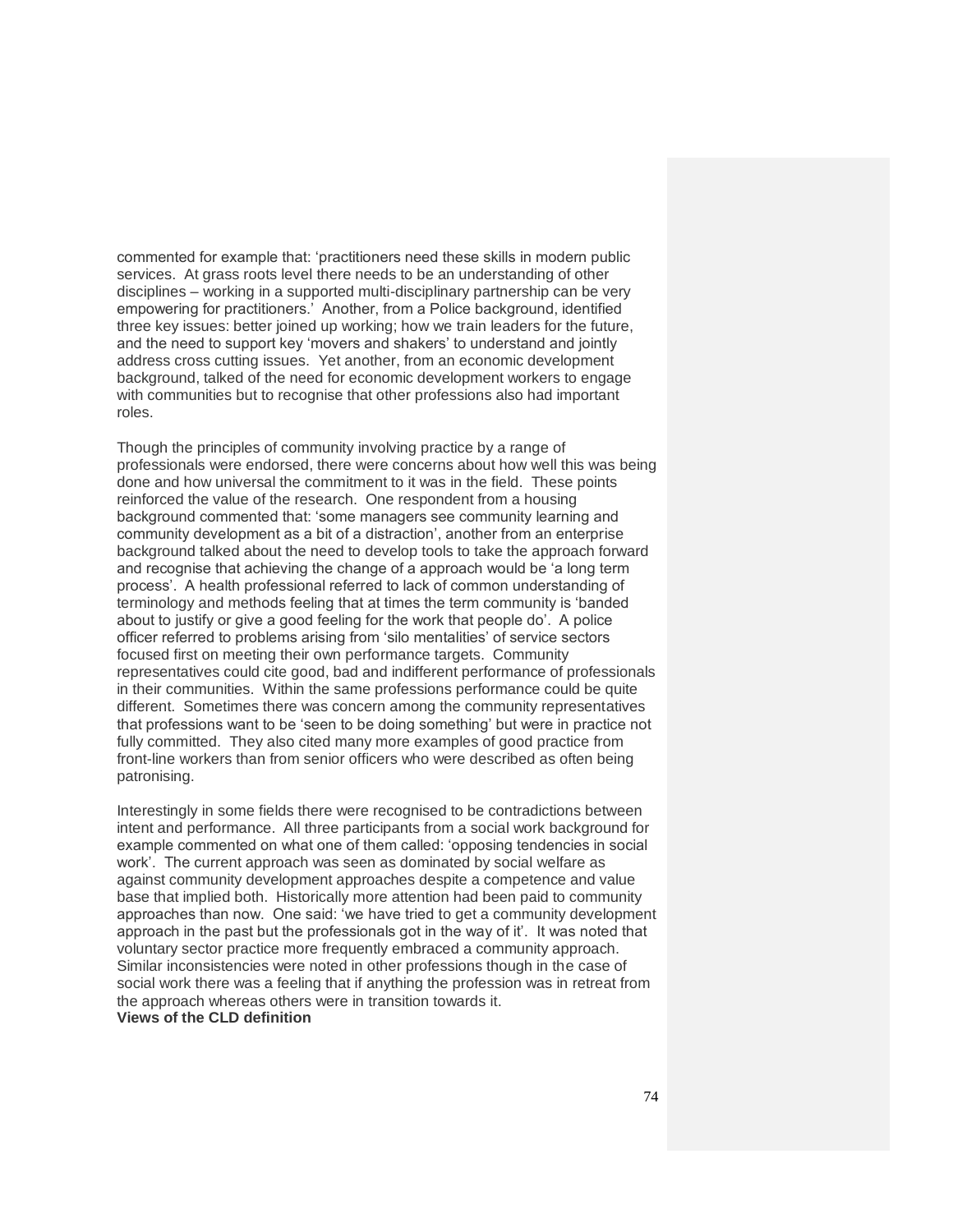CLD is: *"informal learning and social development work with individuals and groups in their communities. The aim of this work is to strengthen communities by improving people"s knowledge, skills and confidence, organisational ability and resources".* (Definition taken from Scottish Executive Working Draft Guidance on CLD 2003)

Views of the usefulness of the definition were variable both between and within professions. Not surprisingly those whose focus was on specialist training provision or employment in this area were most positive. A community learning and development employer, for example described it as very useful but went on to note that other professions might not see the whole of it as relevant. In fact, some of those from other professions, for example the police federation representative, felt it was appropriate and described it as "150% important" and as "core business of the police", whilst a health employer described it as "clearly linked to health for all principles".

On the other the employer representative from the police felt that it was focused too directly on the capacity building aspects of engaging with the community, important as these were, they were not necessarily the role of the police. This was a more common position, hence, from an economic development perspective another respondent commented that the definition had a specialist focus on community empowerment in which colleagues from his profession would not take a lead. A health respondent from a regulatory body also commented that, for example, different groups of nurses might respond quite differently to it as a reflection of the particular roles they performed. A similar comment was made in relation to different kinds of housing officers, whilst a social work employer felt that in the past it would have been much more relevant than it is now. Two social work respondents, one from a regulatory body and the other an employer, saw the retreat of their profession from this approach as a product of workforce shortages and hence the relevance of the definition depended on capacity to respond.

Generally the view of the professionals was that a wider definition was probably needed to capture the roles of the range of professions engaged in community regeneration. This is consistent with views expressed in the earlier interviews and focus groups.

From a community perspective, there seemed to be a gap between the definition and experience of practice by many agencies. The tasks involved were seen as important but in practice there was concern about how well equipped some officials were to support communities. Two particular areas of practice in which deficiencies in practice competence were identified were the development of community engagement in community planning and the arrangement for transition of SIPs to community planning partnerships.

**Views of the CeVe Community Practice Competences and responses to them of the practitioners**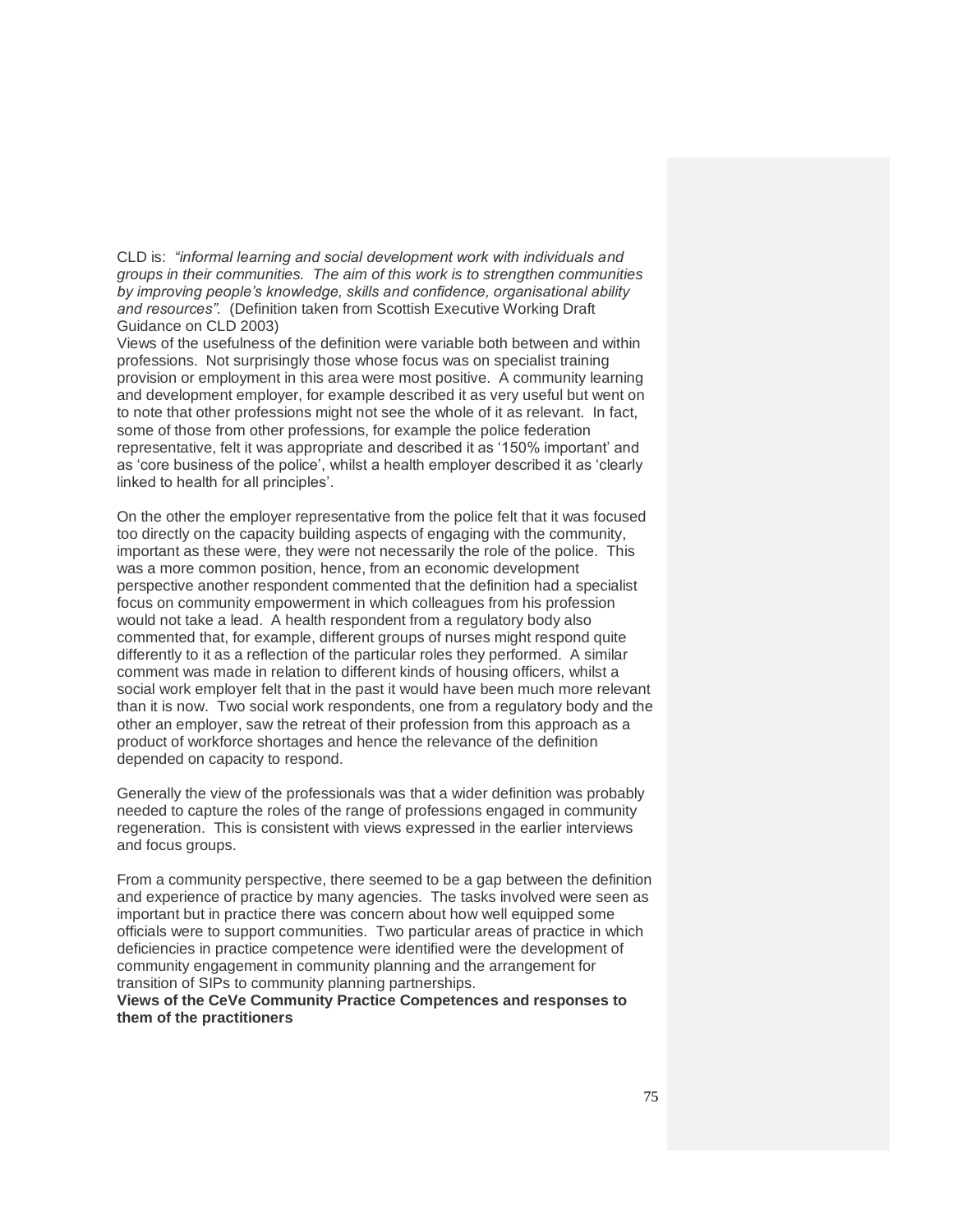The respondents were shown the following table. It sets out the competences and the mean scores for important of them from the interviews and focus groups. It also presents the score for confidence in applying them given by the focus groups. The scores are on a range 1-4 where 1 equals very important or confident and 4 equals not at all important or confident. (For discussion of these results see section?)

Table 8

| <b>Importance of the Community</b>      | Mean              | Mean   | Confidence |
|-----------------------------------------|-------------------|--------|------------|
| <b>Practice Competences (CeVe 1997)</b> | <b>Interviews</b> | Groups | Groups     |
| 1.participative planning                | 1.1               | 1.3    | 2.0        |
| 2.consult and negotiate                 | 1.1               | 1.2    | 2.0        |
| 3.partnership approach                  | 1.2               | 1.1    | 1.4        |
| 4.manage conflict, diversity and        | 1.3               | 1.5    | 2.3        |
| change                                  |                   |        |            |
| 5. accessing and managing resources     | 1.5               | 1.6    | 2.3        |
| 6.promote social inclusion              | 1.5               | 1.6    | 2.3        |
| 7.promote empowering leadership         | 1.3               | 1.9    | 2.7        |
| 8.participative organisational learning | 1.5               | 1.6    | 2.4        |
| 9.participative evaluation              | 1.1               | 1.8    | 2.3        |
| <b>Overall mean score</b>               | 1.3               | 1.5    | 2.2        |

In relation to general views of the competences, whilst one respondent particularly felt that there was a need to add negotiating and influencing skills and political sensitivity, and another that more attention needed to be given to business and economic development, the competences were generally regarded as helpful in defining key areas of practice skills. This response was very similar to that from earlier interviews and focus groups.

Though the respondents were not asked to score the importance of the competences the scores given by the practitioners were viewed as appropriate. Some general observations were made about the relative scores for importance and confidence. It was noted that those that had been interviewed or participated in focus groups were practitioners with an active involvement in community regeneration, hence they might be likely be much more confident than others from their profession. (It is important to note that many of the practitioners involved earlier in the research also thought that generally their professional colleagues would be less confident in these competences than themselves).

Amongst the respondents to the final set of focus groups, an arts training provider commented that competence areas identified by CeVe were not likely to be ones that would have been given attention in training and would therefore have to have been acquired through experience. A health employer and an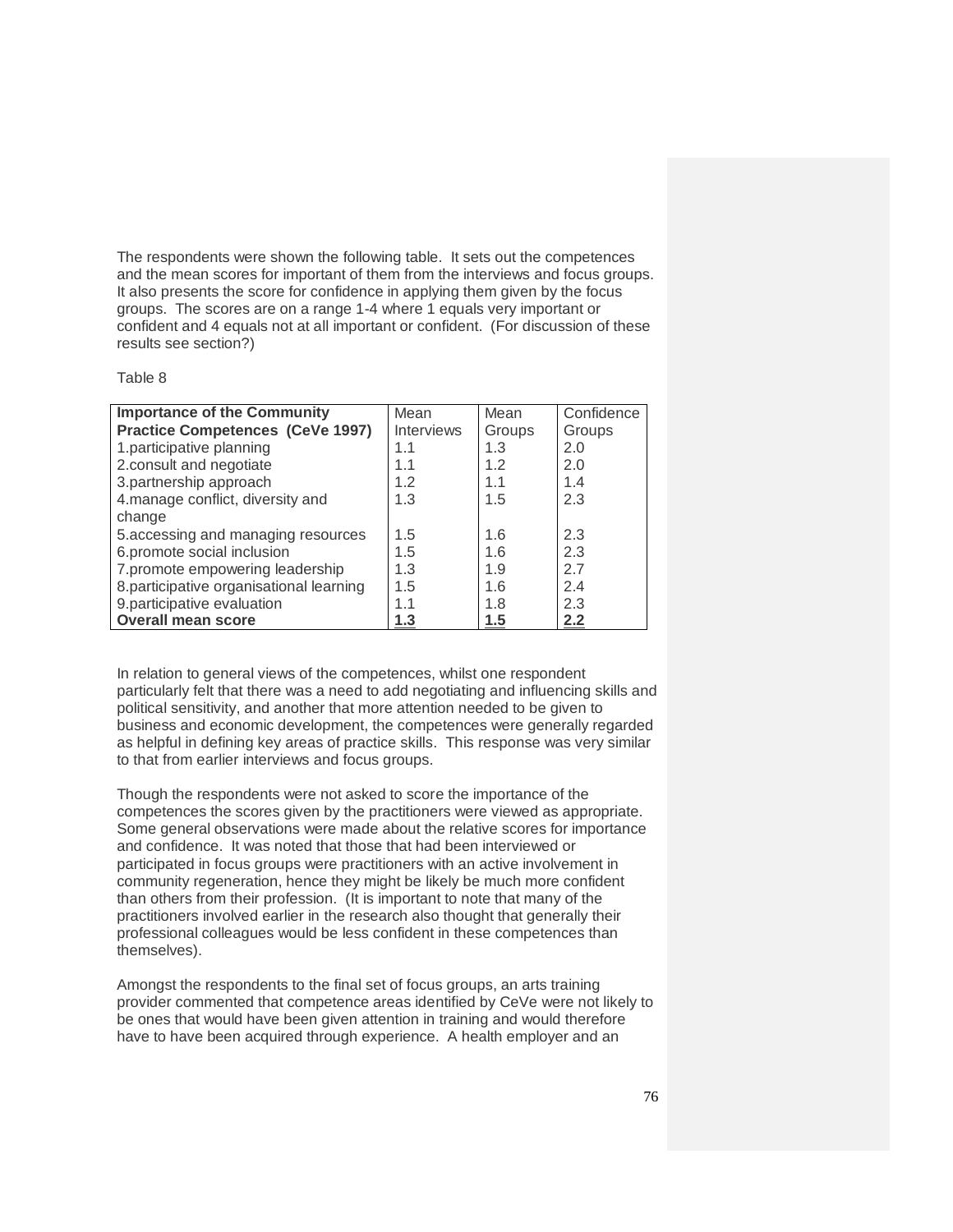enterprise employer both expressed surprise about the relatively high levels of confidence. A housing employer thought there was particular lack of confidence and competence in organisational learning and evaluation. An economic development regulator commented: "it"s a good list" but went on to add "our experience is that staff are stretched in these areas'.

Overall the professionals thought that progress was being made in relation to the competences identified but the community representatives were much more sceptical. The latter were particularly influenced by current and specific local issues, particularly relating to the development of community planning and the SIP transition process. There was frustration that professionals could often talk about the competences but were not necessarily competent. One commented that there were: "a lot of tick boxes going around – paperwork and strategies - but nobody doing anything!"

The focus group respondents were then asked to comment on particular competences

**1. Participative planning***:* The participants were asked to note the general conclusions from the discussions with practitioners. These were that:

- Quality of practice is patchy
- lip service is often paid to the approach
- there is fear in mainstream agencies of loss of control.

The specific experiences of the community representatives made them the most negative group of respondents. However taken together the groups echoed the findings from the practitioners.

The community representatives were particular critical of the imposition of what they saw as artificial geographical boundaries for participation in planning, lack of access to participation in planning and poor access to information to enable them to participate.

The professionals agreed that performance in relation to participatory planning was patchy but also noted that it was a very difficult area in which, as a police participant put it: 'there are no one size fits all solutions'. Another respondent from a community learning and culture background felt that there was a lack of skill in understanding how to involve communities in partnerships. Another police officer recognised the fear of mainstream agencies about the implications of participatory planning and acknowledged the difficulty in reaching the most excluded. Another from a social work training background commented that; "service users are not really recognised as stakeholders in the process". A health regulator said she was not surprised by the use of the term "lip service". A housing employer felt that there was a particular issue about building in time to allow participatory approaches to planning to be adopted, not as one-off events, but as a continuous part of the process.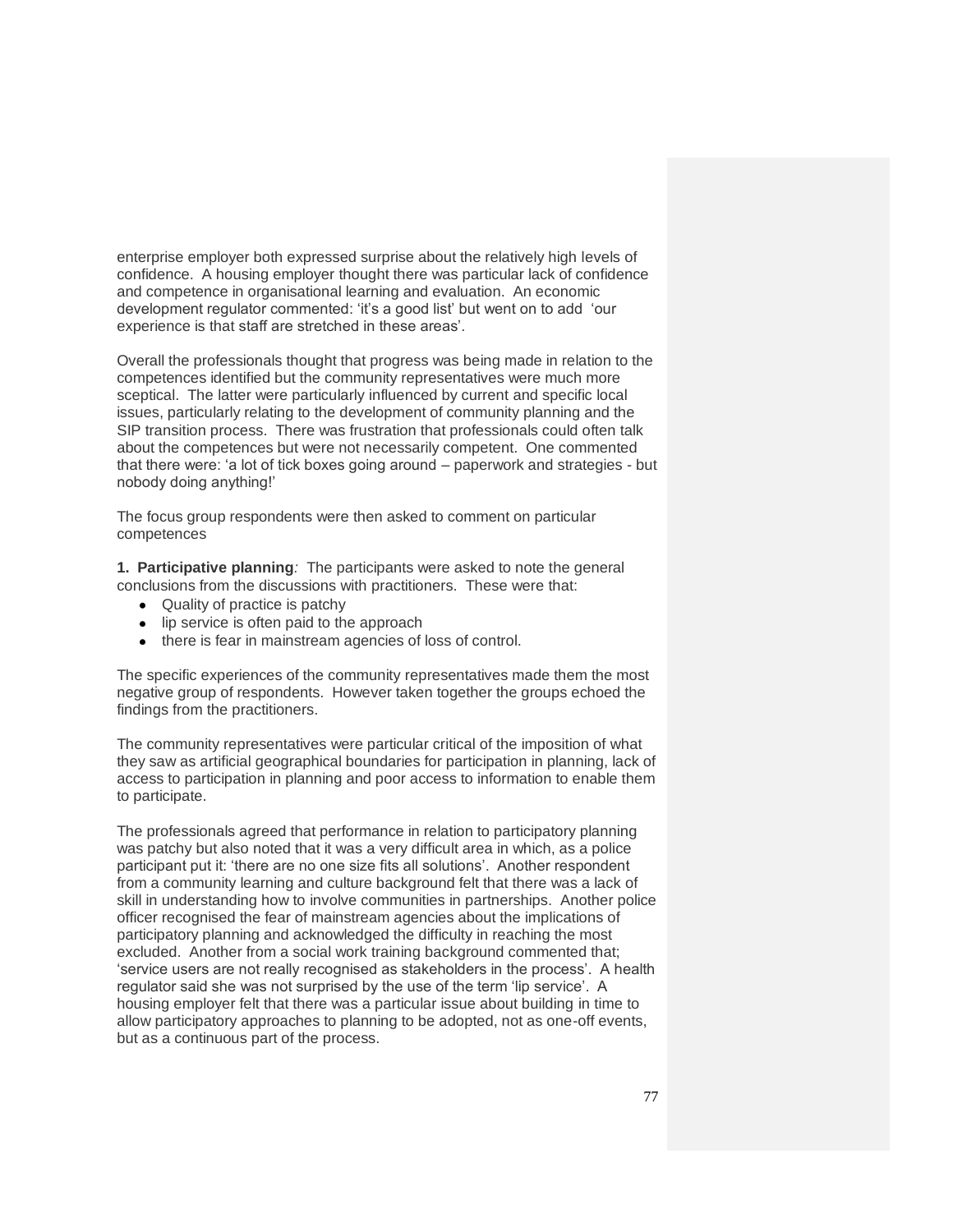**2. Consultation and negotiation***:* Here the key point from the earlier interviews and focus groups were that competences in consulting and negotiating with partners and participants were: were:

- Improving but need to lead to genuine participation
- failing to reach the most excluded
- characterised by poor community representation.

The community representatives were again most critical. Though they were able to identify positive examples there was frustration that professional performance seemed to be falling short of the expectation created by policy. The professionals were more positive, several indicating that consultation and negotiation were competences that were increasingly being demonstrated. However, comments were also made about significant room for improvement. A social work employer for example commented on the need for agencies to "get smarter" and "join up their practice on consultation". A housing employer commented on the need to move beyond "reliance on traditional methods of consultation". A police employer noted the need to rationalise different planning cycles and geographical boundaries.

**3. Partnership approach:**The overall comments on the earlier data on this competence were that practitioners felt that:

- Experience was now substantial but ...
- a silo mentality and agency self interest were dominant
- there was a need to rationalise the number of partnerships.

The participants in the final round of focus groups largely concurred with these views. Typical comments were that partnership was still seen as an "add on"; that there are "too many priorities leading to multiple partnerships that stretch agencies and reduce quality"; that "partnership is more difficult than it appears on the surface", and that there is a need to "enable practical partnership practice at front-line level". Others commented on the degree to which partnerships were seen as inter-professional rather then community involving. Further there was reflection among community representatives and some professionals that partnership was the focus of policy but in practice often not carried through effectively. Among the training providers, particular comment was made that the Scottish Executive itself might need to develop its competences in following through the direction set by its own partnership based policies.

There was concern across the range of participants that progress at the level of community planning partnerships was patchy and this might reflect deficiencies of competence in partnership working.

**4. Managing conflict, diversity and change:** In this context the main points raised in the earlier discussions were that: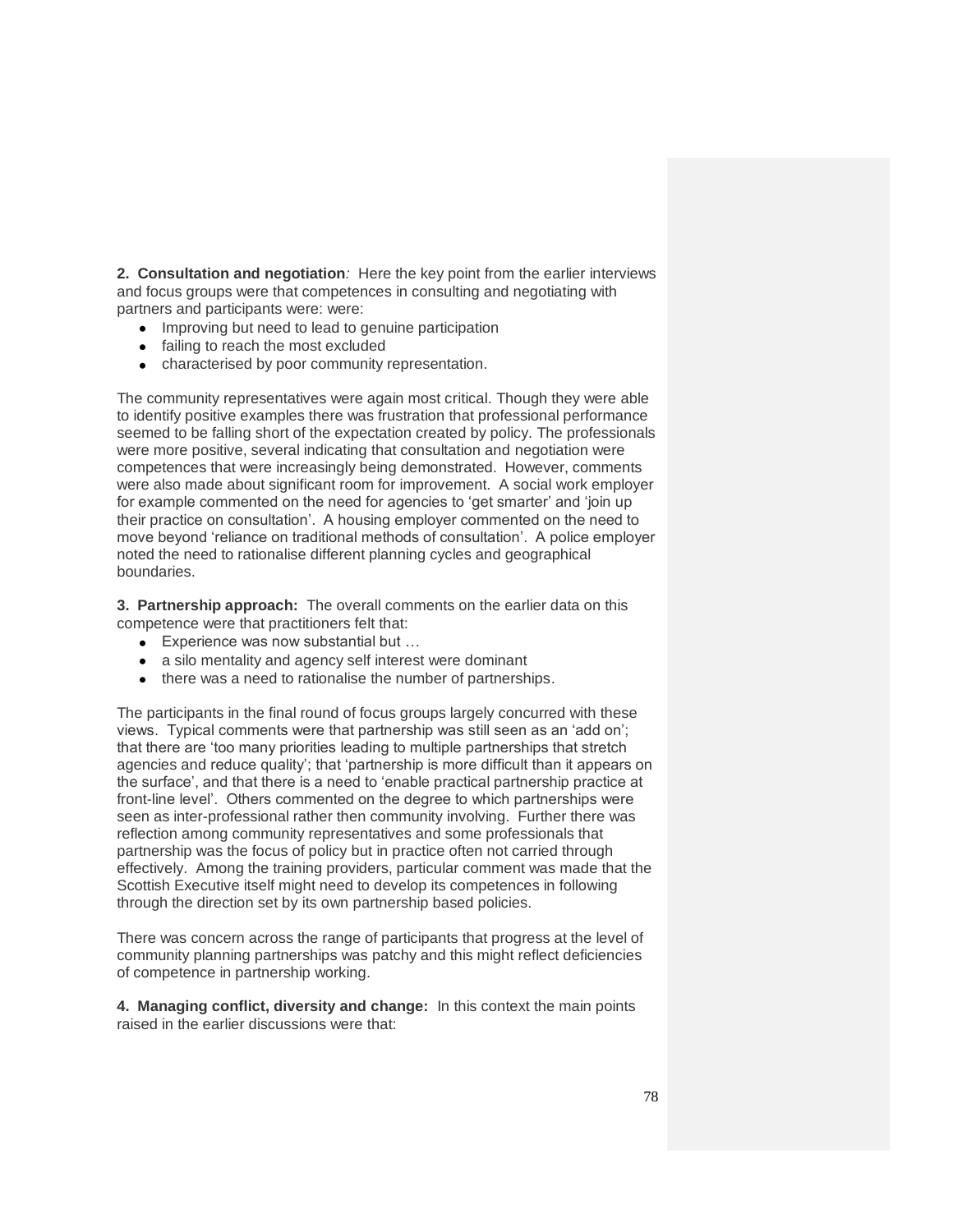- Conflict is endemic between agencies, between communities, and agencies and communities, but is often avoided
- there is need to build trusting relationships
- change tends to generate conflicts that need resolution.

That conflict is inevitable was recognised. As a health regulator commented: "we need to normalise this" and develop ways of dealing with it. An economic development regulator commented similarly that:: "conflict is inevitable but we don"t know how to deal with it". He went on to add: "we also have to ask if conflicts can always be resolved'. A police officer commented that leaving unresolved conflicts to fester is a real danger and also felt that employers were frequently 'risk averse'. Interestingly the source of conflicts was sometimes seen as lying in the "silo" approach to partnership. Rather than maximising use of scarce resources this resulted in competition for them.

The community representatives noted that for them conflicts were sometimes with elected members as much as officers and that there was as much need for them to develop competences, including this one, as there was for others to do so.

**5. Accessing and managing resources***:* The main points from the previous focus groups and interviews were:

- Important given local budgeting and community management policies but a skill gap
- very varied experience across sectors and areas
- lack of influence over mainstream budgets.

The community representatives made few comments on this particular competence but these indicated concern about the limited degree to which communities were able to influence resource allocation particularly from mainstream budgets.

Whilst noting the success of models of community ownership in the housing field, a housing employer referred to a frequent mismatch between community expectations and actual financial resources available. In this regard a police employer referred to community parochialism – not "taking in the bigger picture". He also commented that, though it was a valuable and potentially influential approach, it was difficult to get commitment from agencies to community budgeting because agencies feared loss of control. A health employer felt it was important to look beyond money to other resources. A social work regulator noted that in joint areas of work, for example between health and social work on community care, this was a well-recognised competence operating within agreed procedures.

Overall then the views expressed endorsed the importance of the competence but recognised that it is often a complicated and difficult area of practice.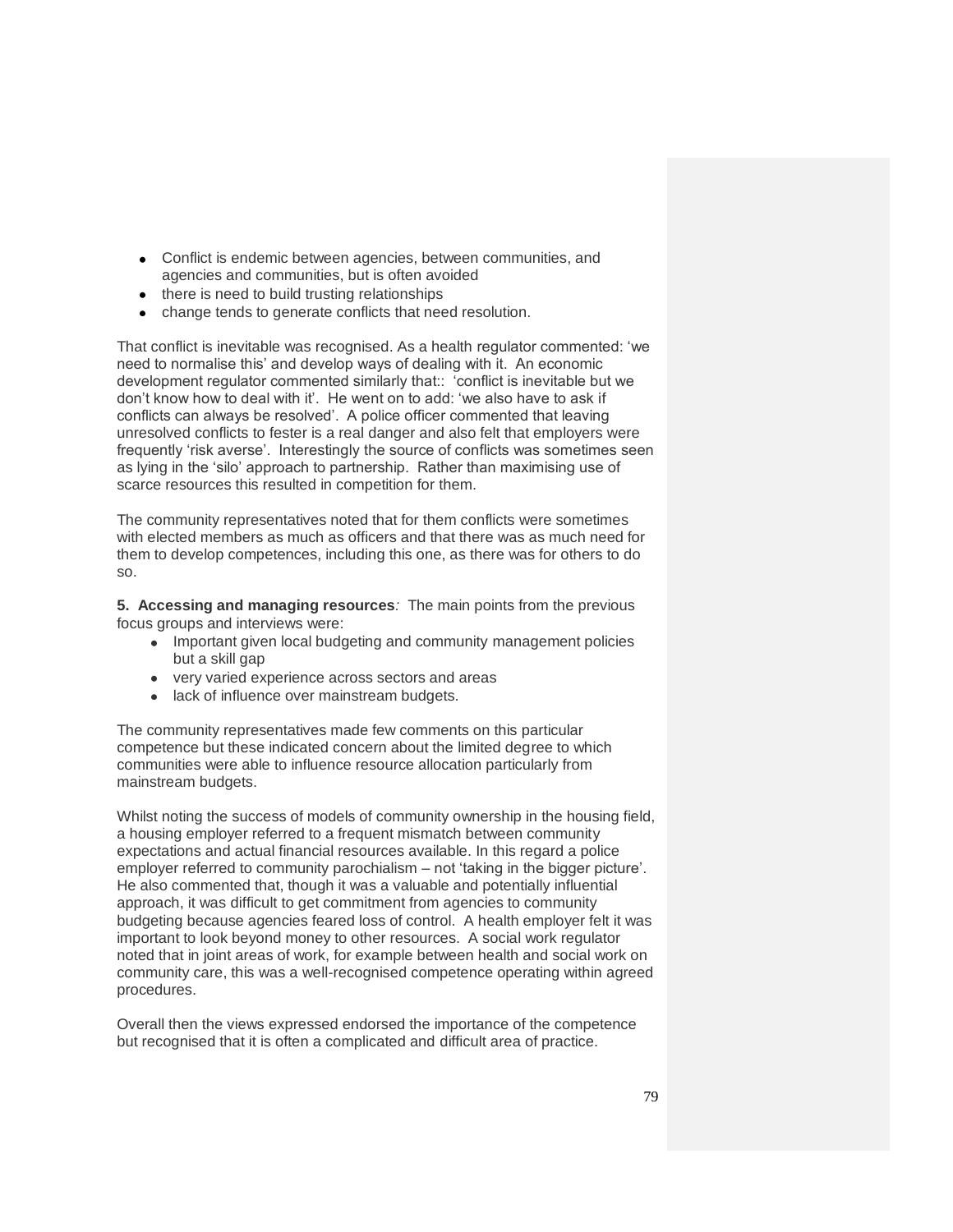- **6. Promote social inclusion:** Key findings here from the practitioners were:
	- Social inclusion values are not necessary influential across professions
	- they are central to community planning
	- there is concern about effectiveness of policies and programmes.

Several professional respondents commented on the need to recognise the scale of the challenge of social inclusion and expressed frustration about what one regulator called the "short-termism" of policy. Another, referring to New Community Schools, expressed frustration about evaluation of impact in unrealistic time-scales. A police officer commented on differences in culture between professions and the need to recognise them, noting that his own profession was "action oriented" and tended to adopt shorter-term perspectives – as he put it "fixing things and doing something".

The importance of this competence was recognised in relation to community planning, which, as noted earlier, was generally seen as the most significant context for the research project.

An arts trainer stressed the importance of inclusiveness in regeneration practice but noted that competence required commitment to the values of inclusion as well as technical capacity. The training providers spent some time exploring the importance of underpinning values and were generally of the view that the competences required prior commitment to the values. Hence in training, value issues relating social inclusion and social justice were given prominence in several fields including: community learning, social work, community health, and community regeneration. They recognised that the underpinning values would not necessarily be diffused through all the professions involved in community regeneration. Among the regulators one suggested that expecting professionals to operate from inclusive values was difficult in a society that in his view was moving in the opposite direction. He recognised that social inclusion had been "politically pushed" but felt that this did not mean that the culture of many professions that were now expected to engage with the issues was oriented towards them. Whereas the training providers identified areas of training in which these values were central, this regulator expressed doubt abut how far the issue were built in to the training of many professions.

A community representative involved in equalities work felt strongly that social inclusion values were not necessarily in evidence in mainstream agency practice, commenting; 'they talk about it but don't do it!' Another involved in community health activity also commented on a gap between policy and practice and said: "policies sit on shelves – they only bring them down when it suits them".

**7. Promote empowering leadership:** The earlier focus groups and interviews highlighted: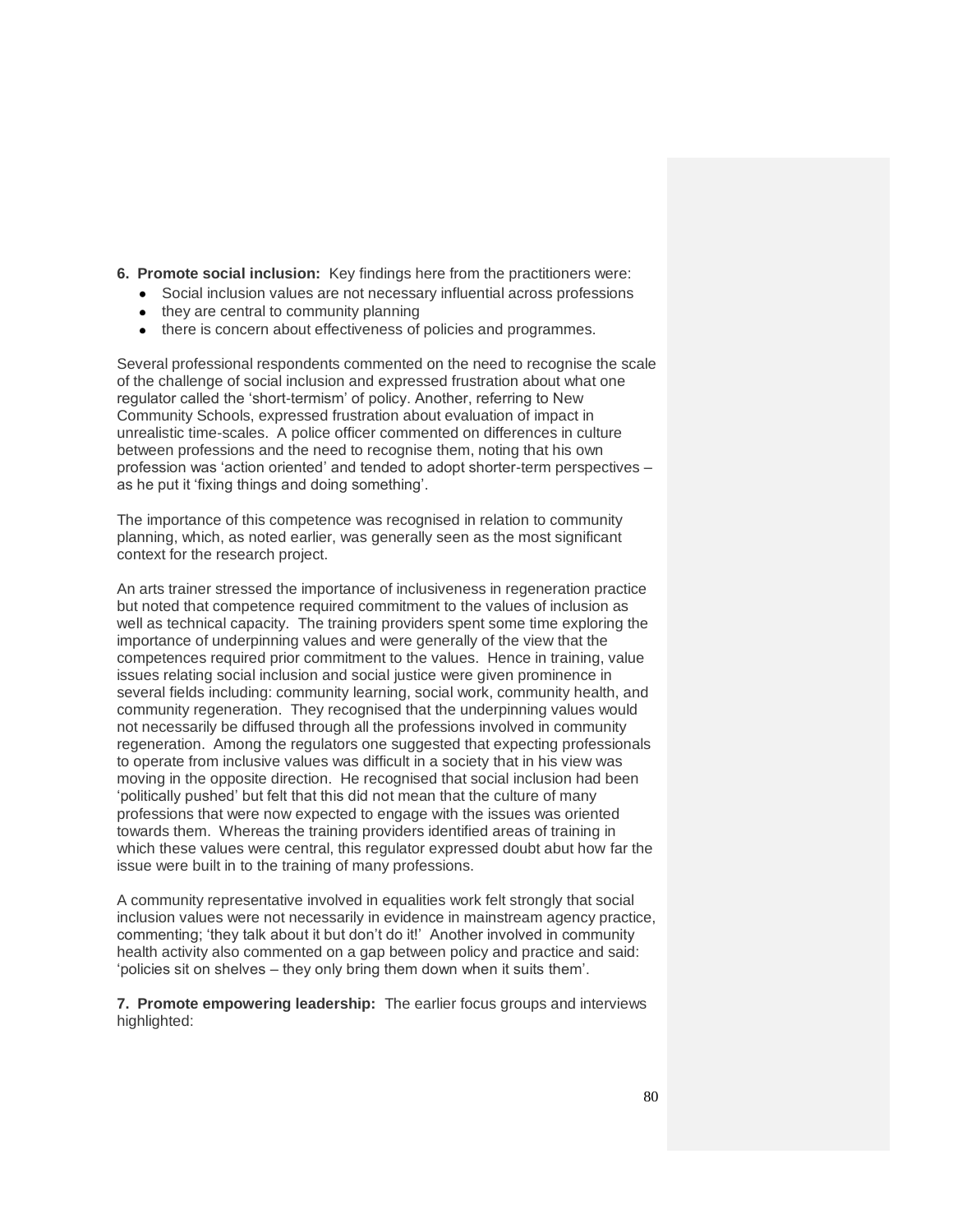- • Emphasis on promoting leadership in communities rather than directly providing it
- concern about how to promote representative/empowering community leadership
- concern about how to provide empowering not authoritarian leadership.

In relation to the issue of direct leadership and the apparent ambivalence about it, it was suggested that this was a particularly difficult area for local authorities because there was a tension between politicians and officers. As an economic development regulator put it; "there is a tension about leadership because it may be seen as by-passing representative democracy'.

It was suggested that leadership involved taking risks but that there had to be risk management and a safety net. As a police employer put it: "Risk management tools are needed to support entrepreneurial behaviour – there is anxiety – will the organisation shoot you if you make a mistake?" The issue was seen as about being risk aware not risk averse. Another employer from an economic development background commented that; "political masters hand down dictates so the scope for risk taking is limited". He felt, before practitioners would take direct leadership roles, that there needed to be a political culture change that gives permission for risk taking and offers support in the event of difficulty.

A training provider from the social work field spoke of the need for leadership from the top in his profession to produce cultural shifts in terms of participatory regeneration. He located his comments in the observation that in his profession power and authority to determine operational priorities were highly centralised and that the mandate for social work had been increasingly narrowed.

A regeneration training provider, noting that the organisational cultural shifts required for joined –up participatory regeneration practice were inevitably slow, nonetheless noted the key influence that could be exerted by powerful players taking a lead. In this context he particularly cited the role of civil servants in the housing field and went on to note the value of support from "political heavyweights' which he felt was more in evidence in England than Scotland. In this case strong political leadership was seen as desirable but for others it was felt to stifle creative leadership in the field.

Overall then the final round of focus groups gave much more emphasis to the importance of direct leadership competence but recognised factors that might inhibit its exercise. On the other hand they gave much less attention to the skills involved in developing community leadership.

**8. Participative organisational learning:** Two key themes were identified from the earlier interviews and focus groups:

Pessimism about commitment to this especially in mainstream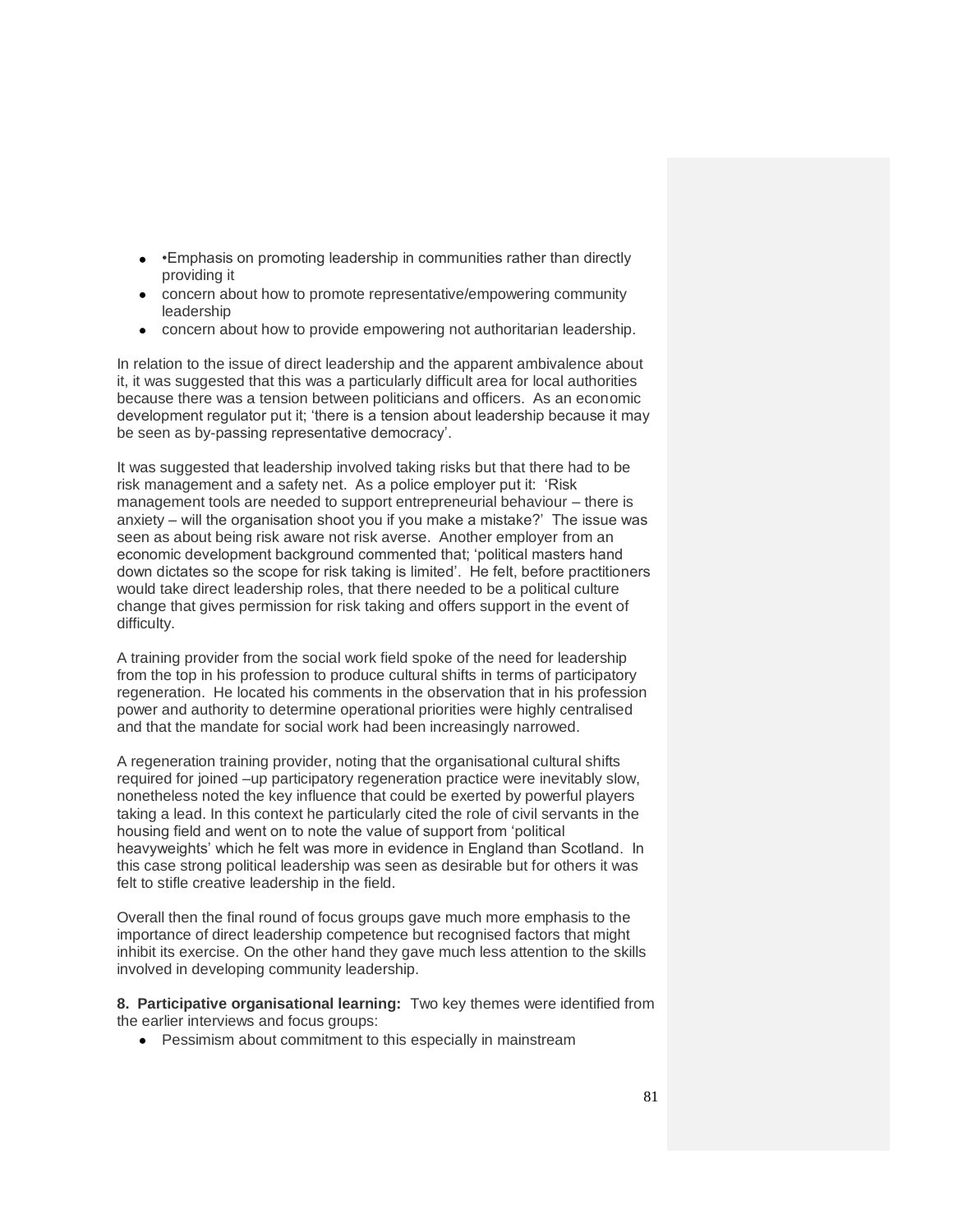• perceived resistance from senior management.

This area of competence did not elicit extensive comment. One regulator felt that the perceived resistance of senior mangers to organisational learning might reflect different needs of managers and practitioners. On the other hand a voluntary sector training provider commented on a tendency to run lots of pilot initiatives where learning experience was gained but not used to influence and change practice. She argued that there needed to be much more "commitment to learning from and sharing the outcomes of such pilots'. Community representatives felt it was an important area and was closely related to the theme of evaluation, however, comments were made about the lack of "follow through" by agencies in relation to examples of effective practice and general agreement that there were big difficulties in mainstreaming the results coming from evaluations. Similarly an economic development employer commented that lessons from evaluation were "not fed well in to the planning of new services" and a health regulator commented: " it is important to use the evidence of evaluation for learning and enhancing practice'. But she went on to add: 'this would be a culture change'.

**9. Participative evaluation:** The main themes from earlier data collection were:

- Recognised in principle but not carried through in practice
- externally determined output performance indicators dominate
- a weak area of practice.

This theme was seen as linked to the previous one. A health employer felt that common weaknesses were the lack of involvement of communities from the start and the (often associated) use of externally determined performance indicators. A health regulator expressed similar concerns. She argued that externally determined output performance indicators were an issue and that more attention did need to be given to qualitative and outcome based participatory evaluation. It was generally agreed among the regulators that this was an important area for development but that skills were growing. They were also agreed that chosen indicators must be relevant and useful to those involved. There was some debate about the utility of quantitative versus qualitative data. There was general agreement as one put it that "qualifying training needs to encourage recognition of the importance of evaluation before people get into work".

A housing employer felt that progress would be made with the emergence of regeneration outcome agreements as part of the SIP transition process to community planning. He felt it was important to have both output and outcome measures and to recognise the need to assess progress against national as well as local criteria.

Community representatives all talked about involved in participatory evaluation and felt that it was an important feature of good practice which some, though not all, agencies were taking seriously. Returning to the learning organisation theme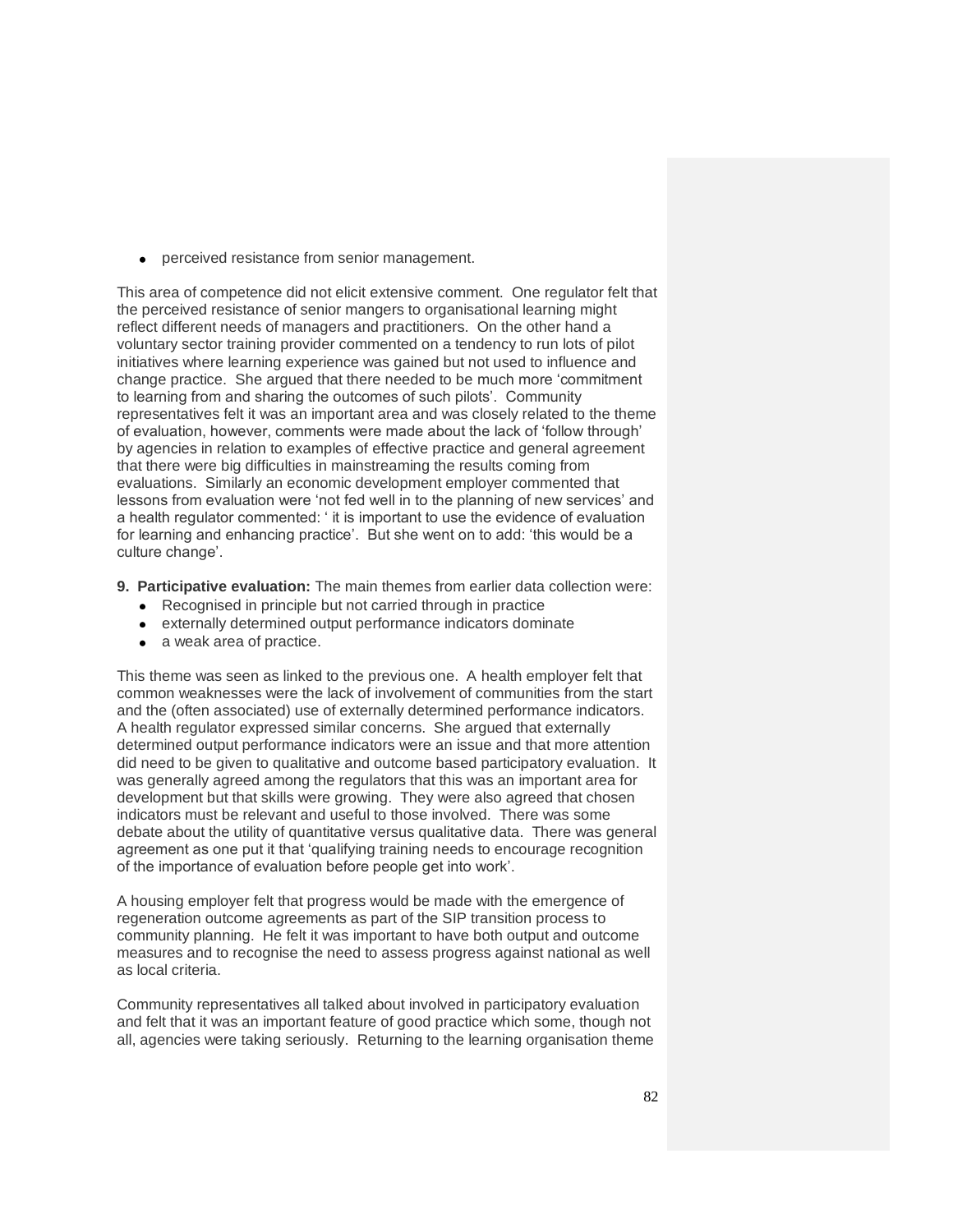they argued that there was a need, as one person put it: "to share good practice much better than we do now".

# **Views on sources of competences and preferred learning methods, priority training needs and knowledge of continuing professional development opportunities (CPD):**

The participants in the final focus groups were asked to comment on the views expressed by the practitioners about the sources of the competences and preferred learning methods, priorities for training and knowledge of CPD that they felt that they could draw on. As a trigger to discussion the following summaries were provided in relation to each area:

# **Sources of competence and preferred learning methods:**

- 1. Generally formal professional qualifying training (including specialist CLD) has not prepared them for their current roles
- 2. Skills acquired from broad based higher education are often transferable e.g. disciplined thinking and capacity to analyse
- 3. Specific skills for community practice are acquired largely through experience
- 4. Personal values about participation/inclusion are a key determinant of commitment to CLD approach and motivation to learn
- 5. Mixed views about the value of a theoretical perspective
- 6. Positive perception of inter-professional training as basis for mutual learning about respective roles
- 7. In-service training frequently valued especially when cross-disciplinary
- 8. Value placed on networking and learning exchange Learning comes from colleagues and communities
- 9. Secondments useful

# **Learning and Training needs identified:**

- 1. Priority needs reflect individual roles and experience…but
- 2. Needs were identified in relation to all Community Practice competences 3. Most common areas identified were:
- - Community participation and engagement aspects of partnership practice including: role clarity, responsibilities
		- and accountability, identifying priorities and measuring performance. (NB implication for inter-professional learning)

# **Knowledge of CPD training**

- 1. Some access for majority of people but frequently limited in scope and generally profession specific
- 2. Best developed in community health
- 3. Some inter-professional developments relating to community planning (especially in Aberdeen) but generally little access to such training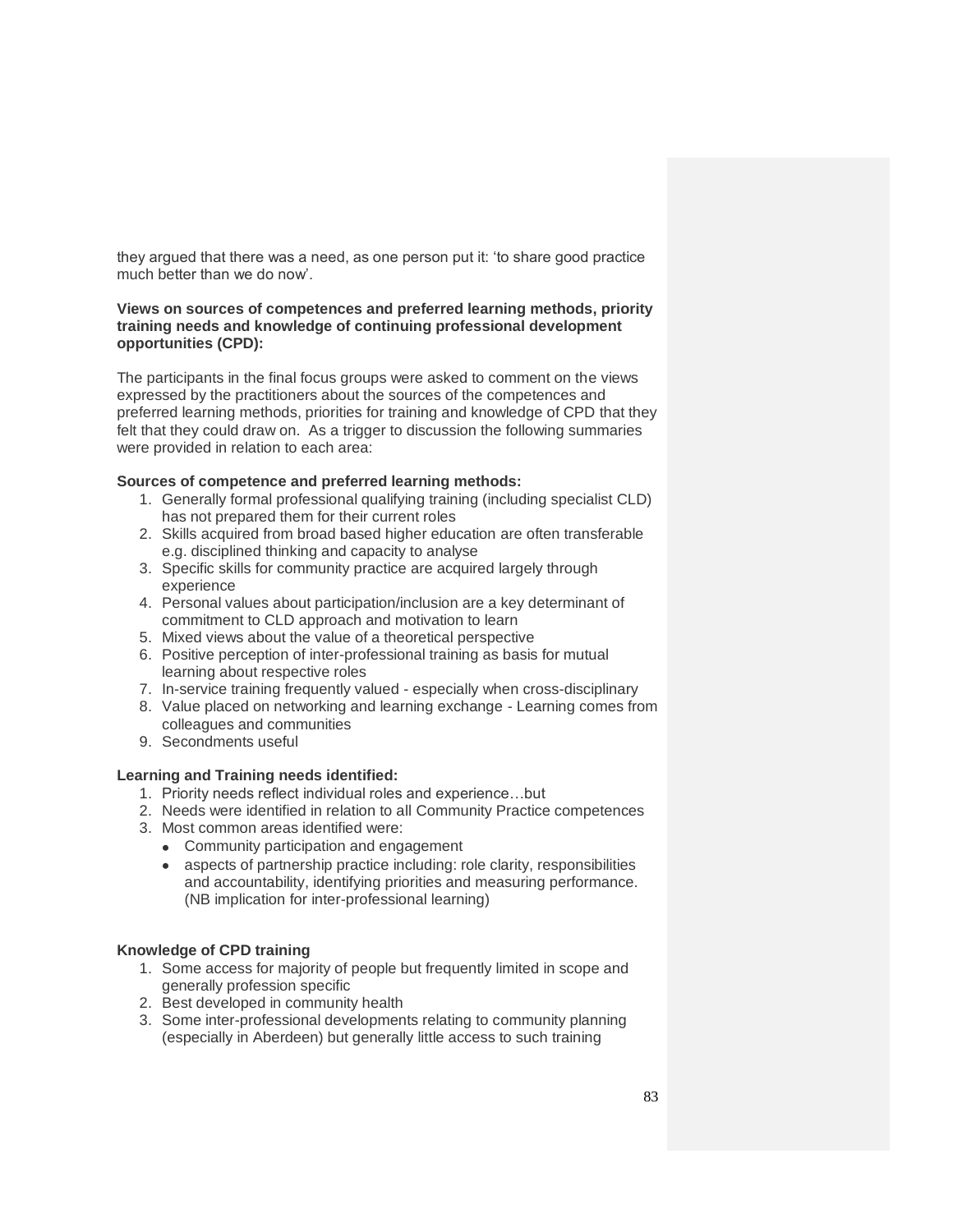4. Most commonly cited inter-professional and community involving experience – Scottish Executive funded Working Together Learning Together programme

Amongst the employers there was general agreement with the comments of the practitioners. In particular reservations were expressed about increasing emphasis on competency based training. The police employer for example shared the view of the importance of broad based higher education and went on to use the term training in "capability" which he saw as relating to capacity to be able to respond to constantly changing conditions. In relation to competency based training he expressed concern about "cheap and cheerful tick box approaches" and "playing to the lowest common denominators". Similarly the health employer feared the competency based approaches have a tendency to "limit people"s development". The importance of a theoretical base for practice was emphasised by the CLD employer. There was general agreement in this group too that professional development in terms of both knowledge and skills comes through experience. In this context the value of secondments was endorsed. A particular value of them was seen as their potential for building partnership relationships. There was general recognition of the importance of inter-professional engagement in learning particular at CPD level where partnerships in training were seen as valuable.

Among the trainers there was similar support for the value of inter-professional learning and illustrations were given of it though these were not widespread. Examples included, the police representative identifying progress on community safety training and the Dundee University representative highlighting interdisciplinary modules at the start of courses for teachers, social workers and CLD workers. Particular note was made of emerging CPD opportunities in relation to community and public health that were crossing disciplinary boundaries. Several participants commented on the difficulty for qualifying training which focused on competence at initial field level but was then held responsible for deficiencies relating to management or strategic planning when people had moved to promoted post. A health trainer reflected a commonly held view when he commented on the need to "recognise individual differences in learning styles and avoid one size fits all approaches'. There was general agreement in this group about the need for diverse and adaptable approaches to training. Perhaps not surprisingly, the comments in this group related primarily to training rather than other forms of learning, though one respondent from a regeneration background noted that there were: "mixed views among professionals about whether they wanted training at all". In thinking about learning needs it was noted that it was important that practitioners were clear about what they needed to know, what they needed to be able to do and what their own and the responsibilities of other professionals with whom they engaged actually were.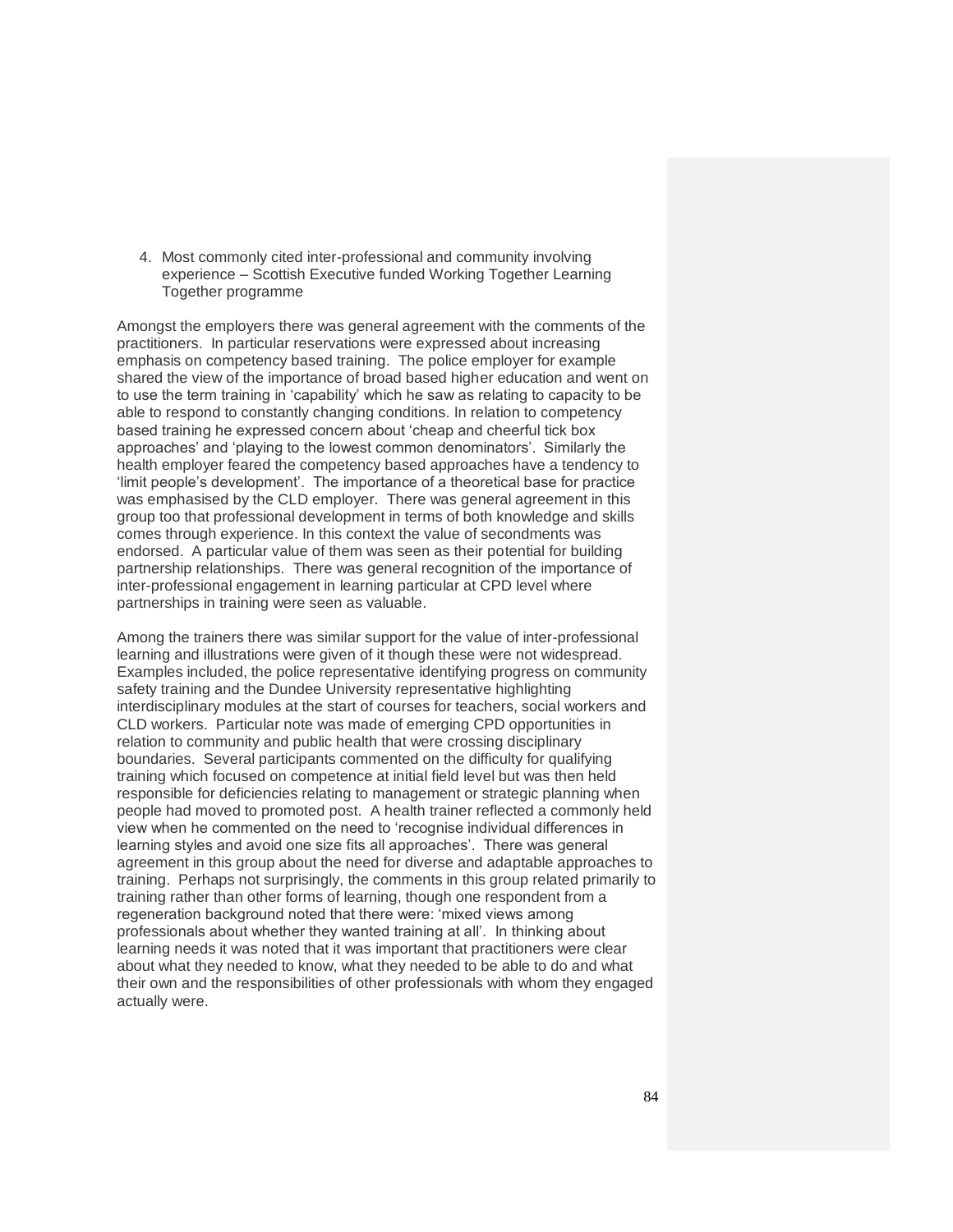Like the other professional groups the regulators also endorsed the value of inter-professional training especially at CPD level. For example, a police representative said it would be "arrogant" not to recognise the need to learn from others and an economic development regulator commented on the "practical value of sharing perspectives' and 'learning to work together'. However the health respondent, echoing a view expressed by the trainers, commented: "if your own professional identity is not secure you can"t work well with others". In this group there was also recognition of the importance of different learning styles and recognition of the need for a range of opportunities for learning. Thus for example the health representative commented on the importance of different learning methods including secondments, shadowing and portfolios. This group was generally more positively disposed to competency based learning than either the employers or the practitioners. In relation to the CeVe community practice competences, the social work regulator commented that they would be "at the leading edge of current developments'. However, he also noted that academic institutions seemed to value academic learning more than competences.

The community representatives did not comment directly on these issues.

#### **Views on accreditation and endorsement:**

The focus groups were asked for their views of the issues of accreditation and endorsement, how far they felt that inter-professional collaboration was possible and how it could be progressed. Again as a trigger to discussion they were given a summary of the comments of the practitioners. This indicated:

- General support for validation of prior learning
- recognition of the value of inter-professional recognition
- that the SCQF framework was seen as a valuable basis for comparing credit rating of professional qualifications
- some positive examples at CPD level notably in health
- competences now required in several professions have common features so the basis for mutual recognition could be there
- the CEVE Community Practice competences were generally regarded as helpful.

But

- That work was needed to address issues of mutual recognition of competences
- there are few examples of inter-professional training at qualifying levels
- recognition that community planning and regeneration policy is placing new demands on CLD.

Whilst in relation to specialist professional roles specific recognition of competence was necessary there was agreed to be considerable scope for recognition of common features of practice across professions. Recognition of the transferable elements of qualifications was seen as necessary. One employer said there was a need for a "sieve through which to compare common elements'. In this context it was generally agreed that matching in different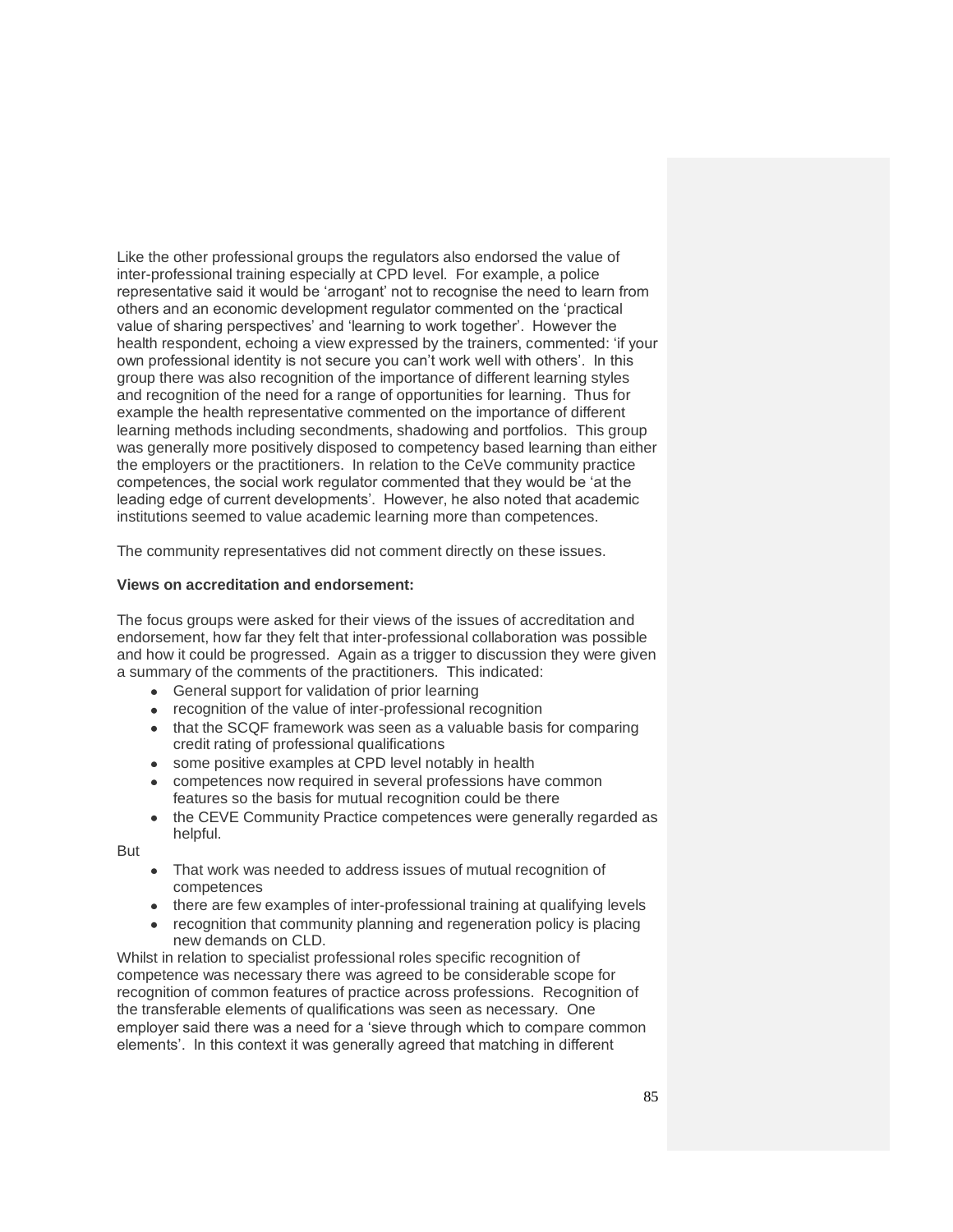professional qualifications through the SCOTCAT/SCQF approach was helpful. However, though the SCQF framework allows professions to understand each other's qualifications as yet it does not deal with common recognition<sup>10</sup>. It is noteworthy that the examples cited of collaboration on recognition all related generally to collaboration between different elements of the same sector, for instance between the Nursing and Midwifery Council and Skills for Health<sup>11</sup>. The SCVO training respondent specifically noted that the issue of common recognition was raised in relation to the SCOTCAT rated Glasgow Caledonian University Voluntary Sector Management Certificate.

Several respondents commented that developing collaborative inter-professional training would be inhibited if systems were not further developed to enable this to happen. Several comments were also made about the need for the Scottish Executive to do more, to model through its own practice, the potential of intersectoral working especially in the context of community planning.

A health employer noted that there were already aspects of health work in which qualifications from other sectors were recognised but noted that there were significant differences in the tightness of the boundaries of professions and their associations. The social care regulator noted that the Scottish Social Service Council already recognises qualifications from other disciplines, for example nursing in the context of residential care. It is also accepted that registration may remain with another professional body than the SSSC.

Only one example of inter-professional training at qualifying level was given. This was at Dundee University where social workers, teachers and CLD workers share some modules in their first year. However the respondent noted that this was a product of recognition of common values and interests but that: "where that sits with the professional bodies is a matter for them to address'.

All the professional groups endorsed the importance of recognition of prior learning.

One further concern that was raised by regulators related to a tension in Scotland between devolved training responsibilities and the role of UK wide Sector Skills Councils.

Community representatives did not comment extensively about accreditation though they commented that recognition of professional competence was

l

 $10$  Exploration of SCQF website only indicates examples of people being able to use SCOTCAT credit points within the same professional area or discipline e.g. an HND in engineering giving credit rating for a degree in the same area. The comparison is between levels of demand in different forms of training relating to the same broad subject discipline. The site talks about "related qualifications". There is no indication of transferable recognition of common competences across disciplines.)

<sup>&</sup>lt;sup>11</sup> Skills for Health was established 2002 by the 4 UK health departments, the independent health sector, voluntary sector and staff organizations to create a new independent organization to develop the skills of the workforce of the health sector.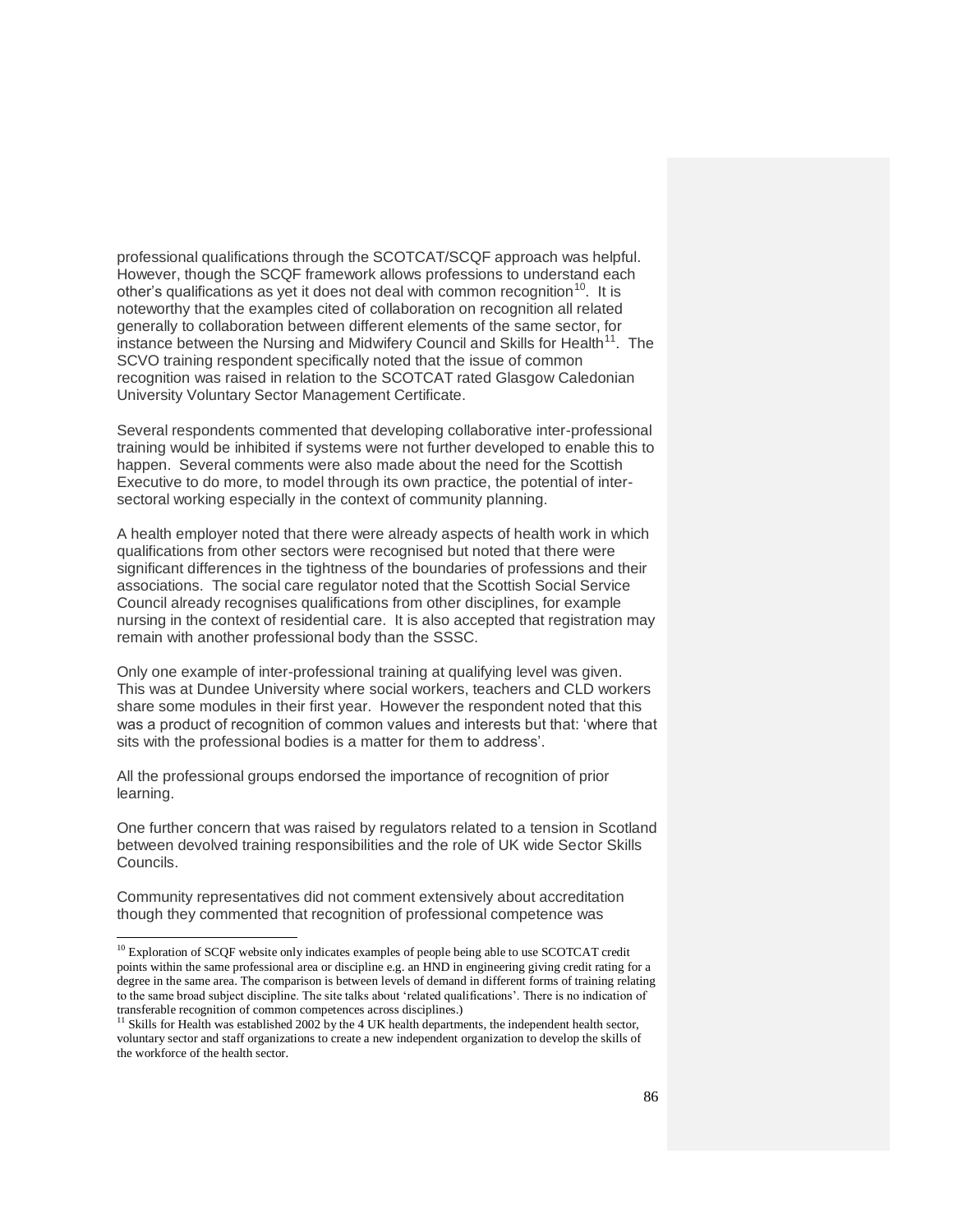important and were keen to see opportunities for them to access training that would accredit their competences.

#### **Views on the needs of CLD staff**

It was noted that the practitioners, including those from a CLD training background, had questioned whether, in terms of learning and development needs in the context of community regeneration, CLD staff should be regarded differently from other professions. In the final focus groups we therefore asked, in the context of community regeneration and community planning, should we treat CLD staff any differently from other professions?

It was generally felt that there was a specialist role for CLD staff focusing on supporting community engagement but to play this role it was necessary to have a clear understanding of the wider issues of partnership working and policy development. Most CLD staff had not been trained for working in this context and whilst they had specialist skills to bring they were not seen as properly prepared for the complexities of the changing context of their practice. As one employer put it: "to play the specialist role in the field we need to keep them up to speed'. Another said they are: 'not yet responding to the changing role of cross cutting support for inter-professional groupings".

### **Views on involving communities in training and in assessment of professional competence**

The respondents were asked: Can and should training include community representatives as well as professional staff, and can and should community representatives play a role in assessment of professional competence?

In relation to the first question the community representative unanimously felt that they should be involved. However, whilst several professional respondents saw a role for this it was seen as challenging and only appropriate for some purposes. One employer. For example commented that the Working Together Learning Together Training, which adopted this approach, had been limited by the fact that it had to appeal to the common denominators between the participants. Among the professionals the trainers were most positive about this. In giving attention to the potential for community leaders to enter professional practice through training they generally felt that it was important to create a ladder of opportunities and to be as open as possible about who could participate. They noted that the potential of community participants was often underestimated. As one put it: "there is a need to break down barriers – people get opportunities that they don"t expect and they blossom!" Among this group the value of bringing people though to professional roles from disadvantaged communities was given considerable importance.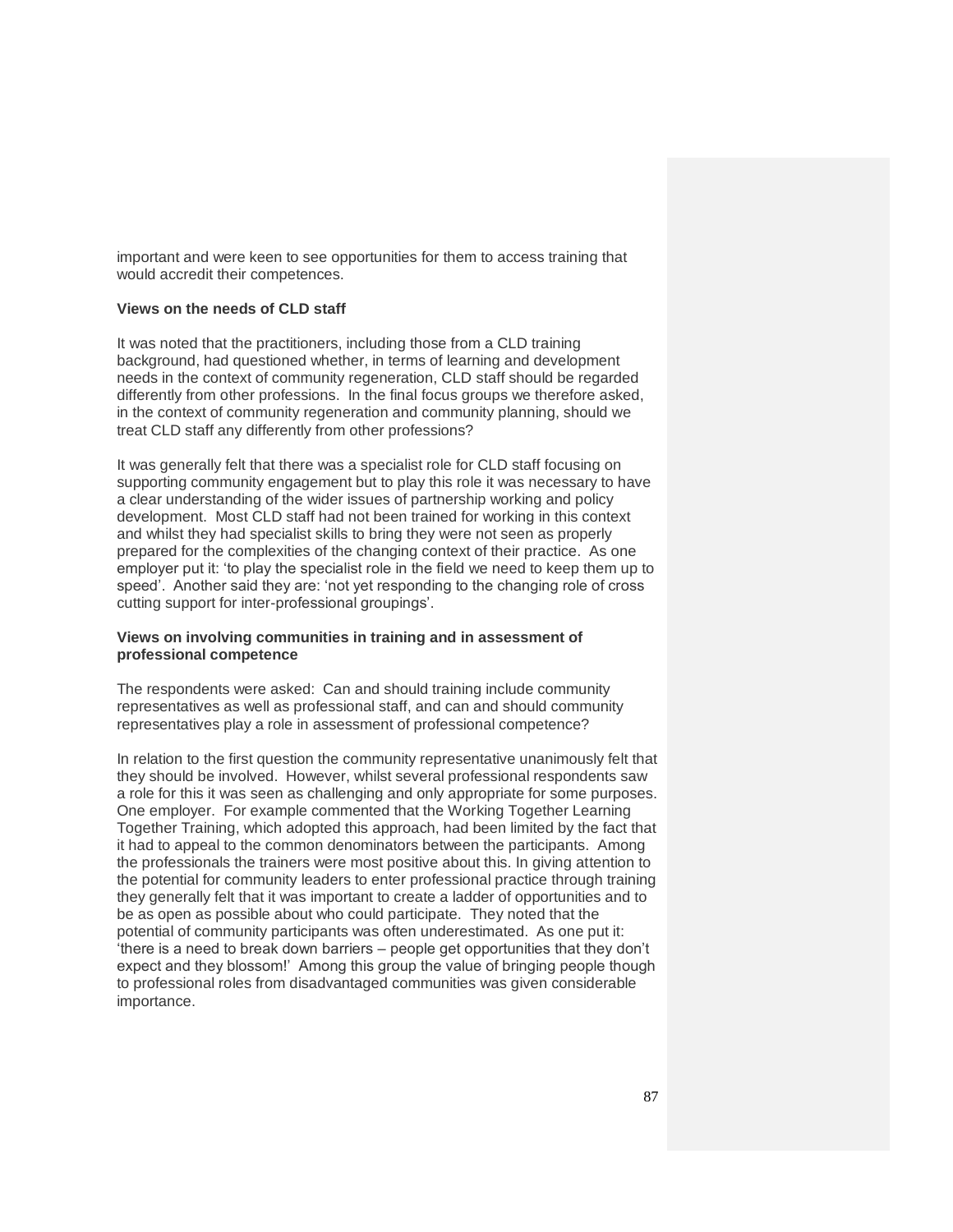Though it was not extensively discussed, involving communities in assessing professionals was also seen as a controversial area. As one employer put it: "it raises huge issues'. However the community representatives thought it was extremely important for them to have a role and cited several illustrations of where it was already happening, for example, through involvement in appointment committees and participatory evaluation. T hey noted that community representatives in voluntary projects or housing associations were frequently employers who needed to be able to make such assessments. Examples were not given of any direct involvement in assessment of performance in training programmes but the case for so doing was illustrated by the roles that some community representatives already play in regeneration agencies.

### **Views on a Scottish Training and Learning Strategy:**

Finally the participants in the final focus groups were asked: is there a need for a Scottish training and learning strategy for community regeneration and community engagement in community planning? If so who should be responsible for it?

There was considerable support for the idea of a strategy. An enterprise company representative commented particularly on the need for an equivalent to the English "Learning Curve" document and was impressed by the driving role of the DTI in England. A regeneration trainer felt that there had been prominent and heavyweight political support for this that had been absent in Scotland. The employers also generally supported the idea of a strategy. As one put it: "it should inform the different sectors and support joint approaches and joint resourcing'. The regulatory body representatives strongly supported the need for a strategy and suggested that Communities Scotland might be the lead body that should develop this. However one also noted that regeneration has "fuzzy boundaries' and that it would be necessary to be clear to what the strategy related.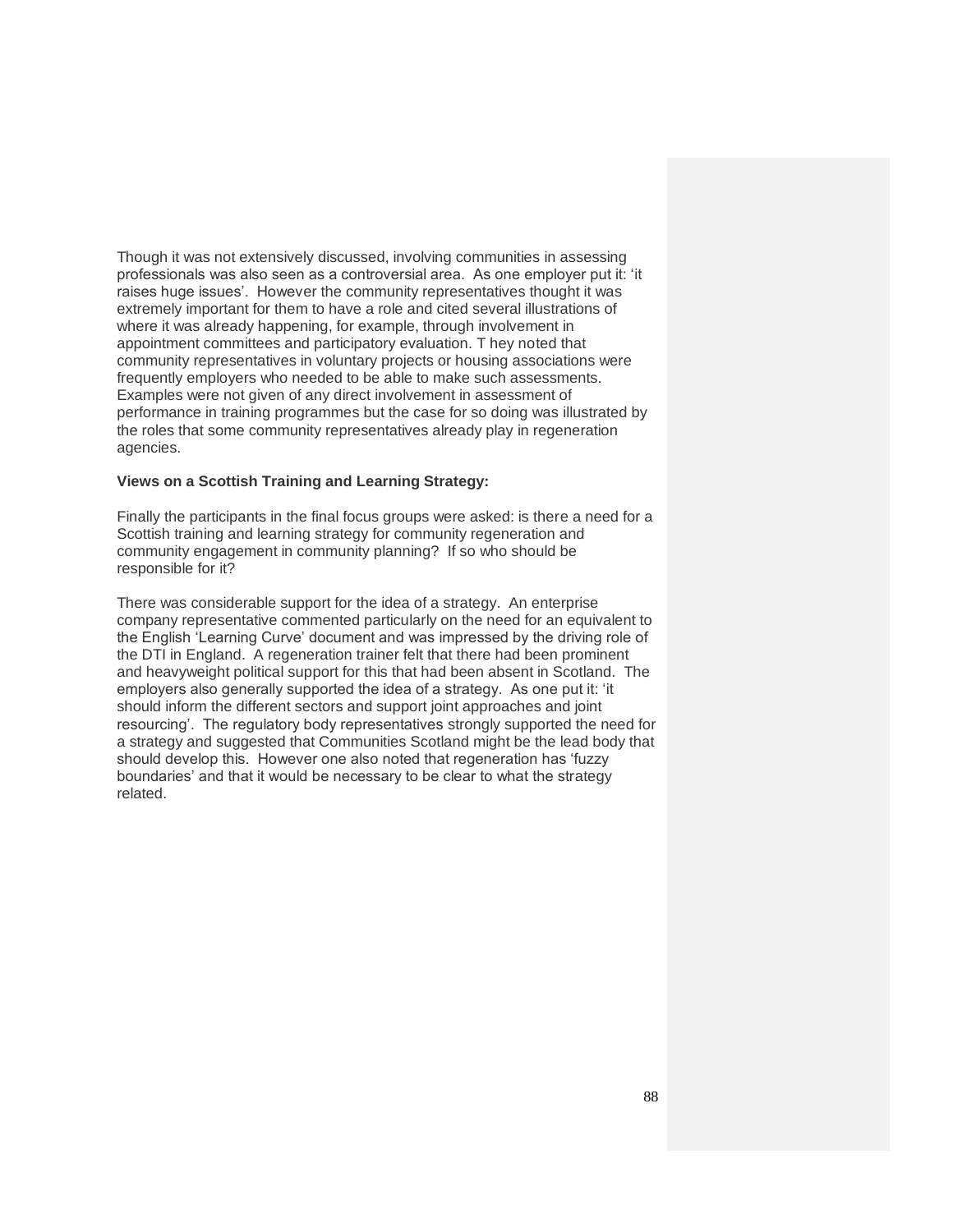# **7. Conclusions**

# **1. Importance of the research topic**

From all perspectives there is agreement that the topic of the research is important. It is felt that there is a need to address how to enhance the skills, knowledge and collaborative practice of the wider range of professionals, whether from health, housing, social care, planning, arts and culture or other disciplines, who are now required to develop engagement with communities in the context of regeneration and community planning. Though not all the respondents are yet involved in community planning and their engagement with it will differ according to their roles, almost all of them saw this as a key context for the study.

However the response to the research needs to recognise that there may be significant differences between individuals as to how far their roles require the application of CLD skills and which of these would be most prominent. It is important to be clear that generalisations about the needs of particular professions may be unhelpful. What is important is the specific role that the particular professional is playing. Professionals from the same disciplines, even when working in the same area, may require different clusters of primary competences. Hence it is not one but a series of learning agendas that need to be developed with a view to responding to the individuality of the roles associated with particular posts and community needs.

#### **2. Relevance of the definition of CLD**

Given that the focus of the study was on learning needs in relation to the application of CLD skills in the context of regeneration, all of the participants were invited to comment in the relevance of the definition of CLD that was provided in the Scottish Executive Working Draft Guidance "Working and Learning Together to Build Stronger Communities" that was current at the time of the study. This stated that CLD is: "informal learning and social development work with individuals, groups in their communities. The aim of this work is to strengthen communities by improving people's knowledge, skills and confidence, organisational ability and resources".

Though this definition was felt to be very relevant to many, it was generally seen as too narrow. Two thirds of the interviewees and practitioner focus group participants rated the definition important or very important. This is a clear indication that these CLD roles are a feature of the work of many professions. However it does not necessarily indicate that this is their primary role. In discussion of the competences that they regarded as important a wider range of activities is described, whereas the focus of the definition is particularly on personal development and community capacity building. It was generally agreed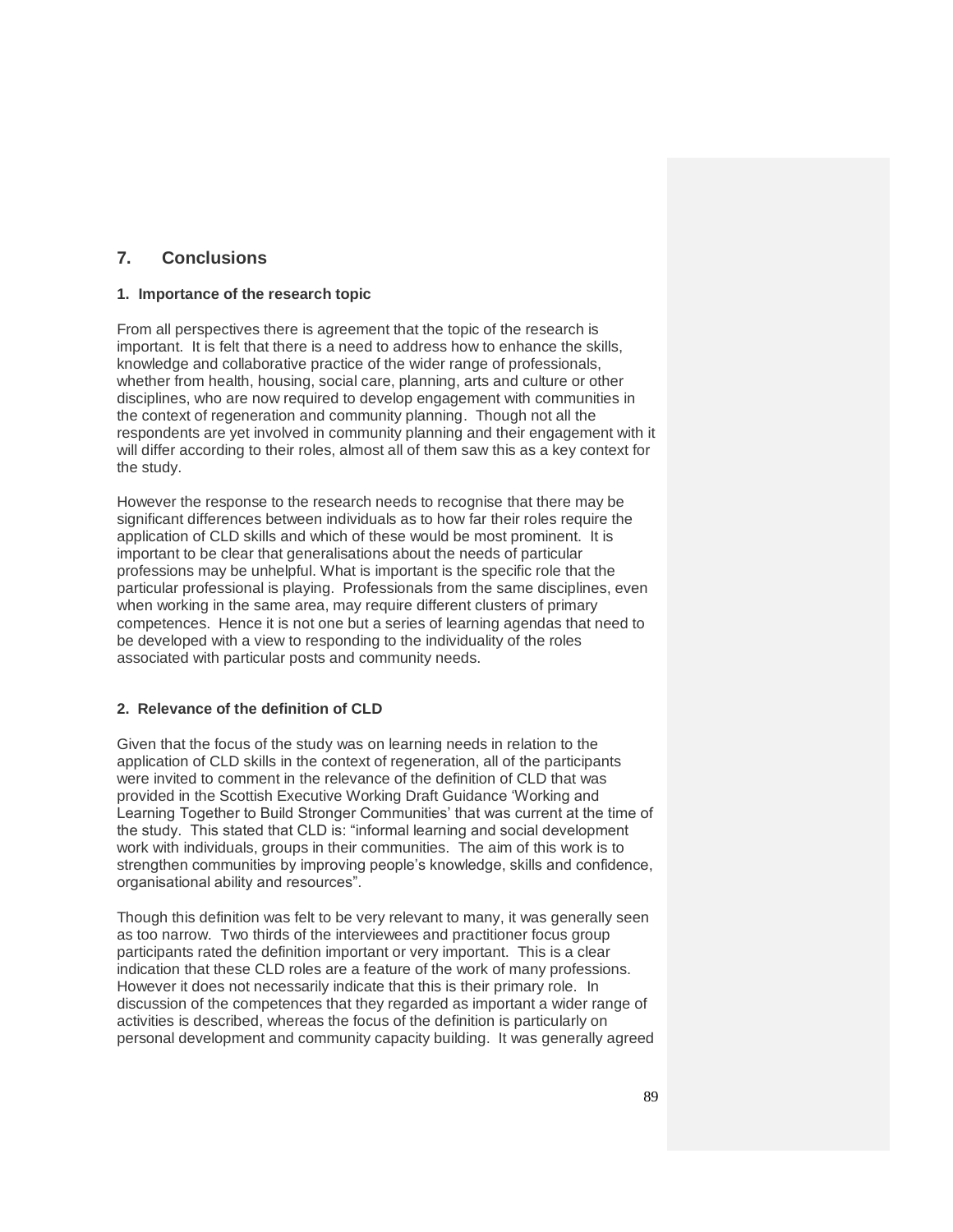that the latter were essential tasks for effective community regeneration but concern was frequently expressed that the definition related to a specialist set off tasks that was not the sole or primary responsibility of many of the respondents. The majority were directly involved in these tasks but for others their community engagement role followed and was dependent on good capacity building work having been done, but it was not their responsibility to do it. What the latter required were skills in community engagement and participatory policy development and implementation, working with service users and community interests. These were seen as CLD skills but the definition seemed to focus more on upstream tasks of supporting individuals and communities to build knowledge, skills and confidence for involvement, rather than downstream tasks of actually working with them. Both are seen as necessary.

It is reasonable to conclude that the definition in the draft guidance<sup>12</sup> has a specialist focus. However it is not reasonable to conclude that this is the peculiar province of a particular group of professionals in a specialist discipline. There are two reasons for this. Firstly, the majority of the respondents, including representatives of all the professions involved, saw these skills as important for them in their role. Secondly, even those who did not see the definition as a description of their role recognised that it had importance for others across a range of professions. In addition the latter all described involvement in activities that arise from the applications of a CLD approach to policy development and implementation even if their role was to respond to, rather then build community capacity.

In terms of addressing learning needs for CLD it is therefore essential to recognise that these cross professional boundaries. However, it is also important to note that many respondents expressed confidence in their skills though their training had not been in the specialist discipline of CLD.

As a post-script to this section it is also worth commenting that the discussion facilitated by the research suggests that there are different traditions and different usages of language by different professions that are engaged in CLD activity. In particular the strength of involvement in this approach that has developed in the health sector has been in evidence. Since the "Working and Learning Together"

 $\overline{a}$ 

 $12$  Since the field work stage of the study but prior to submission of the completed report the definition has been revised by the Scottish Executive in the final version of its "Working and learning together to build stronger communities" - Guidance for Community Learning and Development (2004). In the executive summary to the document CLD is defined in the following manner: "Community learning and development describes a way of working with and supporting communities. We see community learning and development as central to "social capital" - a way of working with communities to increase the skills, confidence, networks and resources they need to tackle problems and grasp opportunities". Later in paragraph 10 a slightly different definition is presented: "Community learning and development is learning and social development work with individuals and groups in their communities using a range of formal and informal methods. A common defining feature is that programmes and activities are developed in dialogue with communities and participants'. Though it was not possible to test reaction to these definitions their closeness to the version in the draft guidance suggests that the emphasis is still likely to be seen as on the up-stream aspects of CLD.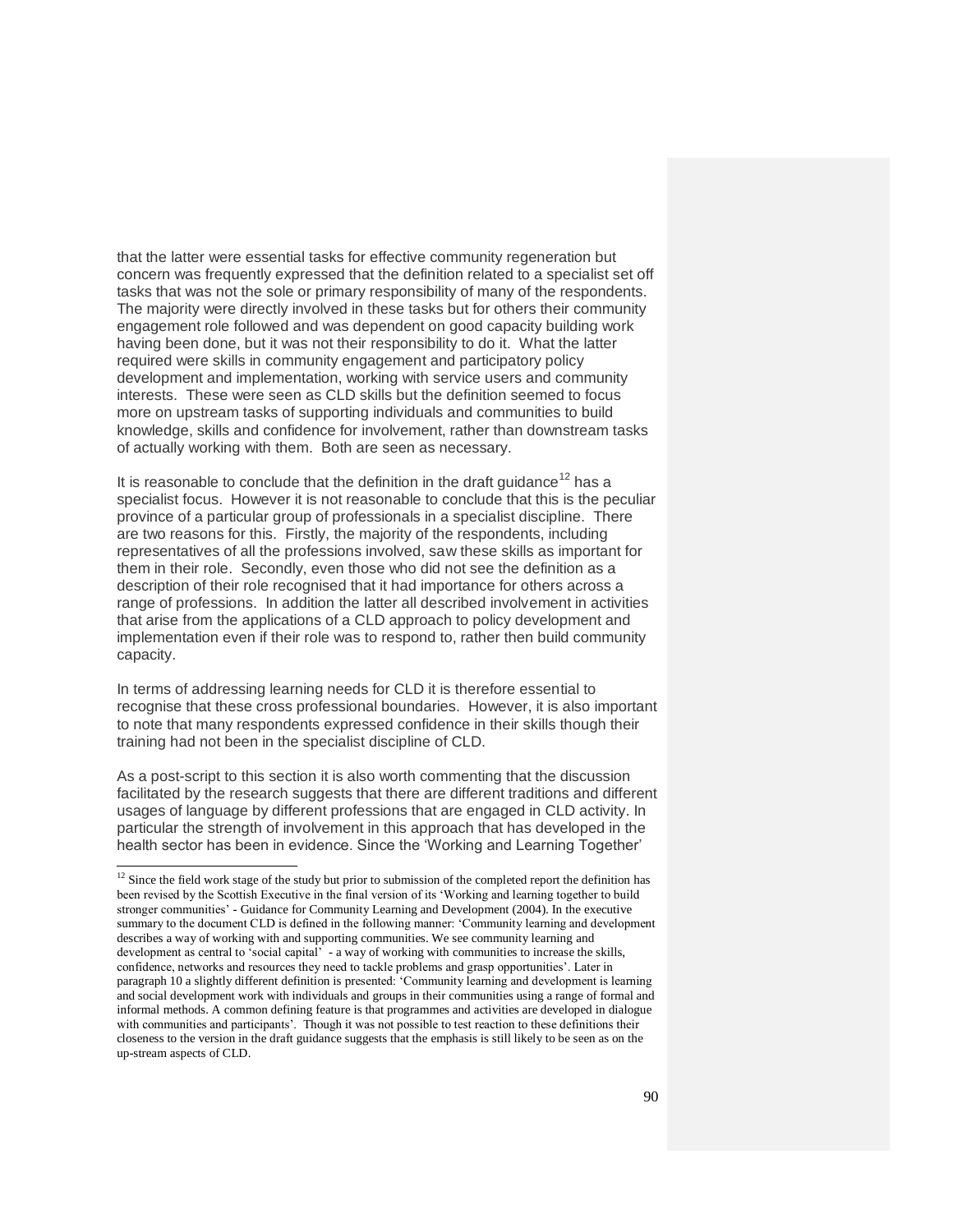guidance was influenced largely from community education history and perspectives, it will be particularly important to ensure that future development takes account of other routes into CLD and their associated use of language and differences of approach.

#### **Skills and competences**

In the initial round of interviews we tested out the relevance of two descriptions of core skills or competences for CLD. The first was drawn from the LEAP (Learning Evaluation and Planning Framework (1999) the second from the CeVe competences for Community Practice (1997). The former represents a narrower focus that relates closely to the boundaries of the definition of CLD in the Scottish Executive Guidance whilst the latter relates to broader professional practice that involves engagement with communities.

The interviewees generally saw the LEAP skill set as relevant to and important for their role. In addition they expressed confidence in their own performance of the skills. However the broader CeVe competency list captured the breadth of their working relationship with communities more fully. This reinforces the need to recognise that many professions are engaged in the personal development and capacity building tasks of CLD but that their involvement with communities is of a wider nature. It was in the light of this that the decision was taken by the research team to concentrate on exploration of the CeVe competences in the focus groups.

The competences were generally seen as having relevance from all points of view as a basis for defining a learning agenda and assessing current levels of relevant skills. The spread of positive responses to the competences indicates that they should be taken as a set that represents interdependent activities that build up to a whole that is greater than the sum of its parts.

Across the competences the focus groups revealed higher scoring of the importance of the competences than confidence in using them. However levels of expressed confidence did not indicate a sense of major incapacity in any area. Whilst it is reasonable to suggest that development of learning opportunities to build confidence is desirable, for these workers it would not be required as a response to a crisis but as a means of promoting improvement.

Though this is quite a positive conclusion, it is important to be clear that this relates to the needs of workers, like those involved in the study, who are already directly active in community regeneration. It is essential to recognise that they frequently remarked on their relative lack of confidence about the capacity of their professional colleagues, who were not yet involved in regeneration or community planning, to apply these competences. This is particularly worthy of note as the implementation of community planning extends the range and frequency with which various professions will need to work more directly with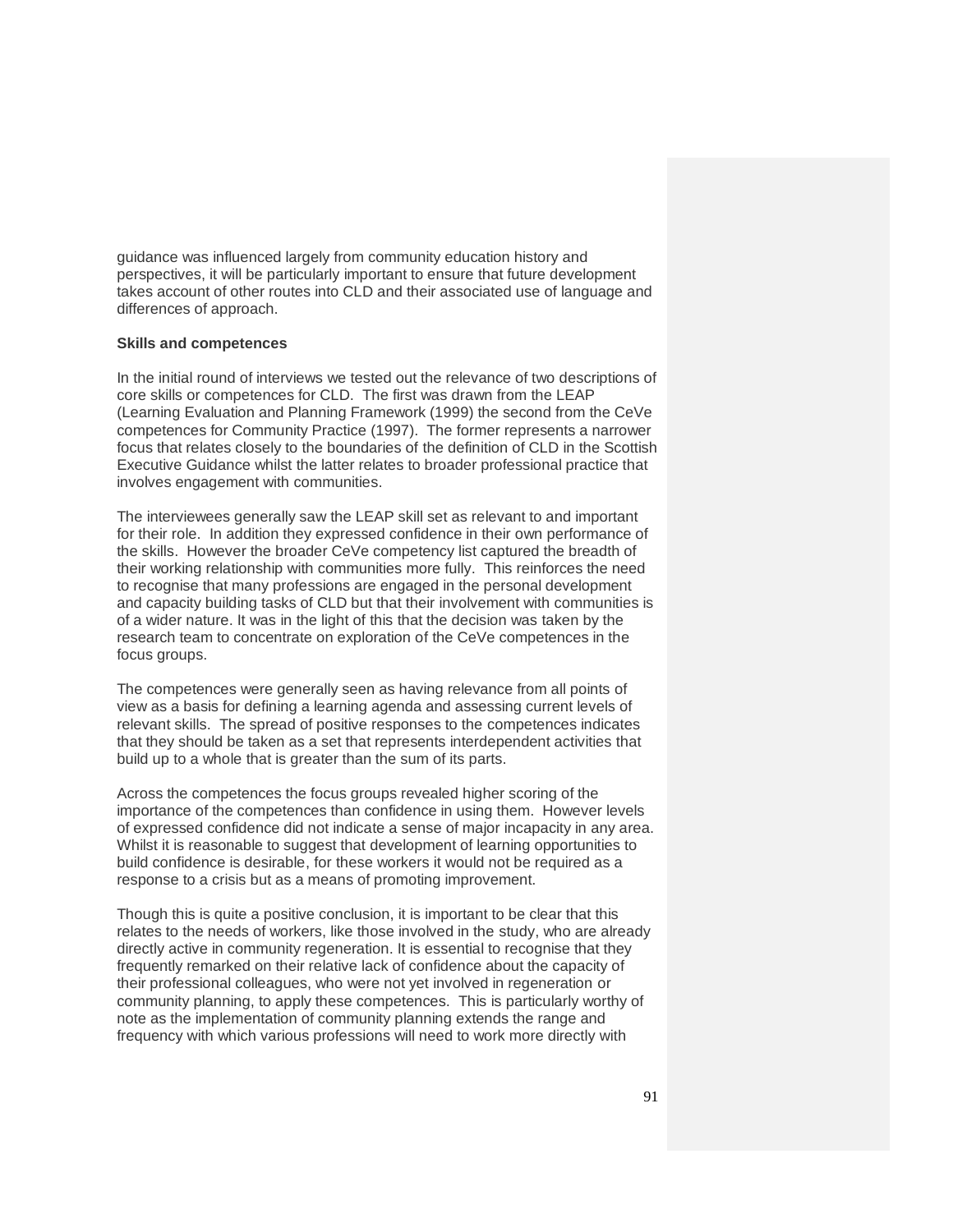communities. The priorities that may need to be tackled in developing a learning agenda for community regeneration are more fully revealed by the comments in relation to specific competences.

# **1. To undertake participative planning**

Both sets of focus groups were agreed that there were issues relating to patchy performance in this area. They felt that there was a danger that it could be discredited by "lip service" rather than genuine commitment to involving community representatives. There was also a feeling that participatory approaches to planning were not built into the culture of mainstream agencies and that there were anxieties about loss of control. All of this indicates the importance of addressing how to develop competence in this area not just at individual but equally at organisational and inter-organisational levels.

# **2. To consult and negotiate with partners and participants**

Again both sets of focus groups were broadly agreed that whilst there was evidence of good practice there was nonetheless room for improvement. Again the learning agenda was as much organisational and interorganisational as individual. In particular there was concern about use of appropriate and stimulating methods and "joined-up" practice between agencies.

# **3. To foster a partnership approach committed to inter-agency and inter-professional practice**

Though partnership practice was an area in which practitioners generally expressed confidence, it was also an area that was identified by them as needing particular attention. Their concerns about the difficulties in practice, despite the growing level of experience of partnerships, were shared with the other stakeholders. Partnership practice like the previous areas requires skilled individuals and organisational competence. Both need to be central to any learning agenda.

# **4. To manage conflict diversity and change**

Again the views of both sets of focus groups are largely consistent. The comments of the participants reflect an acknowledgement of the normality of conflict as a part of community regeneration that frequently addresses the needs of diverse communities and, through its emphasis on change, inevitably presents challenges to different parties. There is a recognition that there are risks involved in community learning and development approaches and in partnership working but, as these are necessary and inevitable, skills in handling them are very important.

# **5. To develop and implement participative approaches to accessing and managing resources and to assist others to do so**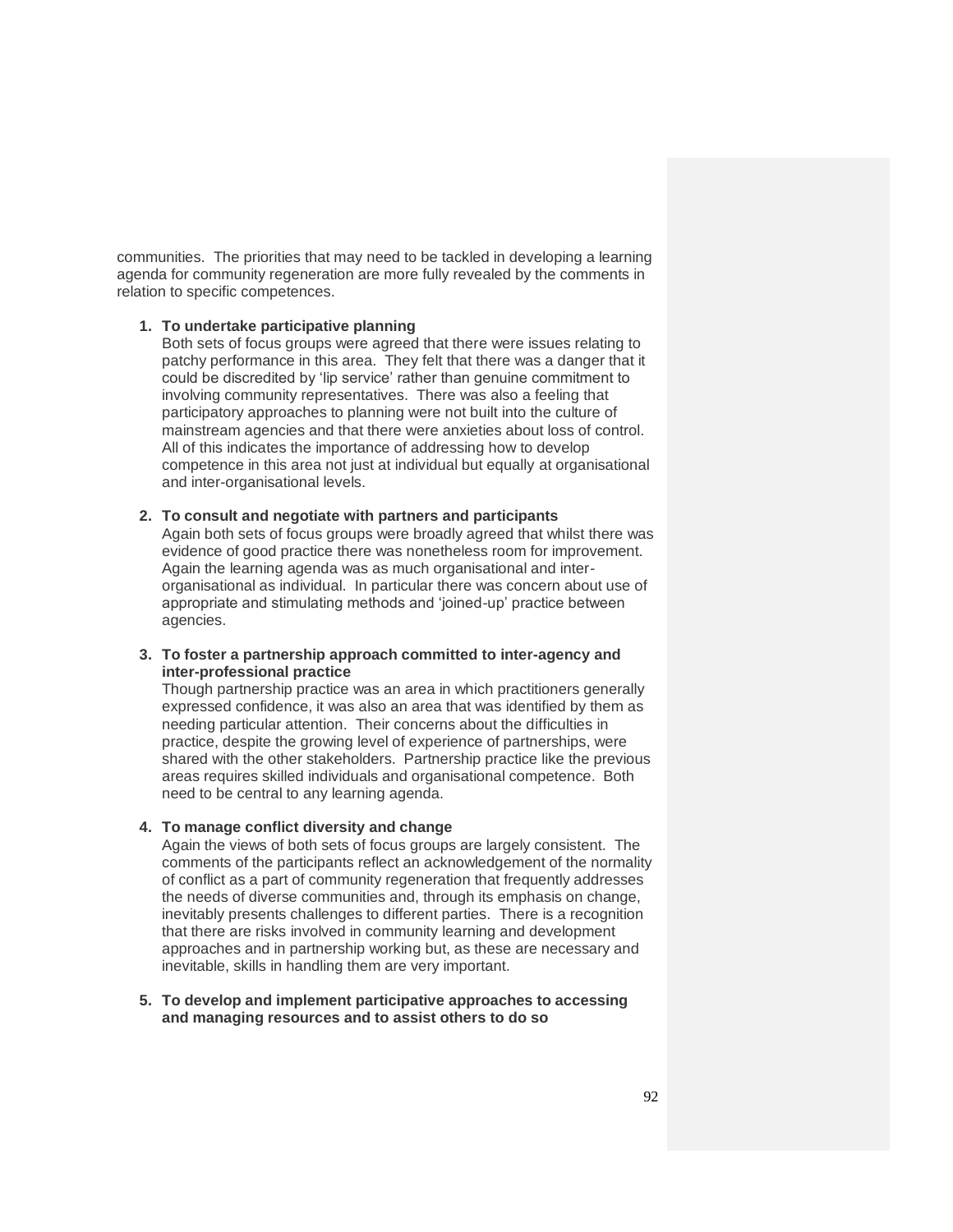Variable performance in practice and lack of impact on mainstream budgets were generally recognised. Given policy commitment to local budgeting and community management it is an area of competence that its required but in which there has been much more progress in some sectors, particularly housing, than in others. As with much of this learning agenda the issues appear to focus as much, if not more in this case, on organisational cultures rather than individual competence. Individuals can only be effective practitioners in such an area if their agencies are committed to the approach.

# **6. To devise policies, structures and programmes that promote social inclusion**

In all the discussions it was apparent that whilst there was commitment to promotion of social inclusion amongst the respondents, this arose not from technical skills but from underlying personal commitment to the idea of social justice. Whereas many other competences might be treated technically there is a strong sense that the learning agenda in this case must address the value base of practice, demonstrating commitment to equalities principles. Several professions, including social work, health promotion and CLD itself noted that there were explicit requirements that those entering these professions demonstrate commitment to such values. However, even amongst these professions there was concern that there might be a difference between expressed perspectives and real commitment to them among practitioners. Among other professions, such as surveying or planning, there was a concern that in many instances the value issues would not have been addressed and might indeed be a source of controversy.

Stating a competence that requires workers to devise polices, structures and programmes that promote social inclusion therefore requires more than technical capacity. Such public policy goals are an expression of values that, as community representatives pointed out, need to be apparent in the performance of practitioners. This requirement emphasises that community regeneration has a theory as well as a practice and that they cannot be divorced from one another. It is for this reason that participants frequently expressed reservations about a view of learning needs as primarily technical. We share this concern and would emphasise the need for any learning programme to develop explicit commitment to the values of CLD set out in the 2004 Scottish Executive Guidance. These include: "empowerment", "participation", "inclusion, equal opportunity and anti-discrimination', self-determination' and 'partnership'. It is these words that inform the vision of change that lies behind a CLD approach to regeneration and define the basis of the culture shift in agencies that the Scottish Executive has frequently referred to.

### **7. To provide and promote empowering leadership**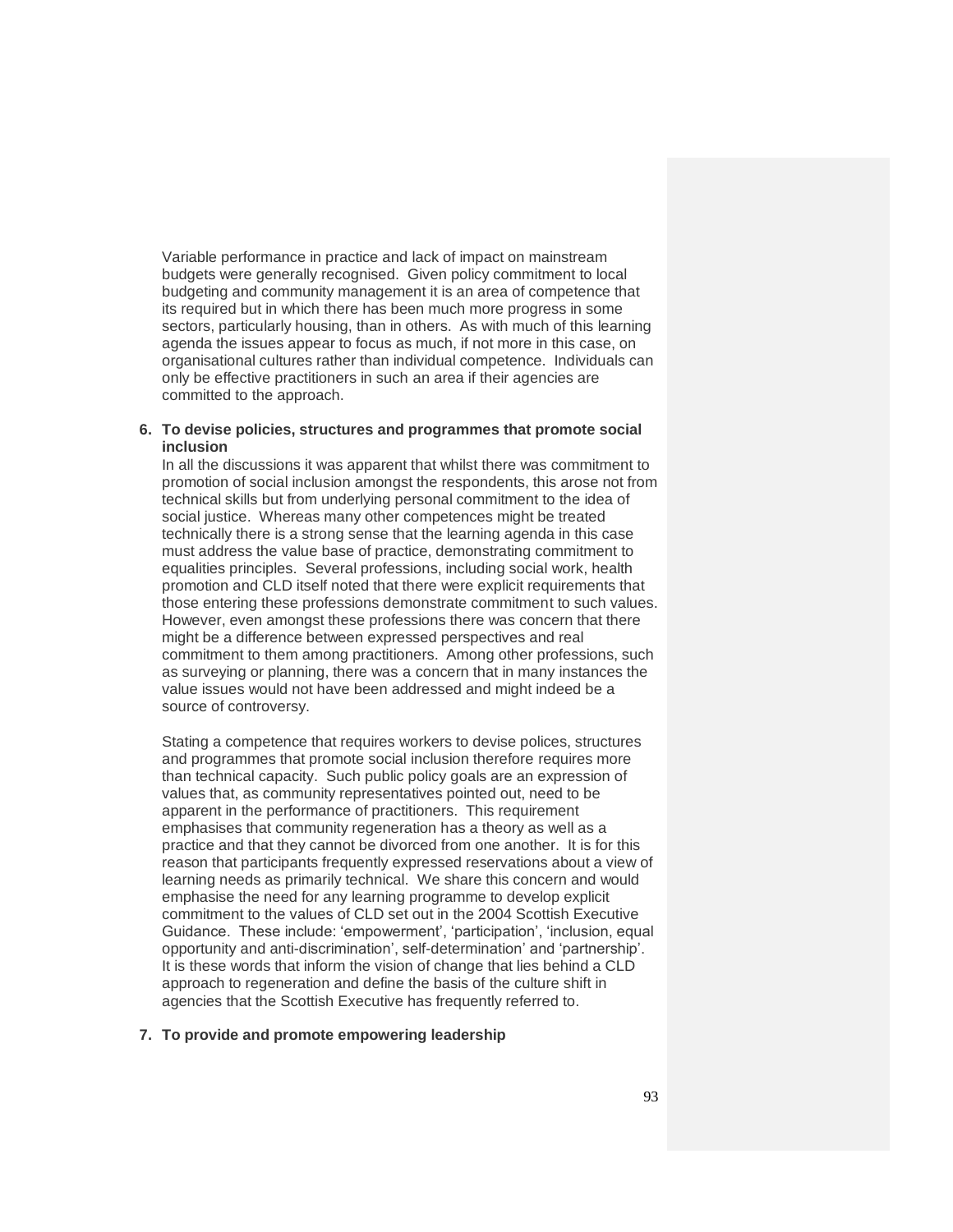This was one of the few areas in which there was significant difference between the practitioners and the employer, regulator and trainer groups. Whereas the former focused on the importance of supporting the emergence of empowering leadership within communities the latter, though recognising the value of this, gave much more attention to the importance of direct leadership roles of regeneration professionals. Indeed they were quite critical of the lack of attention to it, though they identified reasons why this might be the case. Especially in local government, taking a leadership role was seen as potentially risky because it courted tension between political and administrative authority. Providing leadership in local regeneration within a hierarchical and centralised organisation was recognised to be likely to reveal the contradictions of the rhetoric of policy and the practical reality of practice. Practitioners had noted these points, but they had indicated little inclination to address them. Some had also taken the view that the key task was to enable local empowerment rather take a lead themselves.

Once again the learning agenda that emerges may have as much, if not more, to do with the need for organisational as against individual change.

#### **8. To foster a participative culture committed to organisational learning**

Though differences have been noted in relation to the previous competence, those differences may in fact have a common base. They were, at least in part, associated by both groups with the organisational context of practice. However, the practitioners gave much more attention to the importance of the issue of fostering a participative culture committed to organisational learning than employer, trainer or regulator stakeholder groups. On the whole they were quite pessimistic about the potential for achieving this. The evidence of the discussion of the CeVe competencies nonetheless suggests that this is a crucial area. Much of the learning agenda appears to relate to organisational as much as individual performance. Hence opening up the opportunities for this to happen becomes a crucial skill. It is though a leadership skill that may not sit comfortably in organisations that have not established a commitment to mutual learning.

#### *9.* **To employ participative evaluation to inform strategic and operational practi***ce*

In relation to this competence there was a return to consensus across the contributors to the study. Participatory evaluation was generally seen as a critically important aspect of practice and as the basis for participatory learning culture. Yet it was not widely practiced. Indeed evaluation was frequently criticised for adopting externally determined output and outcome indicators and being conducted without the involvement of key informants. Where community representatives had been involved in a participatory approach they were very positive but it was apparent that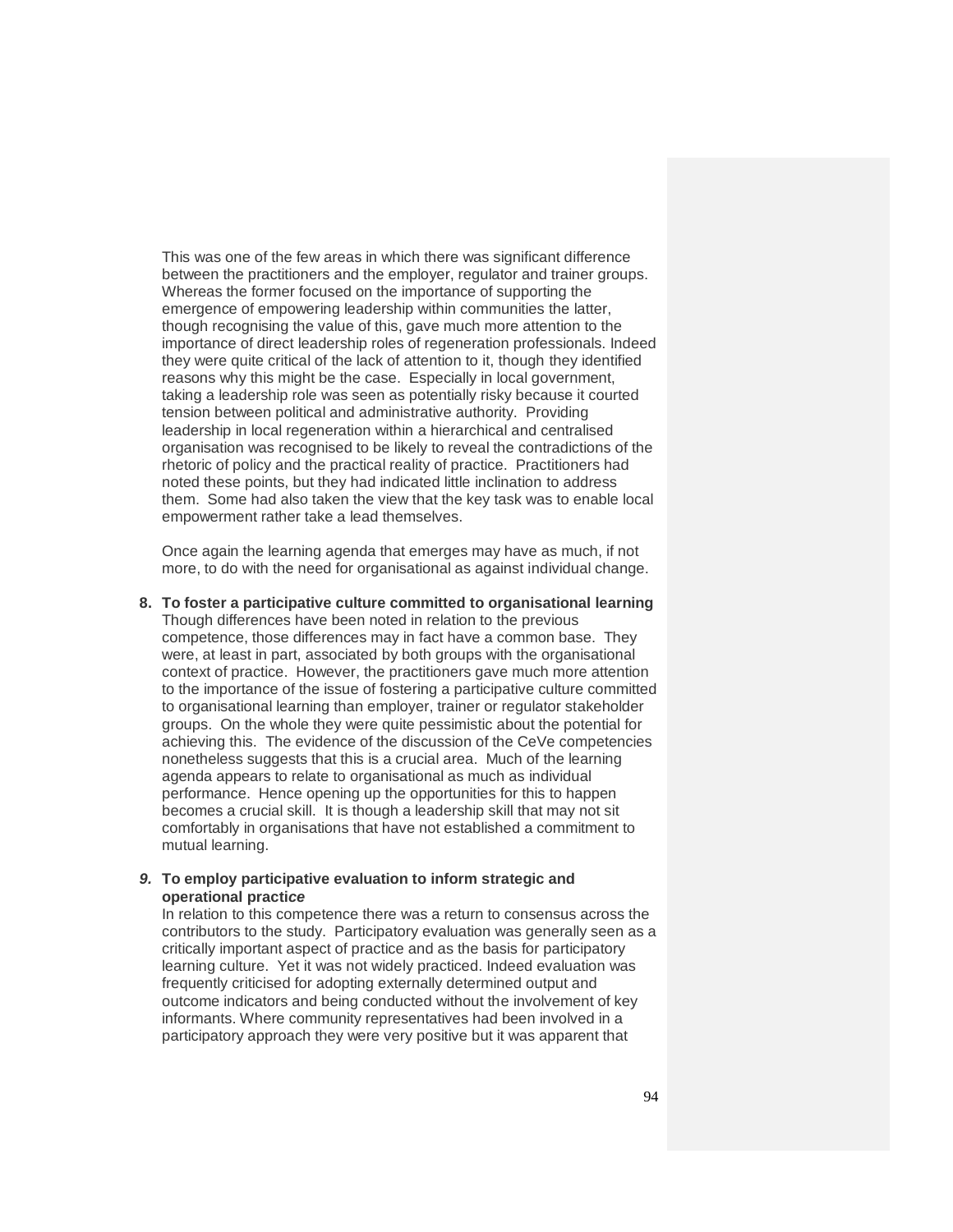there was need for much wider commitment to this approach. Again whilst individual practitioners could see its value they were in a difficult position if this was not part of the culture of their employing agencies.

Models and tools for participatory evaluation are available. The learning agenda may in part relate to how to use them but it appears to relate as much to appreciating the benefits that organisations can gain from this approach.

The CeVe competences therefore provide a broadly agreed set of skills that are needed but discussion of them reveals that their development and application depends as much on developing a supportive organisational environment as it does on individual ability.

#### **Other identified learning needs**

Whilst the CeVe competences have been found to provide a framework for learning, the study has also identified some more specific areas of learning that have been identified by participants. In many cases these reflect their particular roles and it is important to repeat that the assessment of priority learning needs should relate both to individual and organisational/systemic requirements.

Examples of learning need that were commonly identified included: management/financial management; accessing resources; power and decision making; process of community learning; teaching and learning methods; partnership working and learning how other professions/partners see things; participation; managing conflict diversity and change; LEAP training. Within this list two particular areas were prominent in the discussions. The first was the development of community engagement skills. Within this practitioners referred to: linking with community representatives; participatory approaches to service development; understanding community perspectives; consultation; how to work with the community; what is community involvement/community engagement; listening/responsiveness to communities; participative planning. The second was partnership working in which more specific themes were: decision making for agreed action; how to work with partners and understand their perspectives; understanding the purpose of Community Learning partnership; measuring priorities; role clarity; responsibilities and accountability; agreeing definitions.

Many of the specific areas identified would potentially form part of a response to addressing the CeVe competences. This suggests that the competences may provide a framework within which local priorities can be identified.

### **Acquiring and enhancing skills and competences**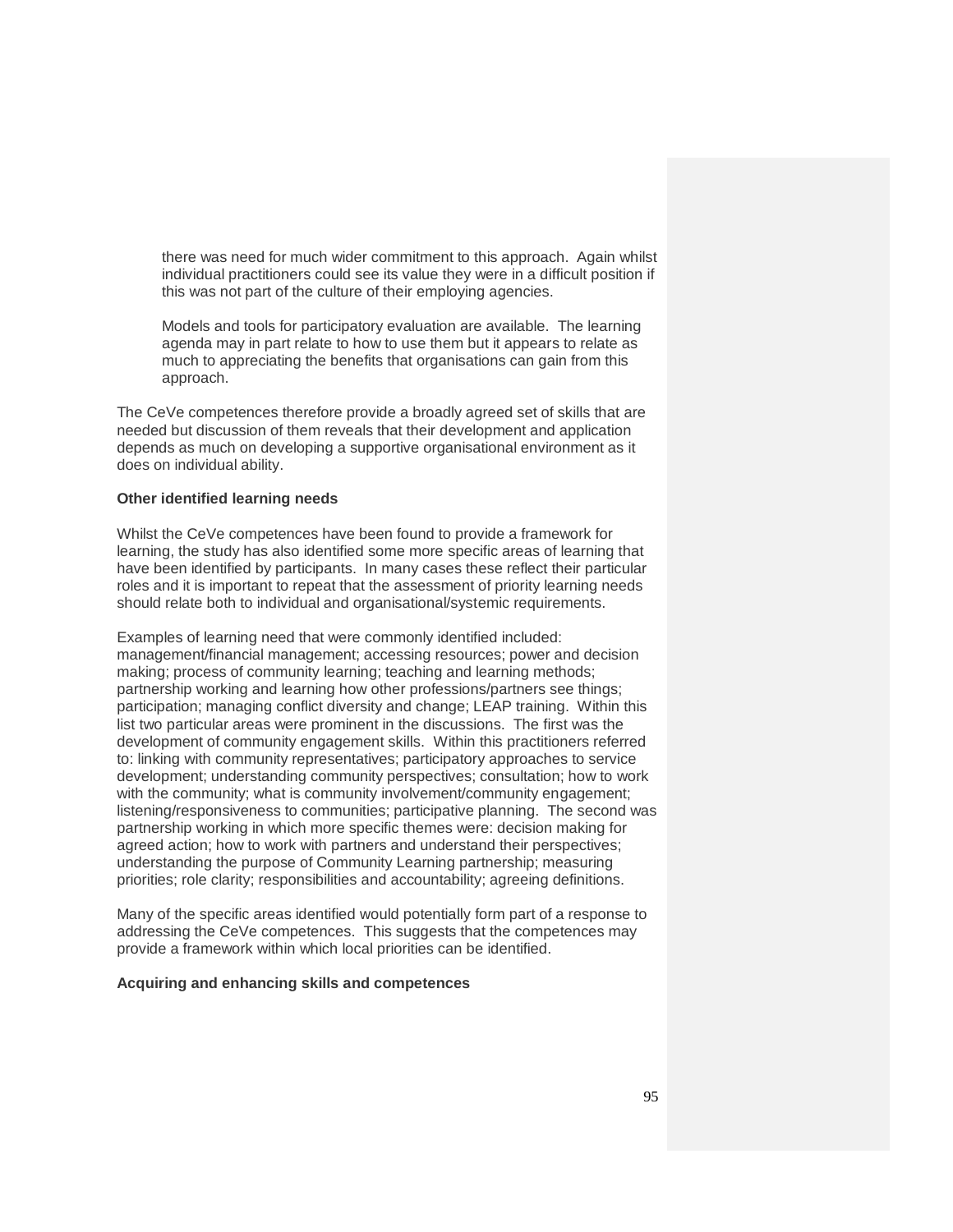The way in which people learn is a key starting point for development of a learning strategy. The comments of the practitioners and the other stakeholder contain some critical points that should inform any development.

A primary lesson from the study in this regard is the importance attached to experience over training as a basis for learning. There can be little doubt that for many of the practitioners there was little alternative but to learn from experience as they had not had opportunity to access training that was specifically relevant to CLD approaches to regeneration. Expediency may therefore have an influence on their perceptions. However, even those that had had relevant qualifying level training, including those who were CLD trained, tended to emphasise the importance of reflection on experience. This does not indicate a dismissal of the value of training *per se* but a need to place its importance in relative context. Skills and qualifications are not necessarily equated.

Interestingly too the comments about the type of training that had been experienced as most valuable indicated that it was frequently broad based higher education rather than courses focused around specific competences that participants had found most helpful. They referred to the value of transferable skills of problem assessment, analysis and planning and conversely to the difficulty that training that was too focused on specific competences became dated as policy and practice priorities change. Within this there is therefore an important message about our own attention in this research to the potential application of the CeVe set of competences. These have been seen as relevant by all parties but, if they were to become a basis for development of a learning programme, it would be important to think carefully about ensuring that they are promoted in a manner that embraces a broad range of potential contexts for application and hence their transferable qualities.

The study has explored the availability to practitioners of continuing professional development (CPD) training opportunities. There was little awareness of specifically relevant CPD for development of CLD skills or for community planning and regeneration more widely. The latter suggests little progress since the Eglington report of 2002. There was positive comment on the value of the Working Together Learning Together Training for SIPs and Working for Communities Pathfinder projects. This was seen as a rare example of genuinely cross-disciplinary and community involving CPD training. However it was also noted that its scope was limited and inevitably responded to the common denominators of learning need between the participants. It was therefore not a means of addressing specific and more sophisticated learning needs of particular professional contributors to community regeneration. In terms of more focused CPD opportunities the best examples were in the health sector including; Community Development and Primary Care and Health Issues in the Community. Whilst these did involve participants from other disciplines the focus was on community health issues rather than CLD and regeneration more broadly.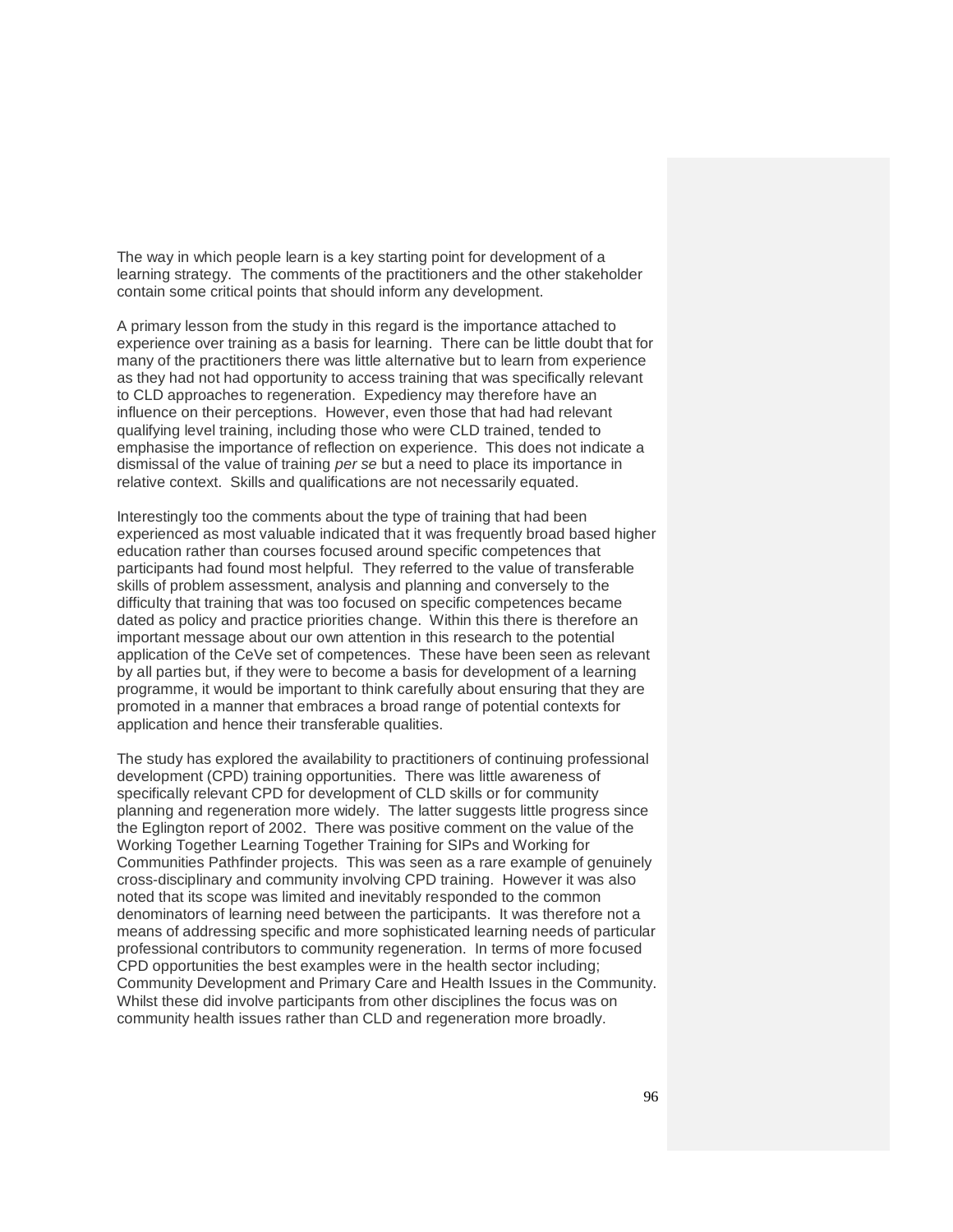Another feature of the comments that has been noted is the degree to which the participants have suggested that openness to learning may be conditioned by predisposition to values that are congruent with the character of CLD. Frequently participants referred to the kind of attitudes that they already held having influenced both what they chose to learn and what interpretation they put on what they were learning. This raises interesting questions about whether selection for practice in CLD approaches which focuses on appropriate values and attitudes may be as important as specific skills. This is not to suggest that the skills should not be in evidence but it is to suggest that it is the way that they are applied that will have the most critical bearing on whether they promote the outcomes of CLD and regeneration envisaged in Scottish Executive policy statements.

In general terms there was limited experience of inter-professional training. Where respondent had had this experience they were generally very positive about it. Similarly the practitioners had generally valued training that had also involved community members though the other stakeholders had pointed out limitations to this in terms of the focus only on those area that were of common interest to the professionals and the community. In general terms we endorse the value of inter-professional training and of community involving training but with recognition of what it can and cannot do. In relation to the former it is evident from the comments of participants in the study that the capacity to use inter-professional training opportunities is related to clarity about and self confidence in your own professional role. We are not therefore promoting the case for inter-professional initiatives as an alternative to, but as complement to, appropriate opportunities within contributory disciplines involved in community regeneration.

However, given the importance attached to other sources of learning than training it is essential to comment on the need to develop a range of opportunities. Positive comments were made about the value of secondments to other agencies, peer exchanges and mentoring. Several practitioners commented on the value of simulated or real shared problem solving tasks and particularly to the development of systematic reflection with colleagues on the lessons to be drawn from experience. This tied in closely with recognition of the value, if not the extensive practice, of participatory evaluation as a learning tool.

The view that learning is acquired from many other sources than training raises the question as to whose agenda learning is. In particular it suggests that it may not be the training agencies that need to be taking a lead, though they will have a role to play. Rather it is the way in which policy is implemented by agencies that should be building into itself the opportunities for systematic reflective learning and exchange that are seen as so valuable. This brings the debate back to a persistent theme – the idea of the learning organisation. It is the fostering of this that should take precedence in any strategy for improving practice competence.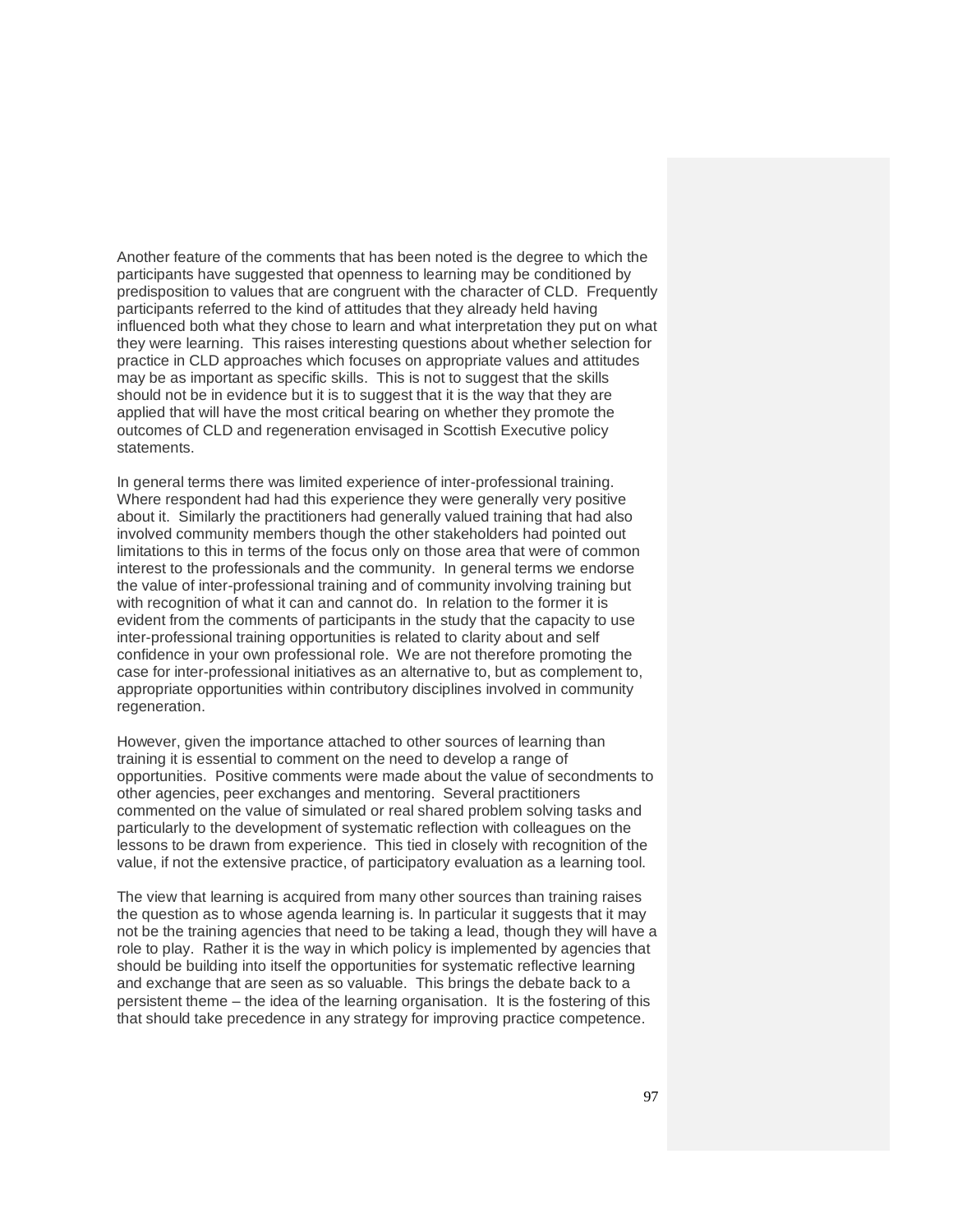In the context of regeneration and community planning it is the community planning Partnership itself that should be the learning organisation. Within these partnerships there are already Community Learning and Development Partnerships that are responsible for promoting CLD strategies and local Action Plans. At present these focus out into the community but it may be relevant to consider how far they should also be addressing learning strategies and plans for the community planning partners including the representatives of the community itself. If community planning is a shared endeavour there is a strong case to be made for a learning strategy to be developed by each partnership.

#### **Specialist CLD staff**

The focus of the study has been on competences of a range of professions that use CLD skills in the context of regeneration and community planning. In the light of the prominent role accorded to CLD staff in Scottish Executive Guidance, particularly in supporting community engagement in community planning, in the process of the study we have also asked other professionals about their experience of the "so called" specialist staff in this context. Since several of the respondents have been trained in CLD we have also been able to reflect on some perceptions from within this group.

In many instances there was positive comment about specific practice in relation to adult learning, youth work and work with local community groups. However, there were widespread reservations, including among those trained in this field, about how well equipped CLD practitioners are for the wider tasks involved in community planning and regeneration. It is important be clear that these comments are located in a recognition that the widened responsibilities may be making demands on such workers for skills in strategic partnership working for which they have had no more preparation than other professions. It may be beneficial to review the issues more directly but we feel that it is reasonable to conclude that there may be as much need to involved CLD practitioners as any others in a shared learning agenda that facilitates best practice in CLD approaches to community regeneration and community planning.

(It is pertinent to comment that until the shift in policy brought about by the "Communities Change through Learning" review of 1998, community capacity building would not in any case have been at the core of the work of many community education practitioners<sup>13</sup>.)

#### **Accreditation and endorsement**

 $\overline{a}$ 

Whilst the study has identified a significant learning agenda it has also revealed reservations about whether training is the key to developing effective learning. It

<sup>&</sup>lt;sup>13</sup> For evidence of this see: Barr, Hamilton and Purcell 'Learning for Change – Community Education and Community Development" (1996) CDF publications – a study for the Scottish Office Education and Industry Department.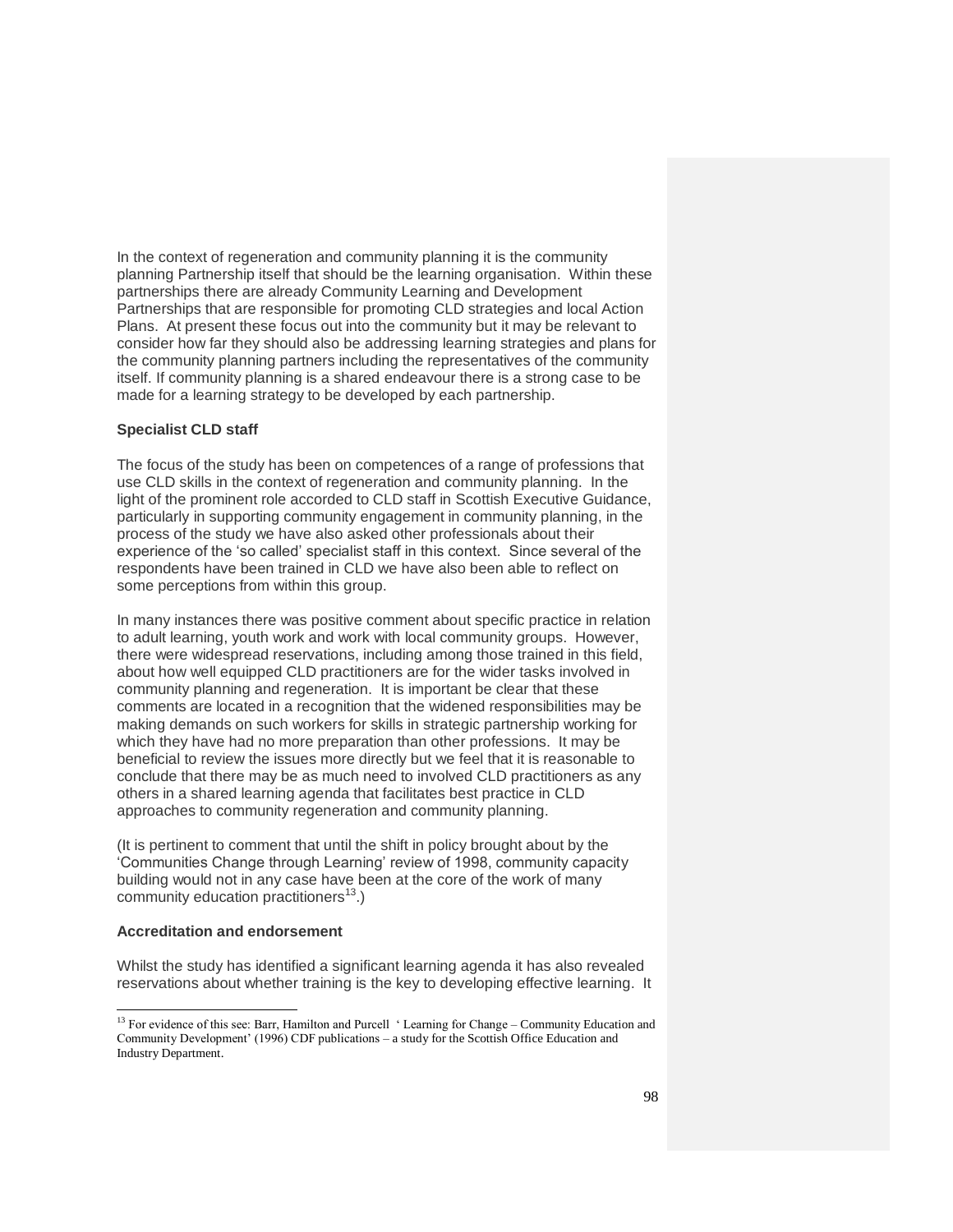is seen as having a role to play but in an integrated relationship to a range of other learning methods that constitute the characteristics of learning organisations or systems. In the context of community planning those delivery systems become increasingly cross disciplinary, thus the case for interprofessional learning has become much more pressing. Practitioners value this and their employers recognise its importance. Training providers and regulatory bodies also recognise its importance but as yet the level of practical development relating specifically to the CLD approach to regeneration has been limited. Nonetheless if progress is to be made the question of what form of accreditation or endorsement should be given, by whom, for demonstrated learning, remains open.

Though reservations were expressed about accrediting learning the general view was that it was desirable that competence was recognised. This was seen as providing a basis for confidence of and about practitioners. Given the importance attached to experience as against training, the form of accreditation needs to take account of this. It would therefore be important to look at evidenced portfolio assessment based on demonstrated practice competence, rather than simply at credits for training course completion.

However, the discussion of the way that accreditation or endorsement should be organised may seem somewhat academic given the lack of evident commitment to the development of inter-professional learning opportunities. Whilst in general terms the participants in the regulatory bodies focus group were positive about inter-professionalism, examples of it were not cited in relation to CLD. Those representatives of regulatory bodies that participated could see the potential for development in the CLD field but, understandably given their specific remits for particular disciplines, none of them was promoting its role as a lead agency for this task. Since CLD is not the core focus of their concern, it leaves the question, what is the appropriate body to promote inter-professional accreditation and endorsement in this field.

Ironically we have found that a framework developed by CeVe (then part of the Scottish Community Education Council) in 1997 offers a well regarded set of learning priorities. Yet this unit, now housed in Communities Scotland, is in a weak state. At present we think it would be unlikely to have the capacity to take forward the complex tasks involved. Nonetheless we think that it would be in the interests of Communities Scotland as the national regeneration agency, with a cross-disciplinary perspective, to be taking a lead in this area. The achievement of its mission is to a significant extent dependent on the competence of practitioners across a range of disciplines to use CLD approaches in relation to community planning and regeneration.

It was a commonly held view that Communities Scotland should be playing the lead role in accreditation. If it is to do so it will need to give real attention to revitalising and expanding the functions of CeVe or perhaps, more appropriately,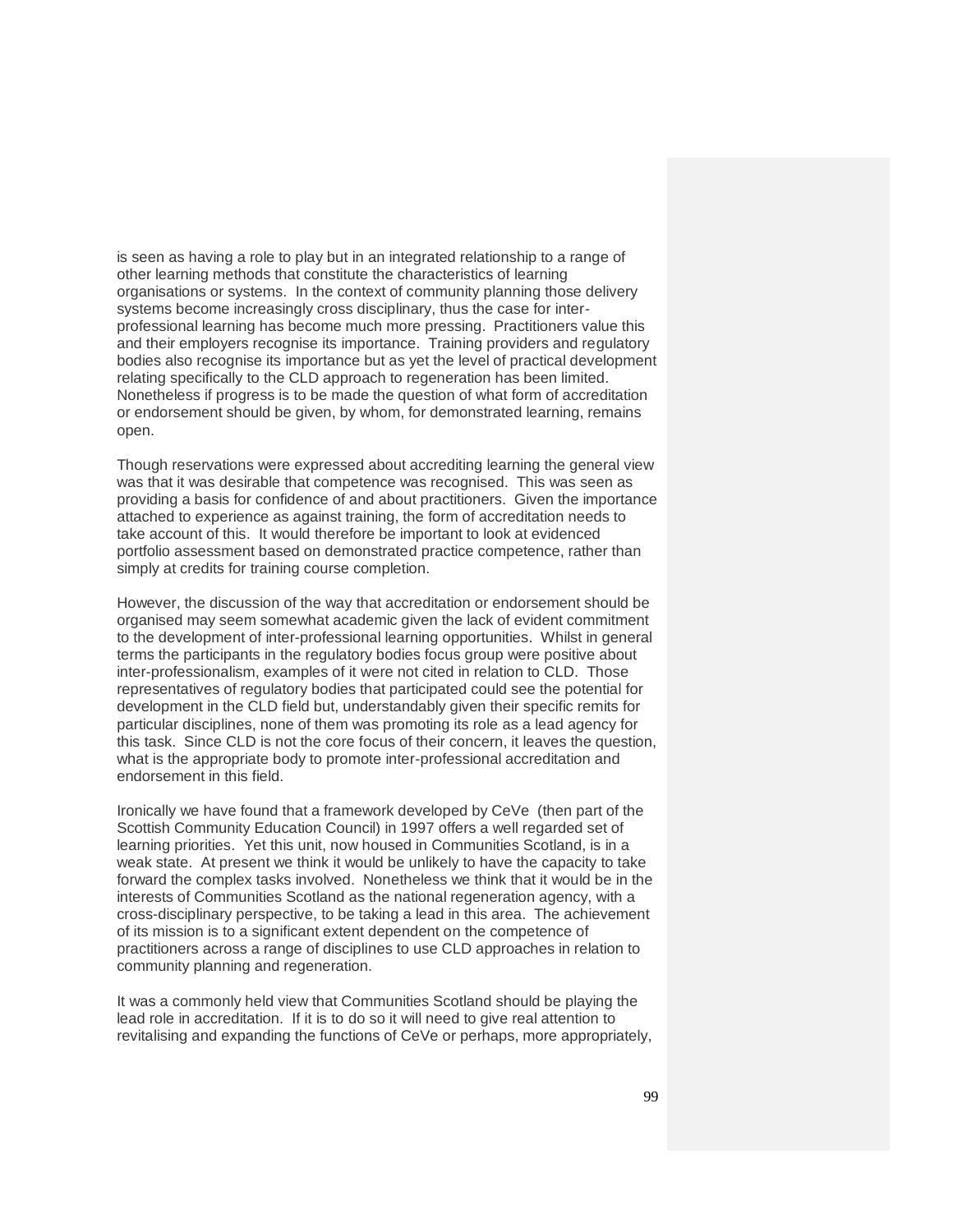developing an alternative that would have a recognised profile with other relevant professional bodies. Our strong preference is for the latter on the grounds that, if real progress is to be made, it will be founded on genuinely collaborative interdisciplinary approaches that require institutional forms that engender shared ownership and commitment.

In developing any initiatives to develop accredited learning it will be important too to take account of the relationship between any Scottish response and wider development through the sector skills councils in the UK as a whole.

Accreditation of practitioners from a range of professions in the use of CLD methods would necessarily involve commitment from employers, and in so far as training was a method of learning, from training providers. Whilst the representatives of employers who participated in the focus group recognised the need for skill development and inter-professional approaches to it, it is important to note that the practitioners themselves were less convinced about the commitment of their employers to this agenda. Consideration therefore needs to be given to establishing a broad based commitment among employers. This may most helpfully be addressed through community planning partnerships and advice to them from the Scottish Executive, CoSLA and the community planning Task Force with regard to supporting the skill development required to achieve the vision of participative governance.

In relation to training providers there is a need to acknowledge there are issues at qualifying level and in relation to CPD. In relation to the former the example of the Dundee University regeneration degree supported by planning and CLD is a pointer to the potential. But in higher education there is much more potential for integrated training between different professional disciplines that may contribute to community regeneration than is evident at present. Where innovative CPD training has been developed it has often been outside the formal training agencies and remains somewhat marginal.

#### **A national learning strategy**

l

Several times reference was made to the value of the English "Learning Curve – Developing skills and knowledge for Neighbourhood Renewal'<sup>14</sup>. The strategy developed by the Office of the Deputy Prime Minister is described as responding to the "Government"s commitment to a step change in the skills and knowledge of everyone involved in neighbourhood renewal".

Community regeneration and community planning demand a similar step change in Scotland. This has been recognised in the Consultation Draft Guidance on community planning that states:

<sup>&</sup>lt;sup>14</sup> Office of the Deputy Prime Minister (2002) 'The Learning Curve – developing skills and knowledge for neighbourhood renewal" http://www.neighbourhood.gov.uk/formatteddoc.asp?id=273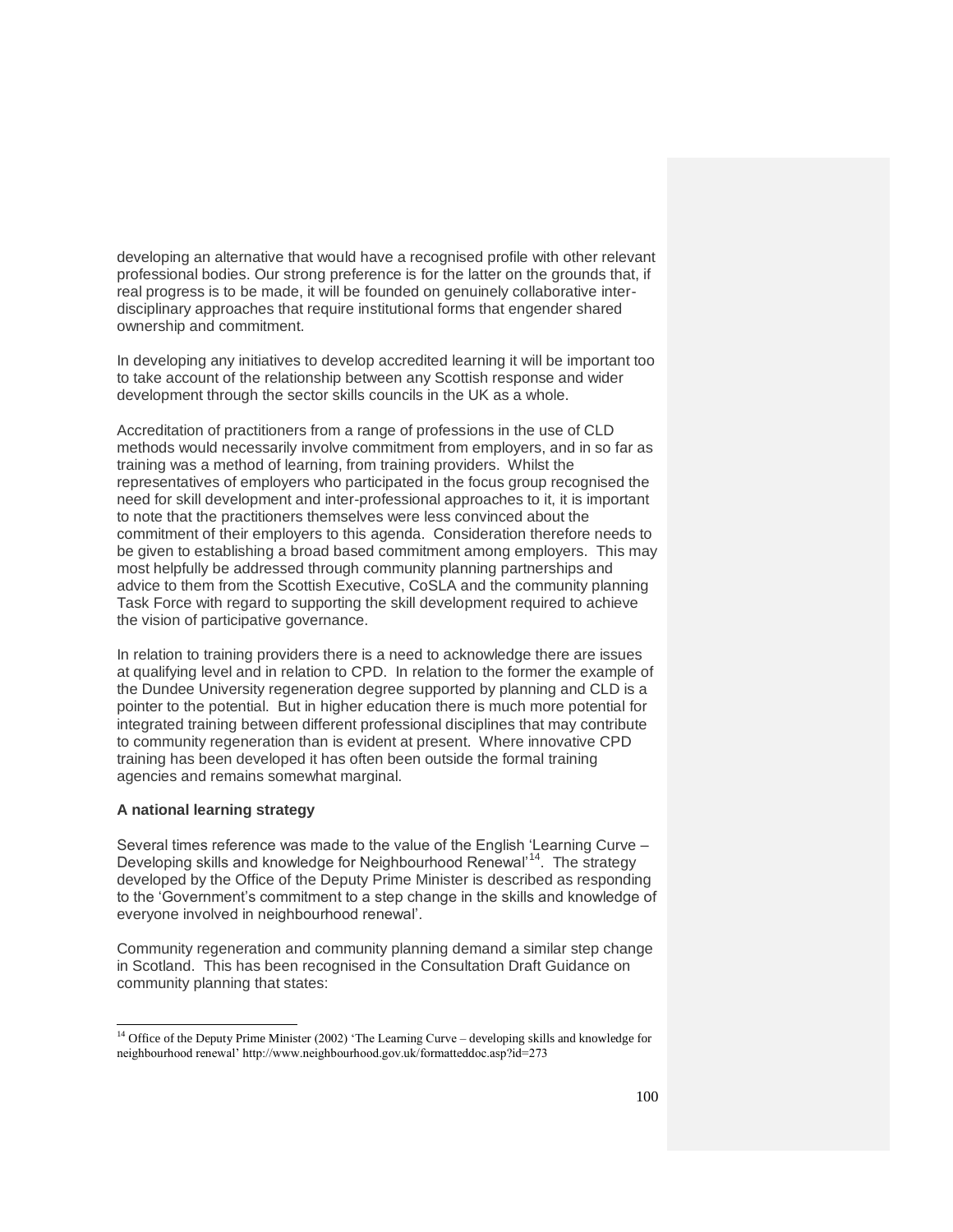*"There is still a need for on-going change to working cultures, behaviours, skills and attitudes to achieve partnership working and a genuine community focus…. The legislation represents the beginning…. Cultural change will have a longer time scale."*

If achieving such a step change has included the development a strategy for English neighbourhood renewal, an equivalent may be required for Scotland. This proposition was tested in the final focus groups and given support.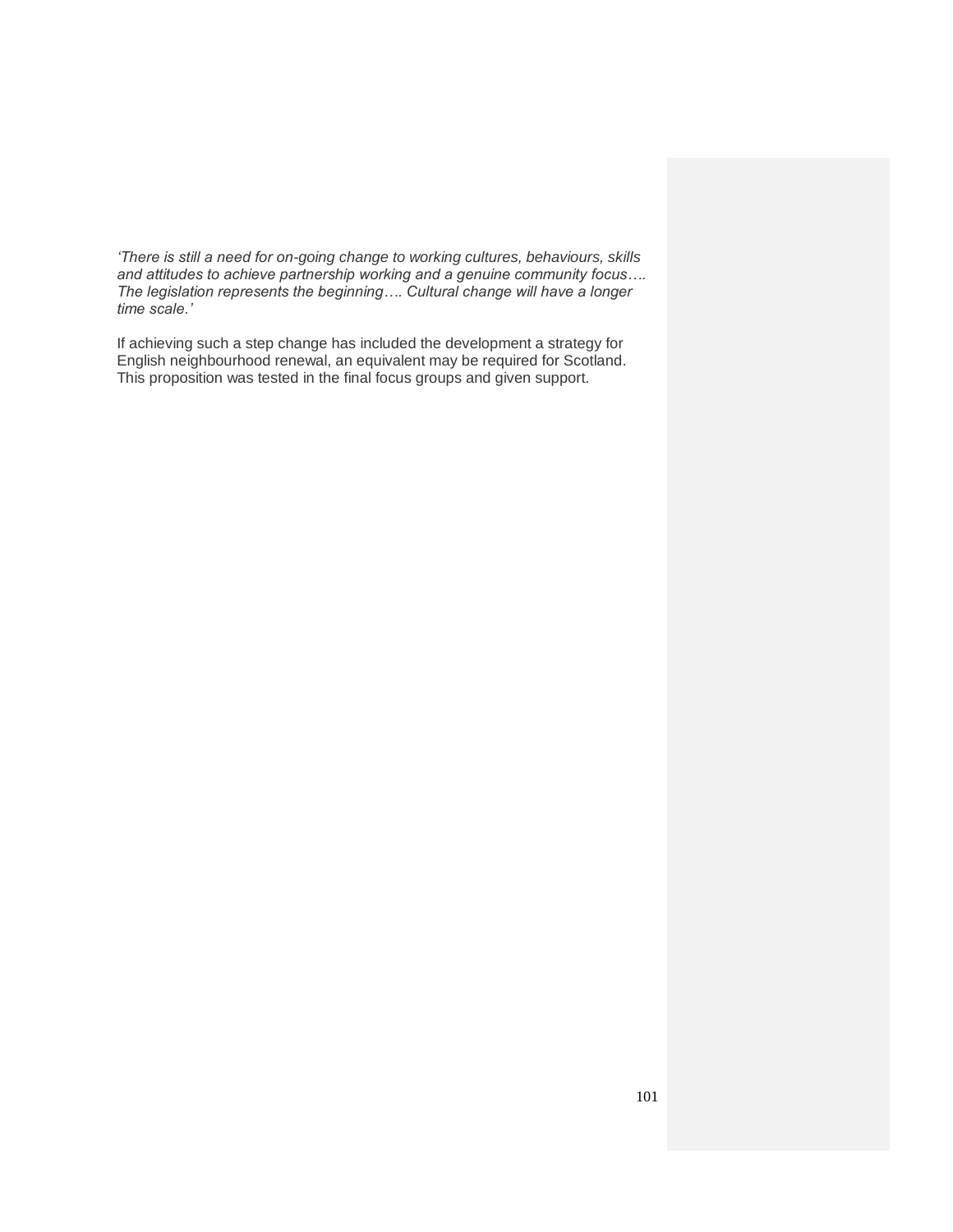# **8. Recommendation**

The conclusions have already indicated the need for a collaborative interprofessional response that supports a range of professionals for whom the emergence of more participatory styles of governance requires enhancement of competence in the application of community learning and development skills. Achieving and sustaining a highly skilled workforce will be a long-term task. We conclude this report with a single recommendation to put in place the means to achieve this goal:

**A national strategy should be established and implemented in Scotland to help people from all professions/ disciplines who are actively involved in regeneration, community planning and related work, to achieve and enhance the community learning and development skills that their involvement requires.** 

In order to carry out this recommendation Communities Scotland should set-up linked, inter-disciplinary working groups to complete the following tasks, including addressing their resource implications, over a limited period, say, six months:

- g. On the basis of this and other research recently sponsored or published by Communities Scotland, agree a conceptual framework and develop it into broad curricular guidance that is generally accepted by the relevant professions/ disciplines. The framework should focus on the generic community learning and development skills that people from all professions/ disciplines require when working in regeneration and related community-based programmes.
- h. Foster inter-professional partnership practice by negotiating agreement to recognise appropriate learning experiences with the several professional bodies and other stakeholders with an interest. Particular attention should be given to recognition of the same or similar learning by several professions/ disciplines and to inter-disciplinary learning.
- i. Devise methods of promoting a learning culture within organisations, and propose incentives that Communities Scotland and other influential bodies, including those disbursing funds, can use to persuade organisations and partnerships involved in regeneration to increase the provision and take-up of relevant learning opportunities. Individuals and organisations should be "rewarded" for good learning behaviour.
- j. Propose practical steps that can be taken to encourage and support learning which is flexible and directly relevant to work in regeneration. This may mean funding networks, centres of excellence, which might be physical or virtual, developing methods and materials etc. Steps might be

**Formatted**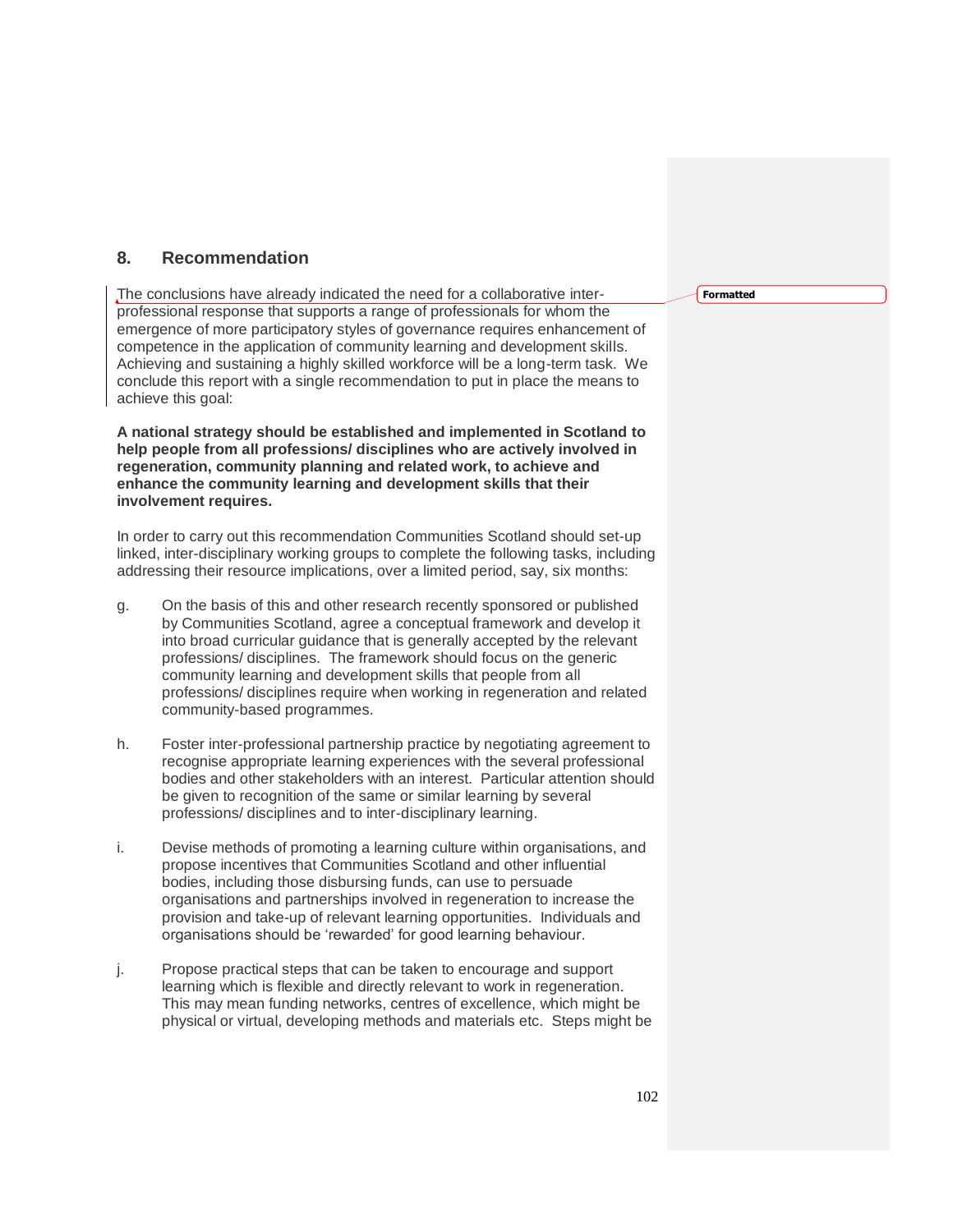for organisations and partnerships to take in support of their own staff, or for education and training organisations to develop on an outreach basis.

k. Consider the specific implications of this report, and the implementation of its recommendation, for the provision of CPD for staff whose full-time commitment is to community learning and development.

**In taking forward the results of this research, it must be clear to all interests that it is, and must be, a collaborative effort, regardless of who is in the lead. As we have emphasized throughout, CLD focuses on a coherent set of skills, methods and approaches that are practised by a wide range of professions in the field of regeneration, and are not the exclusive province of a particular professional group or sector.**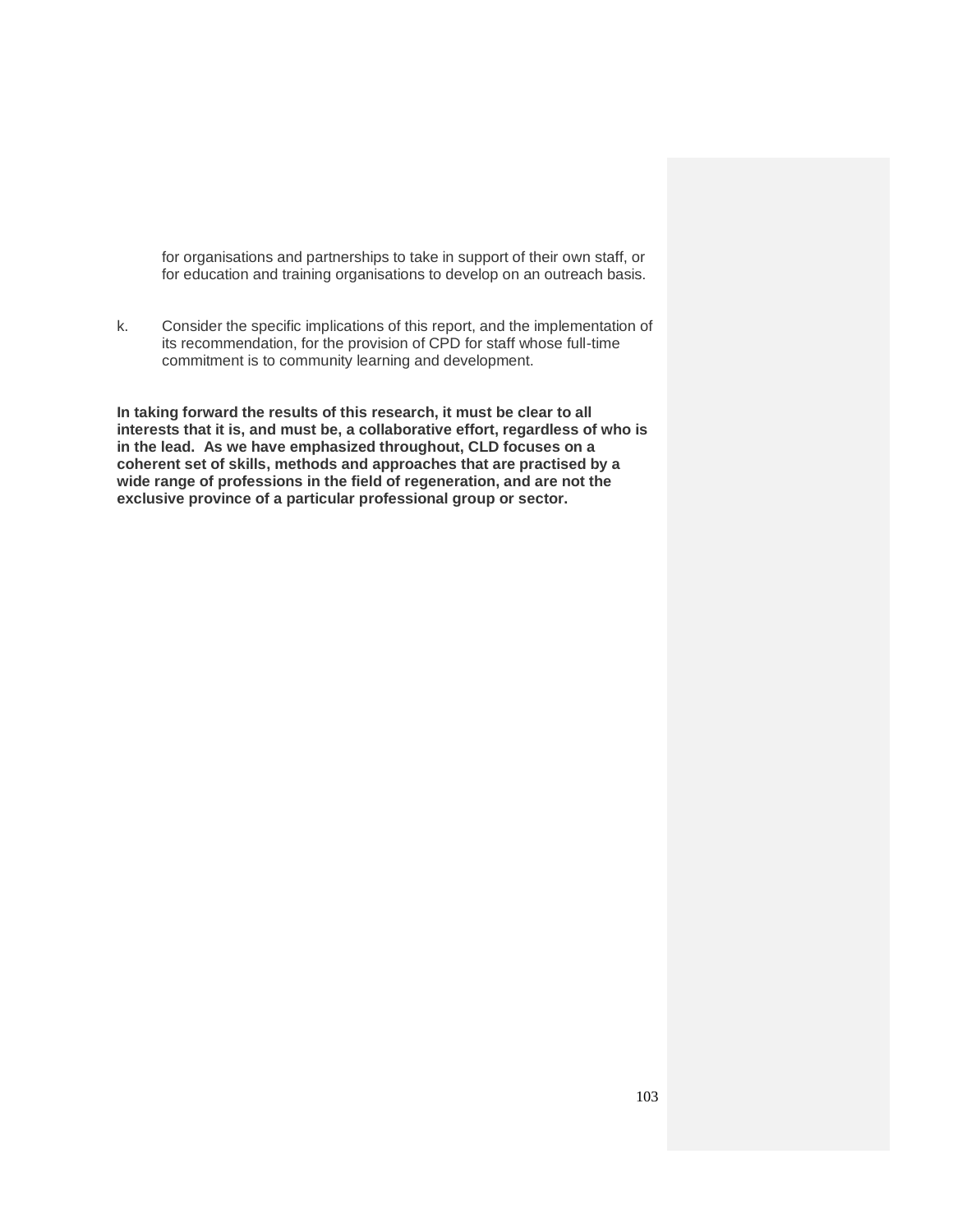# **9. Appendices**

# **Appendix 1 Literature review**

In this section we review briefly the extent to which a need for training of nonspecialist professions in aspects of community learning and development has been identified in the literature. We take into account academic research, and investigations by professional bodies and reports produced by or for government agencies. We try to identify the key Scottish material, but also look at some debates conducted largely south of the Border.

Firstly we look at the extent to which general investigations of the need for interprofessional education have considered community learning and development skills to be part of the shared skill needs of various professions. Secondly we consider whether the evaluative and investigative evidence on regeneration and social justice programmes provides evidence of the need for these skills. These two sections draw strongly on an update of parts of the material reviewed for Communities Scotland in Taylor (forthcoming).

We then look at the development of the concept of 'community practice' as an integrative way of understanding the community learning and development skills that the current policy environment demands of people from a wide range of professional backgrounds, and consider the related and recently developing area of needs arising from community planning. Finally we review the implications of recent Scottish thinking on community learning and development as reflected in reports to and from official bodies.

#### **Inter-professional perspectives**

In recent years there have been extensive investigations of the need for interprofessional training in order to enhance understanding and co-operation amongst the health professions, between them and other social care professions and, more recently, among professions dealing with the "built environment". Many references to similar needs can also be identified in other professional settings.

But it appears to us that much of this literature has had its main focus on the needs of professions to understand each other, rather than on common approaches to working with other sections of society such as communities.

Alternatively, some of this literature looks at the need for common approaches to "regeneration". This may be viewed as a wider agenda within which community learning and development may be recognised as playing a part, but it could also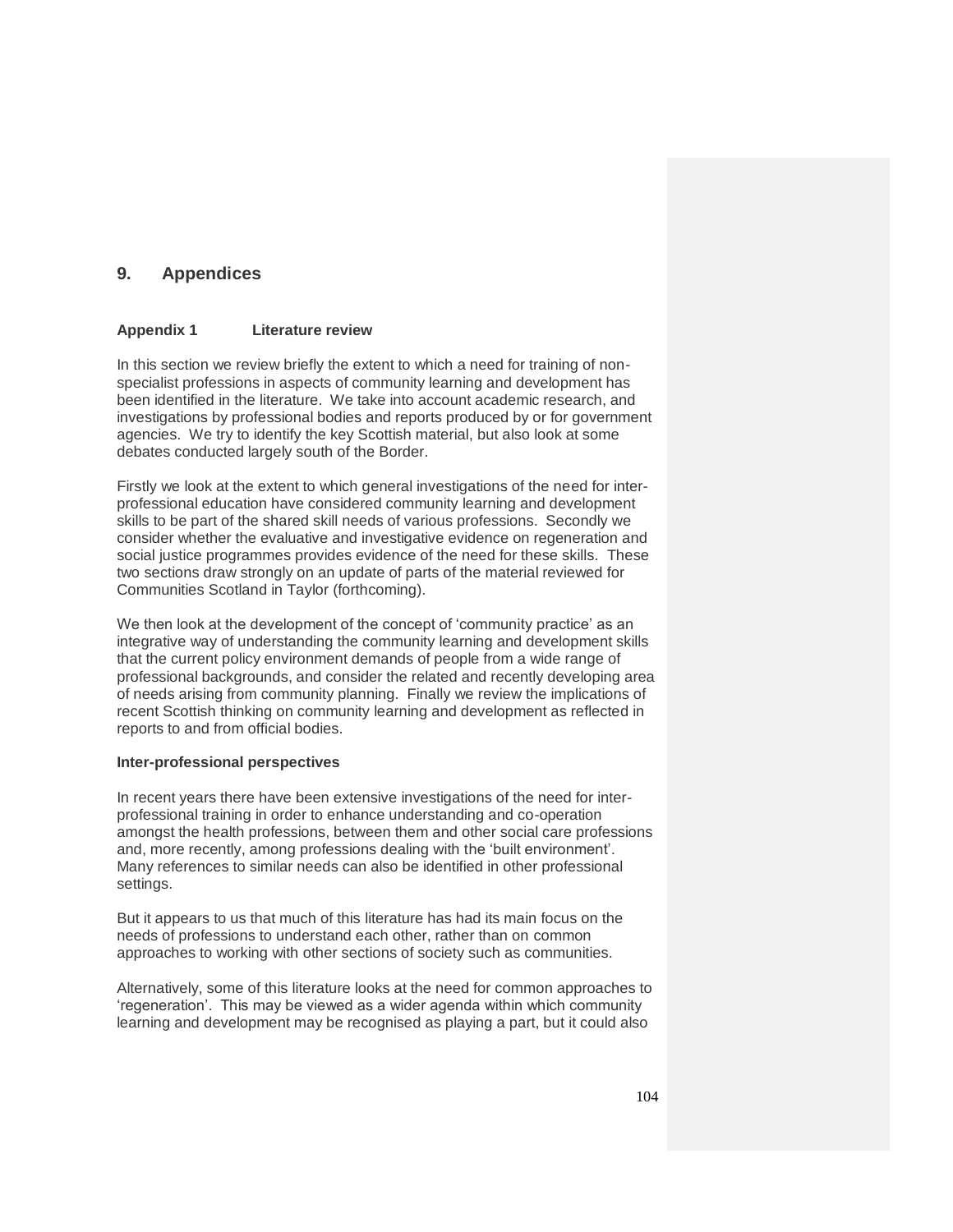be seen as offering a restrictive view of the potential scope for inter-professional working in the developing community planning environment.

The United Kingdom Centre for the Advancement of Inter-professional Education (CAIPE) was founded as early as 1987 to promote inter-professional education as a means to improve collaboration between practitioners in health and social care. A review published by CAIPE (Barr H., 2000) notes that inter-professional education has developed in parallel with moves towards `community-oriented education in health sciences`, from which it cannot (and arguably should not) be distinguished. It has developed models and methods for collaborative learning that could be applied more widely in community settings.

But we have otherwise found little specific mention of community learning and development in the extensive literature on inter-professional training in health and social care.

However in Scotland, policy for the NHS specifically identifies the needs for enhanced skills in order to support public and client involvement. *"Patient Focus and Public Involvement" (Scottish Executive, 2001)* argues that

"if the principles and changes … are to succeed, staff will need training in communication skills and a patient focused approach. NHS organisations must ensure that the principles of a patient-focused approach, including effective communications and public involvement, are incorporated into training and development activities, including… continuous personal development and professional training".

The Partners in Change project, which was responsible for developing part of this agenda, has reported on discussions between patient and community representatives and people from a wide range of NHS, local authority and voluntary bodies (*Partners in Change, 2001*) about the potential outcomes of greater partnership between health service users and health service staff. In relation to training and support for staff, the outcomes could be:

- A difference in medical training a broader focus and a broader view of what health is
- a difference in the attitude of all professionals and in their behaviour
- staff education would cover what advocacy is and people would understand how it can help services improve as well as helping individuals
- staff training would emphasise compassion, and helping people with the practical things in their lives.

Similarly, workshops at the four regional events aimed at "Building Strong Foundations" for 'Patient Focus and Public Involvement' in NHS Scotland, held in autumn 2002, identified a "lack of expertise, skills, knowledge and awareness" amongst NHS staff as one barrier to greater public and patient involvement, and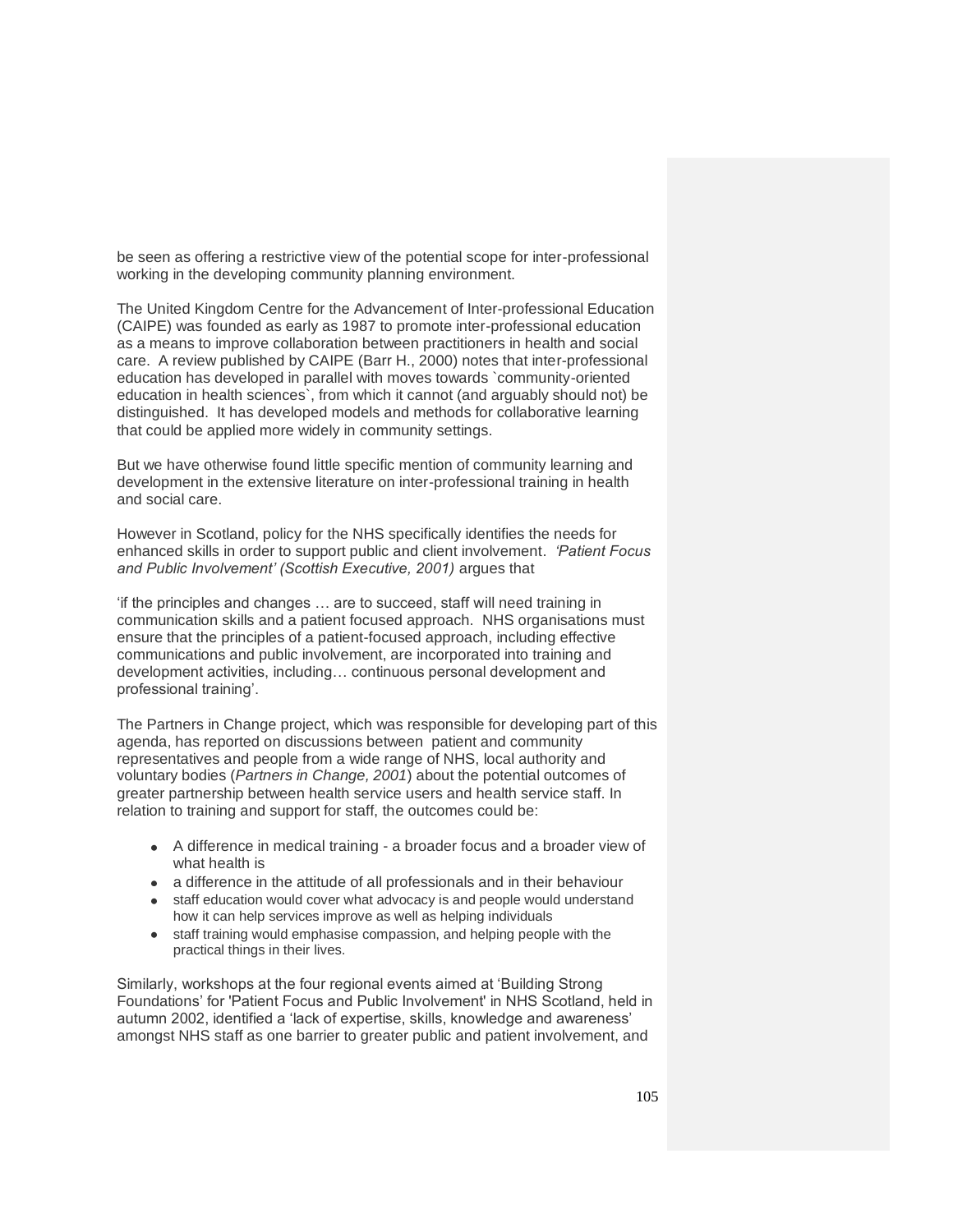part of the solution as being training for staff at all levels to show that involvement is "how you do your job", and also possibly secondments to experience other perspectives (*Taylor, 2003).*

This view of the roles of health and health related professionals does now seem to be reflected at UK level in influential work by the Institute for Public Policy Research on *"The Future Health Worker" (Kendall & Lissauer, 2003).* This explores the implications for the future health workforce of delivering patientcentred care. It argues that attention should shift from reforming NHS structures to changing the working practices and cultures of NHS staff. More fundamental workforce reforms could contribute to aspects of patient-centred care such as promoting and restoring good health and informing and empowering patients.

The discussion of the role of the "built environment" professions in regeneration was greatly stimulated by the 'Rogers report', the report of the Urban Task Force on urban development (*Rogers of Riverside, 2000*). Research by Price Waterhouse Coopers for that Task Force produced a list of needs for continuing development across urban development professions. This included a wide range of management, partnership working and technical issues. But "community participation" features only as one aspect of one proposed CPD topic on "economic development issues"!

Although this report has been very influential in promoting the principle of enhanced, interdisciplinary learning for all involved in regeneration it does in some versions, including the original report, have a potential narrowness in approach. This can include an excessive focus on the professions dealing with the built environment, and on the belief that urban design is a key discipline. More fundamentally, perhaps, the insistence that specific skills are required for regeneration, whilst valuable in moving away from exclusive disciplinary specialisation, can obscure the need and opportunity, admittedly perhaps only a potential one at present, for similar skills to be applied across a wider range of community planning issues.

Nevertheless the work that Rogers has influenced at English and/or UK level appears to have involved a gradual broadening of perspective. *Crocker & MacDonald (2001)* present one of the most comprehensive lists of the skills that might be specifically required for regeneration work, and by all involved in it. Based on interviews with English SRB partnerships, they list 20 skill needs, which include "working with communities".

This phrase keeps cropping up in similar surveys. It could sometimes be taken to imply a somewhat reactive, non-developmental approach, though it is open to broader interpretations.

Amongst most of the many reports of the National Strategy for Neighbourhood Renewal Policy Action Teams there are only a limited number of references to training needs. PAT 4 on *Neighbourhood Management (Social Exclusion U*nit,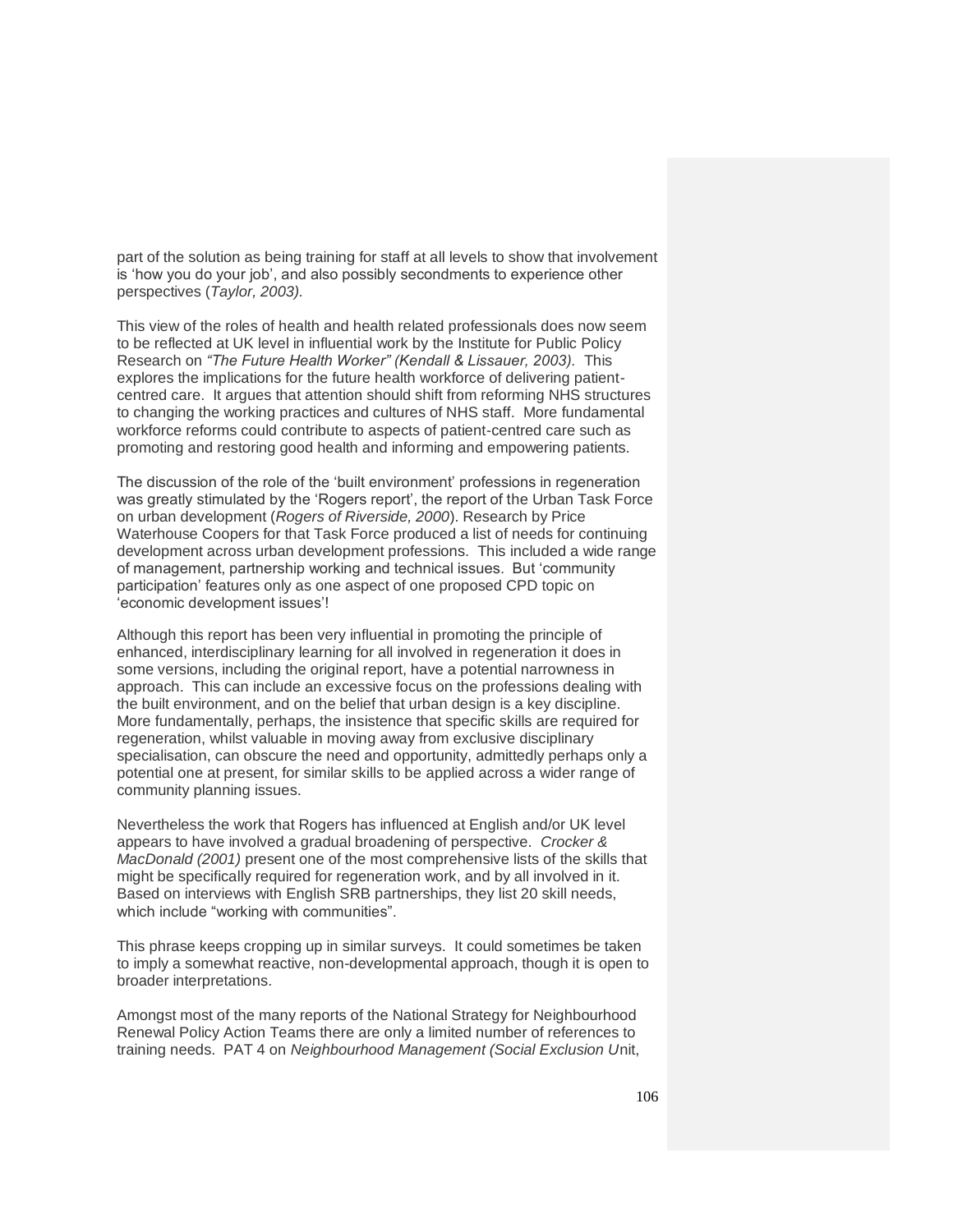*2000a)* concludes, "Neighbourhood management is complex and neighbourhood managers will need to be multi-skilled. They will need to operate confidently with a wide range of organisations, and oversee or carry out a wide range of tasks". Thirteen are identified and they include "working with communities" (and also "understanding diversity").

However the report of the team that looked specifically at skills issues, PAT 16 on "*Learning lessons" (Social Exclusion Unit, 2000b*), is the most substantive review of training for regeneration and social inclusion in the UK in recent years. It calls for "broadening the term "capacity building" to include agencies and partnerships as well as residents and community organisations". It appears to some extent to argue a greater priority for developing specific technical skills:

"There is very little guidance on building the capacity of professionals. This is surprising given the consistent finding by evaluations of skill failure in project management, financial appraisal, team building and so on. The only skill that has been emphasised is the need for professionals to know the importance of building capacity in communities".

Yet the evidence quoted in the report on the views of professionals and practitioners identified 10 skills that they felt would help them both to do their core job well and to contribute to effective cross-agency partnerships. These included both "working with communities" and also "building skills within community organisations". The other 8 skill needs identified also put technical skills in a context that, taken as a whole, is entirely relevant to community learning and development:

- Project management
- team building, leadership and management
- problem solving
- finance
- risk taking
- listening and learning from others  $\bullet$
- conflict management
- accessing knowledge about 'what works'.

The PAT"s recommendations led to the development of a government strategy for joint learning and development. That strategy is presented in the "*The Learning Curve" report (Neighbourhood Renewal Unit, 2002*). It looks at the needs of all the sectors of the community involved in regeneration, proposing to "help residents, civil servants, practitioners, professionals and organisations gain the skills and knowledge they need to deliver real change". Its analysis of the training needs of professionals includes "Analytical skills", "Organisational skills" and "Interpersonal skills". The latter include "working with the community" and "valuing diversity".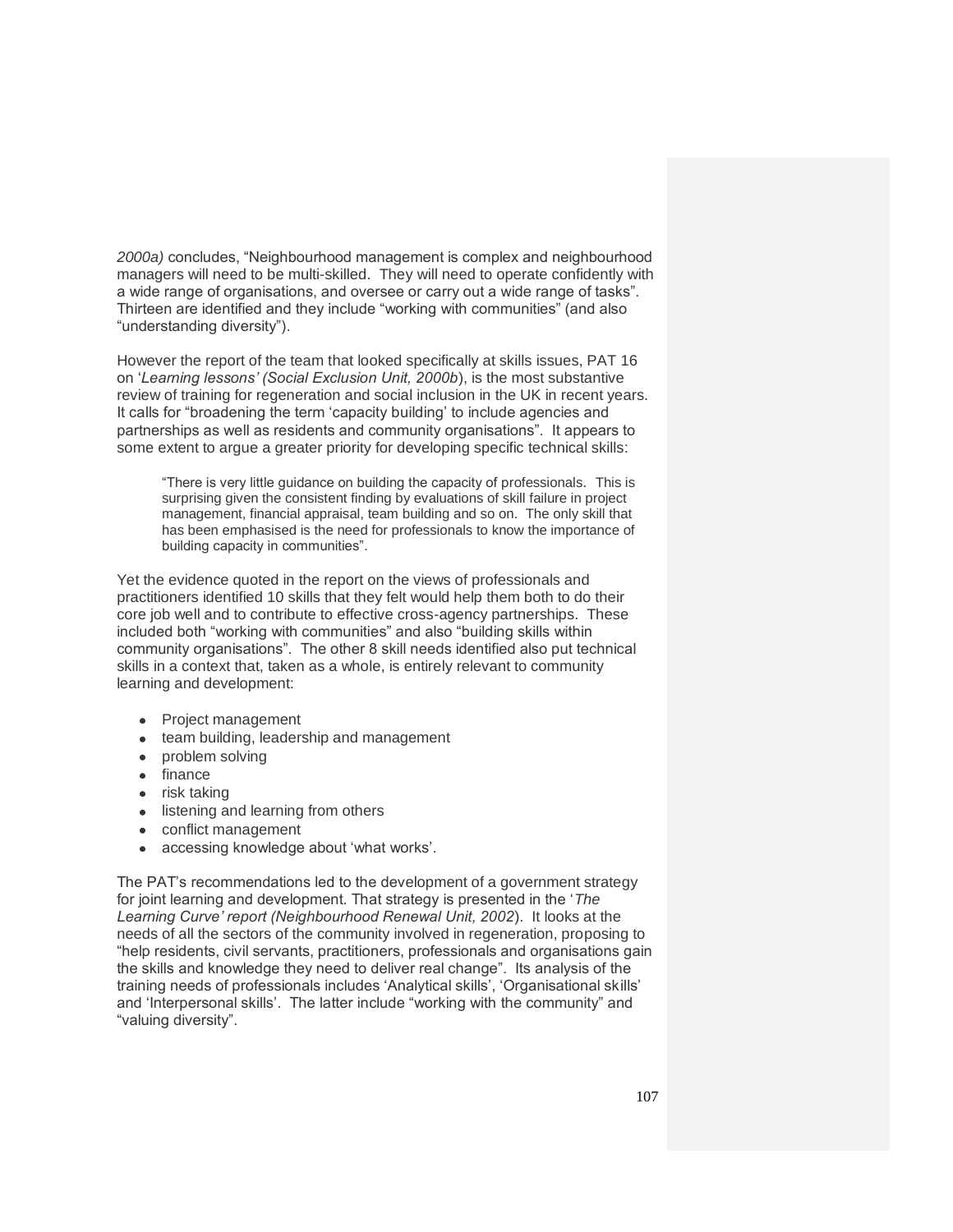Research conducted for the report found that: "There are no accredited learning programmes covering the range of neighbourhood renewal skills, knowledge and behaviours. Those that come nearest are either programmes developed for specific professions (for example, community work or housing) or else programmes that have not yet been accredited. There are specific national programmes, covering adult basic skills or tenant participation in housing, which touch on neighbourhood renewal issues but they do not provide the breadth of what is required."

Partly as a consequence of this work, the English Learning and Skills Development Agency has completed a survey of learning and skills for neighbourhood renewal (*Taylor & Doyle, 2003*). It focuses particularly upon "how further education colleges and Local Education Authority adult education services contribute to neighbourhood renewal in deprived areas, and to consider how their strategic role might develop in this field". Of the five strategic roles four focus specifically upon aspects of adult education and community empowerment, and only one specifically recognises the needs of other professions:

"specific skills and knowledge for neighbourhood renewal – courses to meet the requirements set out in *The learning curve* to develop and support residents, regeneration practitioners, professionals and civil servants working in deprived areas".

A limited number of references to shared training needs for working with communities can be found in literature on a number of other professions. For example the official report on the progress of *The English Crime and Disorder Reduction Partnerships (Phillips & Jacobson et al., 2002*) recommends that there should be comprehensive national training for community safety officers, covering issues such as community engagement. "In addition to enhancing specific skills and competencies, training can promote understanding of the potential and processes of partnership working in general, and help to break down barriers between professions and communities".

National policy for housing (as well as the NHS and other areas) identifies the need to support public and client involvement. The interdisciplinary training needs of the sector have been the subject of review by its *National Training Organisation (Housing Potential, 2000*). Its research finds that housing professionals are not currently getting the relevant training to work with partnerships delivering wider regeneration programmes. A survey of Registered Social Landlords highlighted the need for training in key policy themes including regeneration, social exclusion and tenant participation.

Two recent Scottish studies specifically look at the need for some training to be shared between community education and other professionals. *Hamill & Boyd (2000/2002) and Hamill (2002*) looked at inclusive education for people with Special Educational Needs and behavioural difficulties in schools. They conclude: "The issue of inter-professional CPD must receive higher priority.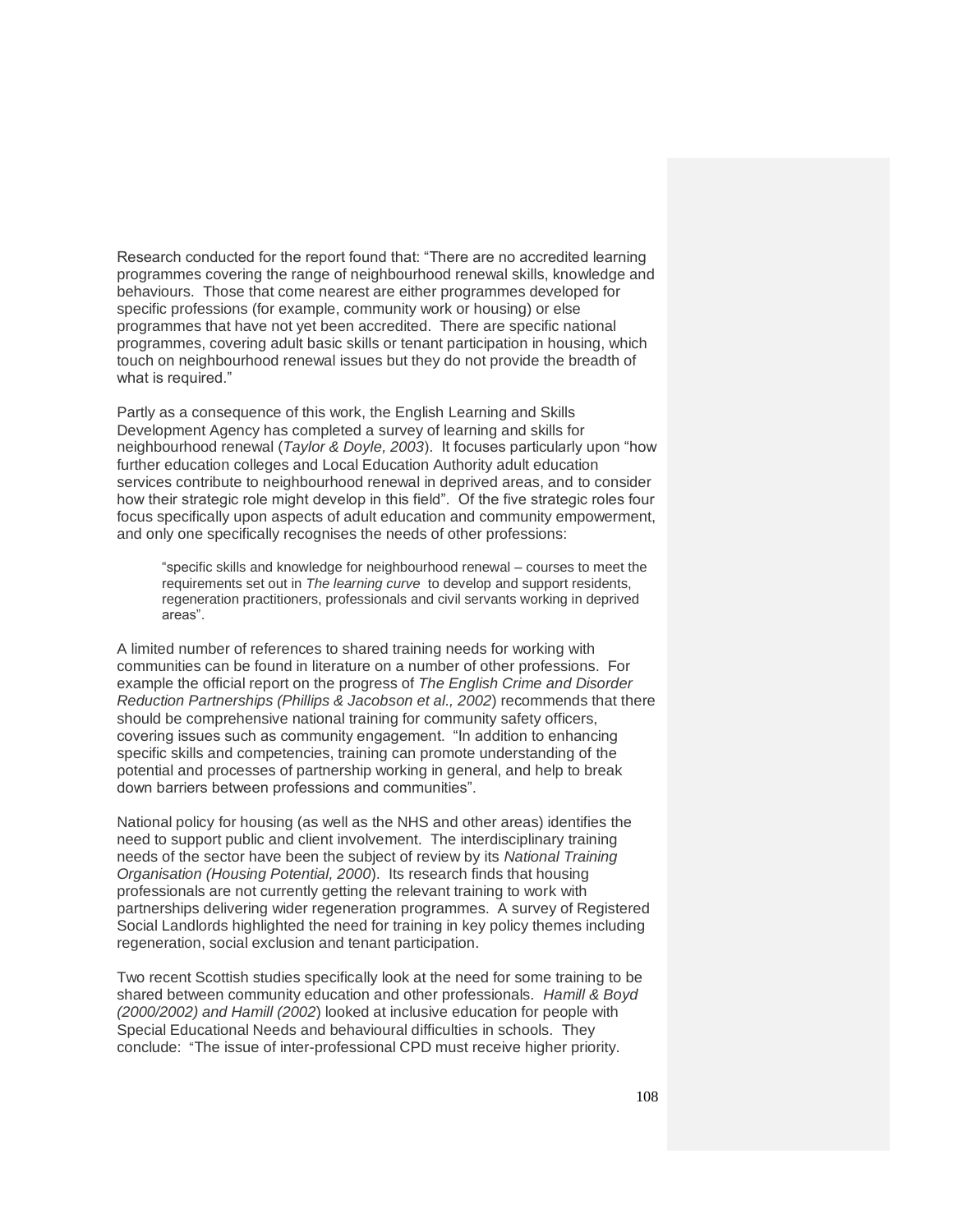Opportunities must be provided for teachers, social workers, psychologists, health professionals and community education professionals to engage in shared CPD opportunities which take full account of differing professional perspectives and working contexts".

A significant piece of work for the City of Edinburgh Council by Edinburgh University (*Tett & Crowther et al, 2002*) investigated the barriers to collaboration perceived by community educators and the partners with whom they work, and what could be done to overcome these barriers. Their final report recommends that joint professional staff development opportunities should be provided; these should draw on the resources that community education staff can offer in taking forward collaborative initiatives; and collaborative networks of staff should be developed that enable different professions and sectors to share insights and strategies.

#### **Literature on regeneration**

Although, as we have quoted above, the Social Exclusion Unit reports that evaluations have "emphasised the need for professionals to know the importance of building capacity in communities" (*Social Exclusion Unit, 2000b*), we have identified only a limited number of references in evaluation literature.

*The National Evaluation of City Challenge (Russell, Johnston et al, 2000*) saw the opportunity given to partners to learn and transfer know-how from each other as a significant indirect benefit of the partnership approach. For the public sector partners, it is lessons from private and community and voluntary sectors (rather then each other) that are emphasised.

There has been a review of *Community Participation in Social Inclusion Partnerships (Chapman, Kirk et al., 2000*). The research, not fully published, identifies several key principles of encouraging active community participation in partnerships. These included training, skills development and education for all partners. Most partnerships had not undertaken any initial training on partnership working with partners, but recognised that it would be beneficial. "While it is often assumed that it is the community who require training, community representatives recognised that agencies also required training".

The review recommends that partnerships should offer training to all partnership stakeholders and statutory agencies on how to work with local communities effectively.

Reports have been published on several aspects of the experience of the "Working for Communities" Pathfinders, which explored a wide range of approaches to interagency working and the co-ordination or improvement of local services. The report of findings on *"Community Involvement" (Brown, 2002*) notes some examples of joint training for community groups and officers. It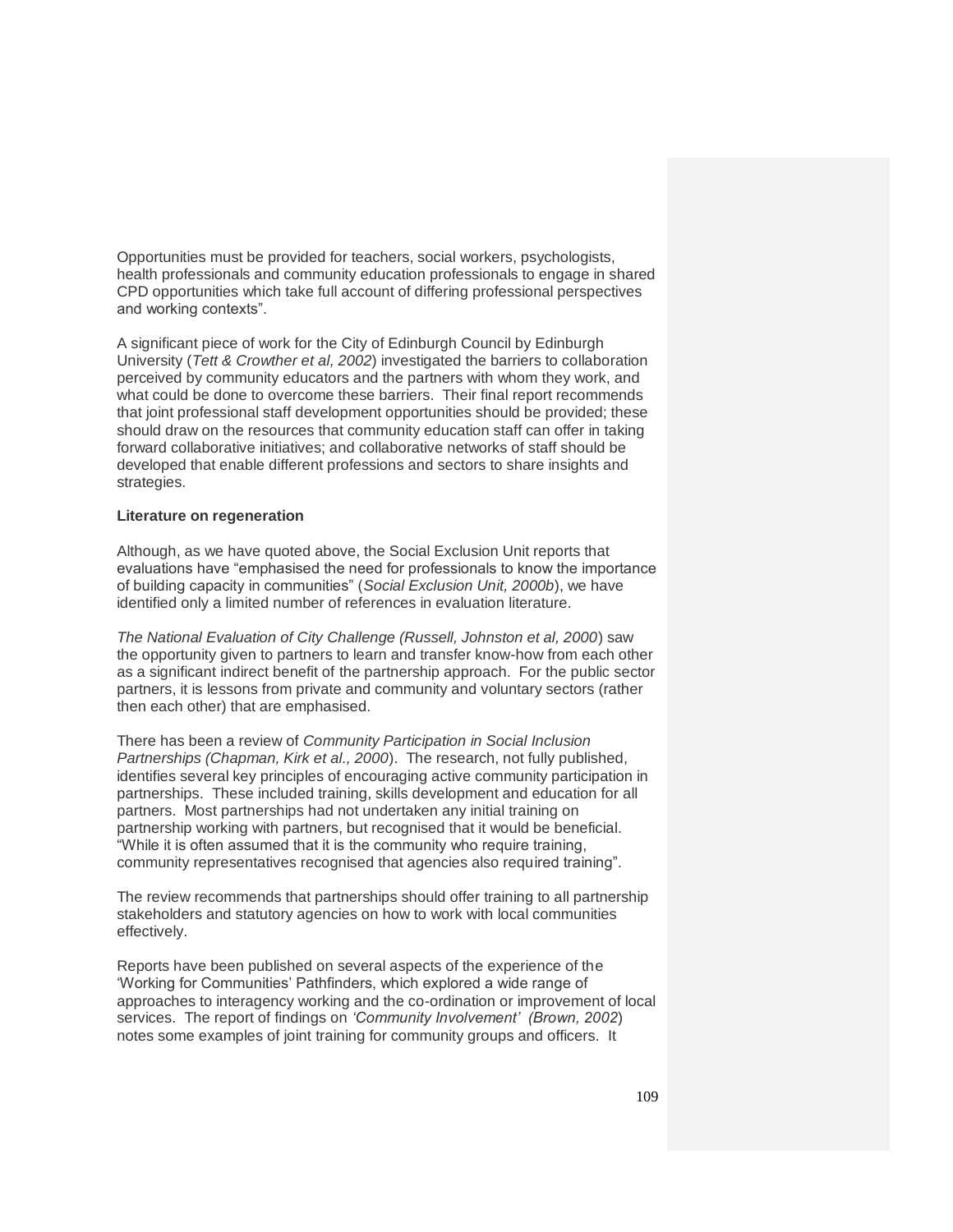concludes that "joint training of agency and community members can assist capacity building".

There is also a significant amount of literature on the training needs of the communities involved in regeneration. Some of this points to the importance of a community development perspective for professional staff.

The principal study of training needs in the Joseph Rowntree Foundation"s programme of research on regeneration, *Henderson & Mayo (1998*), calls for a national training and education framework that would be "enabling rather than prescriptive, agreeing standards for effective provision and resourcing". The framework would address the needs of the full range of relevant stakeholders (training together, where appropriate) and cover aspects such as "administrative processes and the legal framework for area regeneration programmes, including confidence building and understanding group and community development processes, through to analysing and reflecting on issues, needs, policies and practices".

It also identifies specific common needs for those stakeholders who are agency "managers". They are found to need training in community development:

"There is an urgent need to develop a strategic framework for providing training and learning opportunities for managers and decision makers, many of whom have limited knowledge and experience of community development. This will involve examining professional education and training for a range of professions working with communities".

*Henderson and Mayo* also found that "managers" need training for the following purposes, which can be seen as almost entirely community learning and development skills:

- Undertake participative planning based on analysis of community issues
- consult and negotiate with stakeholders and participants
- foster an inter-agency approach
- manage conflict, diversity and change
- help others access and manage resources
- $\bullet$ promote local leadership; and
- employ 'participative evaluation'.

*Henderson and Mayo later (1999*) reflected on these findings and offered proposals for taking forward training and education in urban regeneration. They argue that good practice principles are applicable to professionals as well as to local residents and discuss a range of aspects such as:

- starting from a training needs analysis of the specific groups involved
- offering accessible sessions, in time, location etc.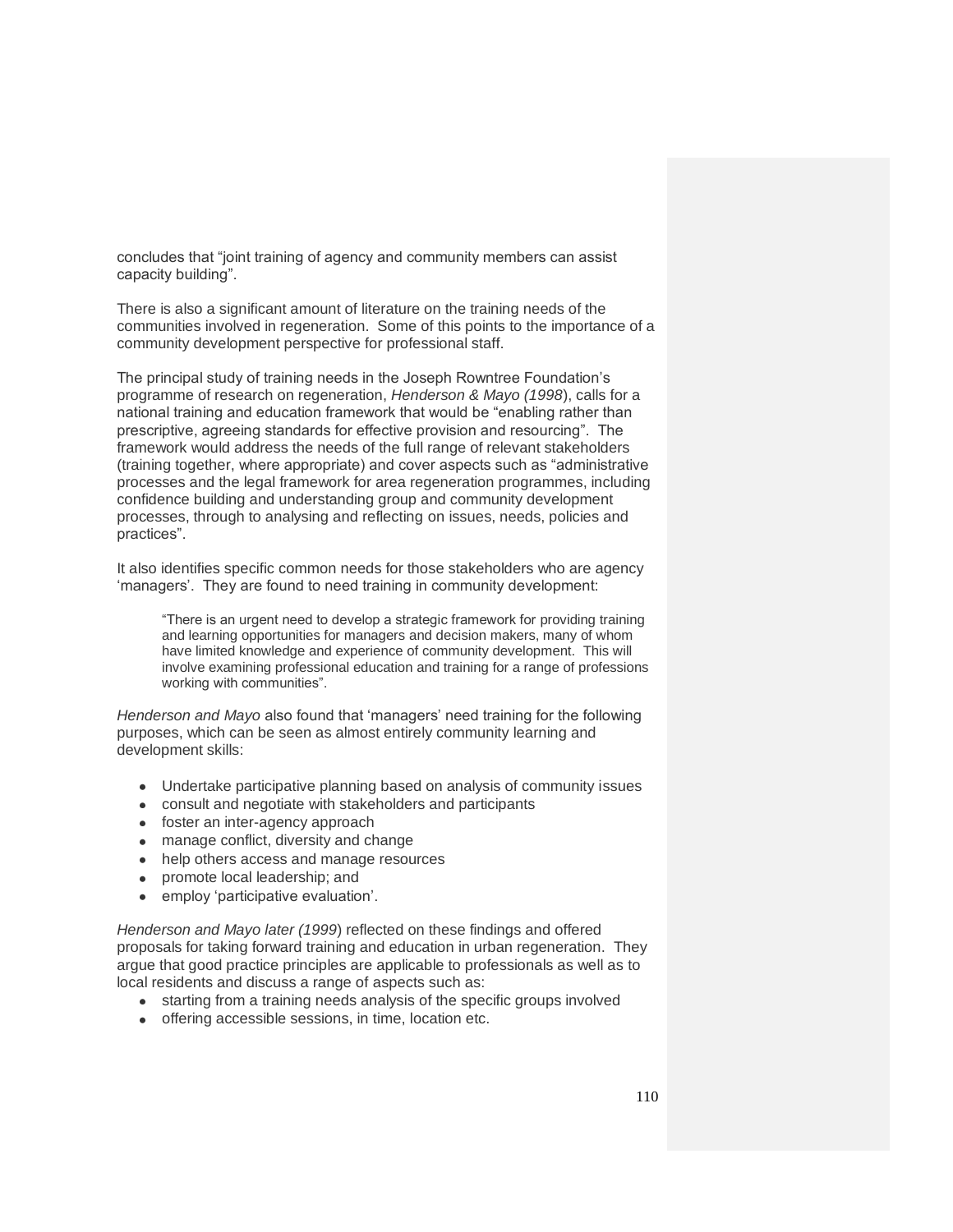- being sensitive to attitudes to 'training' in the abstract, when it may be "support" that is seen to be needed
- increasing awareness of wider socio-economic and policy contexts
- inclusion of both formal and informal activities
- developing accreditation systems and progression routes within a national framework.

They argue that organisations and networks for people involved in regeneration will "be better able to develop .. links and sustain their programmes if they locate themselves within the context of adult community education".

The option of joint training with communities and other stakeholders is neglected in much of the literature, but was urged upon *Single Regeneration Budget bidders in DETR guidance*, specifically influenced by the *Rowntree findings (DETR, 1999)*

"For professionals, learning to work in equal partnerships with communities learning to listen and respect their views - is of central importance: in the past, many have failed to make this important first step. At times, separate training is appropriate; but increasingly, joint training sessions between residents and professionals have proved successful"

A substantial review of the research evidence on *Community Capacity Building (Chapman & Kirk, 2001*) argues that professionals also need training in how to listen and work with communities. Citing *Henderson and Mayo*, it suggests that this can help professionals gain the confidence to work in unfamiliar ways. Training is one way to counter narrow professional attitudes and to encourage professionals to engage with issues in a more holistic manner.

Amongst the recommendations for supporting community capacity building arising from this review is that there should be an analysis of the training needs of regeneration stakeholders and professionals working with communities, including benchmarking of current training provision offered by professional bodies, supplemented by a good practice note on building the capacity of professionals in community regeneration.

The Strategy Action Team set up by the Scottish Social Inclusion Network on *"Inclusive Communities" (Scottish Executive, 1999a*) recommended that:

- "The Scottish Executive should ensure the development of a programme in partnership with local government, public sector agencies and the private, voluntary and community sector to:
- provide training on community participation, partnership and social inclusion, based on the principle of shared training between public, private, and voluntary sector organisations, and community groups and individuals...
- build training in community involvement and partnership into continuing professional development for all disciplines of public sector staff".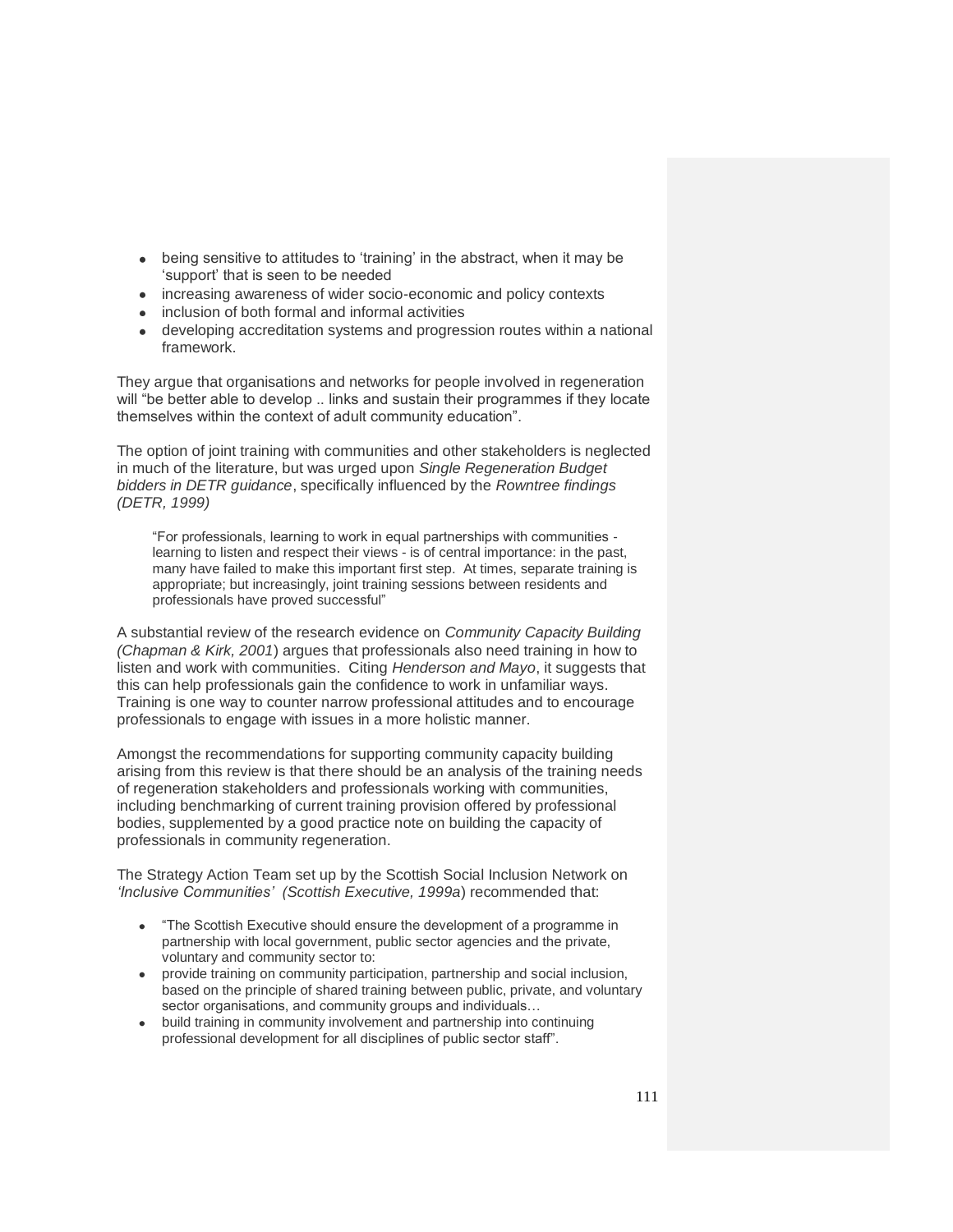By contrast the Strategy Action Team on "*Making It Happen" (Scottish Executive*, *1999b*) provided one of the fullest statements available on the need for training to supplement or challenge professional specialisms but said little about community learning and development skills.

- "There is a need for refocusing professional training to provide people with the skills to regenerate communities.
- Social Inclusion Partnerships should be required to establish training programmes not just for community representatives but also for agency representatives, in partnership skills.
- Community Learning Strategies and Community Learning Plans should address local needs for training in partnership working".

It also made the recommendation that a national training programme be established. This recommendation was implemented by the establishment of the "Working together: Learning together" (WTLT) programme, which brought together a very wide range of staff and community representatives involved in Social Inclusion Partnerships and Pathfinders across Scotland. "Working with communities" was one of the themes of the training and the objectives included:

- Shifts in the cultures of participating organisations towards empowering communities
- improved communications between communities and agencies.

Towards the end of the programme, participants discussed in groups "What we have learned" about "things that help community participation". Taylor (forthcoming) quotes summaries of these discussions. Staff of partner agencies, in various groups, listed:

"Training - both community and others together" "Understanding different partners" goals and expectations" "Information about the roles remits and responsibilities of all partners" "Knowledgeable and informed people - capacity maintenance" "Promote success: part of good information / communication using real examples and real people to show how change can happen" "Knowing what you are getting involved in - need info on clear roles, strategies and responsibilities" "More flexible and tailored training resources for partnerships, built in from the start".

The WTLT programme itself has been evaluated by Scott et al. (forthcoming). The study concluded that it could be considered to have improved the skills and knowledge of many participants. It had a mixed impact on the Partnerships, as organisations, and limited impact on the culture of partner organisations, which was difficult to distinguish from the impact of other factors in the wider context.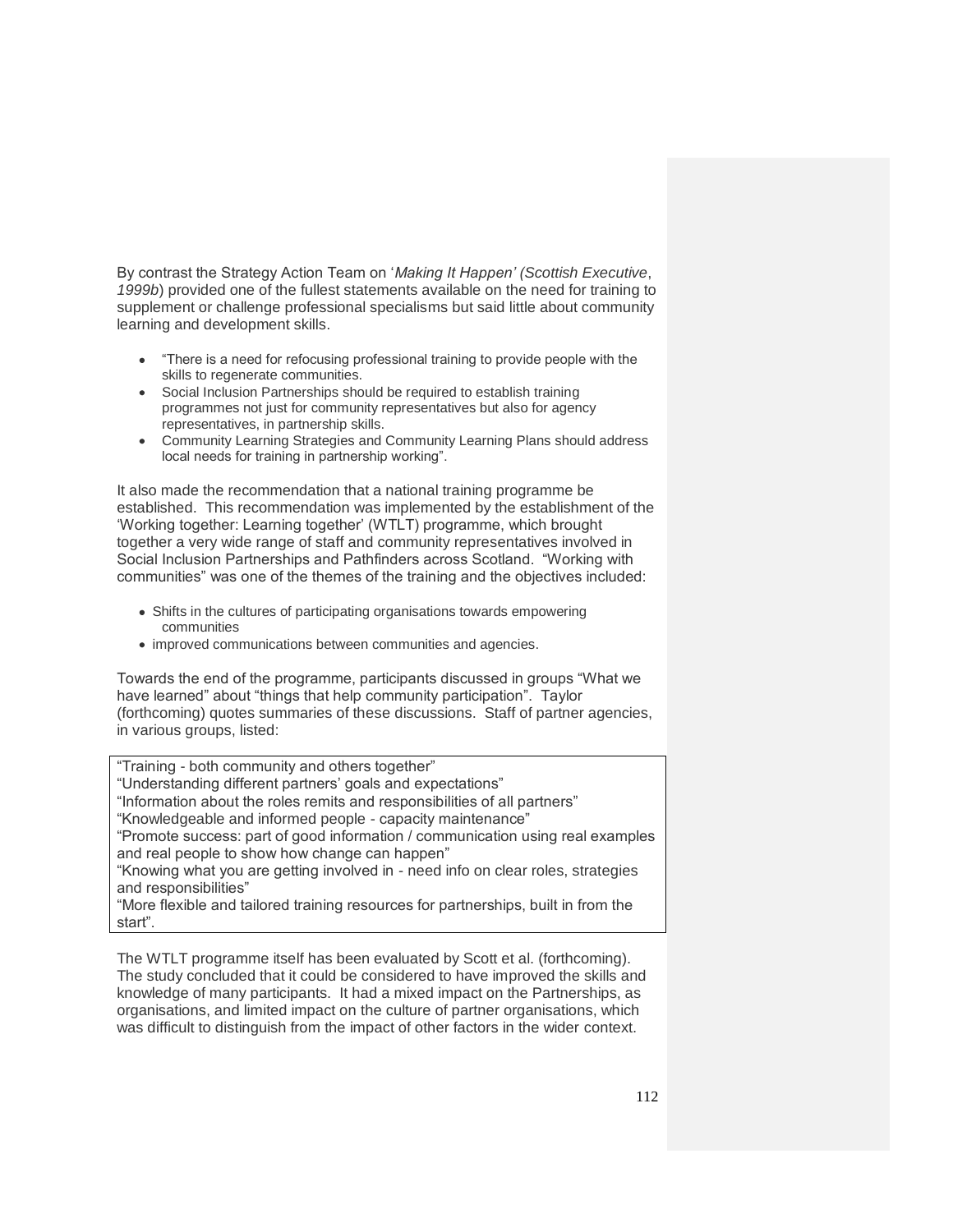Overall, it had most impact on the Partnerships where they, and the partners, were already more receptive to change.

The evaluation confirmed that learning needs for "working with communities" were one of several widely acknowledged existing gaps in skills and knowledge amongst Partnerships, but that many Partnerships had not themselves begun to address these gaps. Some staff of partner agencies mentioned that they had specific needs connected with 'working with communities', but as a category they placed more emphasis on their need to acquire general skills and understanding for partnership working.

Participation by professional staff of agencies involved in Partnerships fell away during the programme more steeply than that of other categories. This was seen as illustrating the difficulty of gaining support from some partner organisations to identify or send the most appropriate people. Some of the partner agencies appeared to lack commitment to both their local partnership and the training. The role of partnership managers was crucial in increasing participation, and good support from senior agency managers was also important. Partnerships that saw themselves as learning organisations made best use of the opportunity.

For those who did attend, almost all, in all categories, felt that their effectiveness as a group was enhanced - largely through opportunities for informal contact. A number of staff in partner agencies felt that their personal effectiveness had also improved, by increasing their understanding of partnership working. Amongst participants as a whole, the practical ideas for improving community participation were one of the elements of the training that elicited the most enthusiastic response.

Some participants felt that it would be useful if similar training was provided to a wider range of partner agencies and other types of partnership, either through professional or inter-disciplinary training. Perhaps the greatest area of potential for a similar programme was in the development of training for community planning partnerships. Overall, there was likely to be a need for a very wide range of provision to meet learning needs. This should include local training, regional and national events and qualification courses. While some training should concentrate on the needs of particular groups, such as partnership staff, partner agencies or community representatives, the WTLT programme illustrated the benefits of providing opportunities for everyone involved to learn together.

In 2002 Communities Scotland commissioned a review of need for and provision of interdisciplinary training for regeneration and social inclusion, in close association with the Scottish Urban Regeneration Forum. The resultant reports (Kirkpatrick and Taylor, forthcoming), (Taylor, forthcoming) summarise much of the literature reviewed here.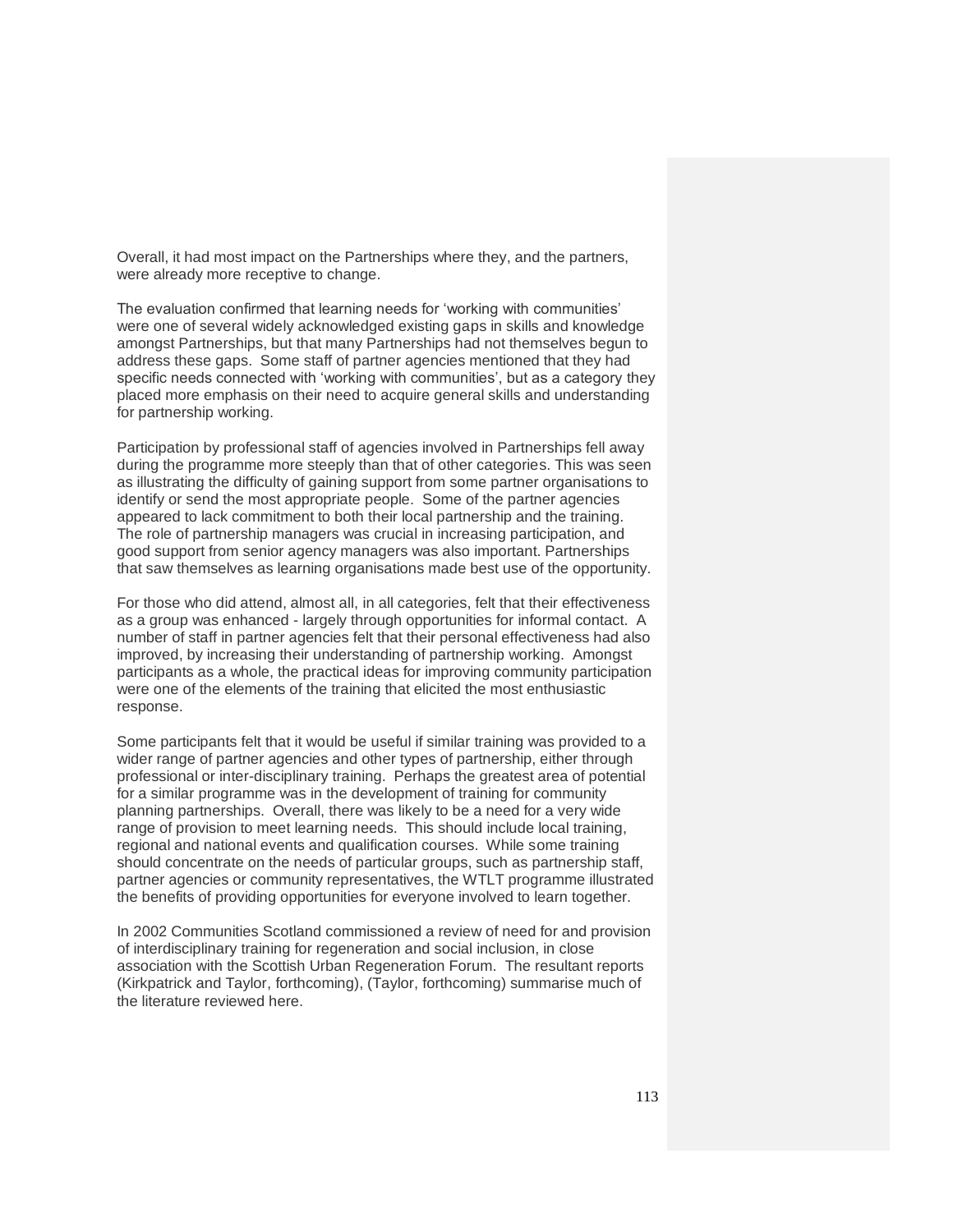Its own findings, based upon the consultation and research undertaken for the study itself, are generally unspecific on the actual subject matter for training. There is said to be a need for a wide spectrum of "layers" of training, from "values and attitudes' through 'process skills' and finally 'specific skills'. It would appear that community development issues might arise at more than one level, probably all levels. The priorities of consultees related to "values and attitudes" and 'process skills'.

A strong priority was expressed for learning activities tailored to local developmental needs, which could include long term mentoring and the exchange of best practice, rather than more general training provision.

Generally, it was concluded "there is widespread agreement on the need for inter-professional training, especially at the post-experience level, and that current provision does not meet the need." community planning partnerships should fund joint training in support of regeneration. The wider relevance of many issues was recognised - training for partnership working could be seen as an early, shared focus of interest for people involved in community planning generally. This should not, however, be allowed to delay the development of training and support for regeneration.

#### **'Community practice' and community planning**

Since the early 1990s a group associated with the Community Development Foundation has identified a trend for people in a wide variety of roles, who are not front-line or specialist professional community learning and development practitioners, to face increasing common requirements to incorporate elements of community learning and development practice into their own. The trend was largely driven by the increasing emphasis in public policy on community regeneration and community involvement.

The group has described the resultant range of activity and skills as "community practice" (Banks et al, 2003). Although the specific terminology has not yet, to their regret, caught on, the concept usefully summarises the developments that have created the need and desire to extend community learning and development practice beyond specific professional boundaries.

The group commissioned a small feasibility study to establish the potential demand for post-qualifying education and training for managers in the field of "community practice" (*Thornton, 1996*). This identified a significant interest in the concept among managers across a range of professions and an emerging demand for training, though one that was said to "need encouragement". Managers tended not to identify their own practice as "community development", which they saw as a separate discipline or a particular set of front-line skills, but they could identify specific relevant activities in their own work.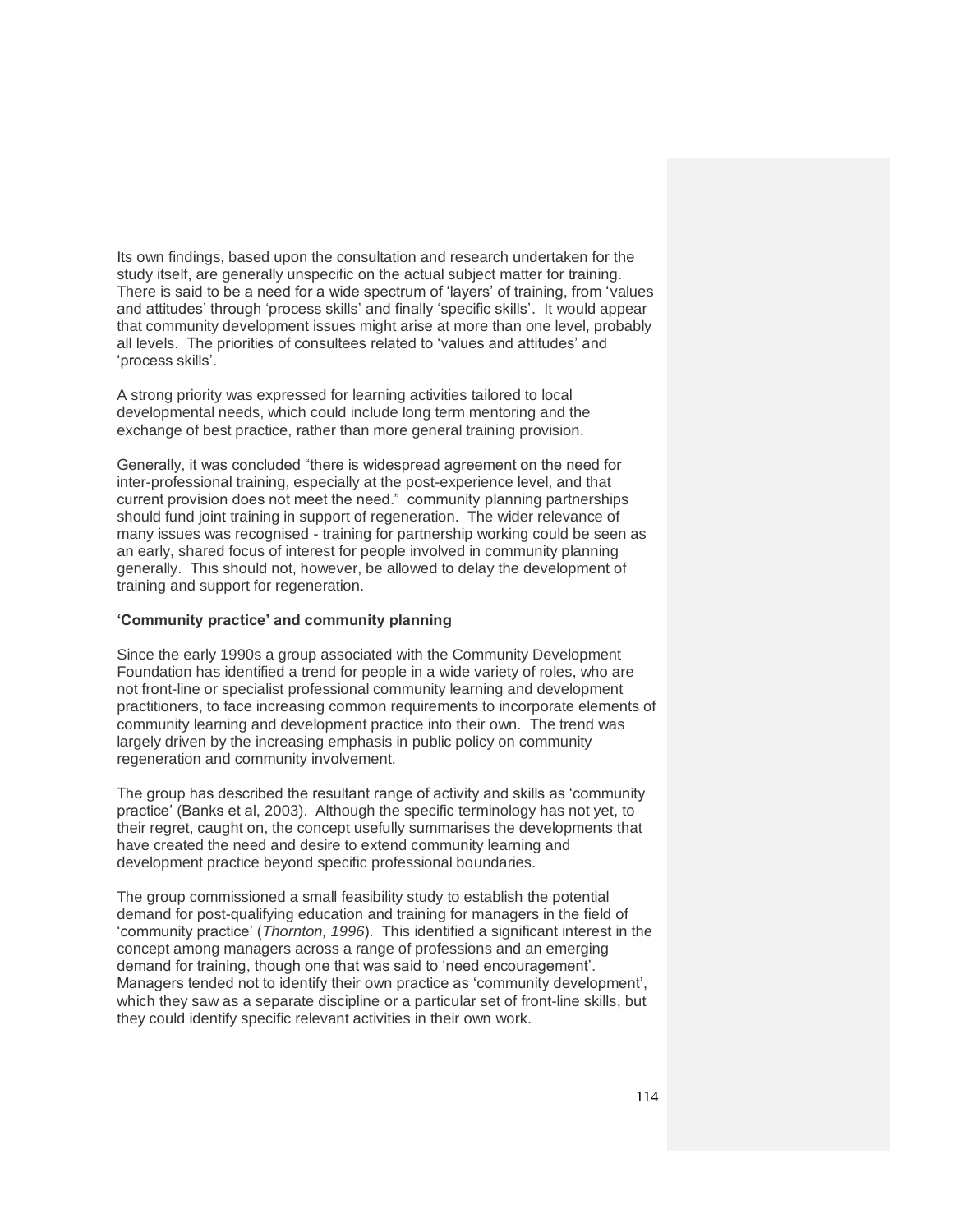In Banks et al"s recent publication on *"Managing Community Practice",* Banks herself (2003) draws attention to the broad range of activity that has been influenced by these trends. She defines 'community practice' as "all those processes that are about stimulating, engaging and achieving "active community"" at community or neighbourhood, organisational or inter-organisational and societal levels.

The article that considers training in this collection (*Butcher and Robinson, 2003*) is unfortunately entirely at a theoretical level, discussing approaches to "experiential learning" in workplace, community and organisational settings, with little reference to the specific requirements of community practice. On theoretical grounds, it suggests that effective techniques would include "keeping a journal", peer support and mentoring and the formation of small action learning sets.

Elsewhere in the Banks (et al) review, specific skills that are important for community practice are identified. *Smalle and Henderson (2003*) argue that managers need new skills and knowledge to enable them to become more closely involved in supporting and learning from community audits. These should be seen as part of their mainstream work, feeding into planning and service delivery.

Barr A (2003) argues that they need "participative planning and evaluation skills", which "recognise that they are subject to the same trends for democratic accountability and performance measurement as all, but do not compromise their commitment to the principles of community practice".

Webster (2003) argues that in order to achieve sustained community involvement, community development processes need to be complemented by organisational development and change management in staff teams, in order to prevent constant "reinvention of the wheel" and to ensure continuing openness and flexibility of approach. "It is necessary for managers to prioritise learning and development in staff teams in relation to community development principles and practices. (This) will include critically reflecting on the culture of organisations and how agencies operate and impact on partnership groups and community involvement activity".

An important step towards giving practical recognition to the concept of "community practice" was taken in Scotland by the Community Education Validation & Endorsement Unit (CeVe) with the publication of its *"Community Practice Guidelines" (Community Learning Scotland, 1997)*. These are specifically aimed at professions other than community education and community development, which engage with communities and wish to have their competence recognised in this arena. They are aimed at people qualified in a range of fields such as health, planning or education, or to first degree level, who are required as part of their jobs to undertake community consultation and community development.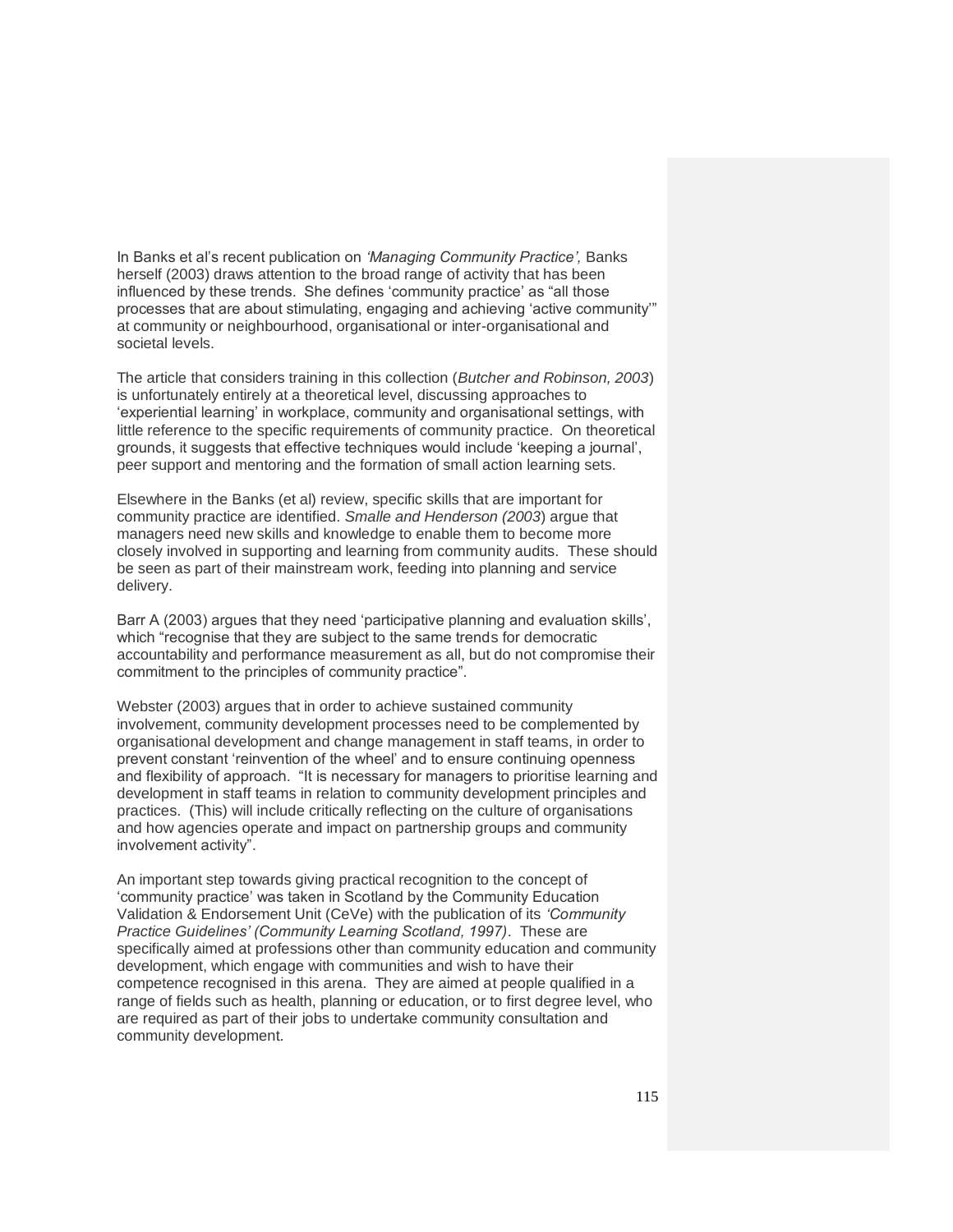The Guidelines were derived from "a functional analysis of community practice and development". The key purpose of this practice, irrespective of the occupational sector, was identified as being:

"to develop and promote policy and manage practice which empowers communities as partners in change and in planning and delivering services and programmes'.

The key elements of practice are:

- To undertake participative planning
- to consult and negotiate with stakeholders and participants
- to foster a partnership approach committed to inter-agency and interprofessional practice
- to manage conflict, diversity and change
- to develop and implement participative approaches to accessing and managing resources and to assist others to do so
- to devise policies, structures and programmes that promote social inclusion
- to provide and promote empowering leadership
- to foster a participative culture committed to organisational learning
- to employ participative evaluation to inform strategic and operational practice.

A similar recognition of the place that community development skills can play in the practice of other professions is enshrined in the current *National Occupational Standards for Community Development Work (PAULO, 2003*). These "are to be used wherever community development work is practised and organised and by people engaged in other occupations doing community development work and/or using a community development approach in the promotion of social change".

The new community planning requirement for Scottish local authorities may be expected to stimulate fresh attention to the need for generic community practice skills, because of the obligations that it places on a wide variety of partners both to engage communities in planning and to take overall responsibility for community learning and development.

The major review of the capacity building requirements for community planning in Scotland (Eglinton, 2002) has found that there is to date a "virtual absence of a learning and development culture surrounding community planning'.

Consultations were undertaken that suggested that a Learning Development Framework is required containing "key skills and competencies, knowledge and attitudes" under four headings:

- Values and Visioning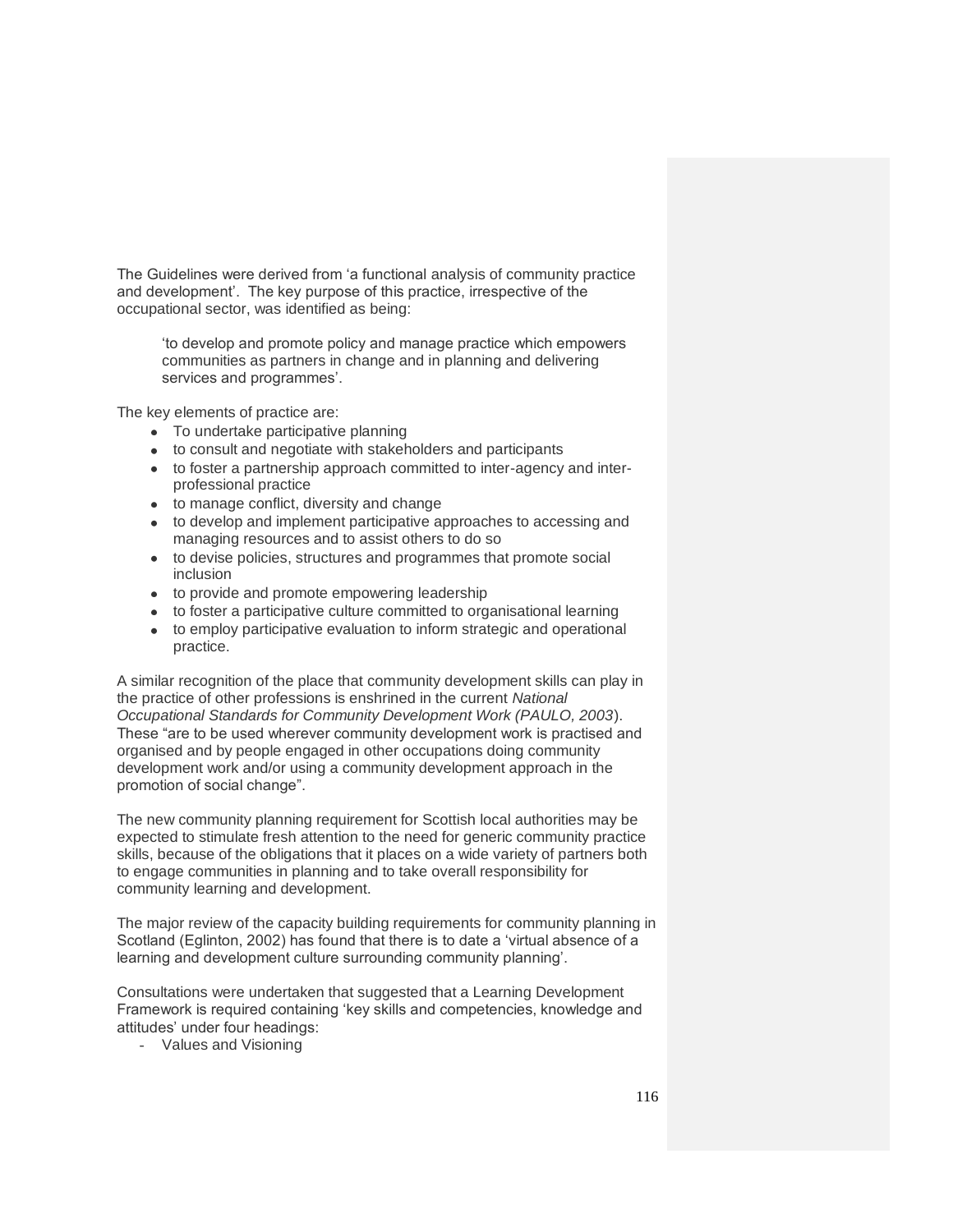- Partnership Working
- Practitioner Skills
- Engaging Communities.

The latter is said to include:

- Raising cultural and institutional awareness
- Understanding community diversity
- Listening and communicating
- Community learning and development

It is interesting that, firstly, the overlap between these skills and those identified as required for regeneration in for example the "Learning Curve" report (see above) is almost complete; but also that the various skills involved in engaging with communities are more fully spelled out in this context.

The implications are spelled out more strongly in the guide to "Involving local people in community planning" produced for the community planning Task Force (Atherton et al., 2001). This emphasises the importance of moving beyond a first stage of community involvement, which is consultation on initial plans, to a second stage. In this stage, the council and its community partners have a triple role to maintain in relation to local people:

- As part of their own service delivery commitment, they will carry out work to 'enhance the quality of life of local communities'
- they will be seeking ways to enhance the kinds of service provided by community and voluntary organisations
- they will need to provide support for the development of greater capacity and motivation amongst local people to participate in the community planning process.

As a result "a profound change in the culture of councils is implied. Many council staff and possibly councillors are likely to need new training in how communities work and how the forming and implementing of policy can be made more responsive to local people"s involvement".

# **Scottish policy and related research**

However thinking that starts from the global perspective of the needs of "community practice" or community planning practitioners as a whole is perhaps still relatively underdeveloped. More literature has been published, particularly by Scottish official bodies, which starts from the slightly different perspective of redefining and arguing for the wider applicability of existing community learning and development skills.

Much current debate stems from *"Communities – change through learning",* or the *"Osler Report"*, the report, published in November 1998, of a Working Group on the future of Community Education (Community Education Working Group,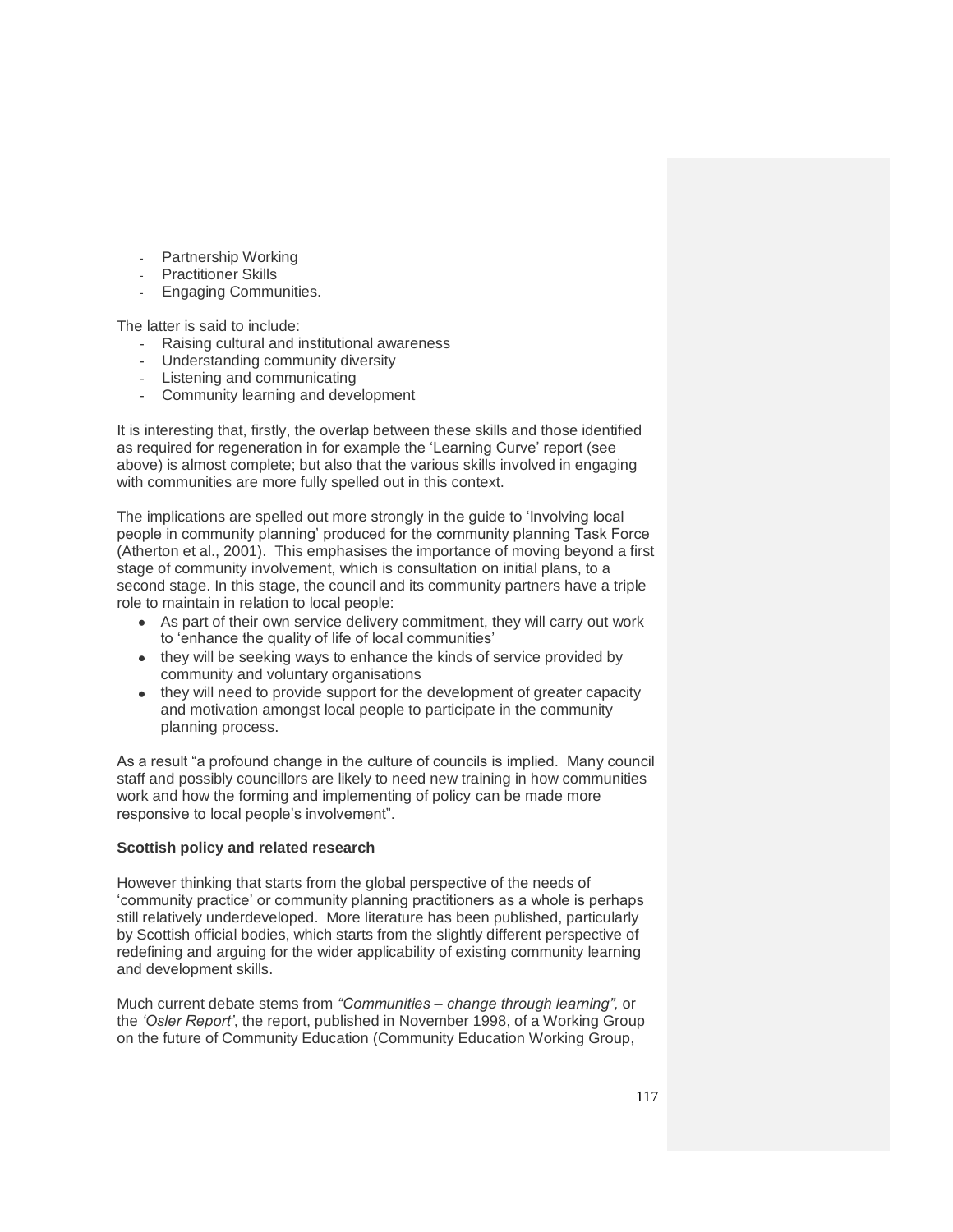1998). The report and its acceptance by the government represent a move from Community Education being seen as "on the margins" to a view that it "is a key contributor to lifelong learning and plays a significant part in combating social exclusion". But it is seen as "more a way of working than a sector of education". The report therefore recommends that wherever there is an opportunity to develop people"s skills and knowledge through the building of confidence and personal and group effectiveness, the community learning approach should be extended to the other professions involved. This would require a much clearer shared understanding of the approach at national and local levels, and targets for what it is meant to achieve.

The Osler report, as well as being the source of the current system of Community Learning Strategies and Plans, subsequently implemented by government circular (4/99), recommends that those responsible for community planning should use the skills and insights of community education to achieve effective community involvement. The Working Group's remit did not actually include fields that had, in the past, not seen themselves as "part of community education". But its re-definition of community education now meant that it should be seen as "part of them". Examples were said to include sports development, community arts or economic development. Elsewhere, partners whose links with community education are considered include those three, and also further education colleges, social work, police, health agencies, library services, and Higher Education.

The report does not spell out in full the implications for training for other professions, though it places considerable emphasis on the need for training for community education workers itself, both pre- and post-experience, to become much more inter-disciplinary in perspective. This:

"will not just be the concern of the NTO which is expected to be created for community education but will also be of direct interest to other NTOs e.g. for the voluntary sector, social work and libraries and to training for schools and further education.".

Other professional bodies were already approaching CeVe to have relevant elements of their training endorsed; and training for other fields which can, or could, include community education competences, should be considered for joint recognition.

Following the Osler report, two main interlinked strands of policy and practice have continued to develop. One relates to training for community learning and development, and the other to planning and implementation.

Both strands are clearly strongly influenced by "Communities – change through learning", though a range of views quoted in Malcolm et al (2002) suggests that a lively debate on its interpretation has sometimes gone on behind the scenes. One stakeholder, representing a national organisation, "believed there was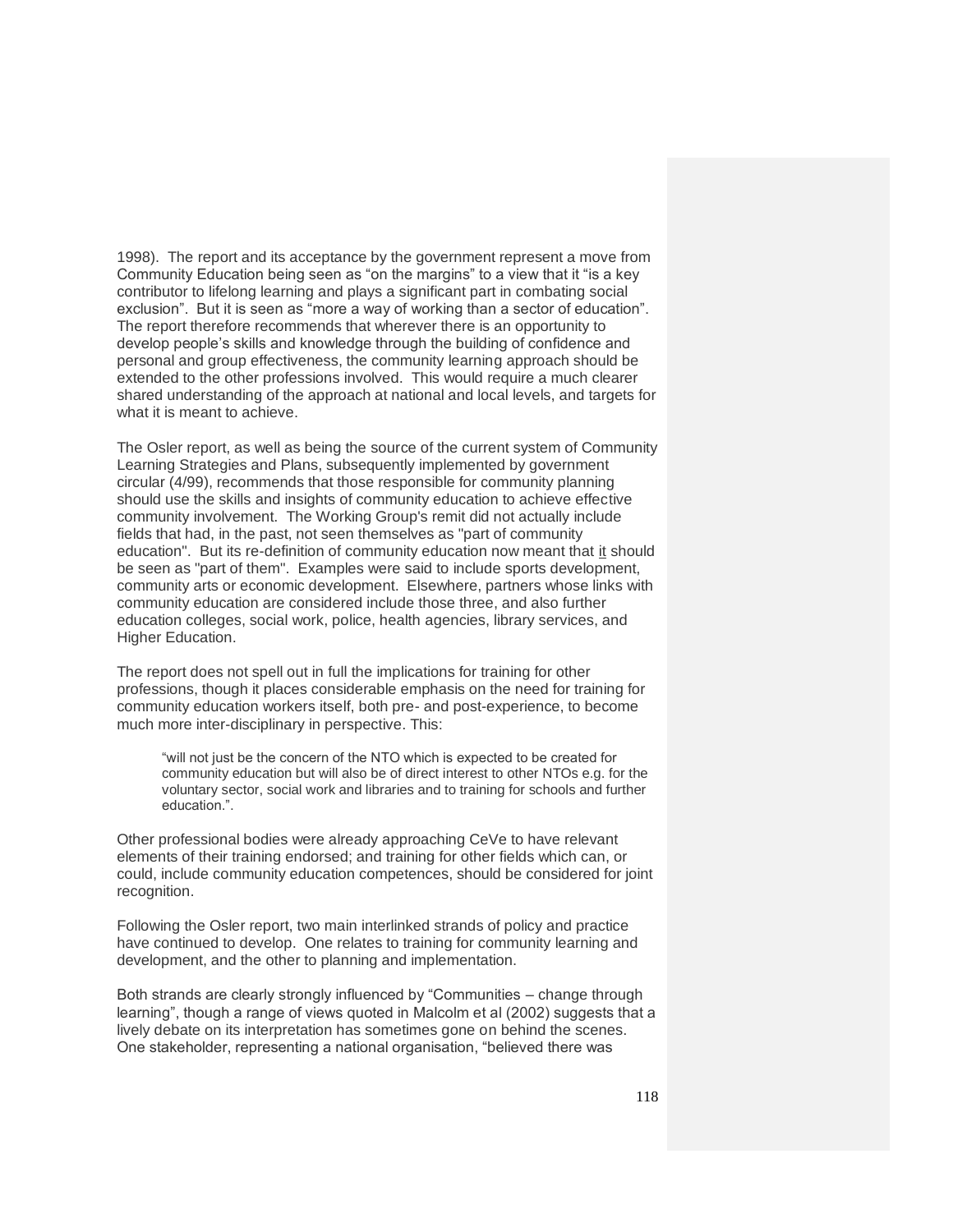something fundamentally flawed in the notion that community education was a profession. Community educators should view themselves as cross-disciplinary change agents". For another, its outcomes had been "sound enough" but "they had to sugar-coat it with unfathomable concepts such as Community Learning .. which were phrases we could have used anyway and some were, but all of a sudden they became capital C and capital L, and became something else".

Although the ongoing review of training has concentrated largely upon updating and broadening professional perspectives, consultees emphasised a concern to ensure access to training for as wide a range of practitioners as possible and a widespread desire to see the training agenda link coherently with other developments in community learning and development, including the need for common understandings and "maps" within and across sectors (Communities Scotland, 2002).

"Empowered to Practice", the Scottish Executive response to that review (Scottish Executive, 2003a) announces the Executive"s intention to support "measures that enhance a common understanding of community learning and development and its profile at national and local levels"

However, given the nature of the review, the responses relate largely to the purposes and organisation of training for specific roles in community learning and development. The commissioning of this current report however forms part of the Executive's response to the expressed concern that training opportunities need to be open to as wide a range of individuals and organisations as possible.

Circular 4/99 implemented the changes relating to the planning and implementation of community learning and development. In support of this Community Learning Scotland managed a national training and consultancy support programme for all community learning planning partnerships. The programme included a national Training Needs Analysis of service managers and field staff (Community Learning Scotland, 2000) - approximately 50% community education practitioners and 50% from other disciplines in further and higher education, health, the voluntary sector and a variety of local authority services. The key areas for training development were identified as:

- Community capacity building
- the involvement in learning of excluded groups
- adult literacy and numeracy
- use of ICT
- assessment of progress of learners.

These priorities are clearly influenced by those of the community education practitioners, but it was found that community development and social inclusion issues were identified as needing to be addressed across the board.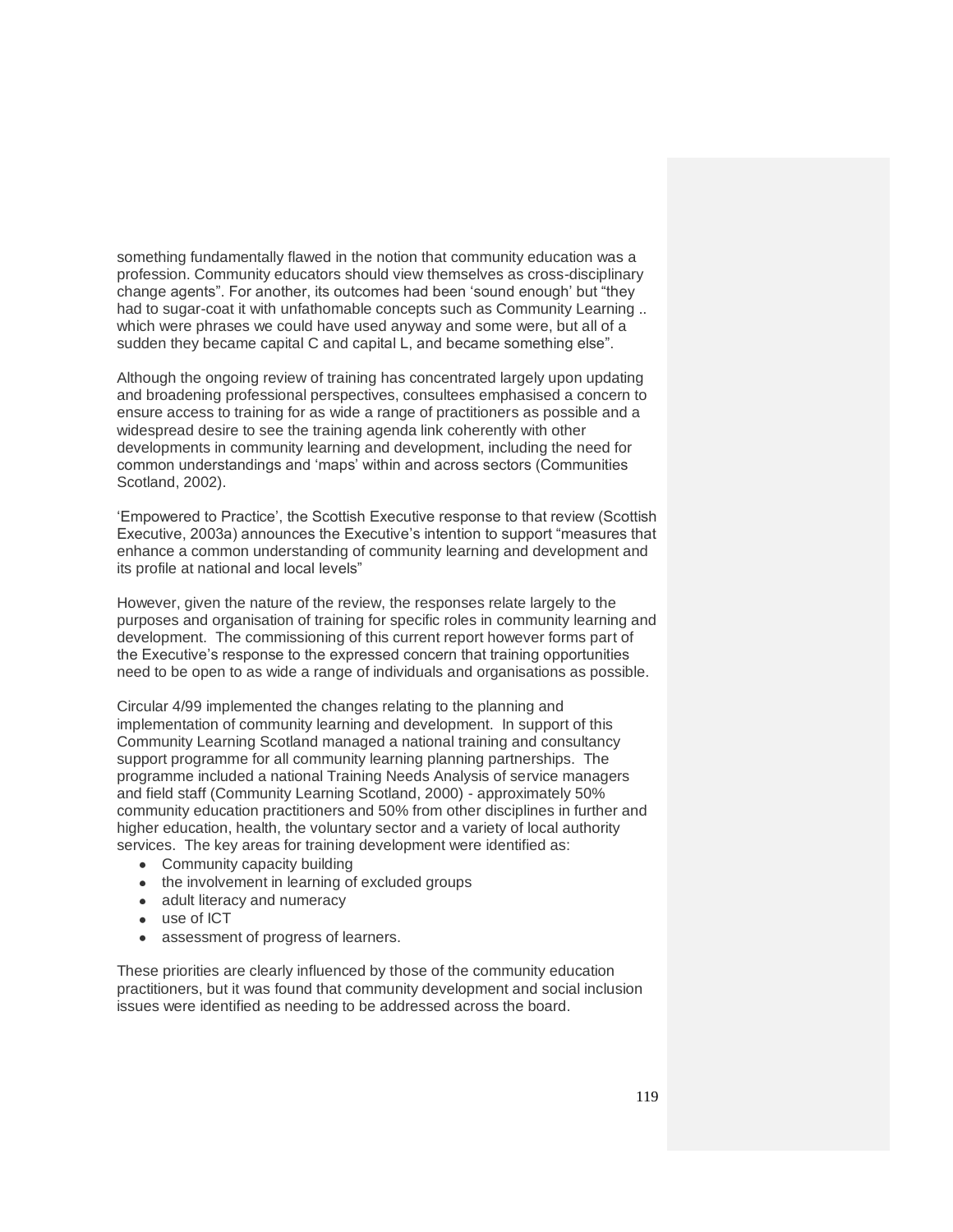The next major statement on policy was *"Community Learning and Development*: *The Way Forward" (Scottish Executive, 2002*). This aims to explain how the Executive intends to embed community learning and development more firmly in its key priorities "particularly the improvement of public services, community regeneration, social inclusion, lifelong learning, active citizenship, health, crime prevention, the environment and youth policy".

It confirms that "Our strategy for community learning and development is twintracked. It remains one of investing in a core of dedicated and highly trained professional youth workers, community workers and community based adult educators and of ensuring that all communities across Scotland, in particular those which are disadvantaged, have ready access to such support. Equally, it is about ensuring that a much wider resource of public service disciplines increasingly adopt community learning and development styles of working, of listening and engaging with people."

This statement is still largely at an exploratory level: "we need to explore ways of promoting this policy agenda and of developing this shared vision". It was followed by Working Draft Guidance on Community Learning and Development (Scottish Executive 2003b), which identifies practice priorities, and specifically four national priorities:

- To raise standards of achievement in learning for adults, in core skills
- to support the personal, social and educational development of young people
- to give … communities the organisational skills they need to tackle issues of concern
- to support … communities to work with and influence the planning and delivery of services.

It reaffirmed how important it is for community planning partnerships (CPPs) to use a community learning and development approach in delivering their main public service and quality-of-life outcomes.

It also highlighted the importance of continuing professional development for Community Learning and Development Partnerships. Indeed enhancing the skills of public service staff is seen as itself part of the lifelong learning strategy. The development of joint training programmes is encouraged - Partnerships should consider setting up joint training committees to tackle common training issues; and strategies should include targets relating to skills training. In general, though, continuing professional development priorities are still a matter for consultation.

The Working Draft Guidance was a subject of extensive consultation and has now been replaced by a final version: "Working and Learning Together for Stronger Communities' (2004). The main themes remain unchanged though the national priorities have been reduced to three: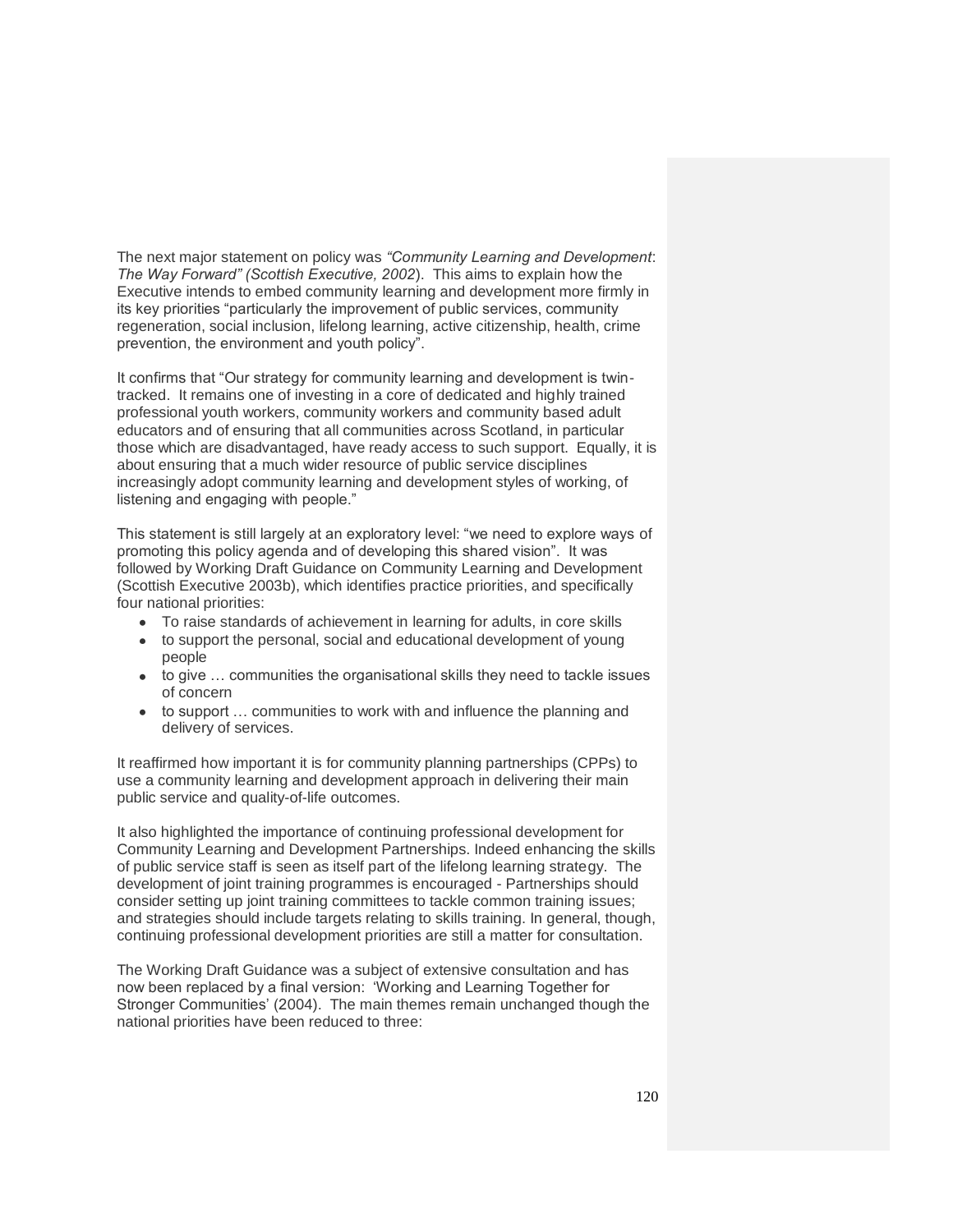- 1. Improvements in the effectiveness, range and joint working of community organisations;
- 2. Increased confidence and motivation of excluded young people; and
- 3. Improved core skills, allowing individuals whose previous experience of education has been negative to tackle important issues in their lives.

#### The report states:

"We have placed our approach to CLD at the heart of our work on community planning. This means that for the first time community learning and development is being taken out of the margins and placed at the centre of the decision-making process within our communities. We want CLD to become a central feature of the way in which planning authorities and service providers engage with the communities and citizens we are all here to serve."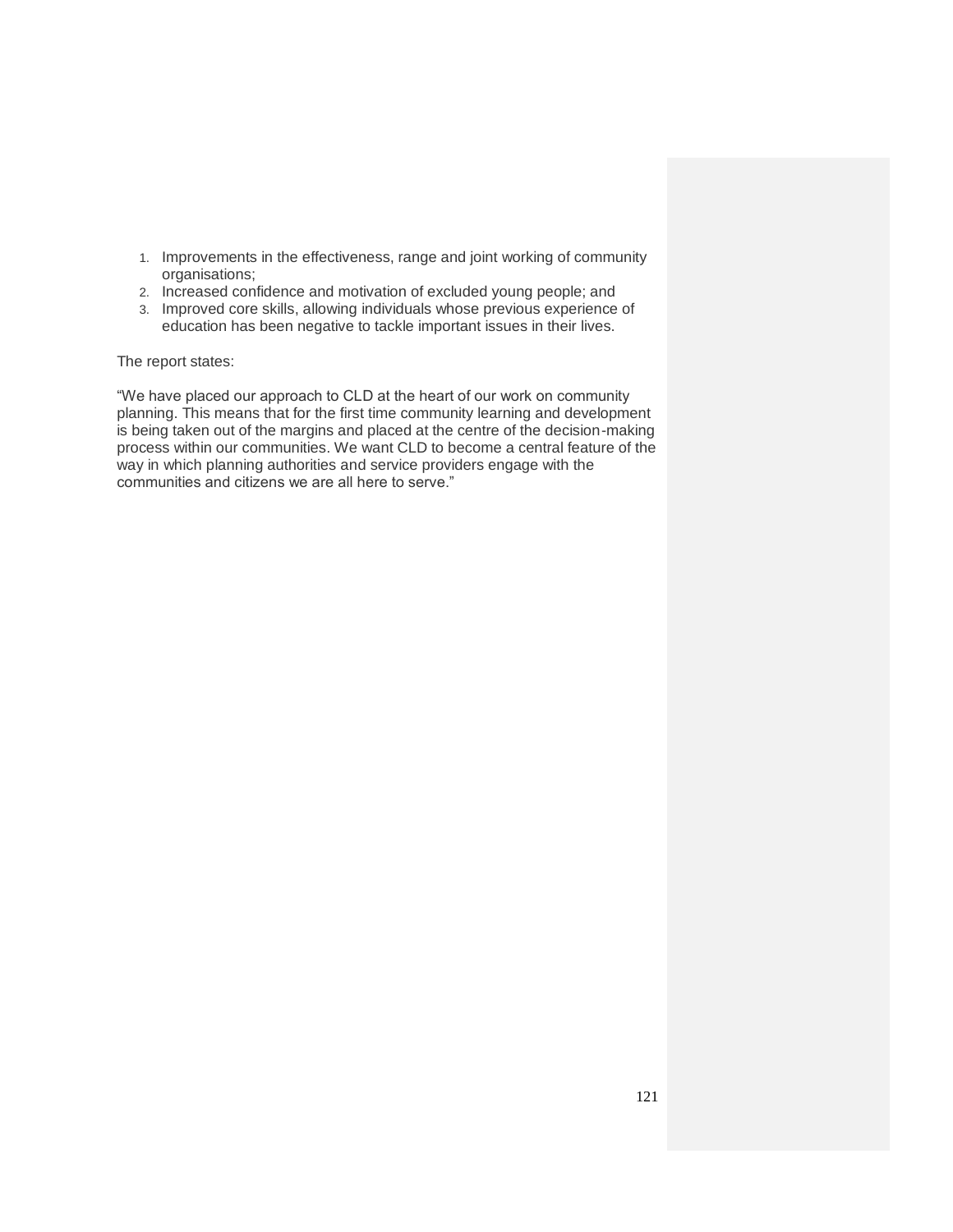#### **REFERENCES**

ATHERTON G & HASHEGAN S (adapted from CHANAN G, GARRATT C AND WEST A) (2001) Involving local people in community planning Scottish Community Development Centre, in association with community planning Task Force

BANKS S (2003) *"The concept of "community practice""* in Banks et al. (2003)

BANKS S, BUTCHER H, HENDERSON P, ROBERTSON J (2003) Managing Community Practice: Principles, policies and programmes Policy Press

BARR A (2003) "*Participative planning and evaluation skills"* in Banks et al. (2003)

BARR H (2000) Cultivating Collaboration Worldwide Centre for the Advancement of Inter-professional Education (CAIPE) http://www.caipe.org.uk/

BROWN A (2002) Findings from Working for Communities: Community Involvement Scottish Executive Central Research Unit

BUTCHER H & ROBERTSON J (2003) "*Individual and organisational development for community practice: an experiential learning approach"* in Banks et al. (2003)

CHAPMAN M & KIRK K(2001) Lessons for Community Capacity Building: A Summary of Research Evidence School of Planning and Housing Edinburgh College of Art/Heriot-Watt University

COMMUNITIES SCOTLAND (2002) Community Education Training Review: Summary of Consultation Responses

COMMUNITY EDUCATION WORKING GROUP (1998) Communities - Change through Learning: Report of the Community Education Working Group The Stationery Office www.scotland.gov.uk/library/documents-w3/cctl-00.htm

COMMUNITY LEARNING SCOTLAND (1997) CeVe Endorsement - Community Practice Guidelines http://www.communitylearning.org/text/cpg.asp

COMMUNITY LEARNING SCOTLAND (2000) Making Changes: the report of the national Community Learning training programme

CROCKER S & MacDONALD K (2001) Skills for the New Urban Agenda - a scoping paper ROOM (National Housing and Planning Council) www.westminster.ac.uk/regenerationskills/MacDonald & Crocker2.htm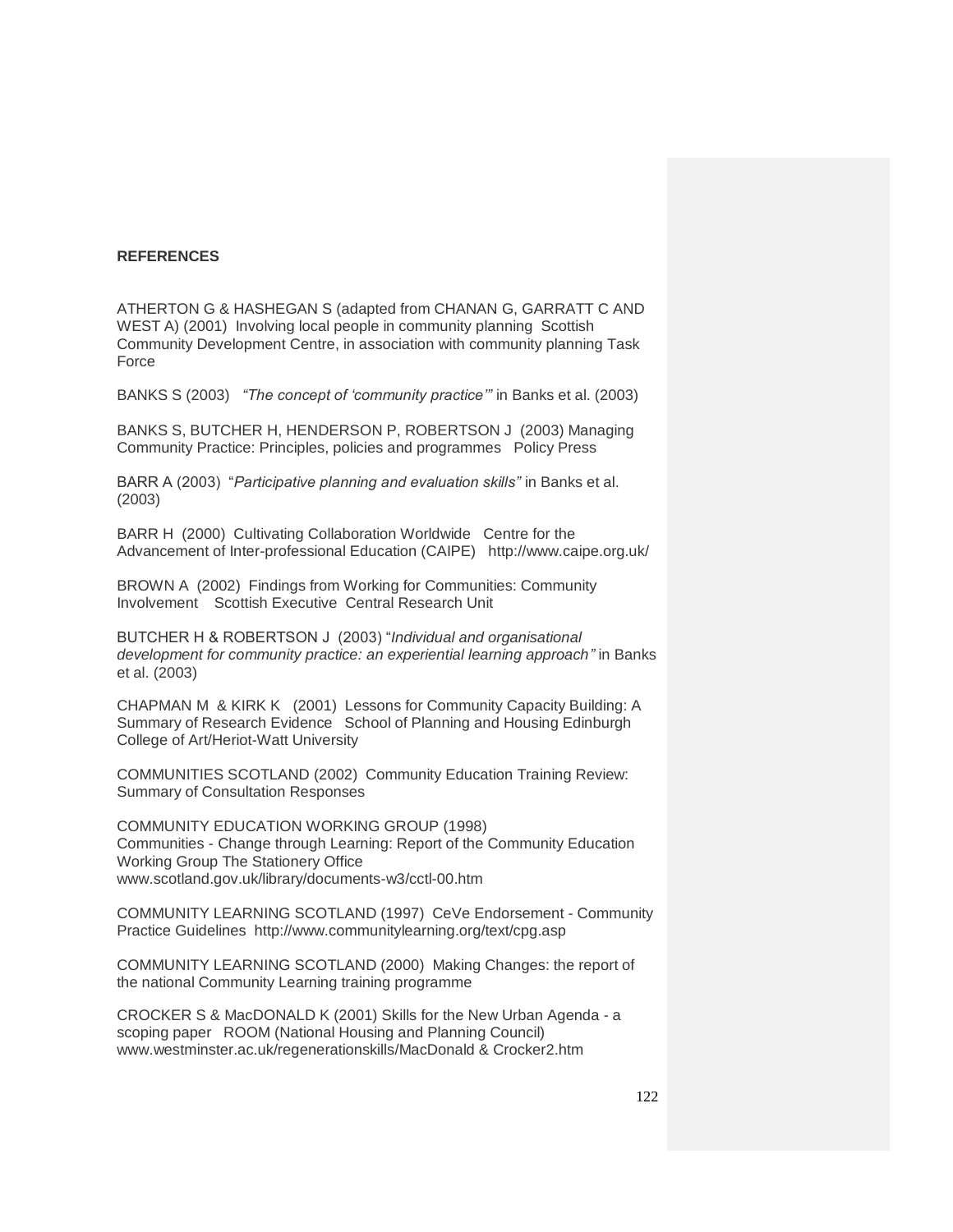DETR (1999) Developing Effective Community Involvement Strategies Guidance for Single Regeneration Budget bids

EGLINTON (2002) Capacity Building for community planning: A Report to the community planning Task Force Scottish Executive

HAMILL P & BOYD B (2000-02) "Striving for Inclusion" and "Taking the Initiative" Faculty of Education, University of Strathclyde

HAMILL P (2002) "*Still room to talk it over*", Times Educational Supplement Scotland 15/5/2002

HENDERSON P & MAYO M (1998) Training and education in urban regeneration – a framework for participants Policy Press and Joseph Rowntree **Foundation** 

HENDERSON P & MAYO M (1999) *"Strengthening Training and Education in Urban Regeneration"* Scottish Journal of Community Work and Development Volume 5 pp. 31-38

HOUSING POTENTIAL (2000) Learning New Tricks: Education and Training for Organisational Development in Rented Housing. Housing Potential (formerly Key Potential) www.housingpotential.com/news\_right\_lnt.html

KENDALL L & LISSAUER R (2003) The Future Health Worker IPPR (see also http://www.ippr.org.uk/research/files/team24/project13/Newgeneration.PDF)

KIRKPATRICK D & TAYLOR P (forthcoming) Coherent Diversity: Towards a picture of inter-disciplinary training for community regeneration and social inclusion in Scotland Communities Scotland

MALCOLM H, WILSON V & HAMILTON S (2002) Working for Democracy: Review of Community Education Training SCRE Research Report No 108 University of Glasgow http://www.scre.ac.uk/resreport/pdf/108.pdf

NEIGHBOURHOOD RENEWAL UNIT (2002) The Learning Curve: Developing Skills and Knowledge for Neighbourhood Renewal Office of the Deputy Prime Minister

PARTNERS IN CHANGE (2001) Communities and Health Report from Workshop Partners in Change, Edinburgh www.shstrust.org.uk

PAULO (2003) National Occupational Standards for Community Development Work PAULO, Grantham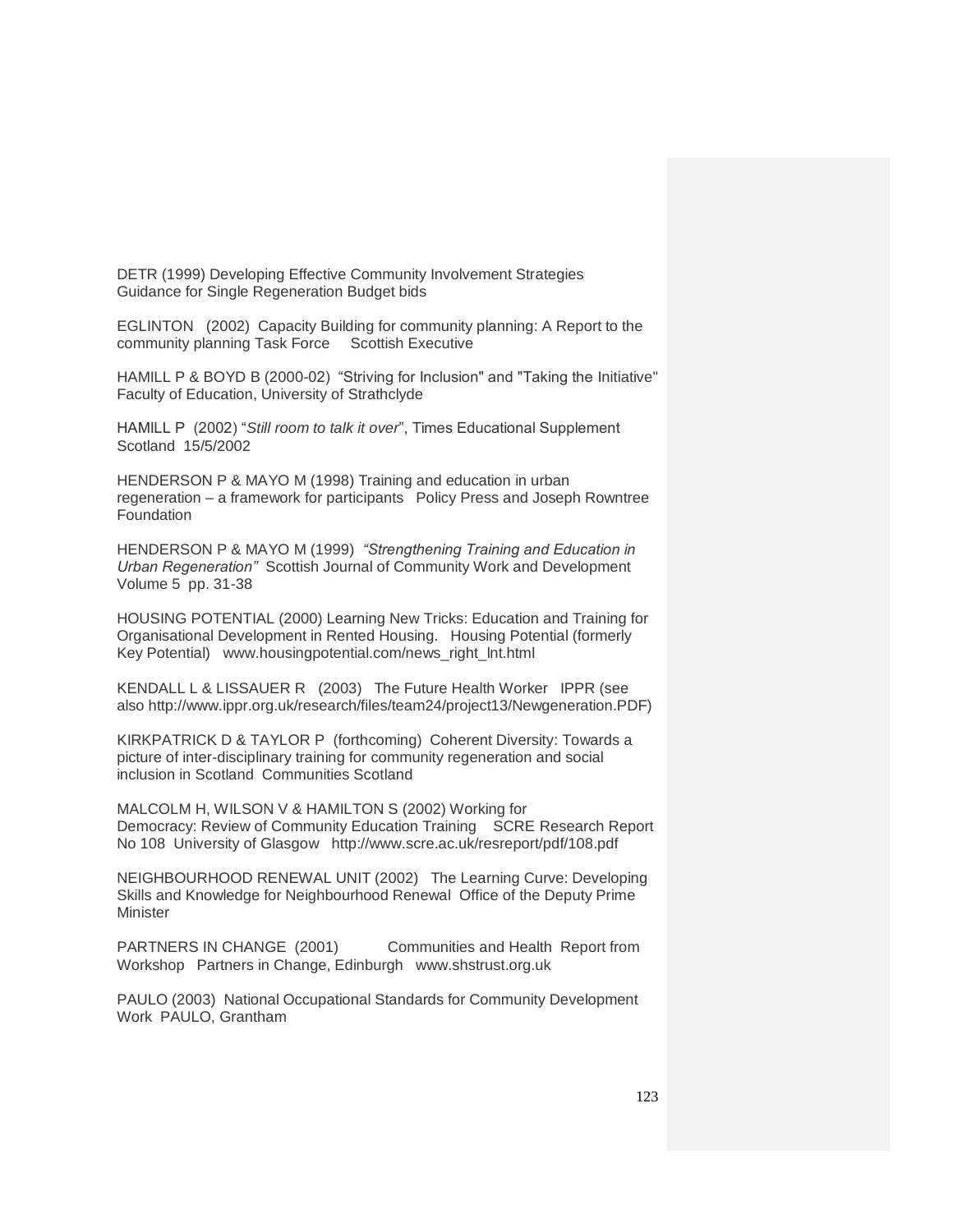PHILLIPS C, JACOBSON J, PRIME R, CARTER M, CONSIDINE M (2002) Crime and Disorder Reduction Partnerships: Round one progress Home Office Police Research Series Paper 151

ROGERS OF RIVERSIDE, LORD (2000) Towards an Urban Renaissance: the Final Report of the Urban Task Force. DETR London

RUSSELL G, JOHNSTON T and others (2000) Final Evaluation of City Challenge DETR SCOTT S, HOUSTON D and STERLING R (forthcoming) Working Together,

Learning Together: An evaluation of the national training programme for social inclusion partnerships Communities Scotland

SCOTTISH EXECUTIVE (1999a) Inclusive CommunitiesReport of the Strategy Action Team - presented to the Scottish Social Inclusion Network

SCOTTISH EXECUTIVE (1999b) Making It Happen Report of the Strategy Action Team - presented to the Scottish Social Inclusion Network

SCOTTISH EXECUTIVE (2001) Patient Focus and Public Involvement

SCOTTISH EXECUTIVE (2002) Community Learning and Development: The Way Forward

SCOTTISH EXECUTIVE (2003a) Empowered to Practice: The Future of Community Learning and Development Training in Scotland Scottish Executive Response to the Community Education Training Review, February 2003

SCOTTISH EXECUTIVE (2003b) Working and learning together to build stronger communities: Community learning and development - Working draft guidance January 2003

SMALLE Y & HENDERSON P (2003) *"The manager"s role in community auditing"* in Banks et al. (2003)

SOCIAL EXCLUSION UNIT (2000a) National Strategy for Neighbourhood Renewal Report of Policy Action Team 4: Neighbourhood management Cabinet Office: London

SOCIAL EXCLUSION UNIT (2000b) National Strategy for Neighbourhood Renewal Report of Policy Action Team 16: Learning lessons Cabinet Office: London

TAYLOR P (2003) Report of the Building Strong Foundations Regional Conferences SHS Trust, Edinburgh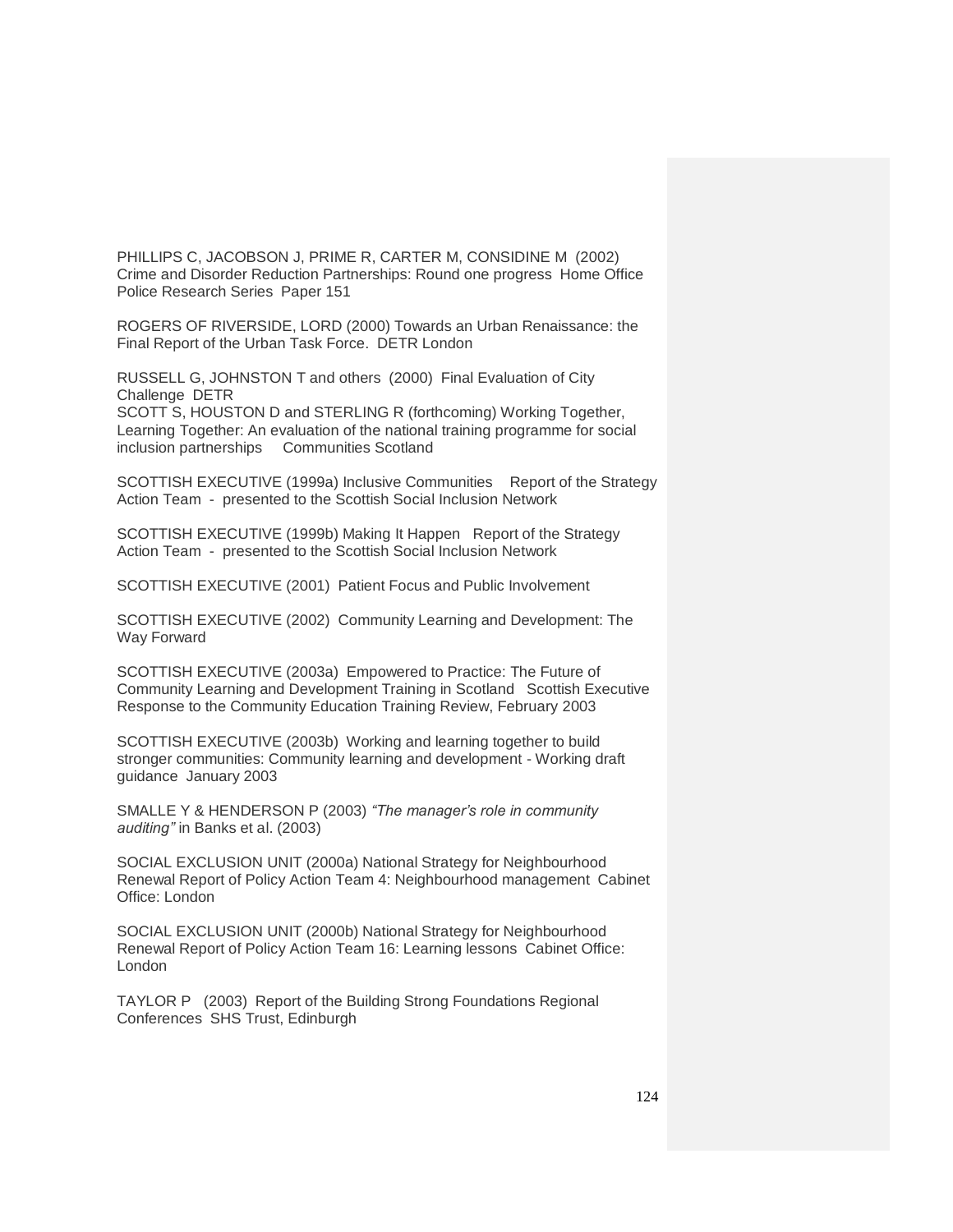TAYLOR P (forthcoming) Inter-disciplinary training for community regeneration and social inclusion in Scotland: A Literature Review Communities Scotland

TAYLOR S & DOYLE L (2003) Learning and skills for neighbourhood renewal: Final report to the Neighbourhood Renewal Unit Learning and Skills<br>Development Agency. Only available electronically at: Development Agency. Only available electronically at: http://www.lsda.org.uk/files/PDF/1521.pdf

TETT L, CROWTHER J & O"HARA P (2002) Final Report of the research into professional relationships in the context of inter-organisational collaboration Department of Community Education, University of Edinburgh (for City of Edinburgh Council)

THORNTON P (1996) Management development for community practice Community Development Foundation Northern Office, Leeds

WEBSTER G (2003) *"Sustaining community involvement in programme and project development"* in Banks et al. (2003)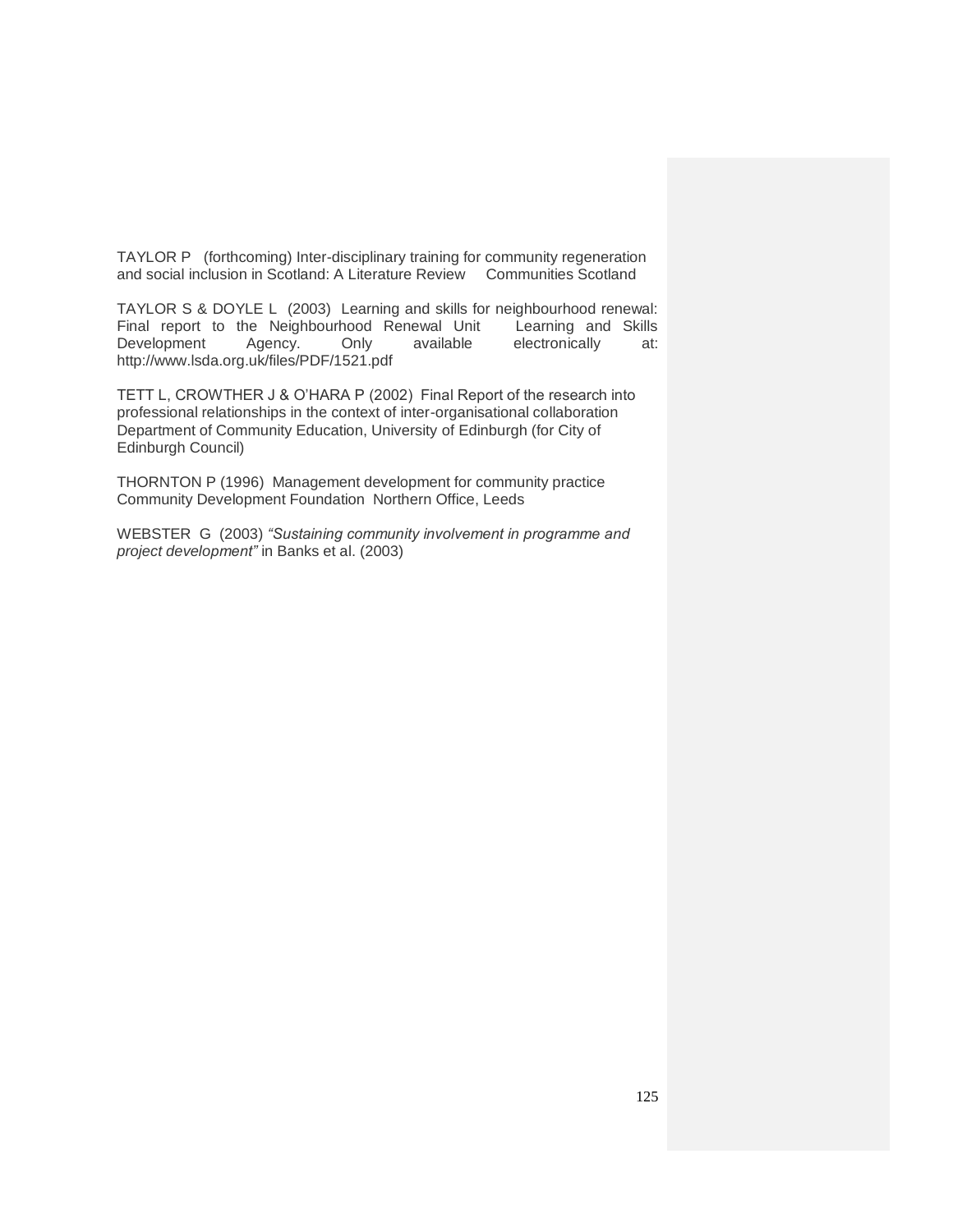# **Appendix 2**

**Interview Schedule for Research project on CLD training needs of nonspecialist professions.**

# **Introduction**

Aims of the research

- For professional staff involved at an operation level in regeneration for whom CLD is not their specialist background
- Learning needs in community learning and development (CLD)

The skill sets that the research considers as being within CLD and relevant to regeneration are:

- Community development, especially community engagement and community empowerment
- Support to personal/individual development that facilitates community development

We will talk about 'competences', which are 'things that people can do'. REFER TO THE CARD FOR INTERVIEWEES AND ENSURE THAT THE INTERVIEWEE UNDERSTANDS THE CLD ISSUES

- Not, in the main, for staff with a community education background as they should have these skills already
- Priority 4 from the Working Draft Guidance on CLD "To support individuals, groups and communities, including young people, to work with and influence the planning and delivery of services at local and strategic levels. We aim to increase the effect the community has on planning and service-delivery decisions".
- When we talk about regeneration we are including community planning activities that are relevant to regeneration
- The interview will cover the following 5 themes:
	- 1. Your own professional background and the skills you bring to regeneration
	- 2. Issues around your need for, use of, and views on CLD skills in the context of regeneration
	- 3. Training needs and priorities in relation to CLD
	- 4. Training that is already available in relation to CLD
	- 5. Any other issues
- The interview will probably last for about an hour and a half.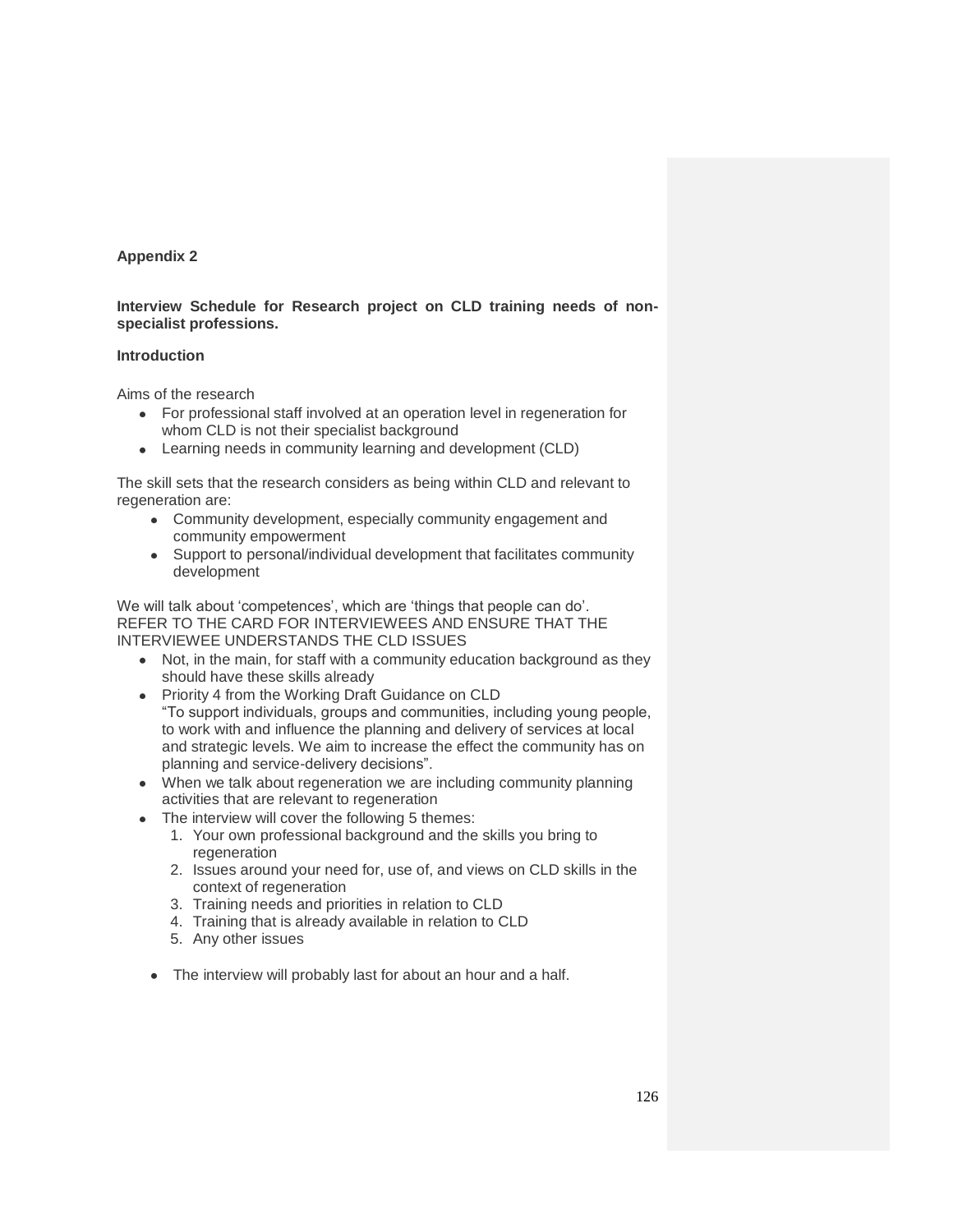#### **Theme 1: Professions and the skills they bring to regeneration**

- 1. Can you tell me a little about your professional background and how your work is relevant to the theme of community regeneration?
- 2. Do you have any professional qualifications that are relevant to community regeneration in general?
- 3. When did you get these qualifications? (dates?)
- 4. Have you had any access to CPD in your profession that is relevant to regeneration? If so, what?
- 5. How far do you feel your professional qualifications, including continuing professional development training, have equipped you to deal with issues of regeneration?

# **Theme 2: Professions and the skills they bring to CLD**

Introduction: Community development and related personal development are the key aspects of "building community capacity" in which the research is interested. Many people and organisations contribute in these ways to building community capacity.

- 6. In the context of the definition of CLD set by the Scottish Executive **(Show card**), how important do you think contributing to this is for your profession? Please rate level of importance on scale 1- very important to  $4 = not$  at all important
- 7. Please give reasons for your score.
- 8. Can you tell me about any community and personal development skills that you use in order to make your contribution to regeneration? **(Show list from LEAP)**

#### **Note: If none, move to question 14**

- 9. What would you say are the 4 most important Community and Personal Development skills from those identified that you use in your role?
- 10.Please give reasons for your selection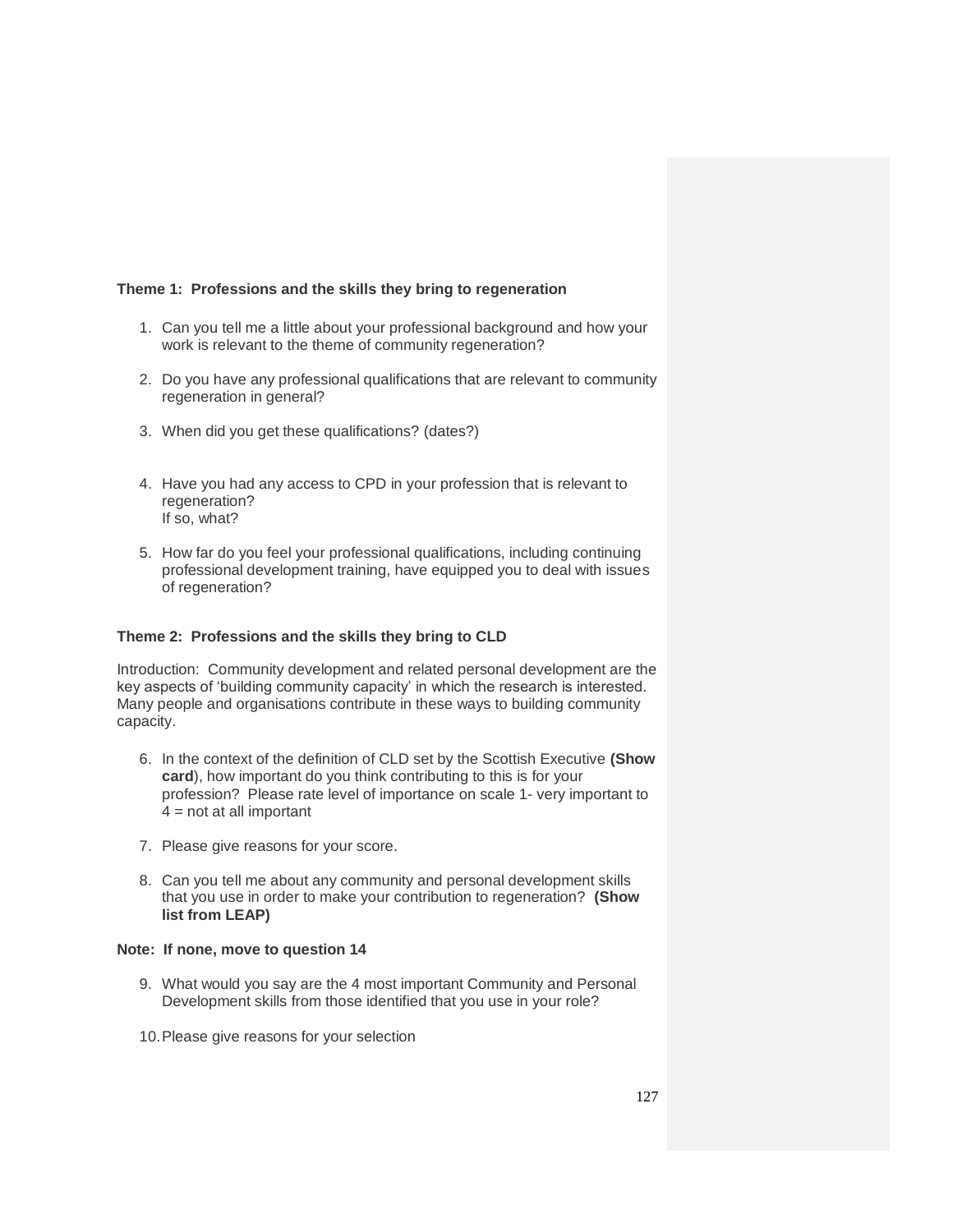- 11.How confident do you feel using this range of Community and Personal Development skills?
- 12.Would you say you learnt the skills you use more through experience or through training?
- 13.In relation to training, do you feel that:
	- a. your initial professional training
	- b. your professional CPD training
	- c. any other training

has prepared you well to use such skills? (consider a, b and/or c as appropriate)

In each case:

- d. Could you detail this training provision?
- e. What was its value?
- 14.Please look at the following list of professional competences for post qualifying community practice (explain term) set out by the CeVe (The validating body for CLD qualifications) Please rate the importance of each one on a scale  $1-4 - 1$ =very important  $4 =$  no at all important

#### **Show list**

- 15.Would you say you have a role to play in relation to community interests in community planning?
- 16.Might such a role develop for you in the future?

#### **If Yes to either of these:**

- 17.Does/will this involve skills other than those just identified?
- 18.Has there been any training made available for this role?
- 19.If not, is training needed?
- 20.How well do you think specialist CLD professionals use these skills? (i.e. those with formal job specifications and specialist qualifications relating to CLD)
- 21.How well do you think non-specialist CLD professionals use CLD skills?

# **Theme 3: CLD training needs and priorities**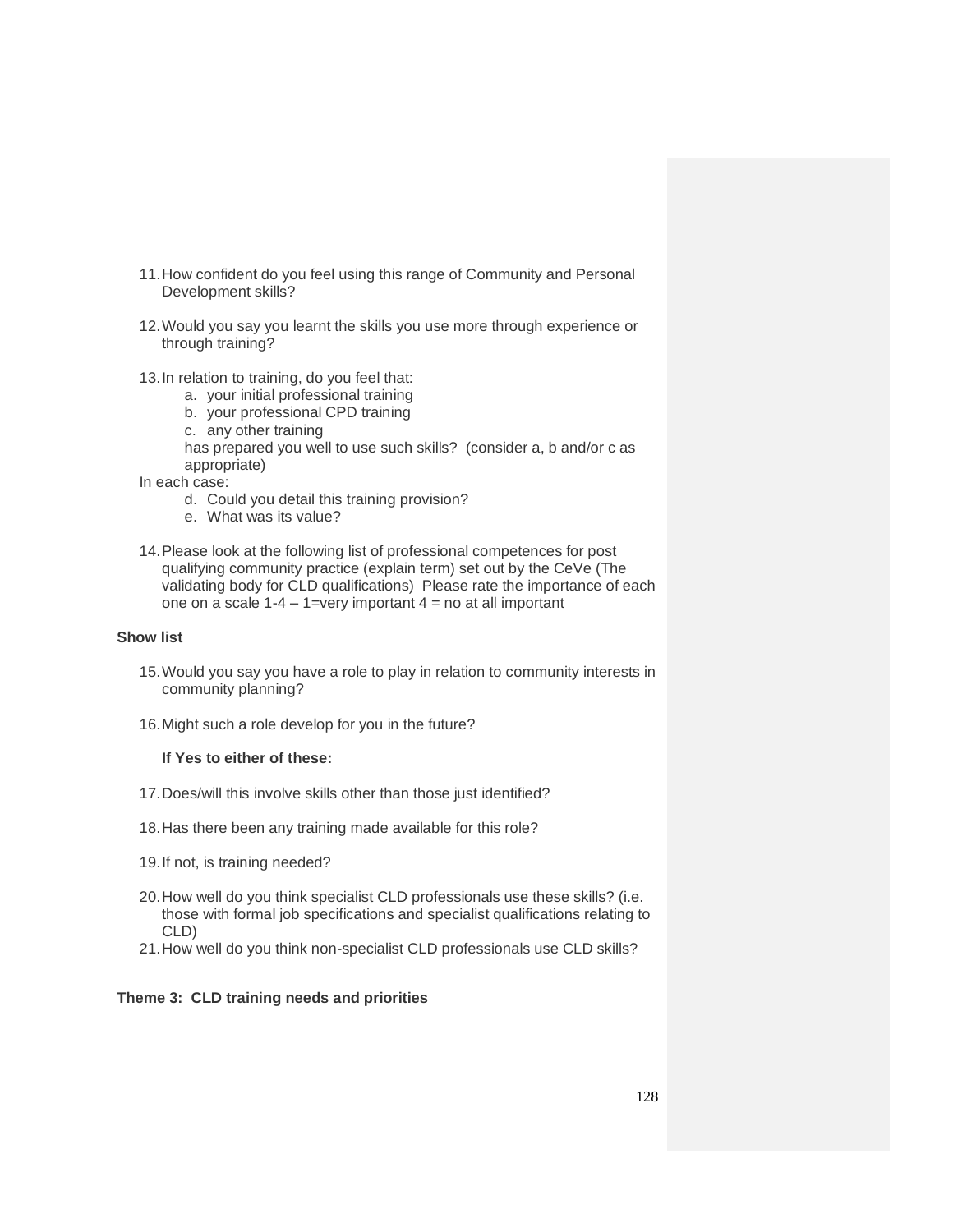- 22.Do you feel you currently have training needs in relation to Community Learning and Development?
- 23.If so what are the training needs you would identify?
- 24.Could you rank these needs in order of importance in your role?
- 25.What would you say are the CLD training needs of non-CLD professionals involved at operational level in community regeneration?
- 26.Could you rank the needs in order of importance for achieving effective regeneration.
- 27.In order to support effective community regeneration, apart from CLD, what other types of training, if any, do you think are needed?
	- For people in your in your professional role
	- For other professions

#### **Theme 4: CLD training that is already available or could be developed**

- 28.If you felt it was needed, how would you want to enhance your performance of CLD roles, e.g. training, job shadowing, consultant support etc?
- 29.Do you have an opinion as to how the learning opportunities you have mentioned should be provided?
- 30.By whom?
- 31.Is there any current training provision that already meets or could be expanded or changed to meet any of the needs identified?
- 32.Do you know of any CPD, from any source, that has dealt specifically with CLD issues?
- 33.If any are known:
	- Where was the training?
	- Did you take part?
	- What were your views on the training?
- 34.What is your view about the value of endorsement and accreditation of CLD training?
- 35.If seen as valuable, which organisation should award the accreditation?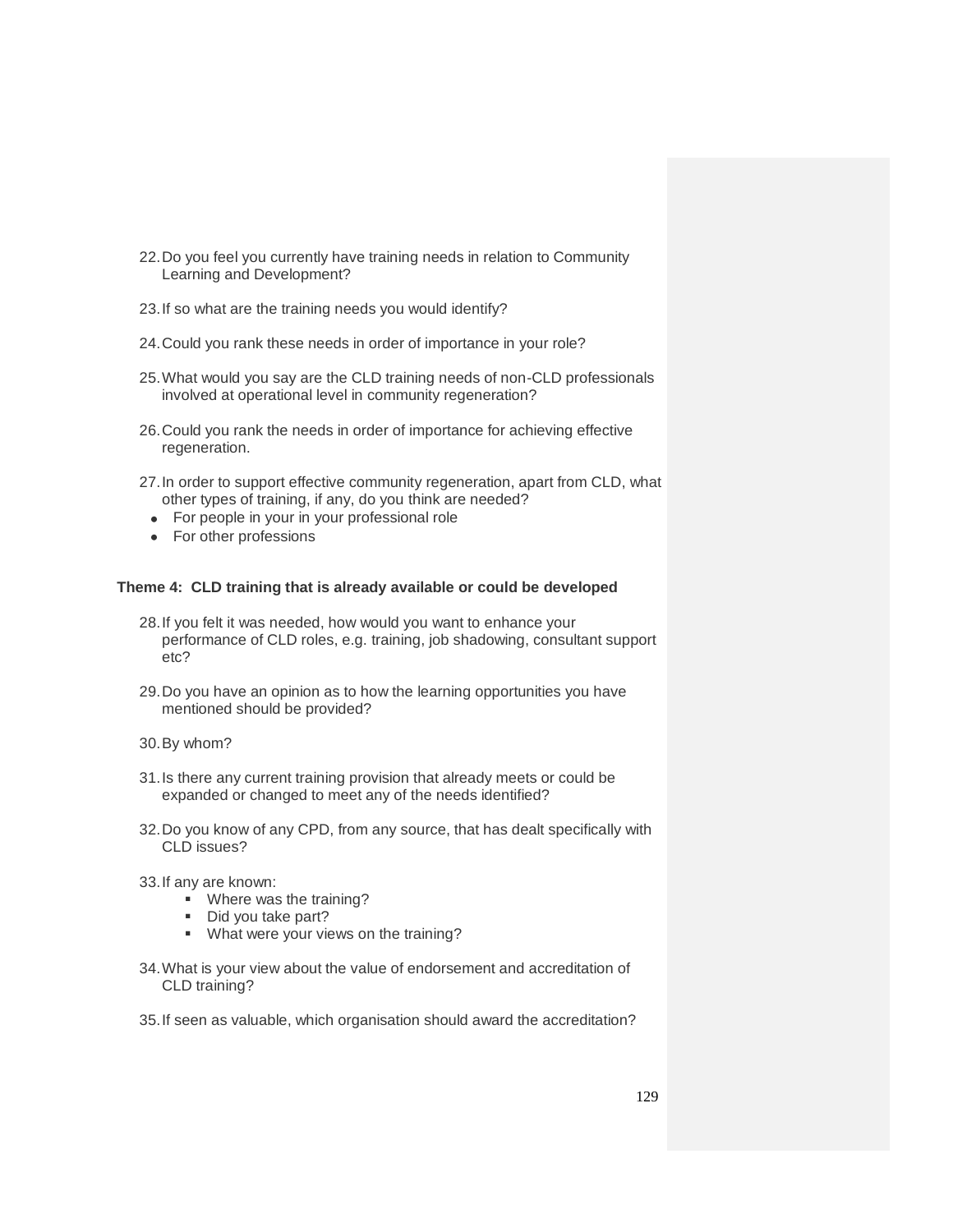36.Which individuals/organisations should recognise this accreditation?

# **Theme 5: Any other issues**

- 37.Do you have any "second thoughts" about earlier comments now that all of the questions have been discussed?
- **38.**Are there any other issues that you want to consider, or any other points of any sort that you would like to raise?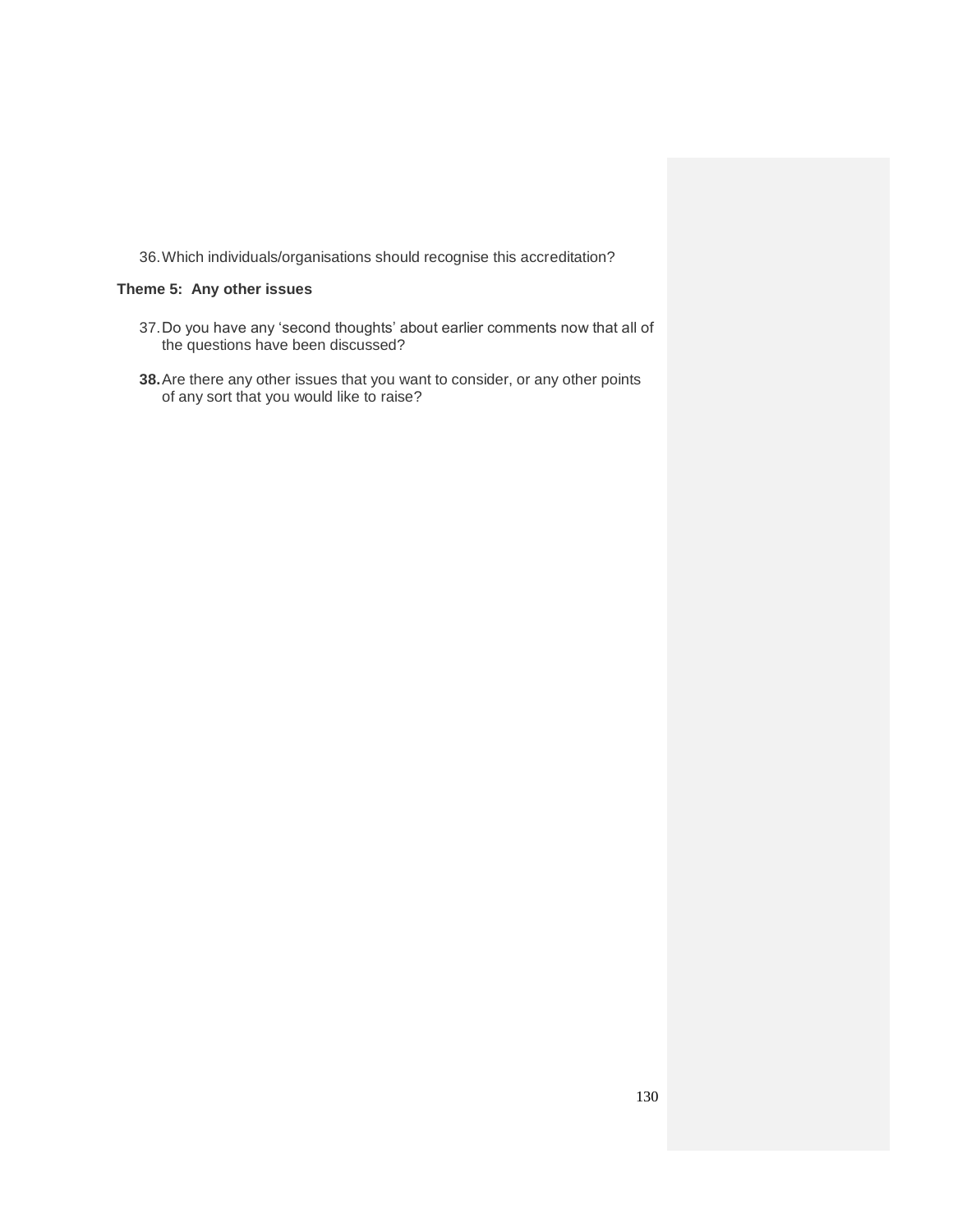# **The Scottish Executive defines Community Learning and Development as:**

*"Informal learning and social development work with individuals and groups in their communities. The aim of this work is to strengthen communities by improving people"s knowledge, skills and confidence, organisational ability and resources"* 

*(Working Draft Guidance on Community Learning and Development January 2003)*

# **The CLD skill sets (based on LEAP)**

Community development

- Support communities to identify their needs and plan how to meet them
- Make sure that activists and community organisations can develop the skills and confidence that they need
- Promote broad based participation in community affairs
- Assist communities to exercise power and influence
- Assist communities to provide or manage services**.**
- Personal development
	- Establish and maintain purposeful relationships with individuals and groups involved in regeneration, especially members of excluded groups
	- Create relevant learning opportunities that empower individuals and groups to deal effectively with regeneration issues
	- Sustain continuing involvement in such activities
	- Support individuals and groups to transfer what they have learned to new contexts.

# **The CeVe post-qualifying competencies – Post Qualifying Community Practice Guidelines**

- i. To undertake participative planning
- ii. To consult and negotiate with stakeholders and participants
- iii. To foster a partnership approach committed to inter-agency and interprofessional practice
- iv. To manage conflict, diversity and change
- v. To develop and implement participative approaches to accessing and managing resources and to assist others to do so
- vi. To devise policies, structures and programmes that promote social inclusion
- vii. To provide and promote empowering leadership
- viii. To foster a participative culture committed to organisational learning
- ix. To employ participative evaluation to inform strategic and operational practice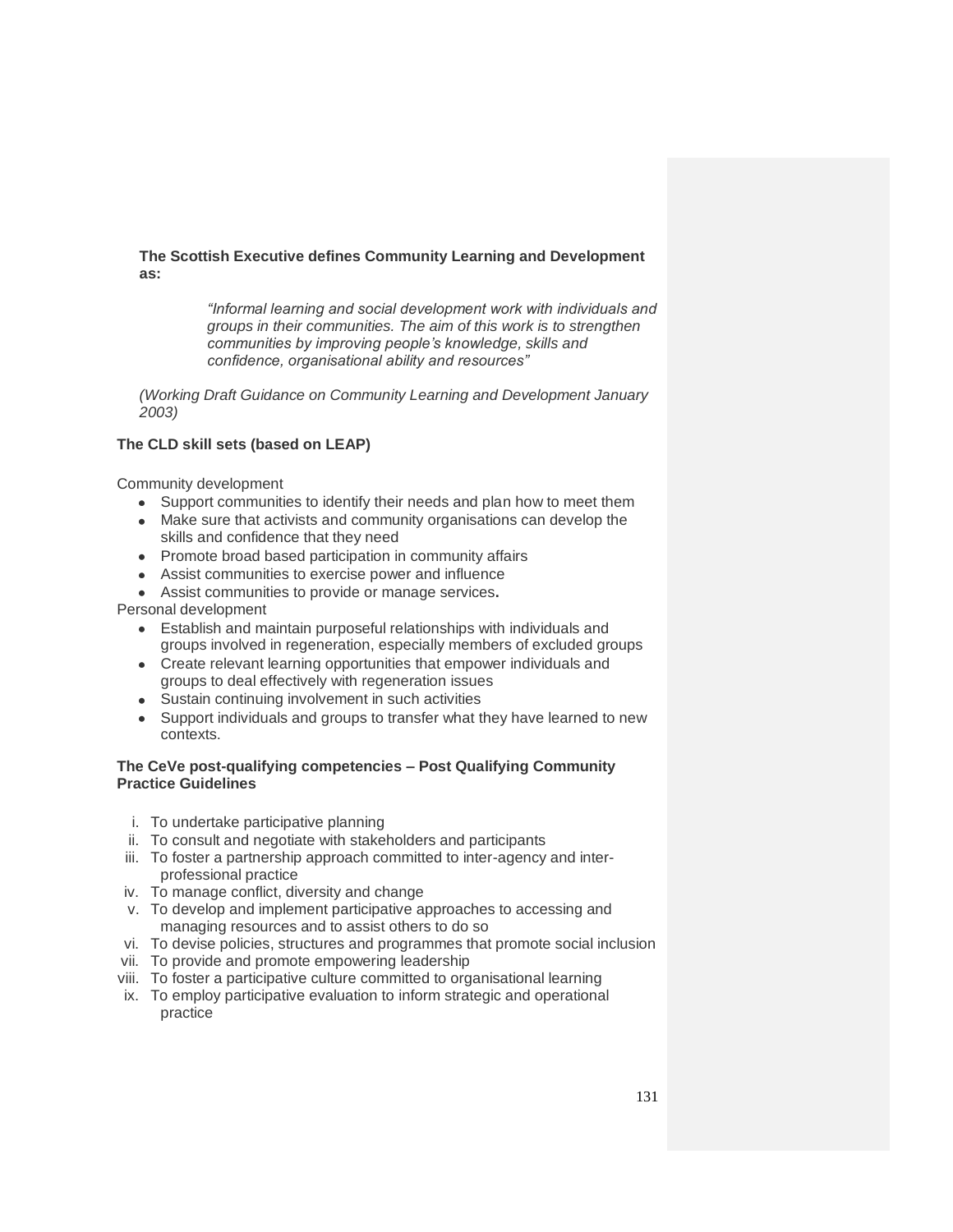# **Appendix 3**

# **Community Learning and Development Training Needs of Non-specialist Professions**

# **Focus Group Questionnaire – practitioners**

The purpose of this brief questionnaire is:

- a) To provide us with some background data on the experience and perceptions of each participant in the research project
- b) to enable you to reflect on some of the issues we wish to discuss in the focus group.
- 1. What is your job title?
- 2. What professional qualification/s do you hold, if any, and when did you obtain it/them?

\_\_\_\_\_\_\_\_\_\_\_\_\_\_\_\_\_\_\_\_\_\_\_\_\_\_\_\_\_\_\_\_\_\_\_\_\_\_\_\_\_\_\_\_\_\_\_\_\_\_\_\_\_\_\_\_\_\_\_\_\_\_

| Qualification/s | Date/s |
|-----------------|--------|
|                 |        |
|                 |        |
|                 |        |
|                 |        |
|                 |        |
|                 |        |
|                 |        |
|                 |        |
|                 |        |

- 3. What is your main role in relation to community regeneration?
- 4. Please read the following definition of Community Learning and Development:

"Informal learning and social development work with individuals and groups in their communities. The aim of this work is to strengthen communities by improving peoples knowledge, skills and confidence, organisational abilities and resources."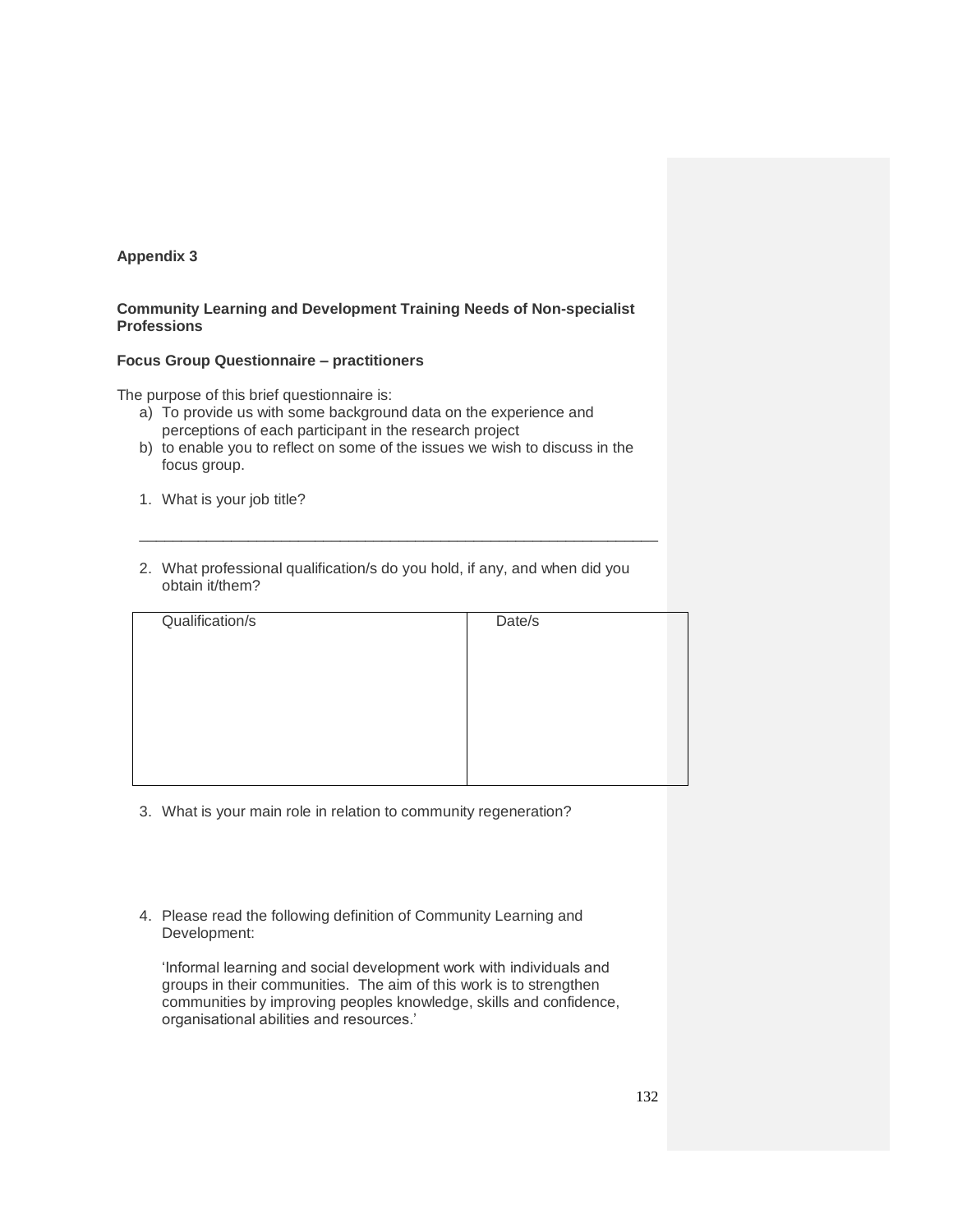How well does this definition describe activity that you undertake in your role? Please give a score on a range 1 - 4 where  $1=$ very well and  $4=$  very poorly

Score:  $\Box$ 

5. Please look at the following list of competences for endorsement of courses in "Community Practice" identified by CeVe (the validation and endorsement body for courses in community learning and development in Scotland).

Please rate:

- a) the **importance** of each on a scale 1-4 where 1=very important and 4=not at all important
- b) your **confidence** in using these competences on a scale 1-4 where 1=very confident and 4=not at all confident

| Competence                                                                                                                | Score for<br>importance | Score for<br>confidence |
|---------------------------------------------------------------------------------------------------------------------------|-------------------------|-------------------------|
| To undertake participative planning                                                                                       |                         |                         |
| To consult and negotiate with partners and<br>participants                                                                |                         |                         |
| To foster a partnership approach committed to<br>inter-agency and inter-professional practice                             |                         |                         |
| To manage conflict, diversity and change                                                                                  |                         |                         |
| To develop and implement participative<br>approaches to accessing and managing<br>resources and to assist others to do so |                         |                         |
| To devise policies, structures and programmes<br>that promote social inclusion                                            |                         |                         |
| To provide and promote empowering<br>leadership                                                                           |                         |                         |
| To foster a participative culture committed to<br>organisational learning                                                 |                         |                         |
| To employ participative evaluation to inform<br>strategic and operational practice                                        |                         |                         |

Thank you for your assistance.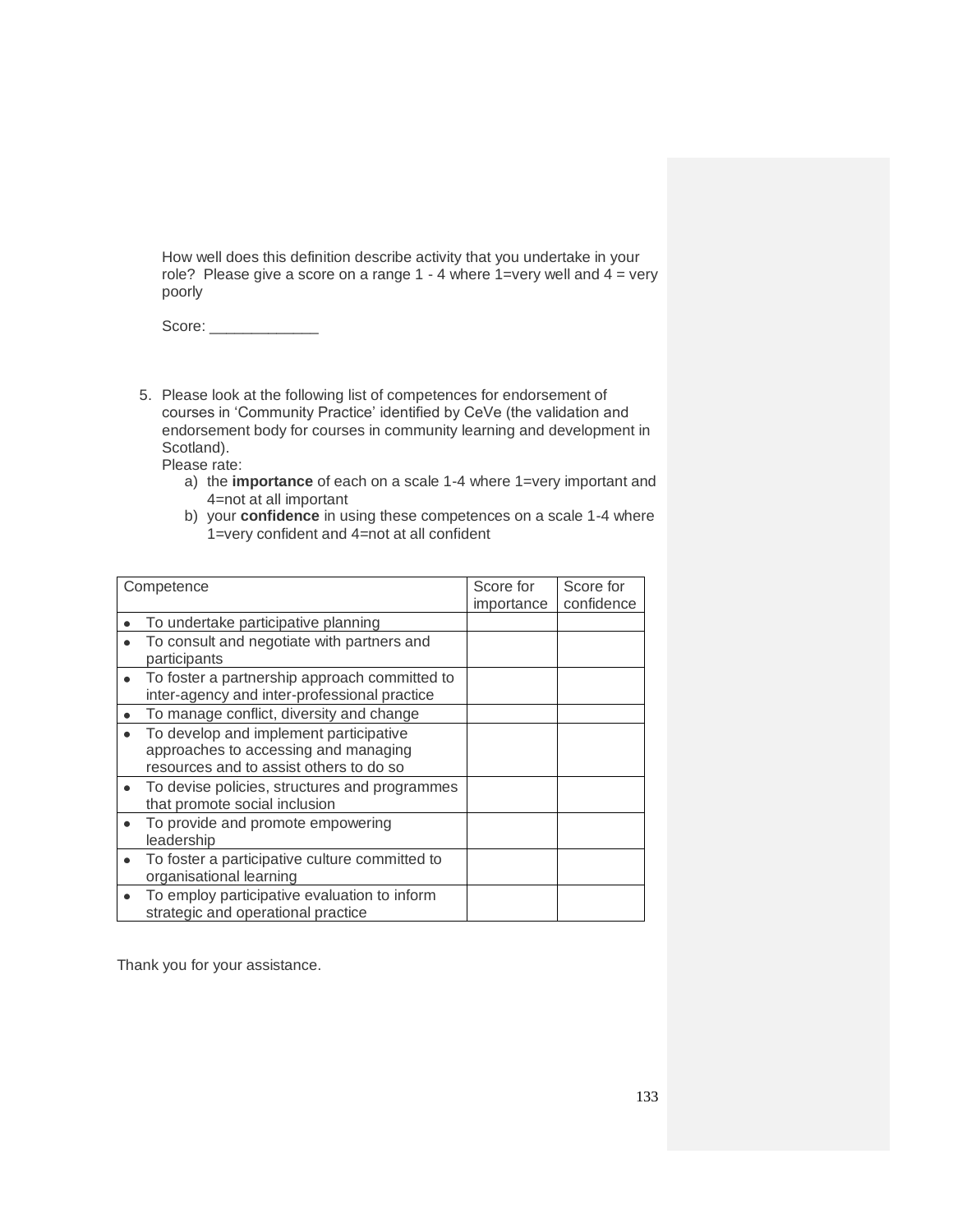# **Appendix 4**

# **Focus group schedule: practitioners**

# **Key questions:**

#### **Importance of the research:**

Do you see this as a necessary piece of research i.e. is there a need for learning opportunities relating to CLD for non-specialist professionals involved in community regeneration?

#### **CeVe Competences**

Do you see of the application of the CeVe competences going on in the community regeneration practice you are involved in? What are the main areas of strength and weakness of the way that they are applied?

What for you would be the main areas of competence that you would identify as relevant to improving community involvement in regeneration in your area?

#### **Relevance of original professional training to role in regeneration**

To what extent do you think that you have been able to transfer skill from your original professional training to your roles in regeneration? Probe the degree to which people from different professional backgrounds recognise a common set of skills and how far different professions share these in common.

To what extent do you feel the CLD skills for regeneration were ones that;

- a) you had already acquired in a different professional context?
- b) you had learned in the process of practice?

# **Learning, training or experience?**

Is the agenda about learning or training or about other means of acquiring skills? If it is a training agenda, what form should it take?

If it is a wider learning agenda how can learning opportunities be fostered? (prompts secondments, shadowing, mentoring, peer assessment etc)

# **Knowledge of CPD related to CLD**

Are you aware of any training or structured learning opportunities that are or have been available in your area? If so, what? If so, how useful have they been?

Have participants in the focus group ever done training with one another?

#### **Accreditation**

If learning/training opportunities were developed should they be accredited? If so, by whom?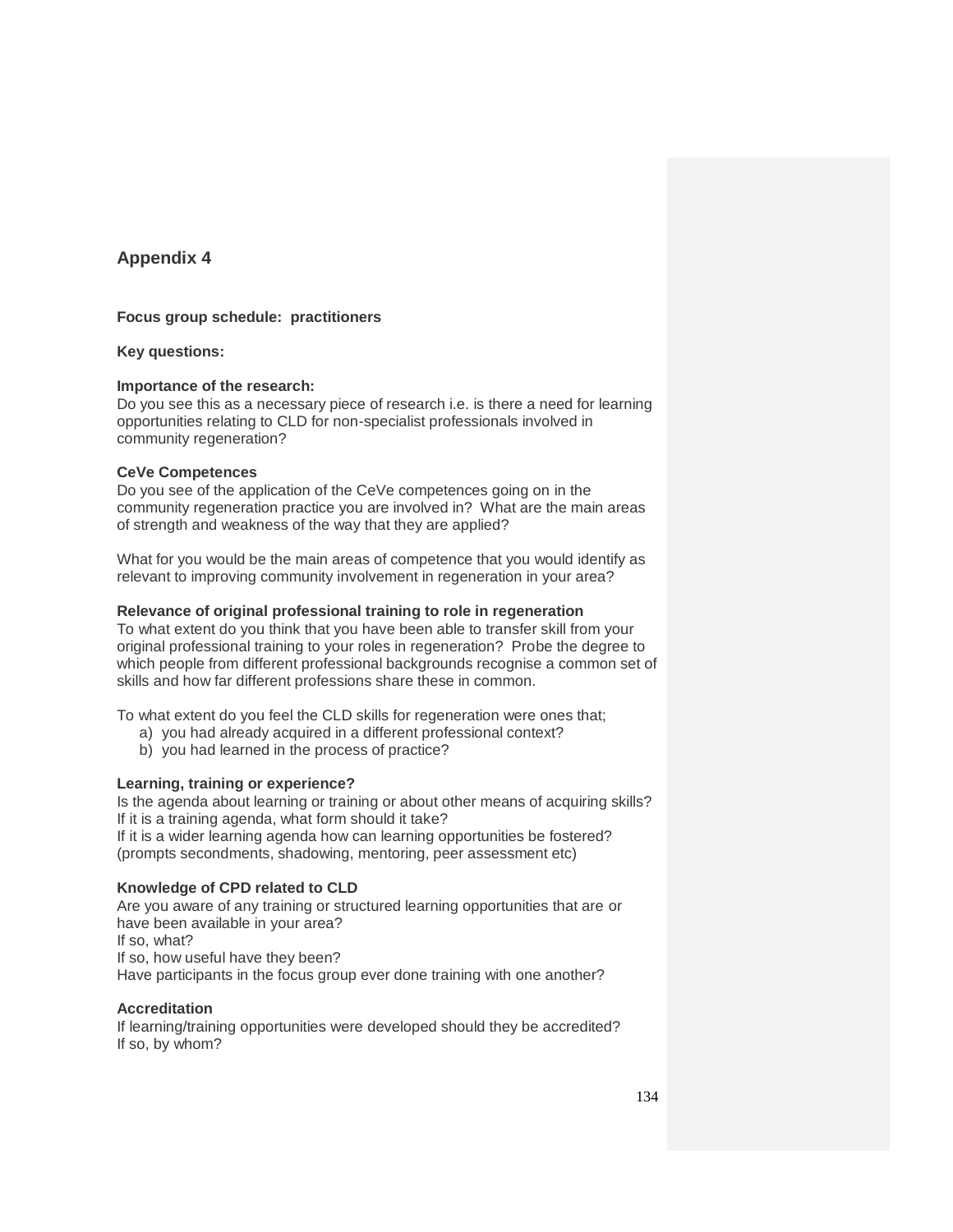If so could they be accredited on a joint basis by several professions?

#### **Competence of specialist professionals**

How confident do you feel about a) the capacity b) the competence of specialist CLD professionals to use the CeVe competences.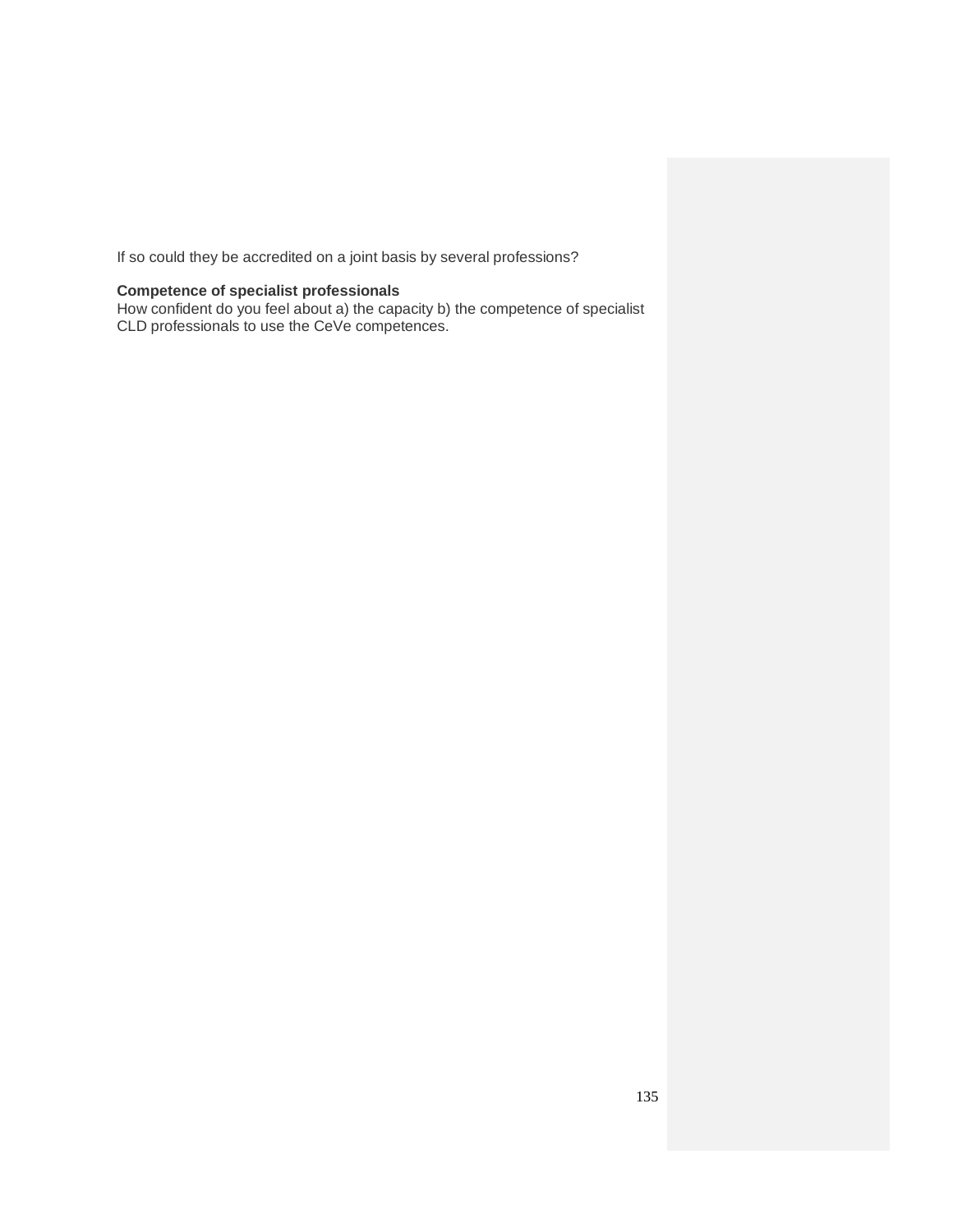# **Appendix 5:**

# **Focus group schedule: other stakeholders (employers/managers, regulatory bodies, training providers, community representatives)**

Introduction – 5 minutes:

A summary of the purposes of the research and the key findings to date will be used as with community representatives.

The purpose of the focus group will be explained. Briefly, this is to invite representatives of different interests to provide broad, largely national, perspectives on:

- The importance or otherwise of the overall research topic
- The findings so far
- Specific issues, such as accreditation and recognition of training.

#### **The findings so far**

Presentation on powerpoint of main points. Each of the questions below will be addressed at the appropriate point in the presentation.

# **The Questions – 1hr 10/20 minutes:**

- 1. From your perspective to what extent do you regard this research topic as important?
- 2. In the context of community regeneration, from your perspective how relevant is the Scottish Executive definition of CLD to the role of your profession?
- 3. What is your reaction to the assessment by the practitioners of the importance and their confidence in using each of the CeVe competences
- **4.** What are your reactions to the main points raised by the practitioners in relation to each competence exploring both the **importance of the competence** and **how to enhance performance**
- 5. In the light of the comments on sources of competence and preferred learning methods, identified training needs and level of development of relevant CPD, can a response be made and what is the best way of doing it? How highly would you rate inter-professional approaches?